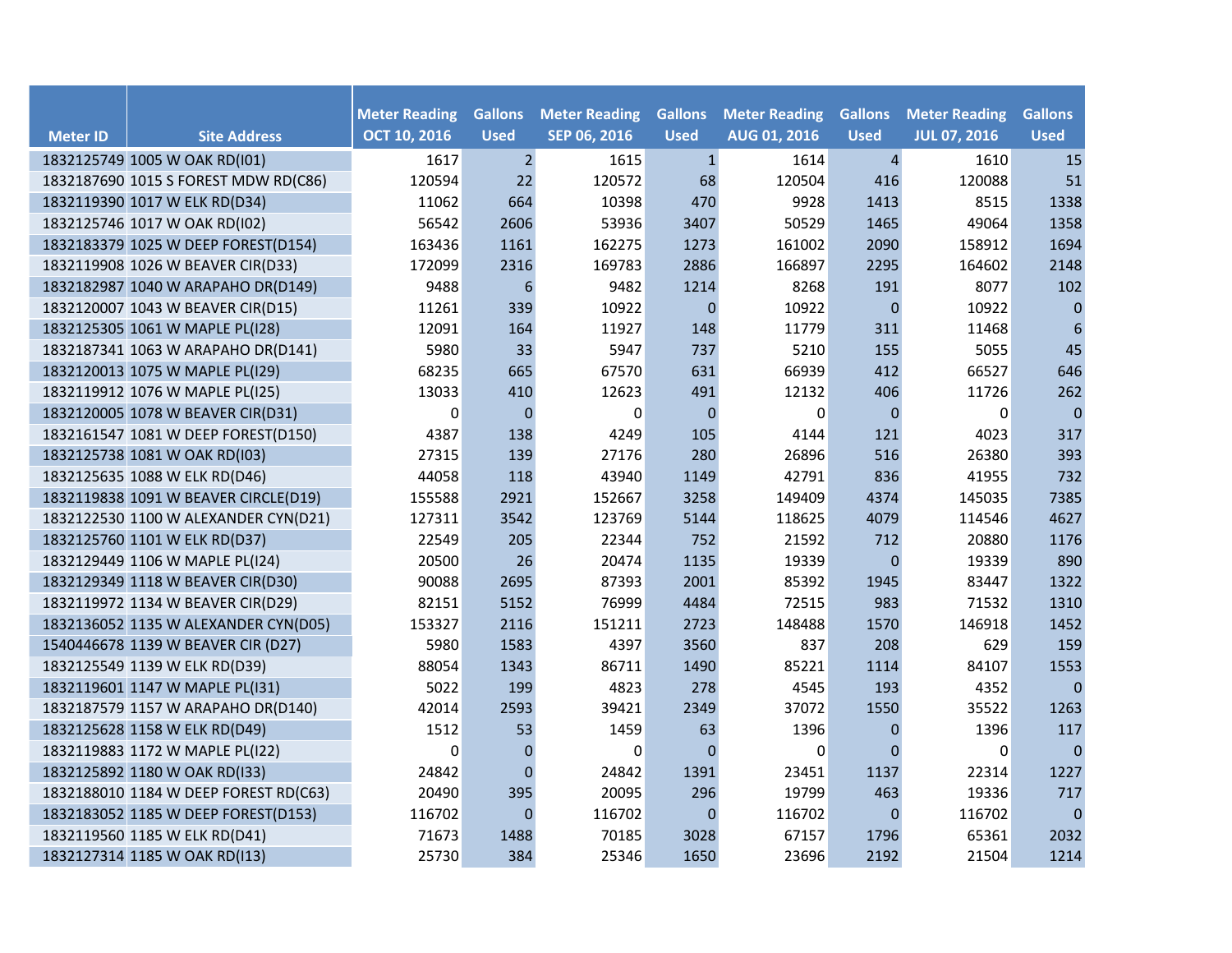|                 |                                       |                                             | <b>Gallons</b> |                                      | <b>Gallons</b> | <b>Meter Reading</b> |                               |                                             |                               |
|-----------------|---------------------------------------|---------------------------------------------|----------------|--------------------------------------|----------------|----------------------|-------------------------------|---------------------------------------------|-------------------------------|
| <b>Meter ID</b> | <b>Site Address</b>                   | <b>Meter Reading</b><br><b>OCT 10, 2016</b> | <b>Used</b>    | <b>Meter Reading</b><br>SEP 06, 2016 | <b>Used</b>    | AUG 01, 2016         | <b>Gallons</b><br><b>Used</b> | <b>Meter Reading</b><br><b>JUL 07, 2016</b> | <b>Gallons</b><br><b>Used</b> |
|                 | 1832183049 1196 W DEEP FOREST RD(C78) | 12803                                       | 229            | 12574                                | 841            | 11733                | 905                           | 10828                                       | 89                            |
|                 | 1832119988 1215 W ELK RD(D54)         | 51994                                       | 1023           | 50971                                | 1116           | 49855                | 936                           | 48919                                       | 765                           |
|                 | 1832171594 1233 W ELK RD(D55)         | 3595                                        | $\mathbf{0}$   | 3595                                 | 278            | 3317                 | 167                           | 3150                                        | $\pmb{0}$                     |
|                 | 1832136188 1235 W ALEXANDER CYN(D02)  | 29735                                       | 310            | 29425                                | 234            | 29191                | 288                           | 28903                                       | 333                           |
|                 | 1832190744 1235 W DEEP FOREST(D152)   | 28745                                       | 232            | 28513                                | $\mathbf{0}$   | 28513                | 241                           | 28272                                       | $\mathbf{0}$                  |
|                 | 1541089456 1245 W ELK ROAD(D56)       | 63                                          | 4              | 59                                   | 59             | 0                    | $\mathbf 0$                   | 0                                           | $\pmb{0}$                     |
|                 | 1832129308 1246 W ELK RD(D52)         | 28767                                       | 3232           | 25535                                | 3161           | 22374                | 353                           | 22021                                       | 45                            |
|                 | 1832123132 1257 W ELK RD(D57)         | 19190                                       | 574            | 18616                                | 1387           | 17229                | 1943                          | 15286                                       | 1394                          |
|                 | 1832119592 1262 W ELK RD(D53)         | 199                                         | $\mathbf{0}$   | 199                                  | $\mathbf{0}$   | 199                  | $\mathbf{0}$                  | 199                                         | $\mathbf{0}$                  |
|                 | 1832125462 1270 W ALEXANDER CYN(D102) | 27889                                       | 787            | 27102                                | 699            | 26403                | 272                           | 26131                                       | 632                           |
|                 | 1832192387 1271 W DEEP FOREST (D151)  | 99265                                       | 2240           | 97025                                | 2764           | 94261                | 2160                          | 92101                                       | 2021                          |
|                 | 1832187346 1284 W DEEP FOREST RD(C75) | 28272                                       | 1095           | 27177                                | 1020           | 26157                | 1954                          | 24203                                       | 5                             |
|                 | 1832161594 1288 W ARAPAHO DR(C72)     | 229395                                      | 4838           | 224557                               | 9831           | 214726               | 4602                          | 210124                                      | 2151                          |
|                 | 1832186913 1293 W ARAPAHO DR(C71)     | 20341                                       | 657            | 19684                                | 1065           | 18619                | 979                           | 17640                                       | 1273                          |
|                 | 1832119990 1294 W MAPLE PL(I18)       | 18244                                       | $\mathbf 0$    | 18244                                | 613            | 17631                | 0                             | 17631                                       | $\mathbf{0}$                  |
|                 | 1832173052 1296 W ELK RD(D59)         | 4111                                        | 1033           | 3078                                 | 302            | 2776                 | 781                           | 1995                                        | 380                           |
|                 | 1832125769 1296 W QUAKING CIR(I10)    | 71637                                       | 2645           | 68992                                | 8797           | 60195                | 4680                          | 55515                                       | 3758                          |
|                 | 1832171281 1307 W ELK RD(D58)         | 24956                                       | $\mathbf{0}$   | 24956                                | $\mathbf{0}$   | 24956                | 2830                          | 22126                                       | $\mathbf{0}$                  |
|                 | 1832170996 1313 W ARAPAHO DR(C70)     | 29371                                       | 2769           | 26602                                | 2423           | 24179                | 2518                          | 21661                                       | 1857                          |
|                 | 1832182989 1314 W ARAPAHO DR(C69)     | 18108                                       | 539            | 17569                                | 1475           | 16094                | 608                           | 15486                                       | 208                           |
|                 | 1832136130 1321 W ELK RD(D61)         | 11001                                       | 303            | 10698                                | 257            | 10441                | 115                           | 10326                                       | 56                            |
|                 | 1832136027 1328 W ELK RD(D60)         | 9502                                        | 153            | 9349                                 | 595            | 8754                 | 97                            | 8657                                        | 289                           |
|                 | 1832174827 1332 W ARAPAHO DR(C68)     | 33049                                       | 360            | 32689                                | 1089           | 31600                | 966                           | 30634                                       | 683                           |
|                 | 1832180029 1333 W ALEXANDER CYN(F10)  | 48256                                       | 235            | 48021                                | 4819           | 43202                | 2034                          | 41168                                       | 603                           |
|                 | 1832171633 1345 W ELK RD(D62)         | 5539                                        | 50             | 5489                                 | 264            | 5225                 | 82                            | 5143                                        | 91                            |
|                 | 1832174291 1345 W NAVAJO RD(C39)      | 0                                           | $\Omega$       | 0                                    | $\Omega$       | 0                    | $\Omega$                      | 0                                           | $\mathbf{0}$                  |
|                 | 1832136148 1359 W ALEXANDER CYN(F13)  | 94550                                       | 2934           | 91616                                | 3113           | 88503                | 2559                          | 85944                                       | 1832                          |
|                 | 1832122387 1359 W ARAPAHO DR(C66)     | 124170                                      | 1070           | 123100                               | 729            | 122371               | 1012                          | 121359                                      | 1548                          |
|                 | 1832125475 1362 W ARAPAHO DR(C65)     | 262904                                      | 6416           | 256488                               | 5296           | 251192               | 3245                          | 247947                                      | 3504                          |
|                 | 1832171345 1364 W ELK RD(D63)         | 53084                                       | 9495           | 43589                                | $\mathbf{0}$   | 43589                | 281                           | 43308                                       | $\mathbf 0$                   |
|                 | 1832136101 1386 W ALEXANDER CYN(D98   | 14140                                       | 114            | 14026                                | 493            | 13533                | 218                           | 13315                                       | 738                           |
|                 | 1832126043 1387 W ELK RD(D67)         | 21542                                       | 191            | 21351                                | 3064           | 18287                | 198                           | 18089                                       | 1175                          |
|                 | 1832171166 1394 W ELK RD(D64)         | 123092                                      | 1456           | 121636                               | 1002           | 120634               | 1065                          | 119569                                      | 953                           |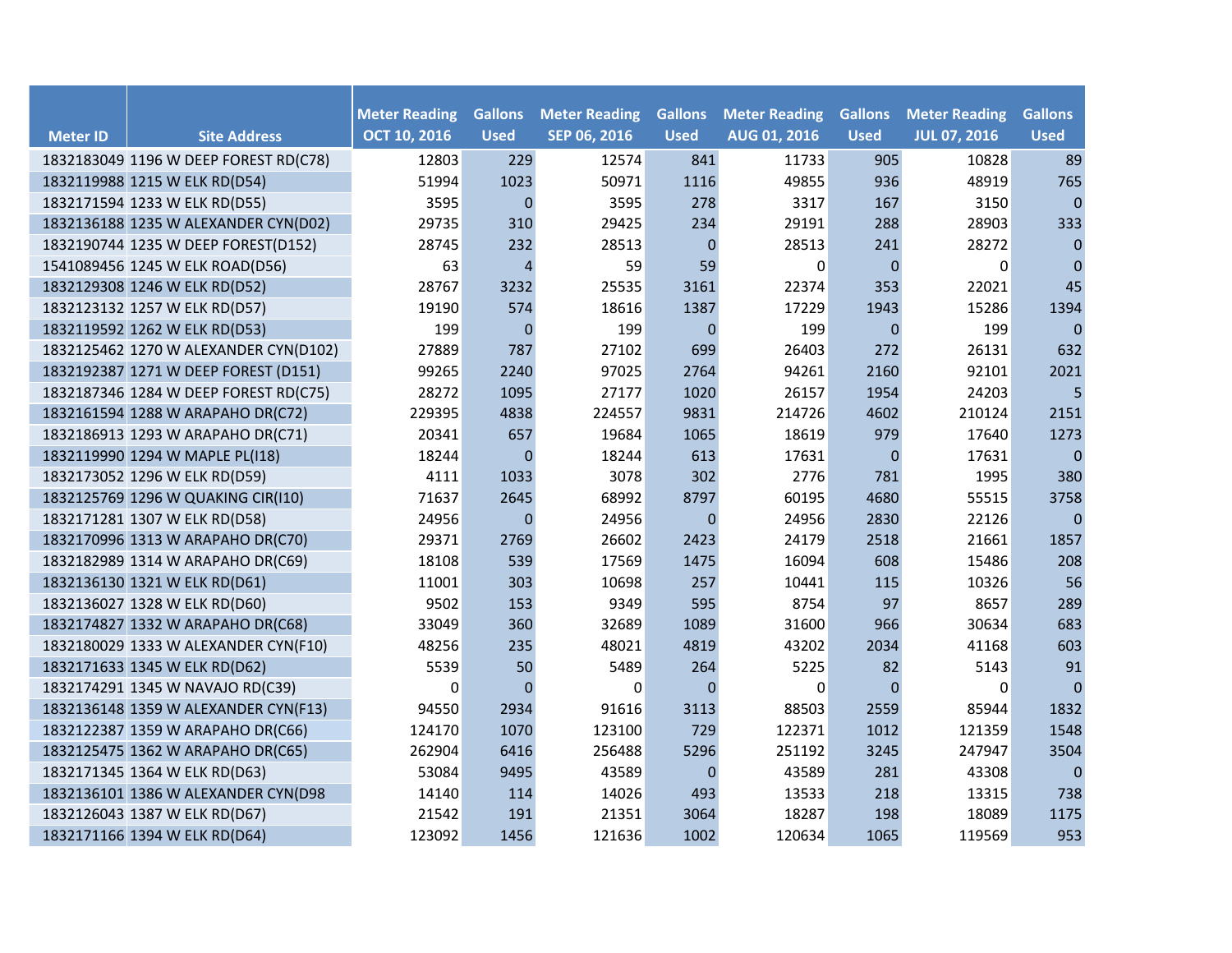| <b>Meter ID</b> | <b>Site Address</b>                   | <b>Meter Reading</b><br><b>OCT 10, 2016</b> | <b>Gallons</b><br><b>Used</b> | <b>Meter Reading</b><br>SEP 06, 2016 | <b>Gallons</b><br><b>Used</b> | <b>Meter Reading</b><br><b>AUG 01, 2016</b> | <b>Gallons</b><br><b>Used</b> | <b>Meter Reading</b><br><b>JUL 07, 2016</b> | <b>Gallons</b><br><b>Used</b> |
|-----------------|---------------------------------------|---------------------------------------------|-------------------------------|--------------------------------------|-------------------------------|---------------------------------------------|-------------------------------|---------------------------------------------|-------------------------------|
|                 | 1832173268 1395 W NAVAJO RD(C41)      | 6176                                        | 39                            | 6137                                 | 966                           | 5171                                        | 14                            | 5157                                        | 240                           |
|                 | 1832173068 1396 W NAVAJO RD(C37)      | 160849                                      | 3116                          | 157733                               | 4379                          | 153354                                      | 3522                          | 149832                                      | 2948                          |
|                 | 1832171919 1401 W NAVAJO RD(C55)      | 8363                                        | $\mathbf{0}$                  | 8363                                 | 716                           | 7647                                        | 407                           | 7240                                        | 194                           |
|                 | 1832173772 1404 W ARAPAHO DR(C64)     | 156125                                      | 3299                          | 152826                               | 2918                          | 149908                                      | 2144                          | 147764                                      | 2516                          |
|                 | 1832172231 1414 W ELK RD(D65)         | 12900                                       | 166                           | 12734                                | 636                           | 12098                                       | 747                           | 11351                                       | 686                           |
|                 | 1832136103 1417 W ALEXANDER CYN(F14)  | 36561                                       | 892                           | 35669                                | 1571                          | 34098                                       | 1469                          | 32629                                       | 1347                          |
|                 | 1832136094 1418 W ALEXANDER CYN(D97)  | 49683                                       | 1306                          | 48377                                | 341                           | 48036                                       | 209                           | 47827                                       | 1141                          |
|                 | 1832164037 1423 W ELK RD(D68)         | 32292                                       | $\mathbf{0}$                  | 32292                                | 137                           | 32155                                       | 87                            | 32068                                       | $\overline{4}$                |
|                 | 1832187232 1424 W NAVAJO RD(C35)      | 33679                                       | 118                           | 33561                                | 919                           | 32642                                       | $\mathbf{0}$                  | 32642                                       | $\mathbf{0}$                  |
|                 | 1832184257 1440 W NAVAJO RD(C34)      | 2103                                        | $\mathbf{0}$                  | 2103                                 | 117                           | 1986                                        | 185                           | 1801                                        | 257                           |
|                 | 1832163009 1441 W NAVAJO RD(B39)      | 14995                                       | 64                            | 14931                                | 2094                          | 12837                                       | 1408                          | 11429                                       | 1994                          |
|                 | 1832163700 1448 W ELK RD(D66)         | 25457                                       | 171                           | 25286                                | 635                           | 24651                                       | 199                           | 24452                                       | 165                           |
|                 | 1832164038 1451 W ELK RD(D69)         | 1362                                        | $\mathbf{1}$                  | 1361                                 | $\mathbf{0}$                  | 1361                                        | $\overline{0}$                | 1361                                        | $\mathbf{0}$                  |
|                 | 1832163666 1452 W NAVAJO RD(C33)      | 21747                                       | $\mathbf{0}$                  | 21747                                | 140                           | 21607                                       | 1301                          | 20306                                       | $\mathbf{0}$                  |
|                 | 1832163532 1456 W NAVAJO RD(C28)      | 72515                                       | 511                           | 72004                                | 2192                          | 69812                                       | 1938                          | 67874                                       | 2424                          |
|                 | 1832179413 1464 W NAVAJO RD(B01)      | 78906                                       | 1995                          | 76911                                | 3071                          | 73840                                       | 2660                          | 71180                                       | 2340                          |
|                 | 1832172456 1465 W NAVAJO RD(B38)      | 36717                                       | 5808                          | 30909                                | 4271                          | 26638                                       | 2367                          | 24271                                       | 2120                          |
|                 | 1831992969 1465 W TOLLGATE CNY(SS1463 | 94697                                       | 116                           | 94581                                | 432                           | 94149                                       | 413                           | 93736                                       | 40                            |
|                 | 1832136168 1468 W ALEXANDER CYN(D96)  | 54630                                       | 422                           | 54208                                | 1448                          | 52760                                       | 2319                          | 50441                                       | 863                           |
|                 | 1832173109 1474 W ELK RD(D71)         | 50931                                       | 418                           | 50513                                | 144                           | 50369                                       | $\mathbf 0$                   | 50369                                       | 1301                          |
|                 | 1832125323 1475 W ALEXANDER CYN(F17)  | 64479                                       | 1963                          | 62516                                | 1752                          | 60764                                       | 1714                          | 59050                                       | 1223                          |
|                 | 1832125772 1476 W ARAPAHO DR(E97)     | 2106                                        | $\boldsymbol{0}$              | 2106                                 | 3                             | 2103                                        | 42                            | 2061                                        | $\pmb{0}$                     |
|                 | 1832175605 1480 W NAVAJO RD(B03)      | 20306                                       | 824                           | 19482                                | 986                           | 18496                                       | 5781                          | 12715                                       | 1010                          |
|                 | 1832164034 1481 W ELK RD(D70)         | 178331                                      | 3553                          | 174778                               | 3796                          | 170982                                      | 2289                          | 168693                                      | 2116                          |
|                 | 1832172220 1488 W NAVAJO RD(B04)      | 84787                                       | $\mathbf{0}$                  | 84787                                | $\mathbf{0}$                  | 84787                                       | $\mathbf{0}$                  | 84787                                       | $\mathbf{0}$                  |
|                 | 1832174006 1496 W NAVAJO RD(B05)      | 120777                                      | 569                           | 120208                               | 578                           | 119630                                      | 1119                          | 118511                                      | 876                           |
|                 | 1832172676 150 W BEAR TOOTH R(B26)    | 11051                                       | 260                           | 10791                                | 362                           | 10429                                       | 709                           | 9720                                        | 282                           |
|                 | 1832162320 1509 W PINE RIDGE CIR(F07) | 36518                                       | 943                           | 35575                                | 1000                          | 34575                                       | 750                           | 33825                                       | 1270                          |
|                 | 1832172924 1510 W ELK RD(D72)         | 51029                                       | 1564                          | 49465                                | 879                           | 48586                                       | 942                           | 47644                                       | 270                           |
|                 | 1832174322 1518 W NAVAJO RD(B07)      | 232607                                      | 4455                          | 228152                               | 6257                          | 221895                                      | 3182                          | 218713                                      | 4121                          |
|                 | 1832172395 1519 W PINE NEEDLE CR(F05) | 16204                                       | 490                           | 15714                                | 552                           | 15162                                       | 444                           | 14718                                       | 540                           |
|                 | 1832126190 1531 W ALEXANDER CYN(F21)  | 51007                                       | 413                           | 50594                                | 1528                          | 49066                                       | 743                           | 48323                                       | 929                           |
|                 | 1832173270 1531 W NAVAJO RD(B35)      | 176912                                      | $\mathbf{0}$                  | 176912                               | $\mathbf{0}$                  | 176912                                      | $\mathbf{0}$                  | 176912                                      | $\mathbf 0$                   |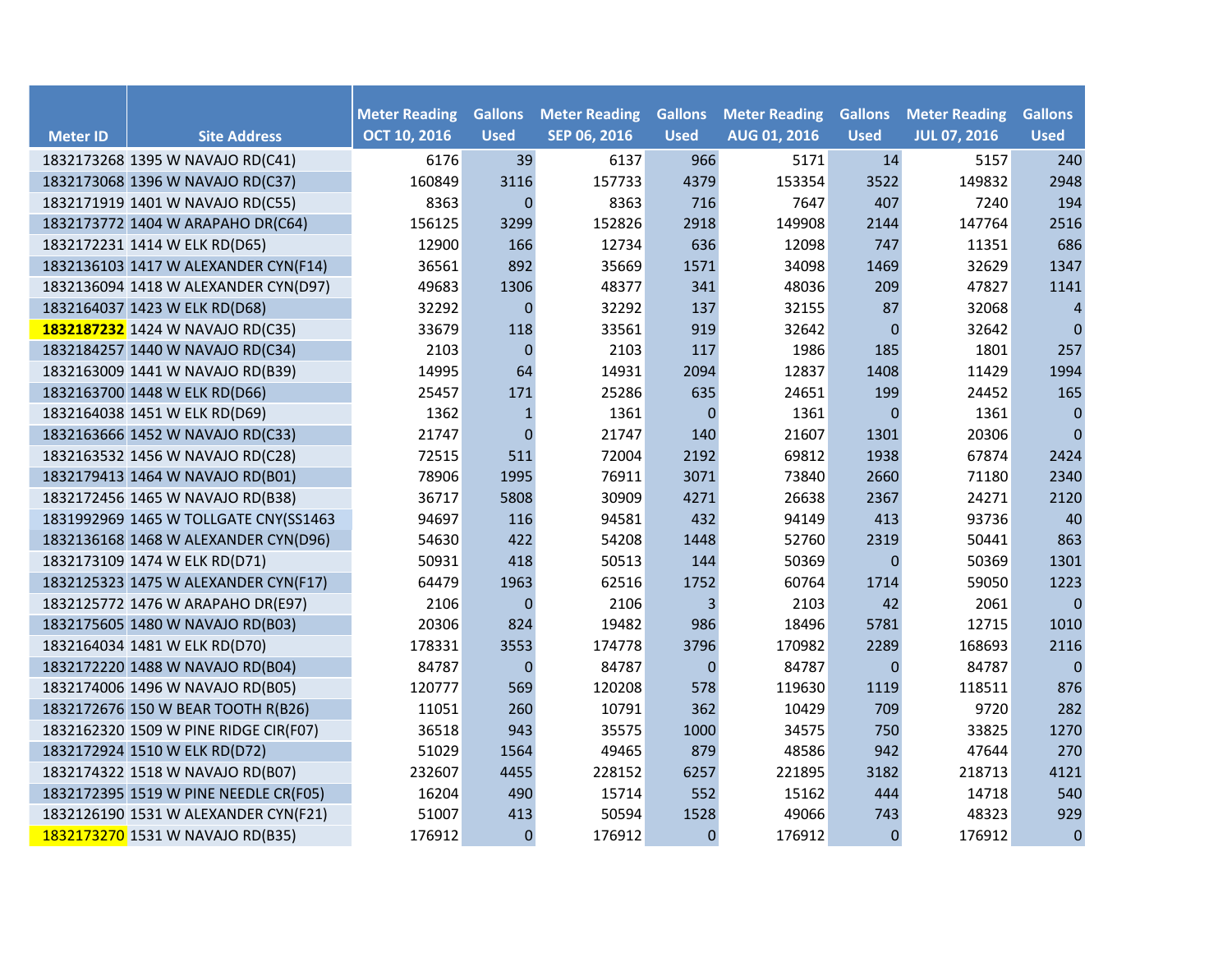| <b>Meter ID</b> | <b>Site Address</b>                   | <b>Meter Reading</b><br><b>OCT 10, 2016</b> | <b>Gallons</b><br><b>Used</b> | <b>Meter Reading</b><br>SEP 06, 2016 | <b>Gallons</b><br><b>Used</b> | <b>Meter Reading</b><br>AUG 01, 2016 | <b>Gallons</b><br><b>Used</b> | <b>Meter Reading</b><br><b>JUL 07, 2016</b> | <b>Gallons</b><br><b>Used</b> |
|-----------------|---------------------------------------|---------------------------------------------|-------------------------------|--------------------------------------|-------------------------------|--------------------------------------|-------------------------------|---------------------------------------------|-------------------------------|
|                 | 1832182999 1536 W NAVAJO RD(B09)      | 4653                                        | 57                            | 4596                                 | 324                           | 4272                                 | 429                           | 3843                                        | 21                            |
|                 | 1832171277 1541 W ELK RD(D74)         | 30379                                       | 410                           | 29969                                | 1966                          | 28003                                | 2189                          | 25814                                       | 3414                          |
|                 | 1832174629 1542 W PINE NEEDLE CR(F06) | 9812                                        | 516                           | 9296                                 | 620                           | 8676                                 | 493                           | 8183                                        | 992                           |
|                 | 1832183306 1545 W NAVAJO RD(B34)      | 127177                                      | 1205                          | 125972                               | 1176                          | 124796                               | 755                           | 124041                                      | 664                           |
|                 | 1832127394 1548 W ELK RD(D75)         | 26001                                       | 719                           | 25282                                | 903                           | 24379                                | 531                           | 23848                                       | 603                           |
|                 | 1832190915 1556 W NAVAJO RD(B11)      | $\boldsymbol{0}$                            | $\Omega$                      | $\Omega$                             | $\Omega$                      | 0                                    | $\Omega$                      | $\Omega$                                    | $\mathbf 0$                   |
|                 | 1832125621 1563 W ALEXANDER CYN(F22)  | 37386                                       | 977                           | 36409                                | 688                           | 35721                                | 644                           | 35077                                       | 266                           |
|                 | 1832163389 1564 W NAVAJO RD(B12)      | 643                                         | $\mathbf{0}$                  | 643                                  | $\mathbf{0}$                  | 643                                  | $\mathbf 0$                   | 643                                         | $\pmb{0}$                     |
|                 | 1832125487 1568 W ARAPAHO DR(E94)     | 107355                                      | 52                            | 107303                               | 116                           | 107187                               | 64                            | 107123                                      | $7\overline{ }$               |
|                 | 1832191961 1572 W NAVAJO RD(B13)      | 12674                                       | 474                           | 12200                                | 1058                          | 11142                                | 575                           | 10567                                       | 604                           |
|                 | 1832125626 1598 W ARAPAHO DR(E93)     | 24640                                       | 231                           | 24409                                | 110                           | 24299                                | $\mathbf 0$                   | 24299                                       | 101                           |
|                 | 1832125811 1598 W ELK RD(D76)         | 41573                                       | 1080                          | 40493                                | 659                           | 39834                                | 1569                          | 38265                                       | 405                           |
|                 | 1832175796 1601 W NAVAJO RD(B15)      | 151095                                      | 1397                          | 149698                               | 2713                          | 146985                               | 1854                          | 145131                                      | 2332                          |
|                 | 1831910278 1601 W TOLLGATE CYN(A77)   | 54427                                       | 769                           | 53658                                | 854                           | 52804                                | 268                           | 52536                                       | 560                           |
|                 | 1832183624 1605 W NAVAJO RD(B16)      | 122282                                      | 263                           | 122019                               | 1732                          | 120287                               | 1190                          | 119097                                      | 305                           |
|                 | 1832125828 1609 W NAVAJO RD(E64)      | 25457                                       | 1370                          | 24087                                | 2845                          | 21242                                | 3074                          | 18168                                       | 3042                          |
|                 | 1832187078 1616 W NAVAJO RD(E63)      | 76539                                       | 670                           | 75869                                | 1697                          | 74172                                | 2771                          | 71401                                       | 1319                          |
|                 | 1832125827 1624 W HEATHER LN(E80)     | 55434                                       | 998                           | 54436                                | 2463                          | 51973                                | 925                           | 51048                                       | 1634                          |
|                 | 1832161657 1624 W PINE CONE CIR(F02)  | 51389                                       | $\mathbf{0}$                  | 51389                                | $\mathbf{0}$                  | 51389                                | $\Omega$                      | 51389                                       | $\mathbf{0}$                  |
|                 | 1832136117 1626 W ARAPAHO DR(E92)     | 103974                                      | 233                           | 103741                               | 975                           | 102766                               | 1947                          | 100819                                      | 613                           |
|                 | 1832125792 1626 W ELK RD(D79)         | 17655                                       | $\pmb{0}$                     | 17655                                | $\mathbf 0$                   | 17655                                | $\mathbf{0}$                  | 17655                                       | $\pmb{0}$                     |
|                 | 1832127753 1629 W ALEXANDER CYN(F24   | 10303                                       | $\Omega$                      | 10303                                | 631                           | 9672                                 | 997                           | 8675                                        | 347                           |
|                 | 1832125622 1632 W ARAPAHO DR(E91)     | 106610                                      | 1851                          | 104759                               | 821                           | 103938                               | 1685                          | 102253                                      | 2333                          |
|                 | 1832171194 1633 W NAVAJO RD(E65)      | 2132                                        | 207                           | 1925                                 | 267                           | 1658                                 | 294                           | 1364                                        | 56                            |
|                 | 1831485982 1636 W NAVAJO RD(F78A)     | 62230                                       | 1530                          | 60700                                | 2516                          | 58184                                | 1284                          | 56900                                       | 1240                          |
|                 | 1832129408 1642 W ALEXANDER CYN(D93)  | 15423                                       | $\mathbf{0}$                  | 15423                                | $\Omega$                      | 15423                                | $\mathbf{0}$                  | 15423                                       | $\mathbf{0}$                  |
|                 | 1831846648 1644 W TOLLGATE CYN(A79)   | 38586                                       | 360                           | 38226                                | 1069                          | 37157                                | 339                           | 36818                                       | 323                           |
|                 | 1832123144 1651 W ALEXANDER CYN(F25)  | 0                                           | $\Omega$                      | 0                                    | $\Omega$                      | 0                                    | $\overline{0}$                | $\Omega$                                    | $\mathbf 0$                   |
|                 | 1832127535 1661 W ALEXANDER CYN(F26   | 10371                                       | $\mathbf 0$                   | 10371                                | $\Omega$                      | 10371                                | $\mathbf{0}$                  | 10371                                       | $\mathbf 0$                   |
|                 | 1832136030 1661 W HEATHER LN(E83)     | 48307                                       | 221                           | 48086                                | 1876                          | 46210                                | 2527                          | 43683                                       | 27                            |
|                 | 1832038017 1677 PINE LOOP RD(F66)     | 9066                                        | 103                           | 8963                                 | 444                           | 8519                                 | 254                           | 8265                                        | 344                           |
|                 | 1832125550 1677 W EVERGREEN CIR(E70   | 114399                                      | 961                           | 113438                               | 1223                          | 112215                               | 1415                          | 110800                                      | 978                           |
|                 | 1832171300 1686 W ARAPAHO DR(E90)     | 99447                                       | 6402                          | 93045                                | 6902                          | 86143                                | 6336                          | 79807                                       | 4848                          |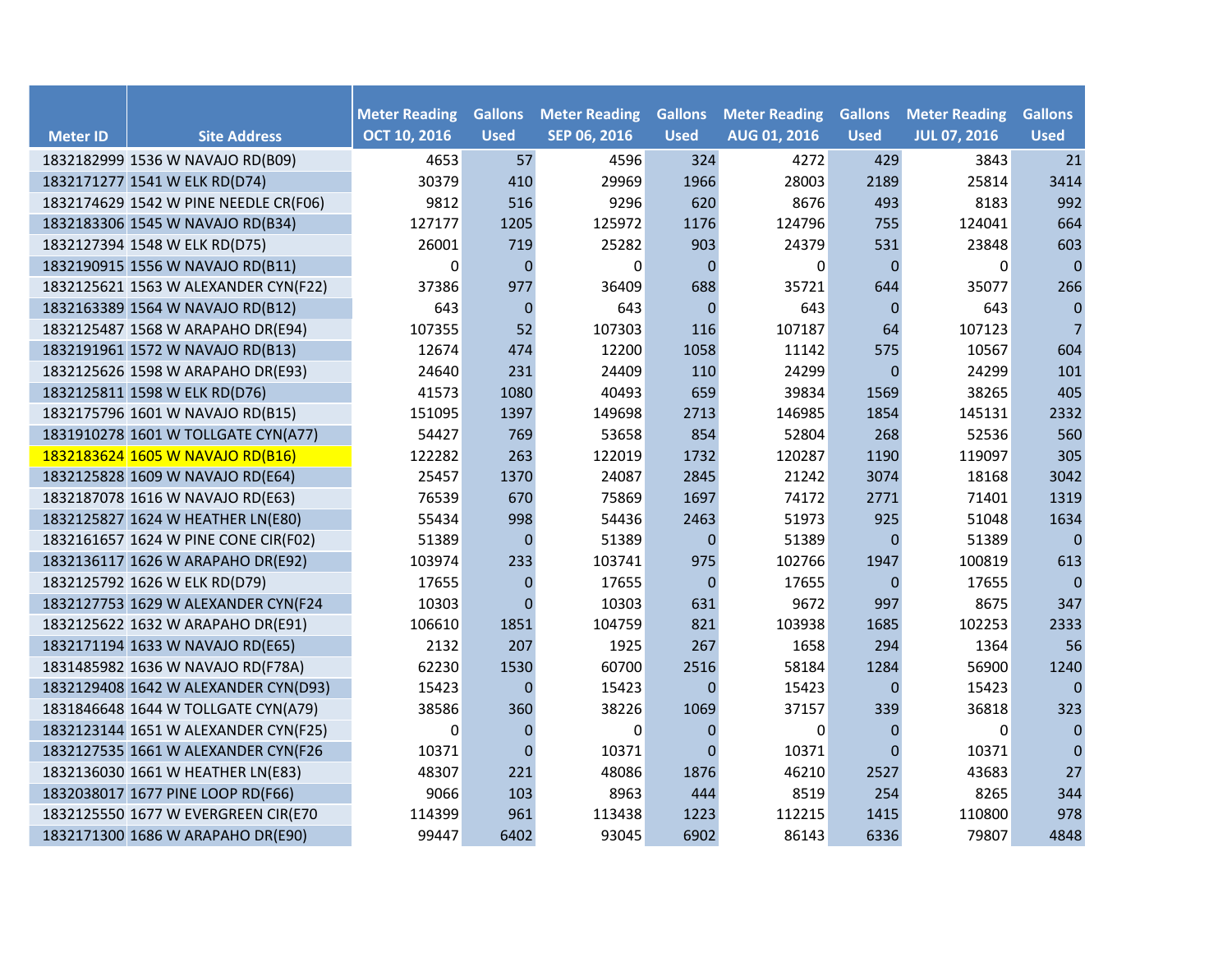| <b>Meter ID</b> | <b>Site Address</b>                 | <b>Meter Reading</b><br><b>OCT 10, 2016</b> | <b>Gallons</b><br><b>Used</b> | <b>Meter Reading</b><br>SEP 06, 2016 | <b>Gallons</b><br><b>Used</b> | <b>Meter Reading</b><br>AUG 01, 2016 | <b>Gallons</b><br><b>Used</b> | <b>Meter Reading</b><br><b>JUL 07, 2016</b> | <b>Gallons</b><br><b>Used</b> |
|-----------------|-------------------------------------|---------------------------------------------|-------------------------------|--------------------------------------|-------------------------------|--------------------------------------|-------------------------------|---------------------------------------------|-------------------------------|
|                 | 1832125813 1687 W HEATHER LN(E84)   | 4529                                        | $\pmb{0}$                     | 4529                                 | $\mathbf 0$                   | 4529                                 | $\mathbf 0$                   | 4529                                        | $\pmb{0}$                     |
|                 | 1832171271 1688 W ELK RD(D82)       | 2993                                        | 107                           | 2886                                 | 533                           | 2353                                 | 189                           | 2164                                        | $\mathbf{0}$                  |
|                 | 1832173102 1691 W NAVAJO RD(E73)    | 39287                                       | 1558                          | 37729                                | 1039                          | 36690                                | 926                           | 35764                                       | 973                           |
|                 | 1832136163 1693 W ALEXANDER CYN(F27 | 77292                                       | $\mathbf{0}$                  | 77292                                | $\mathbf{0}$                  | 77292                                | $\mathbf 0$                   | 77292                                       | $\Omega$                      |
|                 | 1832125314 1698 W NAVAJO RD(E56)    | 66002                                       | $\mathbf 0$                   | 66002                                | 1962                          | 64040                                | 2502                          | 61538                                       | 1787                          |
|                 | 1832125553 1700 W ARAPAHO DR(E89)   | 13320                                       | $\Omega$                      | 13320                                | $\Omega$                      | 13320                                | $\Omega$                      | 13320                                       | 2086                          |
|                 | 1832174647 1705 W ELK RD(D83)       | 28180                                       | 314                           | 27866                                | 653                           | 27213                                | 2321                          | 24892                                       | 674                           |
|                 | 1540815250 1709 W ELK RD (F68)      | 309                                         | 44                            | 265                                  | $\mathbf{0}$                  | 265                                  | 191                           | 74                                          | $\mathbf 0$                   |
|                 | 1832125818 1710 W NAVAJO RD(E41)    | 21835                                       | 447                           | 21388                                | 142                           | 21246                                | 1458                          | 19788                                       | 222                           |
|                 | 1832170934 1711 W HEATHER LN(E85)   | 101101                                      | 2092                          | 99009                                | 2314                          | 96695                                | 3196                          | 93499                                       | 2425                          |
|                 | 1831855732 1720 W TOLLGATE CYN(C86) | 1100                                        | 32                            | 1068                                 | 46                            | 1022                                 | $\mathbf{0}$                  | 1022                                        | 16                            |
|                 | 1832119916 1721 W ARAPAHO DR(E28)   | 132693                                      | 12                            | 132681                               | 4461                          | 128220                               | 4134                          | 124086                                      | 10276                         |
|                 | 1832119594 1732 W HEATHER LN(E76)   | 10009                                       | 1590                          | 8419                                 | 1061                          | 7358                                 | 765                           | 6593                                        | 163                           |
|                 | 1832161881 1733 W ELK RD(D85)       | 36644                                       | 678                           | 35966                                | 1007                          | 34959                                | 1851                          | 33108                                       | 48                            |
|                 | 1832082688 1734 W TOLLGATE CYN(C85) | 763                                         | $\mathbf{0}$                  | 763                                  | $\mathbf 0$                   | 763                                  | $\overline{0}$                | 763                                         | $\mathbf{0}$                  |
|                 | 1832171428 1739 W HEATHER LN(E86)   | 142518                                      | $\overline{0}$                | 142518                               | 918                           | 141600                               | 1127                          | 140473                                      | 927                           |
|                 | 1832040139 1741 W TOLLGATE CYN(A72) | 14055                                       | 1497                          | 12558                                | 277                           | 12281                                | 74                            | 12207                                       | 146                           |
|                 | 1832164022 1745 W EVERGREEN CIR(E71 | 211984                                      | 4499                          | 207485                               | 11586                         | 195899                               | 3219                          | 192680                                      | 2305                          |
|                 | 1832127529 1746 W EVERGREEN CIR(E66 | 24315                                       | 382                           | 23933                                | 1558                          | 22375                                | 1084                          | 21291                                       | 671                           |
|                 | 1832129314 1749 W ARAPAHO DR(E30)   | 0                                           | $\mathbf{0}$                  | 0                                    | $\mathbf 0$                   | 0                                    | $\mathbf 0$                   | $\Omega$                                    | $\mathbf 0$                   |
|                 | 1832125465 1752 W ARAPAHO DR(E88)   | 0                                           | $\Omega$                      | $\Omega$                             | $\Omega$                      | 0                                    | $\mathbf 0$                   | $\Omega$                                    | $\pmb{0}$                     |
|                 | 1832120665 1758 W HEATHER LN(E75)   | 91406                                       | 2044                          | 89362                                | 1396                          | 87966                                | 981                           | 86985                                       | 785                           |
|                 | 1832173985 1760 PINE LOOP RD(F76)   | 12244                                       | 206                           | 12038                                | 469                           | 11569                                | 235                           | 11334                                       | 457                           |
|                 | 1832164028 1764 W ELK RD(D84)       | 37889                                       | 1032                          | 36857                                | 1159                          | 35698                                | 777                           | 34921                                       | 787                           |
|                 | 1541081916 1766 W ARAPAHO(E40)      | 9422                                        | 900                           | 8522                                 | 3184                          | 5338                                 | 2301                          | 3037                                        | 1194                          |
|                 | 1832127369 1767 W ARAPAHO DR(E31)   | 0                                           | $\mathbf{0}$                  | 0                                    | $\Omega$                      | 0                                    | $\Omega$                      | 0                                           | $\mathbf{0}$                  |
|                 | 1832174116 1776 W ELK RD(D89)       | 72074                                       | 2082                          | 69992                                | 12913                         | 57079                                | 14971                         | 42108                                       | 10171                         |
|                 | 1832183050 1781 W ELK RD(D87)       | 71765                                       | 2452                          | 69313                                | 2430                          | 66883                                | 1940                          | 64943                                       | 1335                          |
|                 | 1832174522 1782 PINE LOOP RD(F75)   | 259760                                      | 3985                          | 255775                               | 121430                        | 134345                               | 31733                         | 102612                                      | $\pmb{0}$                     |
|                 | 1832015176 1783 W TOLLGATE CYN(A71) | 54066                                       | 1602                          | 52464                                | 1907                          | 50557                                | 1341                          | 49216                                       | 1106                          |
|                 | 1540500446 1796 W ELK RD(D90)       | 27452                                       | 3036                          | 24416                                | 2417                          | 21999                                | 1443                          | 20556                                       | 1126                          |
|                 | 1832057040 1796 W TOLLGATE CYN(C83) | 94499                                       | 217                           | 94282                                | 4219                          | 90063                                | 411                           | 89652                                       | 882                           |
|                 | 1832172823 1805 W ELK RD(D88)       | 653                                         | $\mathbf 0$                   | 653                                  | $\mathbf{0}$                  | 653                                  | $\mathbf 0$                   | 653                                         | 28                            |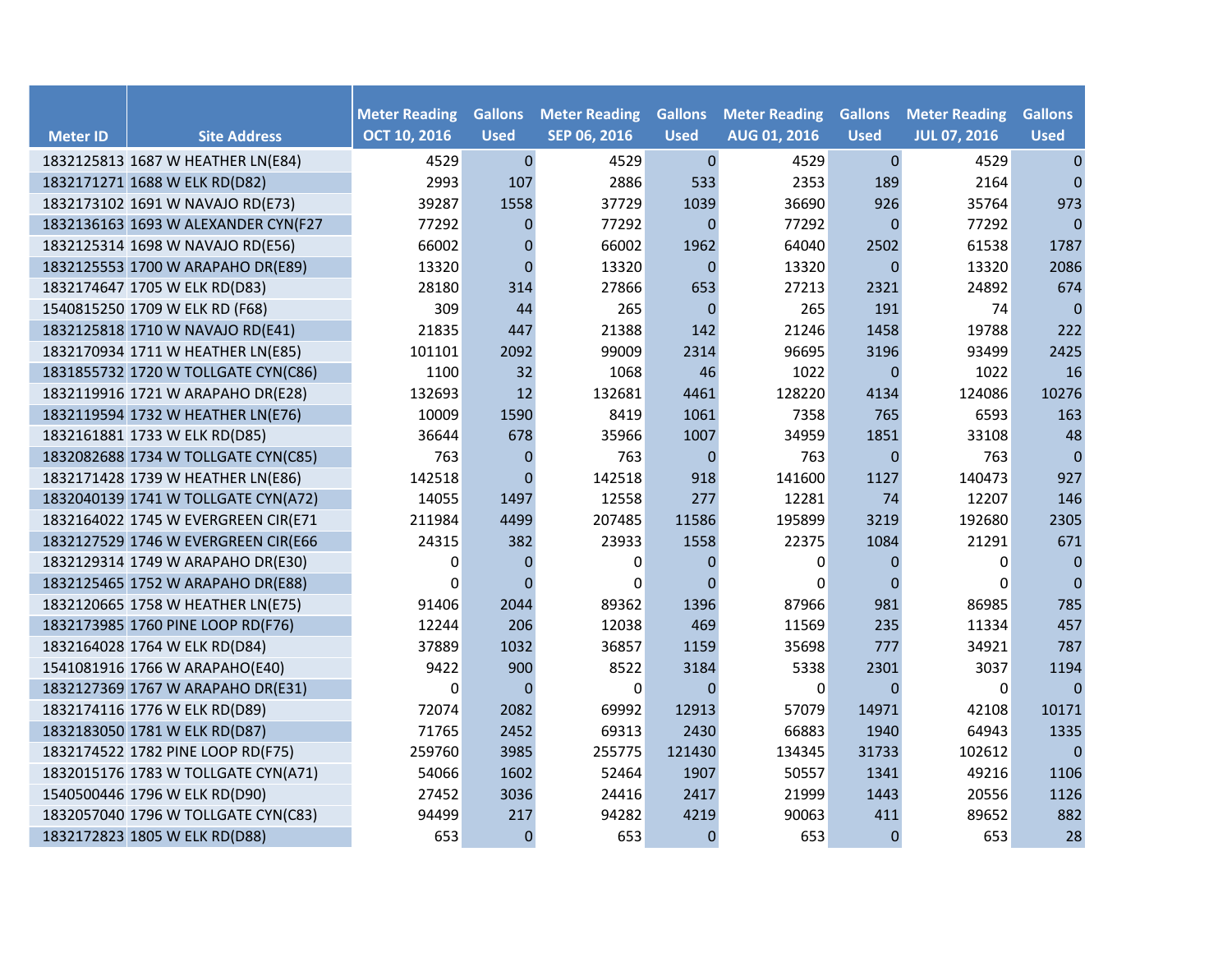|                 |                                       | <b>Meter Reading</b> | <b>Gallons</b> | <b>Meter Reading</b> | <b>Gallons</b> | <b>Meter Reading</b> | <b>Gallons</b> | <b>Meter Reading</b> | <b>Gallons</b> |
|-----------------|---------------------------------------|----------------------|----------------|----------------------|----------------|----------------------|----------------|----------------------|----------------|
| <b>Meter ID</b> | <b>Site Address</b>                   | <b>OCT 10, 2016</b>  | <b>Used</b>    | SEP 06, 2016         | <b>Used</b>    | <b>AUG 01, 2016</b>  | <b>Used</b>    | <b>JUL 07, 2016</b>  | <b>Used</b>    |
|                 | 1832122520 1815 W APACHE CIR(A47)     | 70133                | 1388           | 68745                | $\mathbf{0}$   | 68745                | 275            | 68470                | 341            |
|                 | 1832190922 1824 W ELK RD(G76)         | 79862                | 2706           | 77156                | 3619           | 73537                | 2162           | 71375                | 11957          |
|                 | 1832172624 1825 PINE LOOP RD(F40)     | 84                   | $\Omega$       | 84                   | $\Omega$       | 84                   | 83             | 1                    | $\mathbf{1}$   |
|                 | 1831473191 1835 W TOLLGATE CYN(A68A   | 95362                | 1472           | 93890                | 4490           | 89400                | 3845           | 85555                | 3519           |
|                 | 1831505979 1843 W APACHE CIR(A46)     | 76540                | 12742          | 63798                | 752            | 63046                | 1426           | 61620                | 735            |
|                 | 1832174568 1853 PINE LOOP RD(F38)     | 89623                | 2639           | 86984                | 6505           | 80479                | 3436           | 77043                | 3257           |
|                 | 1832172196 1857 W ARAPAHO DR(E34)     | 502545               | 9773           | 492772               | 16377          | 476395               | 17714          | 458681               | 12415          |
|                 | 1832172467 1872 W ELK RD(G77)         | 31983                | 610            | 31373                | 434            | 30939                | 745            | 30194                | 809            |
|                 | 1831997060 1877 W TOLLGATE CYN(A67)   | 191056               | 3468           | 187588               | 6268           | 181320               | 4651           | 176669               | 5023           |
|                 | 1832174401 1878 PINE LOOP RD(F03)     | 96761                | 5383           | 91378                | 3894           | 87484                | 4797           | 82687                | 4456           |
|                 | 1832125566 1881 W ARAPAHO DR(E35)     | 450545               | 5666           | 444879               | 12354          | 432525               | 11218          | 421307               | 10859          |
|                 | 1832188073 1899 W ELK RD(G73)         | 17123                | 535            | 16588                | 1084           | 15504                | 746            | 14758                | 714            |
|                 | 1831998280 1901 W SALTBOX CIR(E25)    | 14531                | 383            | 14148                | $\mathbf{0}$   | 14148                | 533            | 13615                | 316            |
|                 | 1832183623 1910 W ALEXANDER CYN(G68)  | 23356                | 5458           | 17898                | 1082           | 16816                | 2709           | 14107                | $\pmb{0}$      |
|                 | 1831996981 1925 W TOLLGATE CYN (A66)  | 25387                | 377            | 25010                | 145            | 24865                | 647            | 24218                | 401            |
|                 | 1832125295 1927 W VALLEY VISTA(E45)   | 30033                | 952            | 29081                | 236            | 28845                | 1110           | 27735                | 283            |
|                 | 1832175520 1933 W ELK RD(G72)         | 34877                | 235            | 34642                | 574            | 34068                | 2685           | 31383                | 378            |
|                 | 1832136116 1934 W ALEXANDER CYN(G69   | 34408                | 257            | 34151                | 1549           | 32602                | 893            | 31709                | 665            |
|                 | 1832173461 1959 PINE LOOP RD(F36)     | 18400                | 311            | 18089                | 1083           | 17006                | 508            | 16498                | $\mathbf{0}$   |
|                 | 1832125767 1961 W CHIPMUNK WAY(G16)   | 126037               | 2640           | 123397               | 2505           | 120892               | 2002           | 118890               | 1702           |
|                 | 1832125304 1968 S UINTAH VIEW(G92)    | 260                  | $\mathbf{0}$   | 260                  | 11             | 249                  | 19             | 230                  | 14             |
|                 | 1831997683 1973 W MODOC LOOP(A65)     | 122696               | 3011           | 119685               | 4996           | 114689               | 3812           | 110877               | 1467           |
|                 | 1832136244 1975 S UINTAH VIEW(G94)    | 89361                | 1026           | 88335                | 993            | 87342                | 2333           | 85009                | 52             |
|                 | 1832170745 1978 W ELK RD(SS14013)     | 30471                | 908            | 29563                | 314            | 29249                | $\Omega$       | 29249                | $\mathbf{0}$   |
|                 | 1832176624 1989 W ELK RD(G70)         | 112642               | 5130           | 107512               | 5368           | 102144               | 6283           | 95861                | 1088           |
|                 | 1831997028 1990 W MODOC LOOP(A63)     | $\mathbf 0$          | $\mathbf 0$    | 0                    | $\mathbf 0$    | 0                    | $\mathbf{0}$   | 0                    | $\mathbf{0}$   |
|                 | 1832125547 1992 W CHIPMUNK WAY(G12)   | 117221               | 1977           | 115244               | 2809           | 112435               | 1938           | 110497               | 1649           |
|                 | 1832136025 1996 S UINTAH VIEW DR(G85) | 30489                | 1121           | 29368                | 365            | 29003                | 182            | 28821                | 169            |
|                 | 1831996739 1997 W MODOC LOOP(A57)     | 5239                 | 116            | 5123                 | 81             | 5042                 | 1214           | 3828                 | 319            |
|                 | 1832042314 1997 W TOLLGATE CYN(A62)   | 28052                | 244            | 27808                | $\mathbf 0$    | 27808                | 972            | 26836                | $\pmb{0}$      |
|                 | 1832125820 1999 W CHIPMUNK WAY(G17)   |                      | $\mathbf{0}$   | 0                    | $\Omega$       | 0                    | $\mathbf{0}$   | 0                    | $\mathbf{0}$   |
|                 | 1832125630 2000 W VALLEY VISTA(E52)   | 37444                | 436            | 37008                | 1037           | 35971                | 228            | 35743                | 1037           |
|                 | 1832125768 2004 RIVER BIRCH RD(I08)   | 19390                | 985            | 18405                | 727            | 17678                | 1579           | 16099                | 189            |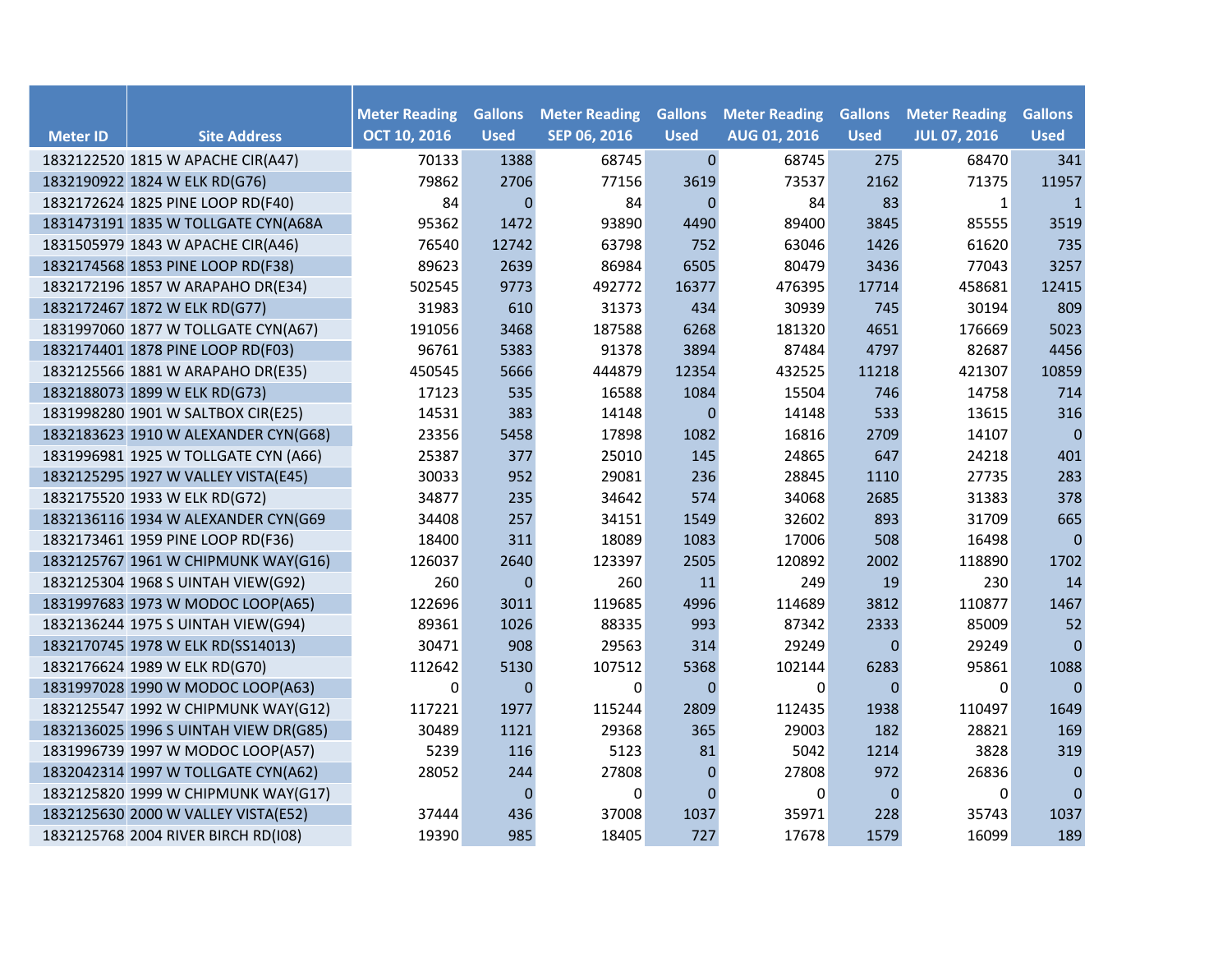| <b>Meter ID</b> | <b>Site Address</b>                   | <b>Meter Reading</b><br><b>OCT 10, 2016</b> | <b>Gallons</b><br><b>Used</b> | <b>Meter Reading</b><br>SEP 06, 2016 | <b>Gallons</b><br><b>Used</b> | <b>Meter Reading</b><br>AUG 01, 2016 | <b>Gallons</b><br><b>Used</b> | <b>Meter Reading</b><br><b>JUL 07, 2016</b> | <b>Gallons</b><br><b>Used</b> |
|-----------------|---------------------------------------|---------------------------------------------|-------------------------------|--------------------------------------|-------------------------------|--------------------------------------|-------------------------------|---------------------------------------------|-------------------------------|
|                 | 1832125528 2008 RIVER BIRCH RD(I07)   | 0                                           | $\overline{0}$                | $\pmb{0}$                            | $\boldsymbol{0}$              | $\overline{0}$                       | $\boldsymbol{0}$              | 0                                           | $\mathbf 0$                   |
|                 | 1832129412 2011 W ARAPAHO DR(E19)     | 163594                                      | 2819                          | 160775                               | 2884                          | 157891                               | 1721                          | 156170                                      | 1800                          |
|                 | 1832125681 2012 RIVER BIRCH RD(I06)   | 21114                                       | 335                           | 20779                                | 869                           | 19910                                | 1286                          | 18624                                       | 445                           |
|                 | 1832125753 2015 RIVER BIRCH RD(I41)   | 0                                           | $\Omega$                      | 0                                    | $\Omega$                      | 0                                    | $\overline{0}$                | 0                                           | $\mathbf 0$                   |
|                 | 1832173267 2016 RIVER BIRCH RD(I05)   | $\mathbf{0}$                                | $\overline{0}$                | $\Omega$                             | $\Omega$                      | 0                                    | $\overline{0}$                | $\Omega$                                    | $\mathbf{0}$                  |
|                 | 1832125766 2021 W VALLEY VISTA(E47)   | 31552                                       | 385                           | 31167                                | 120                           | 31047                                | 322                           | 30725                                       | 223                           |
|                 | 1832069331 2025 W MODOC LOOP(A58)     | 80361                                       | 3665                          | 76696                                | 2936                          | 73760                                | 1735                          | 72025                                       | 1700                          |
|                 | 1832040913 2029 W TOLLGATE CYN(A59)   | 104722                                      | 2390                          | 102332                               | 2888                          | 99444                                | 2246                          | 97198                                       | 1699                          |
|                 | 1832125715 2036 S PINE MDW DR(D45)    | 148029                                      | 2582                          | 145447                               | 3386                          | 142061                               | 1857                          | 140204                                      | 1746                          |
|                 | 1543342478 2036 W CHIPMUNK WAY(G11)   | 12                                          | 12                            |                                      |                               |                                      |                               |                                             |                               |
|                 | 1832174639 2040 PINE LOOP RD(F32)     | 9389                                        | 60                            | 9329                                 | 172                           | 9157                                 | 190                           | 8967                                        | $\pmb{0}$                     |
|                 | 1832125481 2042 W VALLEY VISTA(E51)   | 143149                                      | 2694                          | 140455                               | 2763                          | 137692                               | 1988                          | 135704                                      | 1567                          |
|                 | 1832125770 2044 S PINE MDW DR(D43)    | 4099                                        | 182                           | 3917                                 | 87                            | 3830                                 | 52                            | 3778                                        | 188                           |
|                 | 1832040384 2045 W MODOC LOOP(A5)      | 137049                                      | 2202                          | 134847                               | 3194                          | 131653                               | 1767                          | 129886                                      | 1471                          |
|                 | 1832125552 2048 S PINE MDW DR(D42)    | 123301                                      | 2924                          | 120377                               | 2156                          | 118221                               | 2190                          | 116031                                      | 2043                          |
|                 | 1831891040 2050 W WILLOW CIR(E10)     | 31433                                       | $\mathbf 0$                   | 31433                                | $\mathbf{0}$                  | 31433                                | 307                           | 31126                                       | 1005                          |
|                 | 1832125756 2063 W VALLEY VISTA(E48)   | 24743                                       | 474                           | 24269                                | 1420                          | 22849                                | 355                           | 22494                                       | 1389                          |
|                 | 1832125757 2065 W CHIPMUNK WAY(G18)   | 64194                                       | 910                           | 63284                                | 1903                          | 61381                                | 1192                          | 60189                                       | 1122                          |
|                 | 1832125617 2066 W CHIPMUNK WAY(G10)   | 13580                                       | 646                           | 12934                                | 535                           | 12399                                | 314                           | 12085                                       | 610                           |
|                 | 1832173012 2081 S ASPEN RIDGE DR(G91) | 83933                                       | 811                           | 83122                                | 2620                          | 80502                                | 1051                          | 79451                                       | 2256                          |
|                 | 1832129388 2085 S PINE MEADOW DR(D12) | 249948                                      | 52269                         | 197679                               | 3947                          | 193732                               | 19294                         | 174438                                      | 9669                          |
|                 | 1832182968 209 PORCUPINE LOOP(D175)   | 23864                                       | 23                            | 23841                                | 866                           | 22975                                | 2416                          | 20559                                       | 13                            |
|                 | 1832183247 2090 S PINE MEADOW DR(D17) | 13125                                       | 988                           | 12137                                | 1195                          | 10942                                | 703                           | 10239                                       | 950                           |
|                 | 1832093353 2091 S PINE MEADOW DR(D10) | 39987                                       | 478                           | 39509                                | 3374                          | 36135                                | 1377                          | 34758                                       | 1417                          |
|                 | 1832125629 2092 W VALLEY VISTA(E50)   | 9787                                        | 72                            | 9715                                 | 151                           | 9564                                 | 116                           | 9448                                        | 1550                          |
|                 | 1832136193 2094 S PINE MEADOW DR(D18) | 135743                                      | 1186                          | 134557                               | 1372                          | 133185                               | 1167                          | 132018                                      | 1032                          |
|                 | 1832127267 2096 S ASPEN RIDGE(G98)    | 13611                                       | 1030                          | 12581                                | 131                           | 12450                                | 147                           | 12303                                       | $\mathbf 0$                   |
|                 | 1832171354 2101 S ASPEN CIR(G100)     | 3189                                        | $\mathbf{0}$                  | 3189                                 | 17                            | 3172                                 | 1104                          | 2068                                        | 157                           |
|                 | 1832172779 2101 S PINE CIR(F34)       | 12776                                       | $\mathbf{0}$                  | 12776                                | 149                           | 12627                                | $\mathbf 0$                   | 12627                                       | 1966                          |
|                 | 1832119982 2105 S ASPEN RIDGE DR(G89) | 105993                                      | 178                           | 105815                               | 4258                          | 101557                               | 3885                          | 97672                                       | 1581                          |
|                 | 1832119987 2112 S PINE MDW DR(C01)    | 5893                                        | $\mathbf{1}$                  | 5892                                 | $\mathbf{1}$                  | 5891                                 | 1009                          | 4882                                        | 379                           |
|                 | 1832128310 2115 S ASPEN RIDGE DR(G49) | 19207                                       | 707                           | 18500                                | 426                           | 18074                                | 130                           | 17944                                       | 418                           |
|                 | 1832125562 2119 W VALLEY VISTA DR(E8) | 102741                                      | 18                            | 102723                               | 58                            | 102665                               | 412                           | 102253                                      | 1640                          |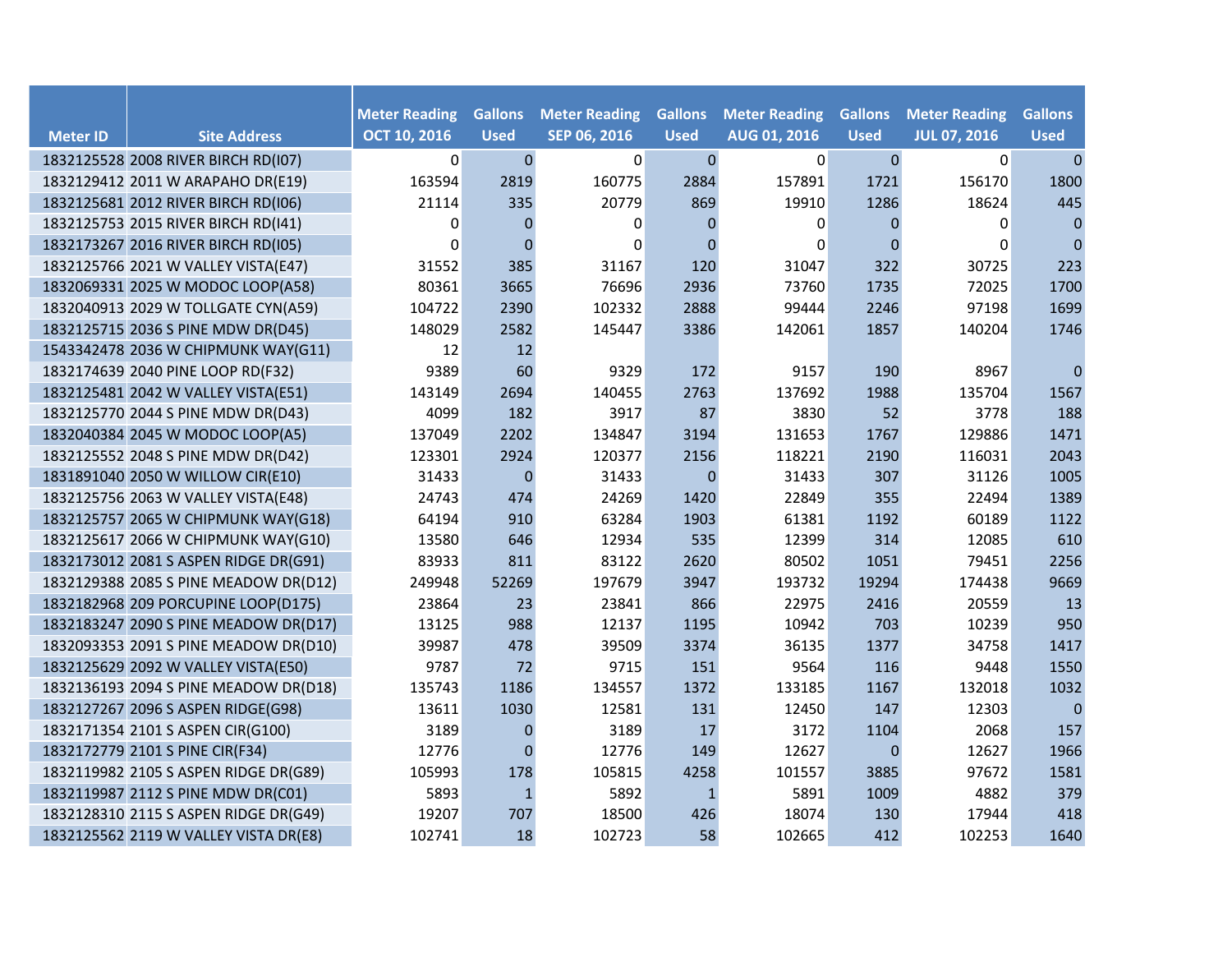|                 |                                       |                                             |                               |                                      | <b>Gallons</b> |                                             |                               |                                             |                               |
|-----------------|---------------------------------------|---------------------------------------------|-------------------------------|--------------------------------------|----------------|---------------------------------------------|-------------------------------|---------------------------------------------|-------------------------------|
| <b>Meter ID</b> | <b>Site Address</b>                   | <b>Meter Reading</b><br><b>OCT 10, 2016</b> | <b>Gallons</b><br><b>Used</b> | <b>Meter Reading</b><br>SEP 06, 2016 | <b>Used</b>    | <b>Meter Reading</b><br><b>AUG 01, 2016</b> | <b>Gallons</b><br><b>Used</b> | <b>Meter Reading</b><br><b>JUL 07, 2016</b> | <b>Gallons</b><br><b>Used</b> |
|                 | 1832125712 2140 S WOODCHUCK WY(G24)   | 219114                                      | 4441                          | 214673                               | 5700           | 208973                                      | 3440                          | 205533                                      | 2243                          |
|                 | 1832126728 2143 S ASPEN RIDGE DR(G53) | 133354                                      | 2770                          | 130584                               | 3390           | 127194                                      | 1315                          | 125879                                      | 1183                          |
|                 | 1832123300 2153 S FOREST MDW(SS138B   | 141881                                      | 122                           | 141759                               | 46888          | 94871                                       | 87801                         | 7070                                        | 1967                          |
|                 | 1832126698 2160 S ASPEN RIDGE (G45)   | 5299                                        | 196                           | 5103                                 | 216            | 4887                                        | 330                           | 4557                                        | 288                           |
|                 | 1832191995 2166 S RUNNING DEER C(C25) | 39074                                       | $\mathbf 0$                   | 39074                                | $\mathbf 0$    | 39074                                       | $\overline{0}$                | 39074                                       | $\pmb{0}$                     |
|                 | 1832183596 2167 S RUNNING DEER C(C24) | 84335                                       | 2338                          | 81997                                | 1740           | 80257                                       | 6211                          | 74046                                       | 368                           |
|                 | 1832172436 2170 S RUNNING DEER C(C26) | 151                                         | $\mathbf{0}$                  | 151                                  | $\mathbf{0}$   | 151                                         | $\mathbf{0}$                  | 151                                         | 9                             |
|                 | 1832187498 2171 S RUNNING DEER C(C23) | 83098                                       | 2597                          | 80501                                | 2788           | 77713                                       | 1814                          | 75899                                       | 1581                          |
|                 | 1832170754 2172 S PINE MDW DR(C02)    | 15559                                       | 3                             | 15556                                | 766            | 14790                                       | 1074                          | 13716                                       | 968                           |
|                 | 1832170987 2180 S WOODCHUCK WY(G23)   | 63011                                       | 2553                          | 60458                                | 3444           | 57014                                       | 2629                          | 54385                                       | 2225                          |
|                 | 1832175849 2186 PINE LOOP RD(F61)     | 12876                                       | 276                           | 12600                                | 772            | 11828                                       | 104                           | 11724                                       | 27                            |
|                 | 1832175133 2195 S WOODCHUCK WY(G02)   | 118560                                      | 2388                          | 116172                               | 3773           | 112399                                      | 1940                          | 110459                                      | 1826                          |
|                 | 1831330184 2197 W WILLOW WAY(E03)     | 22351                                       | 243                           | 22108                                | 546            | 21562                                       | $\boldsymbol{0}$              | 21562                                       | 370                           |
|                 | 1832119387 2200 S PINE MDW DR(C07)    | 36260                                       | $\mathbf 0$                   | 36260                                | $\mathbf 0$    | 36260                                       | $\boldsymbol{0}$              | 36260                                       | 1008                          |
|                 | 1832192139 2203 S RUNNING DEER C(C20) | 111520                                      | 33                            | 111487                               | 2054           | 109433                                      | 1240                          | 108193                                      | 3626                          |
|                 | 1540402204 2209 S WOODCHUCK WAY(G3)   | 5853                                        | 228                           | 5625                                 | 226            | 5399                                        | 1492                          | 3907                                        | 951                           |
|                 | 1832192882 2210 S RUNNING DEER C(C29) | 18883                                       | 648                           | 18235                                | 571            | 17664                                       | 1325                          | 16339                                       | 997                           |
|                 | 1832179452 2212 PINE LOOP RD(F60)     | 863                                         | $\mathbf 0$                   | 863                                  | $\mathbf 0$    | 863                                         | 270                           | 593                                         | 70                            |
|                 | 1832171371 2214 S ASPEN RIDGE DR(G44) | 3619                                        | 40                            | 3579                                 | 192            | 3387                                        | 59                            | 3328                                        | 22                            |
|                 | 1832121264 2222 S ASPEN RIDGE DR(G40) | 2535                                        | $\mathbf{0}$                  | 2535                                 | $\mathbf{0}$   | 2535                                        | 140                           | 2395                                        | 167                           |
|                 | 1832119994 2225 S ASPEN RIDGE DR(G26) | 32465                                       | 737                           | 31728                                | 1053           | 30675                                       | 1239                          | 29436                                       | 797                           |
|                 | 1832184079 2226 S DEER LOOP(B40)      | 215896                                      | 3910                          | 211986                               | 4030           | 207956                                      | 2963                          | 204993                                      | 2045                          |
|                 | 1832163034 2226 S FOREST MDW RD(D123) | 3071                                        | 183                           | 2888                                 | 138            | 2750                                        | 98                            | 2652                                        | 46                            |
|                 | 1832125484 2226 S UINTAH VIEW DR(F50) | 138780                                      | 2646                          | 136134                               | 2306           | 133828                                      | 2817                          | 131011                                      | 1415                          |
|                 | 1832183473 2229 S DEER LOOP(B48)      | 81403                                       | $\mathbf{0}$                  | 81403                                | 2279           | 79124                                       | 395                           | 78729                                       | 623                           |
|                 | 1832163007 2230 S PORCUPINE C(D178A   | 349                                         | $\mathbf 0$                   | 349                                  | $\mathbf 0$    | 349                                         | $\mathbf 0$                   | 349                                         | $\mathbf 0$                   |
|                 | 1540415382 2234 S ASPEN RIDGE DR(G3   | 1101                                        | 198                           | 903                                  | 100            | 803                                         | 267                           | 536                                         | 52                            |
|                 | 1832175711 2234 S PORCUPINE C(D178)   | 63974                                       | 1443                          | 62531                                | 2698           | 59833                                       | 1390                          | 58443                                       | 1365                          |
|                 | 1832161809 2234 S RUNNING DEER R(C31) | 202019                                      | 2390                          | 199629                               | 2376           | 197253                                      | 1550                          | 195703                                      | 1386                          |
|                 | 1832175009 2237 S FOREST MDW RD(D159) | 67547                                       | 419                           | 67128                                | 761            | 66367                                       | 17                            | 66350                                       | 1255                          |
|                 | 1832171643 2237 S WINDY RIDGE DR(G38) | 225512                                      | 2019                          | 223493                               | 2452           | 221041                                      | 3100                          | 217941                                      | 3402                          |
|                 | 1832119546 2239 S PINE MEADOW DR(C8)  | 54426                                       | 1573                          | 52853                                | 2186           | 50667                                       | 1680                          | 48987                                       | 1235                          |
|                 | 1832172296 2242 S DEER LOOP(B41)      | 82849                                       | 1204                          | 81645                                | 1389           | 80256                                       | 1075                          | 79181                                       | 975                           |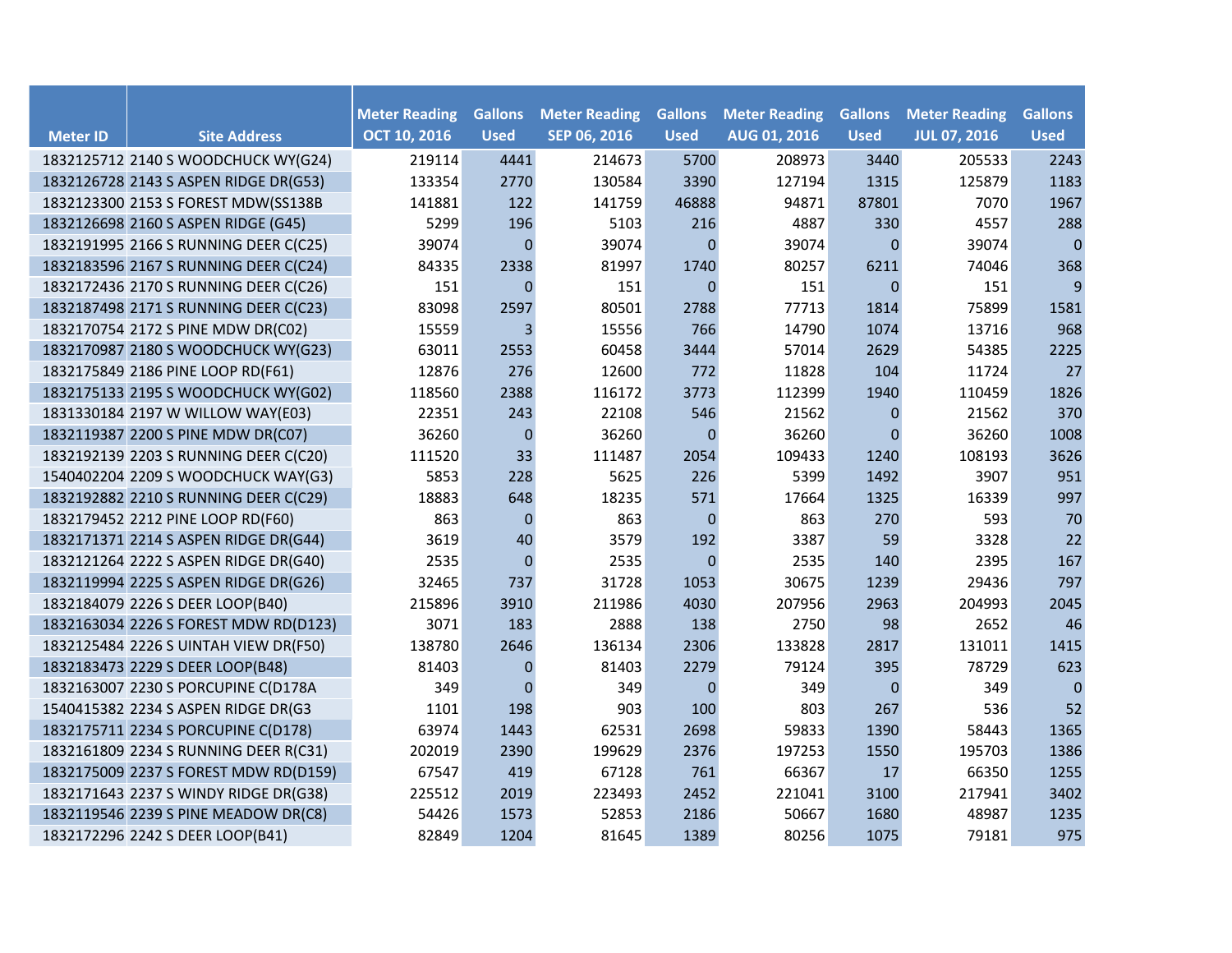|                 |                                       | <b>Meter Reading</b> | <b>Gallons</b>   |                                      | <b>Gallons</b> | <b>Meter Reading</b> | <b>Gallons</b>   | <b>Meter Reading</b> | <b>Gallons</b> |
|-----------------|---------------------------------------|----------------------|------------------|--------------------------------------|----------------|----------------------|------------------|----------------------|----------------|
| <b>Meter ID</b> | <b>Site Address</b>                   | <b>OCT 10, 2016</b>  | <b>Used</b>      | <b>Meter Reading</b><br>SEP 06, 2016 | <b>Used</b>    | AUG 01, 2016         | <b>Used</b>      | <b>JUL 07, 2016</b>  | <b>Used</b>    |
|                 | 1832128991 2242 S PINE MDW DR(C12)    | 75857                | 2462             | 73395                                | 3192           | 70203                | 1859             | 68344                | 1979           |
|                 | 1832170860 2242 W WINDY CIR(G34)      | 220548               | 4700             | 215848                               | 4212           | 211636               | 2460             | 209176               | 2504           |
|                 | 1832176796 2245 S NAVAJO DR(B32)      | 6536                 | 243              | 6293                                 | 184            | 6109                 | $\mathbf{0}$     | 6109                 | 266            |
|                 | 1832170978 2246 S ASPEN RIDGE DR(G35) | 31882                | 781              | 31101                                | 1994           | 29107                | 1274             | 27833                | 904            |
|                 | 1832190930 2248 S FOREST MDW RD(D122) | 71205                | 2409             | 68796                                | 2476           | 66320                | 760              | 65560                | 3239           |
|                 | 1832170925 2250 S WOODCHUCK WY(G23)   | 12985                | 31               | 12954                                | 3065           | 9889                 | 520              | 9369                 | 67             |
|                 | 1832187748 2251 S RUNNING DEER C(C17) | 20890                | $\boldsymbol{0}$ | 20890                                | 3641           | 17249                | 3                | 17246                | 1597           |
|                 | 1832174398 2252 S DEER LOOP(B42)      | 15324                | 400              | 14924                                | 1170           | 13754                | 1307             | 12447                | $\overline{2}$ |
|                 | 1832186490 2252 S UINTAH VIEW DR(F52) | 461404               | 5707             | 455697                               | 15070          | 440627               | 12533            | 428094               | 5502           |
|                 | 1832171361 2253 S ASPEN RIDGE DR(G29  | 16893                | 547              | 16346                                | 267            | 16079                | 127              | 15952                | 328            |
|                 | 1832174410 2253 S NAVAJO DR(B31)      | 5064                 | 58               | 5006                                 | 330            | 4676                 | 261              | 4415                 | 609            |
|                 | 1832129411 2256 S PINE MDW DR(C13)    | 50268                | 404              | 49864                                | 80             | 49784                | 511              | 49273                | 427            |
|                 | 1832172214 2256 S RUNNING DEER C(C32) | $\mathbf 0$          | $\mathbf 0$      | 0                                    | $\mathbf{0}$   | 0                    | $\overline{0}$   | 0                    | $\pmb{0}$      |
|                 | 1832175285 2257 S DEER LOOP(B47)      | 24364                | 268              | 24096                                | 1116           | 22980                | 422              | 22558                | 414            |
|                 | 1832179035 2265 S WOODCHUCK WY(G06)   | 17742                | 371              | 17371                                | 1950           | 15421                | 1636             | 13785                | 444            |
|                 | 1832171739 2267 S ASPEN RIDGE DR(G19) | 4996                 | 188              | 4808                                 | 313            | 4495                 | 0                | 4495                 | 795            |
|                 | 1832171168 2269 S UINTAH VIEW DR(F59) | 18826                | $\boldsymbol{0}$ | 18826                                | 85             | 18741                | 189              | 18552                | 115            |
|                 | 1832187973 2271 S RUNNING DEER C(C16) | 36472                | 937              | 35535                                | 1086           | 34449                | 978              | 33471                | 537            |
|                 | 1832178325 2272 S DEER LOOP(B43)      | 47995                | $\mathbf{0}$     | 47995                                | 470            | 47525                | 256              | 47269                | $9$            |
|                 | 1832173008 2274 S PINE MDW DR(C14)    | 122811               | 1498             | 121313                               | 1673           | 119640               | 1135             | 118505               | 984            |
|                 | 1832174395 2276 S DEER LOOP(B44)      | 3427                 | $\mathbf 0$      | 3427                                 | 121            | 3306                 | 198              | 3108                 | 218            |
|                 | 1832175277 2277 S DEER LOOP(B45)      | 19416                | 452              | 18964                                | 432            | 18532                | 243              | 18289                | 1122           |
|                 | 1832172218 2281 S UINTAH VIEW DR(F58) | 20842                | 55               | 20787                                | 3147           | 17640                | 1018             | 16622                | 105            |
|                 | 1832123329 2283 S PINE MEADOW DR(C80  | 72537                | $\mathbf{0}$     | 72537                                | $\mathbf{0}$   | 72537                | $\boldsymbol{0}$ | 72537                | $\mathbf 0$    |
|                 | 1832163799 2284 S NAVAJO DR(B17)      | 205430               | 1543             | 203887                               | 8328           | 195559               | 7027             | 188532               | 7860           |
|                 | 1832173128 2285 S YELLOW MOON C(C54)  | 83218                | 862              | 82356                                | 1987           | 80369                | 292              | 80077                | 805            |
|                 | 1832127553 2288 S UINTAH VIEW DR(F54) | 18515                | 162              | 18353                                | 754            | 17599                | 595              | 17004                | 183            |
|                 | 1832040149 2293 PINE LOOP R(E61)      | 37179                | 7                | 37172                                | 475            | 36697                | 516              | 36181                | 676            |
|                 | 1832179341 2293 S FOREST MDW RD(D158  | 25580                | 1633             | 23947                                | 2361           | 21586                | 1822             | 19764                | 1551           |
|                 | 1832173712 2300 S NAVAJO DR(B19)      | 1872                 | $\mathbf 0$      | 1872                                 | $\mathbf{0}$   | 1872                 | $\pmb{0}$        | 1872                 | $\pmb{0}$      |
|                 | 1832164387 2304 S YELLOW MOON C(C56   | 51124                | 454              | 50670                                | 1414           | 49256                | 3088             | 46168                | 2341           |
|                 | 1832183058 2305 S NAVAJO DR(B27)      | 16681                | 144              | 16537                                | 1120           | 15417                | 714              | 14703                | 578            |
|                 | 1832176255 2306 S UINTAH VIEW(E58)    | 194899               | 1775             | 193124                               | 2434           | 190690               | 2108             | 188582               | 1757           |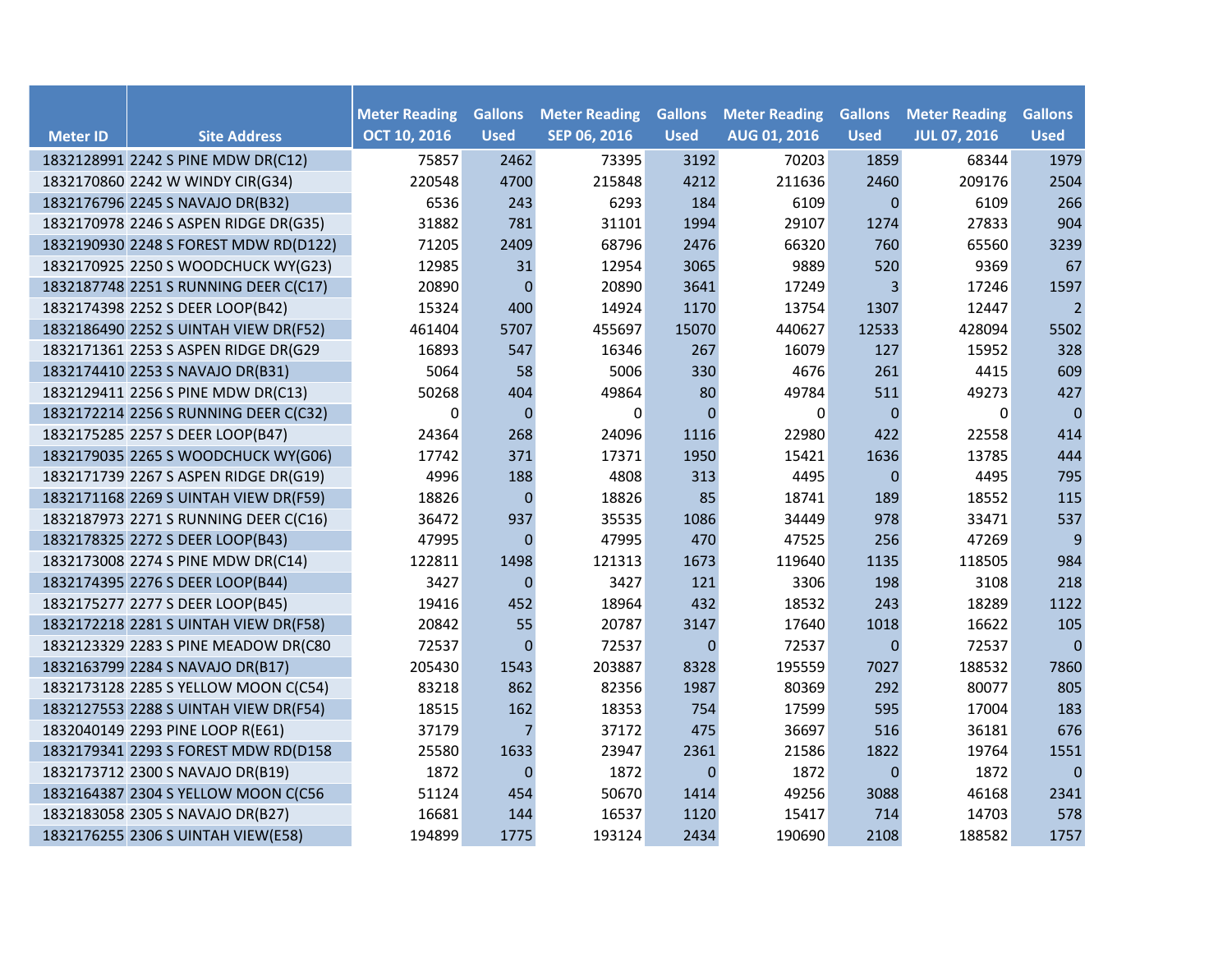| <b>Meter ID</b> | <b>Site Address</b>                    | <b>Meter Reading</b><br><b>OCT 10, 2016</b> | <b>Gallons</b><br><b>Used</b> | <b>Meter Reading</b><br>SEP 06, 2016 | <b>Gallons</b><br><b>Used</b> | <b>Meter Reading</b><br><b>AUG 01, 2016</b> | <b>Gallons</b><br><b>Used</b> | <b>Meter Reading</b><br><b>JUL 07, 2016</b> | <b>Gallons</b><br><b>Used</b> |
|-----------------|----------------------------------------|---------------------------------------------|-------------------------------|--------------------------------------|-------------------------------|---------------------------------------------|-------------------------------|---------------------------------------------|-------------------------------|
|                 | 1832192846 2308 S NAVAJO DR(B20)       | 37686                                       | 541                           | 37145                                | 1241                          | 35904                                       | 743                           | 35161                                       | 3629                          |
|                 | 1832163654 2311 S UINTAH VIEW(E59)     | $\mathbf 0$                                 | $\Omega$                      | $\mathbf 0$                          | $\Omega$                      | 0                                           | $\overline{0}$                | $\mathbf 0$                                 | $\mathbf 0$                   |
|                 | 1832175857 2315 S YELLOW MOON C(C52)   | 59754                                       | 1300                          | 58454                                | 2381                          | 56073                                       | 796                           | 55277                                       | 60                            |
|                 | 1832163625 2317 S NAVAJO DR(B26)       | 71178                                       | 951                           | 70227                                | 1017                          | 69210                                       | 596                           | 68614                                       | 673                           |
|                 | 1832119910 2324 W PINE MDW DR(C42)     | 93495                                       | 2347                          | 91148                                | 2478                          | 88670                                       | 1771                          | 86899                                       | 1275                          |
|                 | 1832188455 2327 S FOREST MDW (D177)    | 9280                                        | 326                           | 8954                                 | 254                           | 8700                                        | 417                           | 8283                                        | 338                           |
|                 | 1832183586 2327 S NAVAJO DR(B25)       | 29306                                       | 539                           | 28767                                | 625                           | 28142                                       | 229                           | 27913                                       | 969                           |
|                 | 1832175612 2328 S NAVAJO DR(B22)       | 5296                                        | 239                           | 5057                                 | 279                           | 4778                                        | 189                           | 4589                                        | 89                            |
|                 | 1832161776 2334 S FOREST MDW RD(D113A  | 1832                                        | $\boldsymbol{0}$              | 1832                                 | $\mathbf 0$                   | 1832                                        | $\mathbf{0}$                  | 1832                                        | $\mathbf 0$                   |
|                 | 1832125755 2334 W PINE MEADOW(C43)     | 30759                                       | 766                           | 29993                                | 967                           | 29026                                       | 1875                          | 27151                                       | 512                           |
|                 | 1832163655 2341 S UINTAH VIEW DR(E60)  | 23294                                       | 197                           | 23097                                | 308                           | 22789                                       | 230                           | 22559                                       | 66                            |
|                 | 1832187383 2348 S BULL MOOSE DR(D108)  | 109298                                      | 2288                          | 107010                               | 2923                          | 104087                                      | 1088                          | 102999                                      | 715                           |
|                 | 1832182933 2352 S NAVAJO DR(E99)       | 32886                                       | 920                           | 31966                                | 2152                          | 29814                                       | 1089                          | 28725                                       | 1054                          |
|                 | 1832182970 2366 S BULL MOOSE D(D107    | 1632                                        | 21                            | 1611                                 | $\mathbf{0}$                  | 1611                                        | 15                            | 1596                                        | 11                            |
|                 | 1832162026 2372 S PINE MEADOW(C45A)    | 4731                                        | 141                           | 4590                                 | 177                           | 4413                                        | 523                           | 3890                                        | 66                            |
|                 | 1832174893 2401 S BULL MOOSE(SS144C    | 172332                                      | 4117                          | 168215                               | 4503                          | 163712                                      | 2285                          | 161427                                      | 2798                          |
|                 | 1832173242 2417 S FOREST MDW RD(D105)  | 274489                                      | 8177                          | 266312                               | 9591                          | 256721                                      | 5453                          | 251268                                      | 5616                          |
|                 | 1832163707 2420 S BULL MOOSE DR(D100A) | 0                                           | $\mathbf{0}$                  | 0                                    | $\mathbf 0$                   | 0                                           | 0                             | 0                                           | $\mathbf{0}$                  |
|                 | 1832183097 2421 S NAVAJO DR(C50)       | 156414                                      | 2403                          | 154011                               | 2894                          | 151117                                      | 2033                          | 149084                                      | 2331                          |
|                 | 1832123503 2422 S FOREST MDW RD(D125A) | 50582                                       | 1369                          | 49213                                | 131                           | 49082                                       | 1689                          | 47393                                       | 956                           |
|                 | 1832127521 2422 S VALLEY VW CIR(D135)  | 23339                                       | 1566                          | 21773                                | 1949                          | 19824                                       | 1748                          | 18076                                       | 3281                          |
|                 | 1832129462 2430 S FOREST MDW(D125)     | 4                                           | $\Omega$                      | 4                                    | $\Omega$                      | 4                                           | $\overline{0}$                | 4                                           | 0                             |
|                 | 1832126186 2433 S FOREST MDW RD(D103)  | 92225                                       | 397                           | 91828                                | 4375                          | 87453                                       | $\mathbf 0$                   | 87453                                       | $\boldsymbol{0}$              |
|                 | 1832175522 2440 S BULL MOOSE DR(C45)   | $\mathbf 0$                                 | $\mathbf 0$                   | $\Omega$                             | $\Omega$                      | 0                                           | $\mathbf{0}$                  | 0                                           | $\mathbf 0$                   |
|                 | 1832170823 2440 S VALLEY VW CIR(D136)  | 7161                                        | 25                            | 7136                                 | 79                            | 7057                                        | 36                            | 7021                                        | 132                           |
|                 | 1832179505 2446 S FOREST MDW RD(D126A) | 91329                                       | 1014                          | 90315                                | 351                           | 89964                                       | 774                           | 89190                                       | 747                           |
|                 | 1832171698 2450 S VALLEY VW CIR(D137)  | 118984                                      | 18017                         | 100967                               | $\Omega$                      | 100967                                      | $\overline{0}$                | 100967                                      | $\mathbf{0}$                  |
|                 | 1832178692 2451 S FOREST MDW RD(D104)  | 43206                                       | 1825                          | 41381                                | 2938                          | 38443                                       | 1613                          | 36830                                       | 672                           |
|                 | 1832182940 2458 S FOREST MDW RD(D126)  | 77317                                       | 1438                          | 75879                                | 6066                          | 69813                                       | 2700                          | 67113                                       | 2546                          |
|                 | 1832127550 2463 S BULL MOOSE(SS144A    | 111507                                      | 1855                          | 109652                               | 2255                          | 107397                                      | 554                           | 106843                                      | 1213                          |
|                 | 1832173888 2464 S VALLEY VW CIR(D138)  | 119507                                      | 2797                          | 116710                               | 2370                          | 114340                                      | 1613                          | 112727                                      | 1932                          |
|                 | 1832174739 2469 S BULL MOOSE(SS144H    | 83699                                       | 544                           | 83155                                | 1405                          | 81750                                       | 1141                          | 80609                                       | 281                           |
|                 | 1831992379 2474 S GRAND VIEW LN(D92)   | 20845                                       | 2235                          | 18610                                | 2531                          | 16079                                       | 350                           | 15729                                       | 305                           |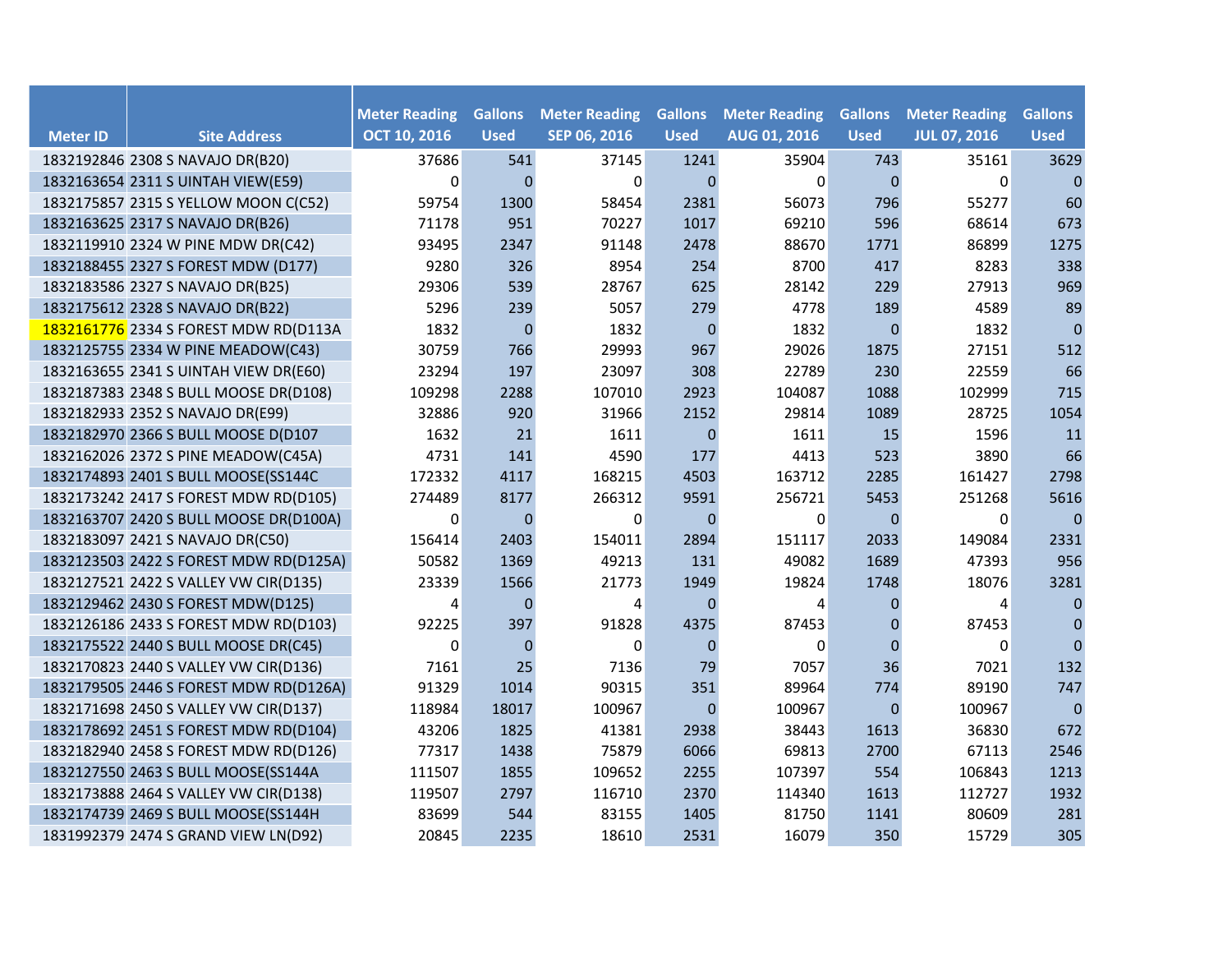| <b>Meter ID</b> | <b>Site Address</b>                   | <b>Meter Reading</b><br><b>OCT 10, 2016</b> | <b>Gallons</b><br><b>Used</b> | <b>Meter Reading</b><br>SEP 06, 2016 | <b>Gallons</b><br><b>Used</b> | <b>Meter Reading</b><br><b>AUG 01, 2016</b> | <b>Gallons</b><br><b>Used</b> | <b>Meter Reading</b><br><b>JUL 07, 2016</b> | <b>Gallons</b><br><b>Used</b> |
|-----------------|---------------------------------------|---------------------------------------------|-------------------------------|--------------------------------------|-------------------------------|---------------------------------------------|-------------------------------|---------------------------------------------|-------------------------------|
|                 | 1832187625 2475 S GRAND VIEW LN(C69)  | 39996                                       | $\pmb{0}$                     | 39996                                | 692                           | 39304                                       | 412                           | 38892                                       | 168                           |
|                 | 1832173828 2479 S FOREST CIR(B22)     | 133141                                      | 2368                          | 130773                               | 2966                          | 127807                                      | 2052                          | 125755                                      | 2081                          |
|                 | 1832179149 2480 S HI DRI CIR(A01)     | 542                                         | $\mathbf{0}$                  | 542                                  | $\Omega$                      | 542                                         | $\mathbf 0$                   | 542                                         | $\mathbf{0}$                  |
|                 | 1832174473 2488 S GRAND VIEW LN(D128) | 2208                                        | 11                            | 2197                                 | 51                            | 2146                                        | 70                            | 2076                                        | 83                            |
|                 | 1832039121 2494 S HI DRI CIR(A02)     | 208022                                      | 2899                          | 205123                               | 3043                          | 202080                                      | 1643                          | 200437                                      | 1698                          |
|                 | 1832125752 2498 S VALLEY VIEW C(D131) | 124916                                      | 906                           | 124010                               | 1326                          | 122684                                      | 908                           | 121776                                      | 1355                          |
|                 | 1832174358 2500 S FOREST CIR(B30)     | 31335                                       | 194                           | 31141                                | 1954                          | 29187                                       | 0                             | 29187                                       | $\pmb{0}$                     |
|                 | 1832184262 2501 S VALLEY VW CIR(D129) | 5259                                        | 312                           | 4947                                 | 216                           | 4731                                        | 304                           | 4427                                        | $\pmb{0}$                     |
|                 | 1832173303 2506 S BULL MOOSE DR(C47)  | 103642                                      | 1382                          | 102260                               | 1442                          | 100818                                      | 1246                          | 99572                                       | 1082                          |
|                 | 1832125371 2509 S VALLEY VW CIR(D130) | 75216                                       | 1982                          | 73234                                | 1641                          | 71593                                       | 2999                          | 68594                                       | $\mathbf{0}$                  |
|                 | 1832163631 2510 S BULL MOOSE DR(C49)  | 3590                                        | 153                           | 3437                                 | 499                           | 2938                                        | 106                           | 2832                                        | 352                           |
|                 | 1832041499 2510 S HI DRI CIR(A06)     | 477                                         | $\mathbf{0}$                  | 477                                  | $\mathbf 0$                   | 477                                         | $\boldsymbol{0}$              | 477                                         | 197                           |
|                 | 1832182934 2511 S BULL MOOSE DR(B23)  | 137317                                      | 2221                          | 135096                               | 3259                          | 131837                                      | 2208                          | 129629                                      | 1697                          |
|                 | 1832080344 2518 S HI DRI CIR(A07)     | 556                                         | $\mathbf{0}$                  | 556                                  | $\mathbf 0$                   | 556                                         | $\mathbf 0$                   | 556                                         | $\mathbf 0$                   |
|                 | 1832176109 2520 S FOREST CIR(B29)     | 55004                                       | 2539                          | 52465                                | 3486                          | 48979                                       | $\mathbf 0$                   | 48979                                       | $\mathbf{0}$                  |
|                 | 1832182993 2520 S FOREST MDW RD(C69)  | 31275                                       | 1419                          | 29856                                | 892                           | 28964                                       | 164                           | 28800                                       | 3425                          |
|                 | 1832177010 2522 S BULL MOOSE DR(C50)  | 91657                                       | 224                           | 91433                                | 2857                          | 88576                                       | 4921                          | 83655                                       | 2365                          |
|                 | 1832174570 2523 S FOREST CIR(B18)     | 0                                           | $\mathbf{0}$                  | 0                                    | $\mathbf 0$                   | 0                                           | $\mathbf 0$                   | 0                                           | $\mathbf{0}$                  |
|                 | 1832172424 2523 S GRAND VIEW LN(C70)  | 136263                                      | 2124                          | 134139                               | 2106                          | 132033                                      | 1738                          | 130295                                      | 1321                          |
|                 | 1831899069 2528 S HI DRI CIR(A8)      | 16125                                       | $\mathbf{0}$                  | 16125                                | $\mathbf 0$                   | 16125                                       | $\mathbf 0$                   | 16125                                       | $\mathbf{0}$                  |
|                 | 1831902579 2540 S CANYON RD(SSBDY16   | 27953                                       | 302                           | 27651                                | 8                             | 27643                                       | 334                           | 27309                                       | 422                           |
|                 | 1832163660 2547 S FOREST MDW RD(D94   | 183759                                      | 1568                          | 182191                               | 3010                          | 179181                                      | 2522                          | 176659                                      | 1928                          |
|                 | 1832183468 2555 S BULL MOOSE DR(B35   | 2873                                        | 350                           | 2523                                 | $\mathbf 0$                   | 2523                                        | 126                           | 2397                                        | $\mathbf{0}$                  |
|                 | 1832175054 2565 S FOREST CIR(A01)     | 196554                                      | 10040                         | 186514                               | $\Omega$                      | 186514                                      | $\Omega$                      | 186514                                      | 2766                          |
|                 | 1832183474 2569 S BULL MOOSE (B36A)   | 173966                                      | 1775                          | 172191                               | 3329                          | 168862                                      | 2026                          | 166836                                      | 1918                          |
|                 | 1832183043 2573 S BULL MOOSE DR(B36)  | 17000                                       | $\mathbf{0}$                  | 17000                                | 118                           | 16882                                       | 207                           | 16675                                       | 1091                          |
|                 | 1832179793 2575 S VALLEY VIEW RD(C71) | 66916                                       | 2077                          | 64839                                | 1511                          | 63328                                       | 1310                          | 62018                                       | 937                           |
|                 | 1831919621 2576 S CROW LOOP(A12)      | 31859                                       | 277                           | 31582                                | 1035                          | 30547                                       | 560                           | 29987                                       | 1159                          |
|                 | 1832170721 2578 S CANYON RD(A11)      | 53071                                       | 856                           | 52215                                | 1206                          | 51009                                       | 112                           | 50897                                       | 2152                          |
|                 | 1832129309 2583 S CANYON RD(A10)      | 66816                                       | 2720                          | 64096                                | 3306                          | 60790                                       | 2096                          | 58694                                       | 1735                          |
|                 | 1540654476 2590 S CROW LOOP(A17)      | 15967                                       | 1086                          | 14881                                | 2125                          | 12756                                       | 1178                          | 11578                                       | 912                           |
|                 | 1832119399 2591 S CANYON RD(A55)      | 101202                                      | 371                           | 100831                               | 442                           | 100389                                      | 3598                          | 96791                                       | 2140                          |
|                 | 1831993759 2593 S CROW LOOP(A16)      | 128073                                      | 4142                          | 123931                               | 1413                          | 122518                                      | 2367                          | 120151                                      | 1950                          |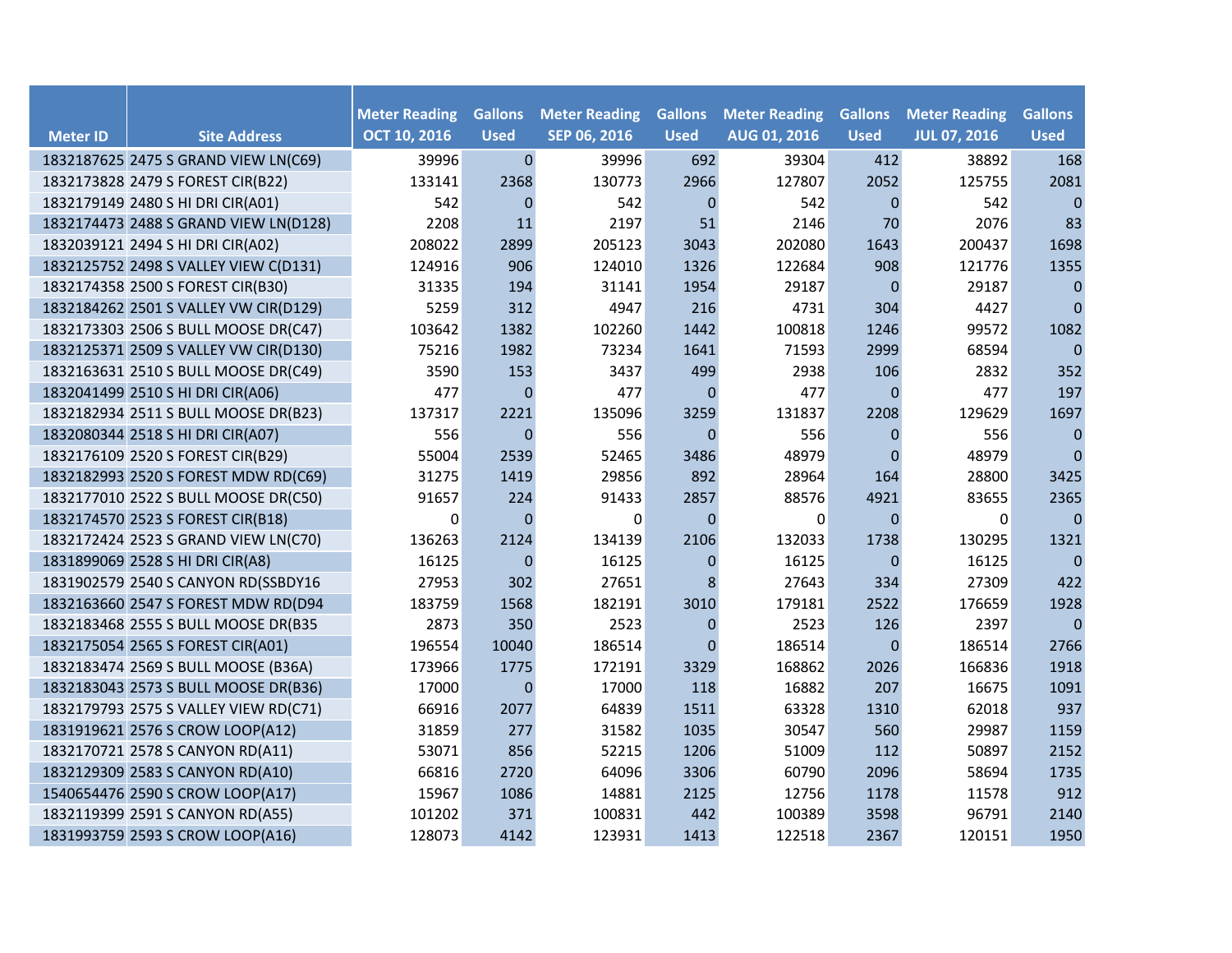|                 |                                      | <b>Meter Reading</b> | <b>Gallons</b>   | <b>Meter Reading</b> | <b>Gallons</b> | <b>Meter Reading</b> | <b>Gallons</b> | <b>Meter Reading</b> | <b>Gallons</b> |
|-----------------|--------------------------------------|----------------------|------------------|----------------------|----------------|----------------------|----------------|----------------------|----------------|
| <b>Meter ID</b> | <b>Site Address</b>                  | <b>OCT 10, 2016</b>  | <b>Used</b>      | SEP 06, 2016         | <b>Used</b>    | AUG 01, 2016         | <b>Used</b>    | <b>JUL 07, 2016</b>  | <b>Used</b>    |
|                 | 1831854086 2598 S CROW LOOP(A18)     | 2614                 | $\mathbf{0}$     | 2614                 | 21             | 2593                 | 20             | 2573                 | 20             |
|                 | 1832172719 2599 S FOREST MDW RD(C83) | 129656               | 2873             | 126783               | 3714           | 123069               | 1761           | 121308               | 2044           |
|                 | 1831324631 2601 S CROW LOOP(A19)     | 8677                 | 821              | 7856                 | 254            | 7602                 | $\mathbf 0$    | 7602                 | 936            |
|                 | 1832039958 2604 S CROW LOOP(A23)     | 175594               | 1609             | 173985               | 3051           | 170934               | 1961           | 168973               | 450            |
|                 | 1831323781 2606 S CROW LOOP(A23A)    | 88994                | 2380             | 86614                | 159            | 86455                | 306            | 86149                | 934            |
|                 | 1831323383 2610 S CROW LOOP(A24)     | 9670                 | 63               | 9607                 | 96             | 9511                 | 96             | 9415                 | 194            |
|                 | 1832039966 2611 S CROW LOOP(A26)     | 11717                | 241              | 11476                | $\mathbf 0$    | 11476                | 116            | 11360                | 438            |
|                 | 1831323687 2614 S CROW LOOP(A25)     | 182000               | 2990             | 179010               | 4841           | 174169               | 3943           | 170226               | 3090           |
|                 | 1831329998 2620 S CROW LOOP(A27)     | 205857               | 3007             | 202850               | 3141           | 199709               | 1664           | 198045               | 2052           |
|                 | 1832038892 2624 S CROW LOOP(A28)     | 13818                | 302              | 13516                | 586            | 12930                | 535            | 12395                | 614            |
|                 | 1832039524 2630 S CROW LOOP(A29)     | 99413                | 1646             | 97767                | 1670           | 96097                | 979            | 95118                | 493            |
|                 | 1832039597 2631 S CROW LOOP(A21)     | 164466               | 2610             | 161856               | 2943           | 158913               | 1865           | 157048               | 1708           |
|                 | 1832172996 2635 S IROQUOIS LOOP(A53) | 1680                 | 42               | 1638                 | $\mathbf 0$    | 1638                 | 120            | 1518                 | $\mathbf{0}$   |
|                 | 1832172275 2636 S JUNCTION CT(A11)   | 28434                | $\boldsymbol{0}$ | 28434                | 80             | 28354                | 31             | 28323                | 544            |
|                 | 1832178322 2637 S JUNCTION CT(A12)   | 19058                | 172              | 18886                | 164            | 18722                | 236            | 18486                | 388            |
|                 | 1832171303 2638 S IROQUOIS LOOP(A37) | 9175                 | 3                | 9172                 | 317            | 8855                 | $\mathbf 0$    | 8855                 | 99             |
|                 | 1832136153 2639 S IROQUOIS LOOP(A52) | 103534               | 1579             | 101955               | 1331           | 100624               | 847            | 99777                | 680            |
|                 | 1832192620 2640 S FOREST MDW RD(C81) | 38586                | 518              | 38068                | 5271           | 32797                | 310            | 32487                | 52             |
|                 | 1832178976 2641 S FOREST MDW RD(C85) | 14119                | 370              | 13749                | 524            | 13225                | 579            | 12646                | 708            |
|                 | 1831329713 2645 S CROW LOOP(A20)     | 144201               | 3969             | 140232               | 5597           | 134635               | 3741           | 130894               | 5610           |
|                 | 1832119992 2645 S IROQUOIS LOOP(A51) | 1                    | 0                | 1                    | $\mathbf 0$    | 1                    | 0              | 1                    | $\mathbf{0}$   |
|                 | 1832161823 2647 S VALLEY VIEW RD(C7  | 0                    | $\overline{0}$   | $\Omega$             | $\overline{0}$ | $\mathbf 0$          | $\Omega$       | $\Omega$             | $\mathbf 0$    |
|                 | 1832136102 2651 S CANYON RD(A36)     | 30482                | $\mathbf 0$      | 30482                | 310            | 30172                | 1336           | 28836                | $\bf 8$        |
|                 | 1832039982 2654 S IROQUOIS LOOP(A40) | $\mathbf 0$          | $\Omega$         | $\mathbf 0$          | $\Omega$       | 0                    | $\mathbf{0}$   | 0                    | $\mathbf{0}$   |
|                 | 1832178321 2655 S BULL MOOSE DR(A06) | 148431               | 2420             | 146011               | 2018           | 143993               | 3065           | 140928               | 1382           |
|                 | 1832121265 2655 S IROQUOIS LOOP(A50) | 3706                 | 345              | 3361                 | $\overline{0}$ | 3361                 | 175            | 3186                 | $\mathbf{0}$   |
|                 | 1832041623 2659 S CANYON RD(A34)     | 71796                | 1120             | 70676                | 1627           | 69049                | 85             | 68964                | $\overline{4}$ |
|                 | 1832123964 2661 S IROQUOIS LOOP(A45) | 117121               | 1118             | 116003               | 3150           | 112853               | 353            | 112500               | 1011           |
|                 | 1832172380 2663 S JUNCTION CT(A14)   | 2274                 | $\mathbf 0$      | 2274                 | $\mathbf 0$    | 2274                 | 0              | 2274                 | $\mathbf{0}$   |
|                 | 1831505535 2665 S IROQUOIS LOOP(A44) | 80988                | 844              | 80144                | 1370           | 78774                | 465            | 78309                | 640            |
|                 | 1832063892 2670 S IROQUOIS LOOP(A42) | 97591                | 2748             | 94843                | 4526           | 90317                | 3675           | 86642                | 4386           |
|                 | 1831993868 2676 S IROQUOIS LOOP(A33) | 5495                 | 126              | 5369                 | 93             | 5276                 | 270            | 5006                 | 228            |
|                 | 1831505271 2677 S IROQUOIS LOOP(A32) | 24279                | 11717            | 12562                | 5113           | 7449                 | 2968           | 4481                 | 252            |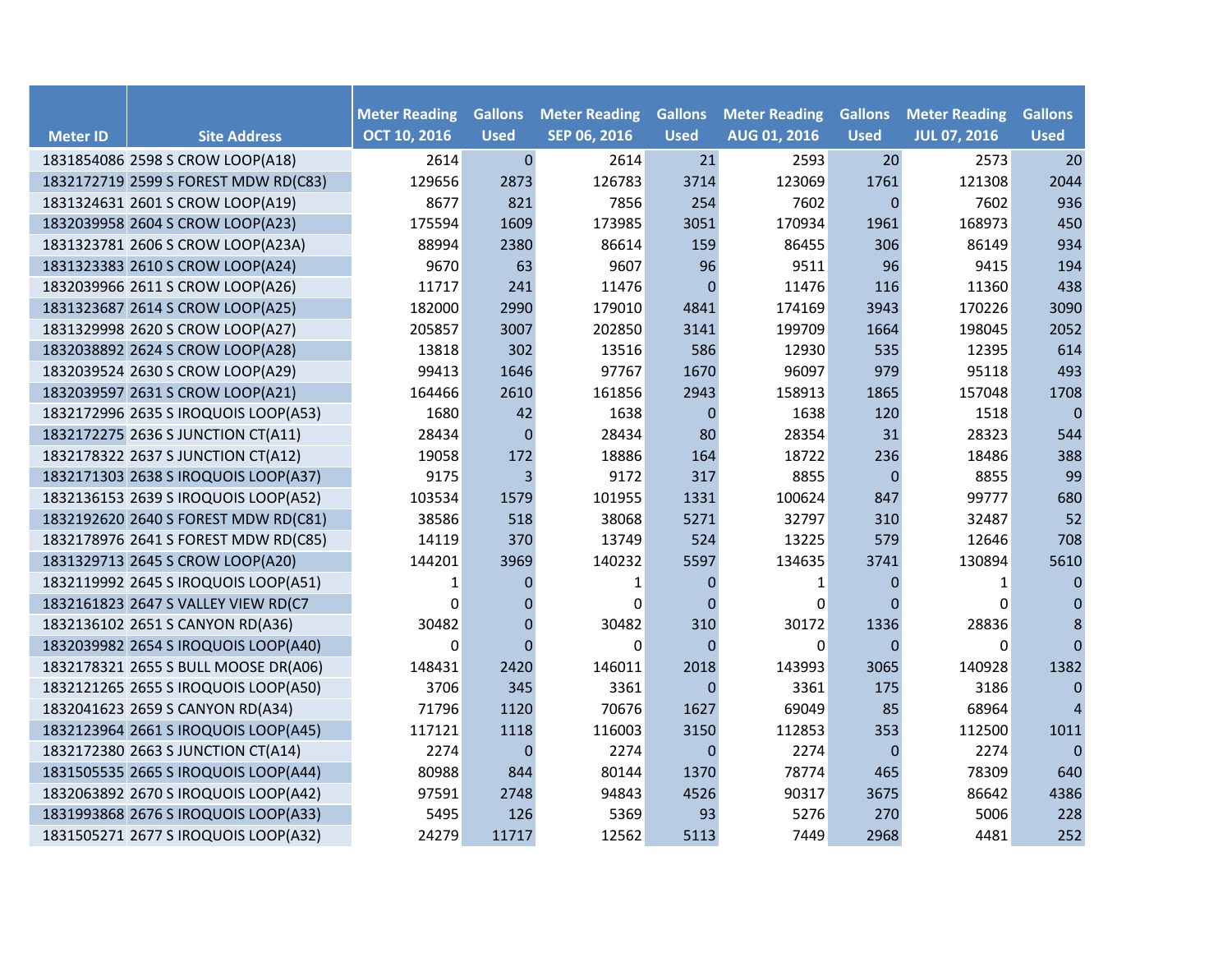| <b>Meter ID</b> | <b>Site Address</b>                   | <b>Meter Reading</b><br><b>OCT 10, 2016</b> | <b>Gallons</b><br><b>Used</b> | <b>Meter Reading</b><br>SEP 06, 2016 | <b>Gallons</b><br><b>Used</b> | <b>Meter Reading</b><br><b>AUG 01, 2016</b> | <b>Gallons</b><br><b>Used</b> | <b>Meter Reading</b><br><b>JUL 07, 2016</b> | <b>Gallons</b><br><b>Used</b> |
|-----------------|---------------------------------------|---------------------------------------------|-------------------------------|--------------------------------------|-------------------------------|---------------------------------------------|-------------------------------|---------------------------------------------|-------------------------------|
|                 | 1832174483 2678 S BULL MOOSE DR(A14A) | 80275                                       | 736                           | 79539                                | 1920                          | 77619                                       | 846                           | 76773                                       | 1034                          |
|                 | 1831500188 2688 S CANYON RD(A31)      | 116485                                      | 3280                          | 113205                               | 4305                          | 108900                                      | 3102                          | 105798                                      | 2365                          |
|                 | 1832175734 2695 S VALLEY VIEW RD(C75) | 0                                           | $\mathbf{0}$                  | $\Omega$                             | $\mathbf{0}$                  | 0                                           | 0                             | $\mathbf 0$                                 | $\mathbf{0}$                  |
|                 | 1832175862 2727 S VALLEY VIEW RD(C76) | 31015                                       | 897                           | 30118                                | 950                           | 29168                                       | $\mathbf{0}$                  | 29168                                       | 914                           |
|                 | 1832162261 2879 S FOREST MDW R(A09A   | 1182                                        | $\Omega$                      | 1182                                 | 476                           | 706                                         | 20                            | 686                                         | $\mathbf{0}$                  |
|                 | 1832179217 2887 S FOREST MDW R(A09A)  | 381                                         | $\Omega$                      | 381                                  | $\mathbf{0}$                  | 381                                         | $\overline{0}$                | 381                                         | $\mathbf{0}$                  |
|                 | 1832174296 289 PORCUPINE LOOP(D171)   | 20997                                       | 340                           | 20657                                | 392                           | 20265                                       | 221                           | 20044                                       | 868                           |
|                 | 1832182985 2903 S FOREST MDW RD(A07)  | 235758                                      | 1082                          | 234676                               | 1985                          | 232691                                      | 2426                          | 230265                                      | 4008                          |
|                 | 1832173790 2967 S FOREST MDW(SS145K   | 82128                                       | 2139                          | 79989                                | 3438                          | 76551                                       | 2725                          | 73826                                       | 2440                          |
|                 | 1832175252 353 PORCUPINE LOOP(D170)   | 17685                                       | 1343                          | 16342                                | $\mathbf 0$                   | 16342                                       | 19                            | 16323                                       | 82                            |
|                 | 1832173577 409 PORCUPINE LOOP(D169)   | 121526                                      | 5454                          | 116072                               | 8363                          | 107709                                      | 7851                          | 99858                                       | 2486                          |
|                 | 1832161971 489 W FORGOTTEN LN(D87B)   | 108273                                      | 1093                          | 107180                               | 1988                          | 105192                                      | 4191                          | 101001                                      | 1755                          |
|                 | 1832192235 494 W FORGOTTEN LN(C41)    | 147342                                      | 228                           | 147114                               | 10184                         | 136930                                      | 9219                          | 127711                                      | 3040                          |
|                 | 1832183307 519 W FORGOTTEN LN(D87A)   | 7303                                        | 45                            | 7258                                 | 211                           | 7047                                        | 270                           | 6777                                        | 261                           |
|                 | 1832163374 530 W FORGOTTEN LN(C42)    | 0                                           | $\mathbf{0}$                  | 0                                    | $\mathbf 0$                   | 0                                           | $\overline{0}$                | 0                                           | $\mathbf{0}$                  |
|                 | 1832175513 539 W FORGOTTEN LN(D87)    | 30079                                       | 417                           | 29662                                | 1540                          | 28122                                       | 1061                          | 27061                                       | 1148                          |
|                 | 1832183092 556 W ARTIST POINT DR(C51) | 132486                                      | 2308                          | 130178                               | 3512                          | 126666                                      | 2202                          | 124464                                      | 1942                          |
|                 | 1832178680 563 PORCUPINE LOOP(D166)   | 22177                                       | 703                           | 21474                                | 1014                          | 20460                                       | 707                           | 19753                                       | 614                           |
|                 | 1832162430 591 W ARTIST POINT DR(C54) | 1514                                        | $\mathbf{0}$                  | 1514                                 | 23                            | 1491                                        | 68                            | 1423                                        | 42                            |
|                 | 1832159298 631 PORCUPINE LOOP(D165)   | 53599                                       | 696                           | 52903                                | 1785                          | 51118                                       | 446                           | 50672                                       | 956                           |
|                 | 1832183308 659 PORCUPINE LOOP(D164)   | 36614                                       | 558                           | 36056                                | 1040                          | 35016                                       | 1287                          | 33729                                       | 370                           |
|                 | 1832178319 664 W FORGOTTEN LN(D101)   | 11877                                       | 293                           | 11584                                | $\mathbf 0$                   | 11584                                       | 355                           | 11229                                       | 313                           |
|                 | 1832183602 669 W FORGOTTEN LN(D98)    | 3160                                        | 485                           | 2675                                 | 653                           | 2022                                        | $\mathbf 0$                   | 2022                                        | $\pmb{0}$                     |
|                 | 1832183018 670 W SHADY LN(C66)        | 5212                                        | $\Omega$                      | 5212                                 | $\mathbf{0}$                  | 5212                                        | 20                            | 5192                                        | 1341                          |
|                 | 1832186861 677 PORCUPINE LOOP(D163)   | 14756                                       | 874                           | 13882                                | 327                           | 13555                                       | 191                           | 13364                                       | 1321                          |
|                 | 1832183309 695 W FORGOTTEN LN(D97)    | 11959                                       | $\mathbf{0}$                  | 11959                                | 460                           | 11499                                       | 646                           | 10853                                       | 1240                          |
|                 | 1832163013 696 PORCUPINE LOOP(SS144   | 21638                                       | 6                             | 21632                                | 1168                          | 20464                                       | 249                           | 20215                                       | 577                           |
|                 | 1832163016 699 W SHADY LN(C56)        | 215421                                      | 3752                          | 211669                               | 4154                          | 207515                                      | 2897                          | 204618                                      | 1936                          |
|                 | 1832172354 739 PORCUPINE LOOP(D161)   | 46960                                       | 2377                          | 44583                                | 3864                          | 40719                                       | 3924                          | 36795                                       | 3094                          |
|                 | 1832183015 742 W SHADY LN(C65)        | 99836                                       | 2642                          | 97194                                | 2547                          | 94647                                       | 1820                          | 92827                                       | 3326                          |
|                 | 1832171178 749 W ARAPAHO DR(D112)     | 9037                                        | 462                           | 8575                                 | 1139                          | 7436                                        | 234                           | 7202                                        | 433                           |
|                 | 1832175505 759 W SHADY LN(C57)        | 179584                                      | 3162                          | 176422                               | 4117                          | 172305                                      | 3826                          | 168479                                      | 3027                          |
|                 | 1832127572 764 W FORGOTTEN LN(D102)   | 22587                                       | $\mathbf{0}$                  | 22587                                | 464                           | 22123                                       | 38                            | 22085                                       | 57                            |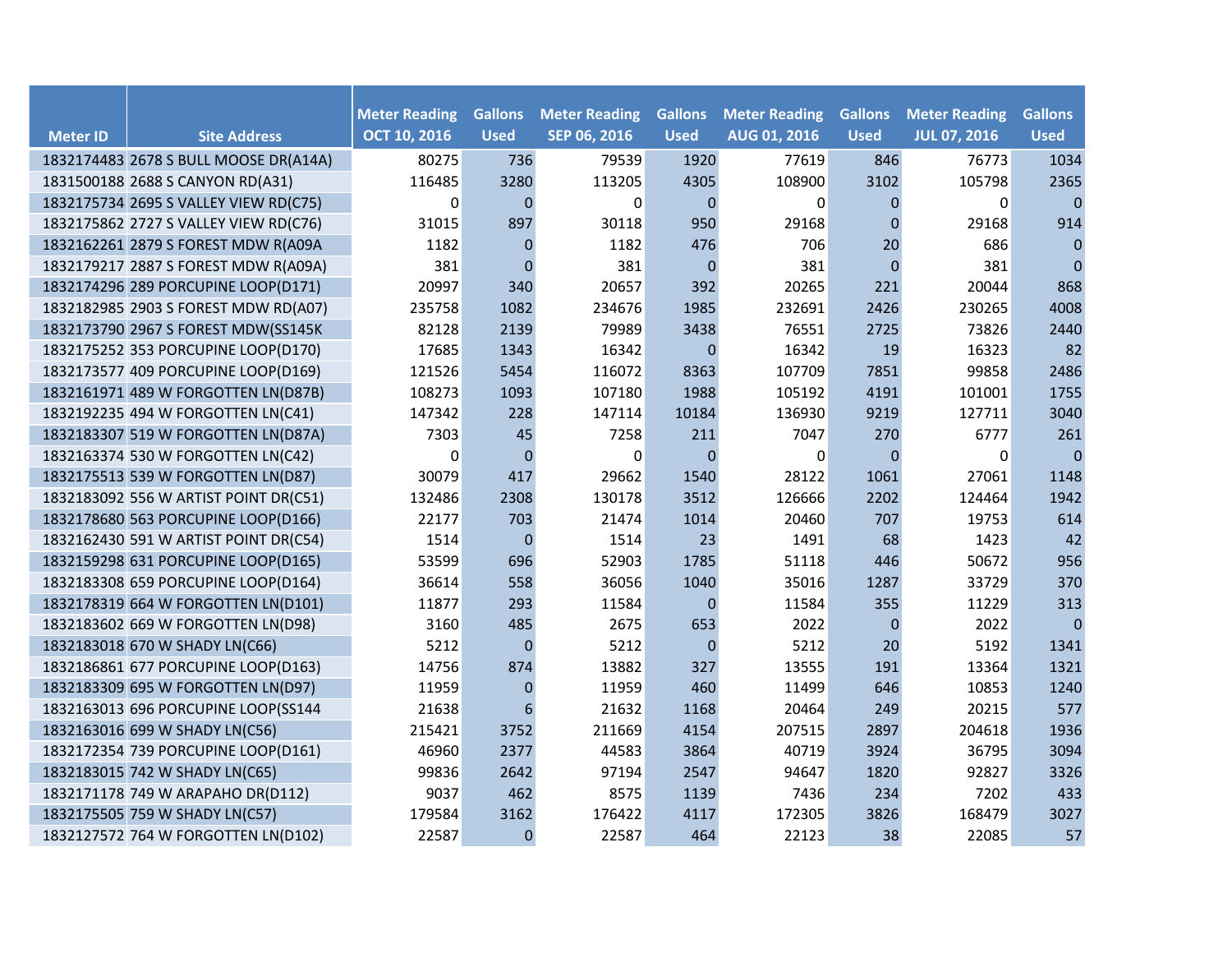|                 |                                       | <b>Meter Reading</b> | <b>Gallons</b> | <b>Meter Reading</b> | <b>Gallons</b> | <b>Meter Reading</b> | <b>Gallons</b> | <b>Meter Reading</b> | <b>Gallons</b> |
|-----------------|---------------------------------------|----------------------|----------------|----------------------|----------------|----------------------|----------------|----------------------|----------------|
| <b>Meter ID</b> | <b>Site Address</b>                   | <b>OCT 10, 2016</b>  | <b>Used</b>    | SEP 06, 2016         | <b>Used</b>    | AUG 01, 2016         | <b>Used</b>    | <b>JUL 07, 2016</b>  | <b>Used</b>    |
|                 | 1832174631 771 PORCUPINE LOOP(D160)   | 0                    |                | $\Omega$             | $\Omega$       | 0                    | <sup>0</sup>   | $\Omega$             |                |
|                 | 1832172295 785 W ARTIST POINT DR(C67) | 164314               | 975            | 163339               | 3672           | 159667               | 954            | 158713               | 1083           |
|                 | 1832183003 792 W ARAPAHO DR(D113A)    | 28631                |                | 28631                | 3195           | 25436                | 1225           | 24211                | 811            |
|                 | 1832173701 797 W SHADY LN(C58)        | 45283                | 567            | 44716                | 2351           | 42365                | 59             | 42306                | 2153           |
|                 | 1832162146 818 W ARAPAHO DR(D115)     | 75964                | 2733           | 73231                | 3626           | 69605                | 1966           | 67639                | 2776           |
|                 | 1832183073 830 W SHADY LN(C63)        | 53536                | 3730           | 49806                | 5630           | 44176                | 2783           | 41393                |                |
|                 | 1832183595 833 W ARAPAHO DR(D146)     | 44233                | 1233           | 43000                | 1211           | 41789                | 1955           | 39834                | 962            |
|                 | 1832187658 855 W ARAPAHO DR(D145)     | 28344                | 563            | 27781                | $\Omega$       | 27781                | 507            | 27274                | 689            |
|                 | 1832161476 884 W SHADY LN(C62)        | 136738               | 2146           | 134592               | 2509           | 132083               | 1781           | 130302               | 1924           |
|                 | 1852418154 899 W SHADY LN(FMC59)      | 50858                | 3296           | 47562                | 5097           | 42465                | 2756           | 39709                | 2369           |
|                 | 1832190740 900 W DEEP FOREST RD(D18)  | 573                  |                | 573                  |                | 573                  | 60             | 513                  |                |
|                 | 1832162019 921 W ARAPAHO DR(D144)     | 20599                |                | 20596                | 808            | 19788                | 1875           | 17913                | 1718           |
|                 | 1832190236 926 W HIDDEN CIR(D121)     | 28557                |                | 28557                | $\Omega$       | 28557                | 17508          | 11049                |                |
|                 | 1832187831 932 W SHADY LN(C61)        | 47772                | 316            | 47456                | 728            | 46728                | 197            | 46531                | 458            |
|                 | 1832182910 933 W SHADY LN(C60)        | 7884                 | q              | 7875                 | 124            | 7751                 | 54             | 7697                 |                |
|                 | 1832184137 945 W HIDDEN CIR(D118)     | 54042                | 955            | 53087                | 1366           | 51721                | 1150           | 50571                | 935            |
|                 | 1832196821 NO SITE ADDR(SS1435)       | 0                    |                | 0                    |                | 0                    | 0              | $\Omega$             |                |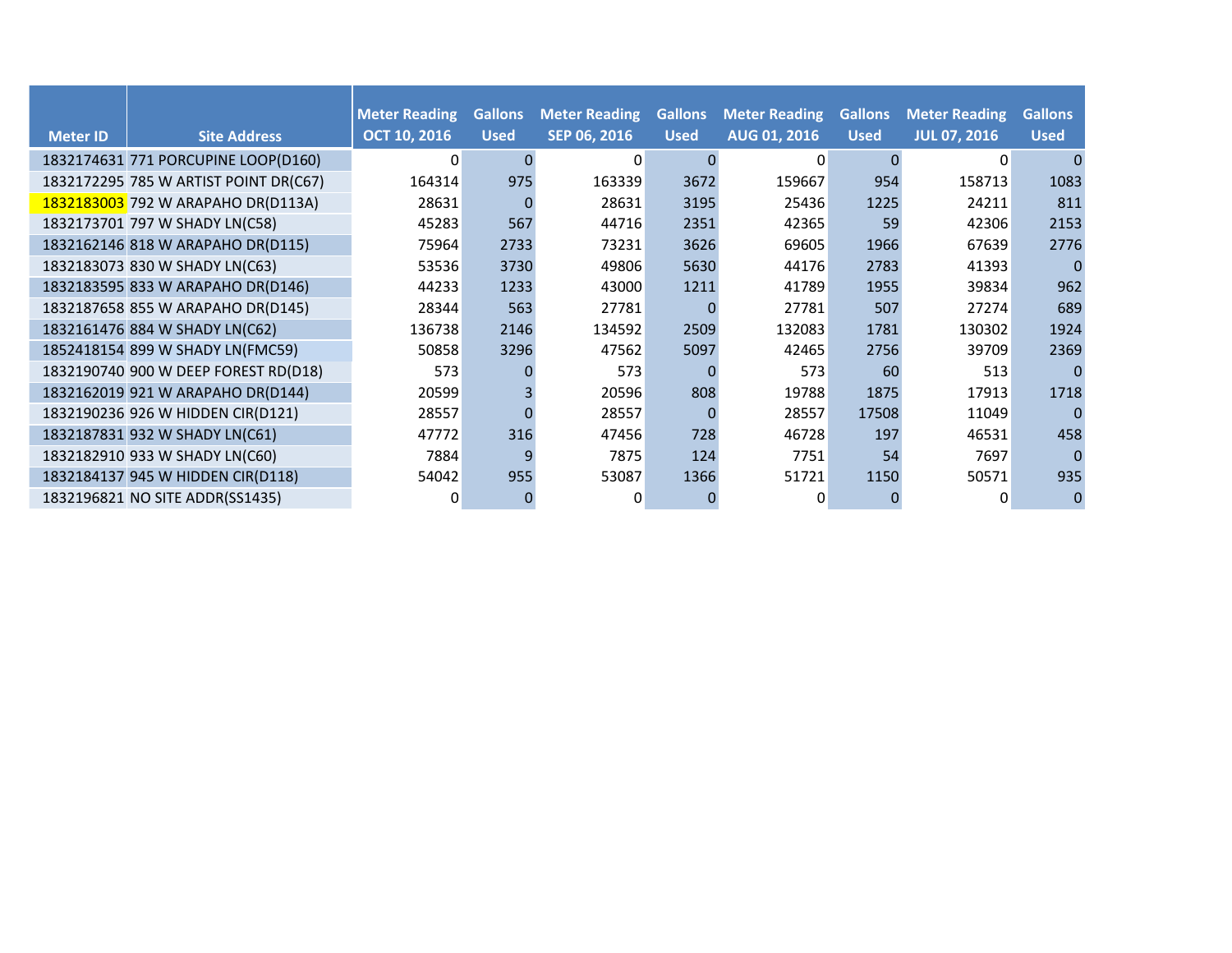|                 |                                       | <b>Meter Reading</b> | <b>Gallons</b> | <b>Meter Reading</b> | <b>Gallons</b>   | <b>Meter Reading</b> | <b>Gallons</b>   | <b>Meter Reading</b> | <b>Gallons</b> |
|-----------------|---------------------------------------|----------------------|----------------|----------------------|------------------|----------------------|------------------|----------------------|----------------|
| <b>Meter ID</b> | <b>Site Address</b>                   | <b>JUN 15, 2016</b>  | <b>Used</b>    | MAY 04, 2016         | <b>Used</b>      | APR 04, 2016         | <b>Used</b>      | MAR 08, 2016         | <b>Used</b>    |
|                 | 1832125749 1005 W OAK RD(I01)         | 1595                 | 118            | 1477                 | $\mathbf{0}$     | 1477                 | $\mathbf{0}$     | 1477                 | $\mathbf{0}$   |
|                 | 1832187690 1015 S FOREST MDW RD(C86)  | 120037               | 200            | 119837               | $\mathbf{0}$     | 119837               | $\Omega$         | 119837               | $\mathbf{0}$   |
|                 | 1832119390 1017 W ELK RD(D34)         | 7177                 | 355            | 6822                 | $\mathbf 0$      | 6822                 | $\mathbf{0}$     | 6822                 | $\mathbf{0}$   |
|                 | 1832125746 1017 W OAK RD(I02)         | 47706                | 5369           | 42337                | $\mathbf{0}$     | 42337                | 2993             | 39344                | 2146           |
|                 | 1832183379 1025 W DEEP FOREST(D154)   | 157218               | 2285           | 154933               | 55               | 154878               | 354              | 154524               | $\mathbf{0}$   |
|                 | 1832119908 1026 W BEAVER CIR(D33)     | 162454               | 3150           | 159304               | 2371             | 156933               | 1903             | 155030               | 1754           |
|                 | 1832182987 1040 W ARAPAHO DR(D149)    | 7975                 | 205            | 7770                 | $\boldsymbol{0}$ | 7770                 | $\boldsymbol{0}$ | 7770                 | $\mathbf{0}$   |
|                 | 1832120007 1043 W BEAVER CIR(D15)     | 10922                | $\pmb{0}$      | 10922                | $\boldsymbol{0}$ | 10922                | $\Omega$         | 10922                | 0              |
|                 | 1832125305 1061 W MAPLE PL(I28)       | 11462                | 547            | 10915                | $\pmb{0}$        | 10915                | 251              | 10664                | $\mathbf{0}$   |
|                 | 1832187341 1063 W ARAPAHO DR(D141)    | 5010                 | 150            | 4860                 | $\pmb{0}$        | 4860                 | $\pmb{0}$        | 4860                 | $\mathbf{0}$   |
|                 | 1832120013 1075 W MAPLE PL(I29)       | 65881                | 337            | 65544                | $\pmb{0}$        | 65544                | $\overline{0}$   | 65544                | $\mathbf{0}$   |
|                 | 1832119912 1076 W MAPLE PL(I25)       | 11464                | 421            | 11043                | $\mathbf 0$      | 11043                | $\overline{0}$   | 11043                | 0              |
|                 | 1832120005 1078 W BEAVER CIR(D31)     | 0                    | $\Omega$       | $\Omega$             | $\mathbf{0}$     | $\Omega$             | $\overline{0}$   | $\Omega$             | $\mathbf{0}$   |
|                 | 1832161547 1081 W DEEP FOREST(D150)   | 3706                 | 223            | 3483                 | $\mathbf 0$      | 3483                 | $\mathbf 0$      | 3483                 | $\mathbf{0}$   |
|                 | 1832125738 1081 W OAK RD(I03)         | 25987                | 196            | 25791                | $\mathbf{0}$     | 25791                | $\mathbf 0$      | 25791                | $\pmb{0}$      |
|                 | 1832125635 1088 W ELK RD(D46)         | 41223                | $\mathbf{0}$   | 41223                | $\Omega$         | 41223                | $\Omega$         | 41223                | $\mathbf{0}$   |
|                 | 1832119838 1091 W BEAVER CIRCLE(D19)  | 137650               | 4166           | 133484               | 3384             | 130100               | 2412             | 127688               | 2503           |
|                 | 1832122530 1100 W ALEXANDER CYN(D21)  | 109919               | 4257           | 105662               | 2304             | 103358               | 1880             | 101478               | 1854           |
|                 | 1832125760 1101 W ELK RD(D37)         | 19704                | 561            | 19143                | $\Omega$         | 19143                | $\mathbf{0}$     | 19143                | $\mathbf{0}$   |
|                 | 1832129449 1106 W MAPLE PL(I24)       | 18449                | 245            | 18204                | $\Omega$         | 18204                | $\Omega$         | 18204                | $\Omega$       |
|                 | 1832129349 1118 W BEAVER CIR(D30)     | 82125                | 3544           | 78581                | 3088             | 75493                | 2147             | 73346                | 2149           |
|                 | 1832119972 1134 W BEAVER CIR(D29)     | 70222                | 711            | 69511                | 490              | 69021                | 424              | 68597                | 426            |
|                 | 1832136052 1135 W ALEXANDER CYN(D05)  | 145466               | 3381           | 142085               | 1776             | 140309               | 2044             | 138265               | 1779           |
|                 | 1540446678 1139 W BEAVER CIR (D27)    | 470                  | 453            | 17                   | $\mathbf{0}$     | 17                   | $\overline{0}$   | 17                   | $\mathbf{1}$   |
|                 | 1832125549 1139 W ELK RD(D39)         | 82554                | 2053           | 80501                | 1704             | 78797                | 1588             | 77209                | 1434           |
|                 | 1832119601 1147 W MAPLE PL(I31)       | 4352                 | $\overline{0}$ | 4352                 | $\Omega$         | 4352                 | $\overline{0}$   | 4352                 | $\mathbf{0}$   |
|                 | 1832187579 1157 W ARAPAHO DR(D140)    | 34259                | 2136           | 32123                | 1601             | 30522                | 2141             | 28381                | 2559           |
|                 | 1832125628 1158 W ELK RD(D49)         | 1279                 | $\overline{0}$ | 1279                 | $\mathbf{0}$     | 1279                 | $\Omega$         | 1279                 | $\mathbf{0}$   |
|                 | 1832119883 1172 W MAPLE PL(I22)       | 0                    | $\Omega$       | $\Omega$             | $\mathbf{0}$     | 0                    | $\overline{0}$   | 0                    | $\mathbf{0}$   |
|                 | 1832125892 1180 W OAK RD(I33)         | 21087                | 495            | 20592                | $\mathbf 0$      | 20592                | $\mathbf 0$      | 20592                | $\mathbf{0}$   |
|                 | 1832188010 1184 W DEEP FOREST RD(C63) | 18619                | 273            | 18346                | $\mathbf 0$      | 18346                | $\mathbf{0}$     | 18346                | $\pmb{0}$      |
|                 | 1832183052 1185 W DEEP FOREST(D153)   | 116702               | 4465           | 112237               | $\Omega$         | 112237               | $\Omega$         | 112237               | 6              |
|                 | 1832119560 1185 W ELK RD(D41)         | 63329                | 2482           | 60847                | 1378             | 59469                | 1274             | 58195                | 1653           |
|                 | 1832127314 1185 W OAK RD(I13)         | 20290                | 669            | 19621                | $\Omega$         | 19621                | $\overline{0}$   | 19621                | $\mathbf{0}$   |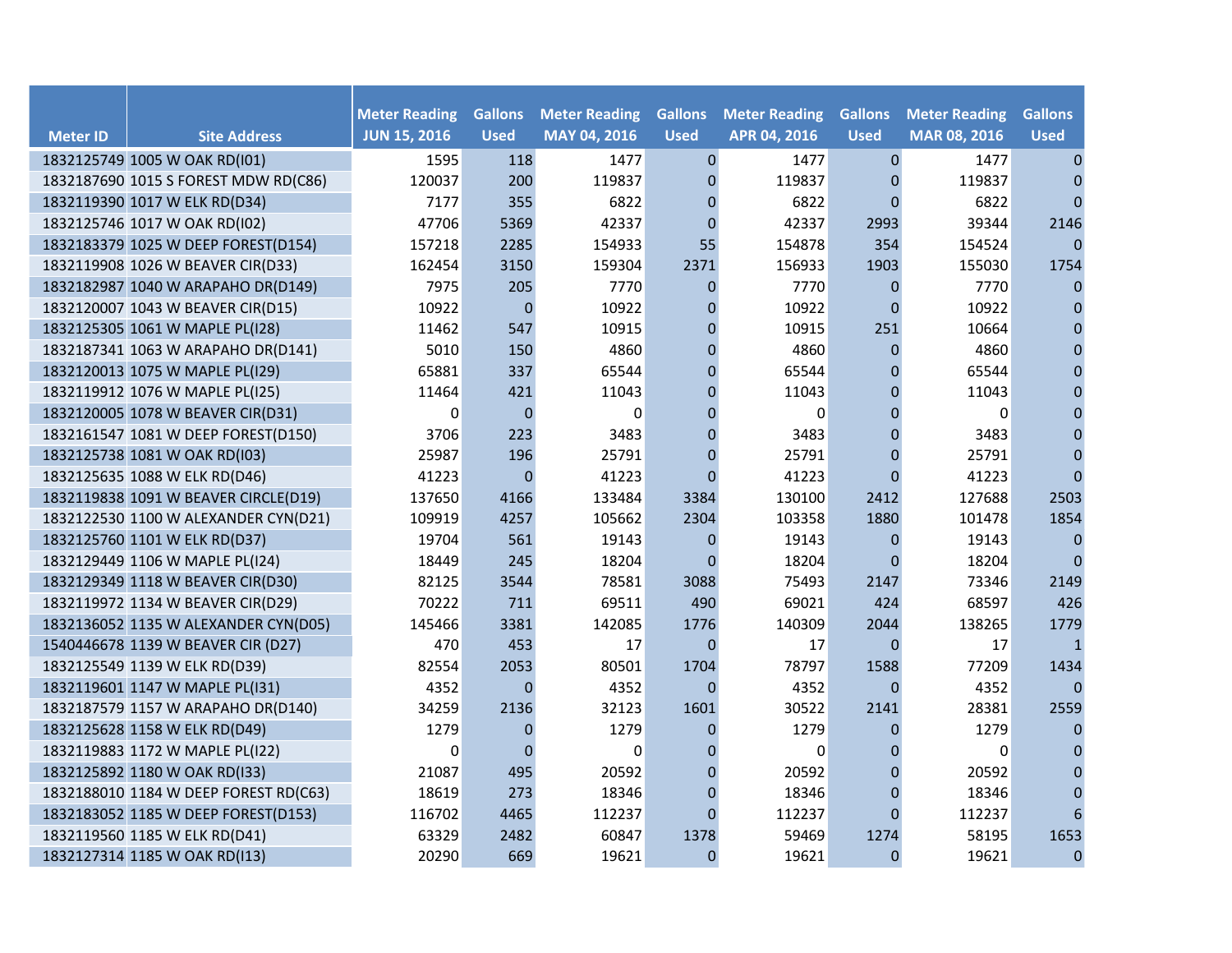|                 |                                       | <b>Meter Reading</b> | <b>Gallons</b> | <b>Meter Reading</b> | <b>Gallons</b> | <b>Meter Reading</b> | <b>Gallons</b>   | <b>Meter Reading</b> | <b>Gallons</b> |
|-----------------|---------------------------------------|----------------------|----------------|----------------------|----------------|----------------------|------------------|----------------------|----------------|
| <b>Meter ID</b> | <b>Site Address</b>                   | <b>JUN 15, 2016</b>  | <b>Used</b>    | MAY 04, 2016         | <b>Used</b>    | APR 04, 2016         | <b>Used</b>      | MAR 08, 2016         | <b>Used</b>    |
|                 | 1832183049 1196 W DEEP FOREST RD(C78) | 10739                | 379            | 10360                | $\mathbf{0}$   | 10360                | $\mathbf 0$      | 10360                | $\mathbf{0}$   |
|                 | 1832119988 1215 W ELK RD(D54)         | 48154                | 4147           | 44007                | 862            | 43145                | 575              | 42570                | 751            |
|                 | 1832171594 1233 W ELK RD(D55)         | 3150                 | $\Omega$       | 3150                 | $\Omega$       | 3150                 | $\Omega$         | 3150                 | $\mathbf{0}$   |
|                 | 1832136188 1235 W ALEXANDER CYN(D02)  | 28570                | 244            | 28326                | $\Omega$       | 28326                | $\Omega$         | 28326                | $\mathbf{0}$   |
|                 | 1832190744 1235 W DEEP FOREST(D152)   | 28272                | $\mathbf{0}$   | 28272                | $\mathbf 0$    | 28272                | $\overline{0}$   | 28272                | 213            |
|                 | 1541089456 1245 W ELK ROAD(D56)       | $\Omega$             | $\mathbf 0$    | $\Omega$             | $\Omega$       | $\Omega$             | $\overline{0}$   | $\Omega$             | $\mathbf{0}$   |
|                 | 1832129308 1246 W ELK RD(D52)         | 21976                | 42             | 21934                | $\mathbf 0$    | 21934                | $\overline{0}$   | 21934                | $\mathbf 0$    |
|                 | 1832123132 1257 W ELK RD(D57)         | 13892                | 679            | 13213                | $\mathbf 0$    | 13213                | 226              | 12987                | 85             |
|                 | 1832119592 1262 W ELK RD(D53)         | 199                  | 199            | $\Omega$             | $\Omega$       | 0                    | $\Omega$         | $\Omega$             | $\mathbf{0}$   |
|                 | 1832125462 1270 W ALEXANDER CYN(D102) | 25499                | 198            | 25301                | $\Omega$       | 25301                | $\overline{0}$   | 25301                | $\mathbf{0}$   |
|                 | 1832192387 1271 W DEEP FOREST (D151)  | 90080                | 4158           | 85922                | 1740           | 84182                | 2434             | 81748                | 2193           |
|                 | 1832187346 1284 W DEEP FOREST RD(C75) | 24198                | 22             | 24176                | $\mathbf{0}$   | 24176                | $\mathbf 0$      | 24176                | $\mathbf{0}$   |
|                 | 1832161594 1288 W ARAPAHO DR(C72)     | 207973               | 5257           | 202716               | 2259           | 200457               | 2330             | 198127               | 1541           |
|                 | 1832186913 1293 W ARAPAHO DR(C71)     | 16367                | 277            | 16090                | 14             | 16076                | 23               | 16053                | 24             |
|                 | 1832119990 1294 W MAPLE PL(I18)       | 17631                | $\mathbf{0}$   | 17631                | $\mathbf{0}$   | 17631                | $\Omega$         | 17631                | $\mathbf{0}$   |
|                 | 1832173052 1296 W ELK RD(D59)         | 1615                 | $\overline{0}$ | 1615                 | $\mathbf 0$    | 1615                 | $\Omega$         | 1615                 | $\mathbf{0}$   |
|                 | 1832125769 1296 W QUAKING CIR(I10)    | 51757                | 3750           | 48007                | $\mathbf 0$    | 48007                | 1078             | 46929                | 2133           |
|                 | 1832171281 1307 W ELK RD(D58)         | 22126                | 23             | 22103                | $\Omega$       | 22103                | $\Omega$         | 22103                | 97             |
|                 | 1832170996 1313 W ARAPAHO DR(C70)     | 19804                | 3841           | 15963                | 345            | 15618                | 229              | 15389                | 286            |
|                 | 1832182989 1314 W ARAPAHO DR(C69)     | 15278                | 546            | 14732                | $\Omega$       | 14732                | $\Omega$         | 14732                | $\mathbf{0}$   |
|                 | 1832136130 1321 W ELK RD(D61)         | 10270                | 129            | 10141                | 389            | 9752                 | 208              | 9544                 | 258            |
|                 | 1832136027 1328 W ELK RD(D60)         | 8368                 | 491            | 7877                 | $\mathbf{0}$   | 7877                 | 65               | 7812                 | $\pmb{0}$      |
|                 | 1832174827 1332 W ARAPAHO DR(C68)     | 29951                | 1025           | 28926                | 53             | 28873                | 52               | 28821                | 87             |
|                 | 1832180029 1333 W ALEXANDER CYN(F10)  | 40565                | 1005           | 39560                | $\Omega$       | 39560                | 330              | 39230                | 616            |
|                 | 1832171633 1345 W ELK RD(D62)         | 5052                 | 41             | 5011                 | $\Omega$       | 5011                 | $\overline{0}$   | 5011                 | $\pmb{0}$      |
|                 | 1832174291 1345 W NAVAJO RD(C39)      | 0                    | $\Omega$       | $\Omega$             | $\Omega$       | $\Omega$             | $\Omega$         | $\Omega$             | $\mathbf{0}$   |
|                 | 1832136148 1359 W ALEXANDER CYN(F13)  | 84112                | 3368           | 80744                | 1431           | 79313                | 1502             | 77811                | 876            |
|                 | 1832122387 1359 W ARAPAHO DR(C66)     | 119811               | 3472           | 116339               | 1976           | 114363               | 2009             | 112354               | 1938           |
|                 | 1832125475 1362 W ARAPAHO DR(C65)     | 244443               | 6242           | 238201               | 3752           | 234449               | 4034             | 230415               | 3316           |
|                 | 1832171345 1364 W ELK RD(D63)         | 43308                | 278            | 43030                | 369            | 42661                | 81               | 42580                | 1323           |
|                 | 1832136101 1386 W ALEXANDER CYN(D98   | 12577                | 286            | 12291                | 157            | 12134                | $\boldsymbol{0}$ | 12134                | $\pmb{0}$      |
|                 | 1832126043 1387 W ELK RD(D67)         | 16914                | 464            | 16450                | $\mathbf 0$    | 16450                | $\Omega$         | 16450                | $\mathbf{0}$   |
|                 | 1832171166 1394 W ELK RD(D64)         | 118616               | 2234           | 116382               | 736            | 115646               | 844              | 114802               | 912            |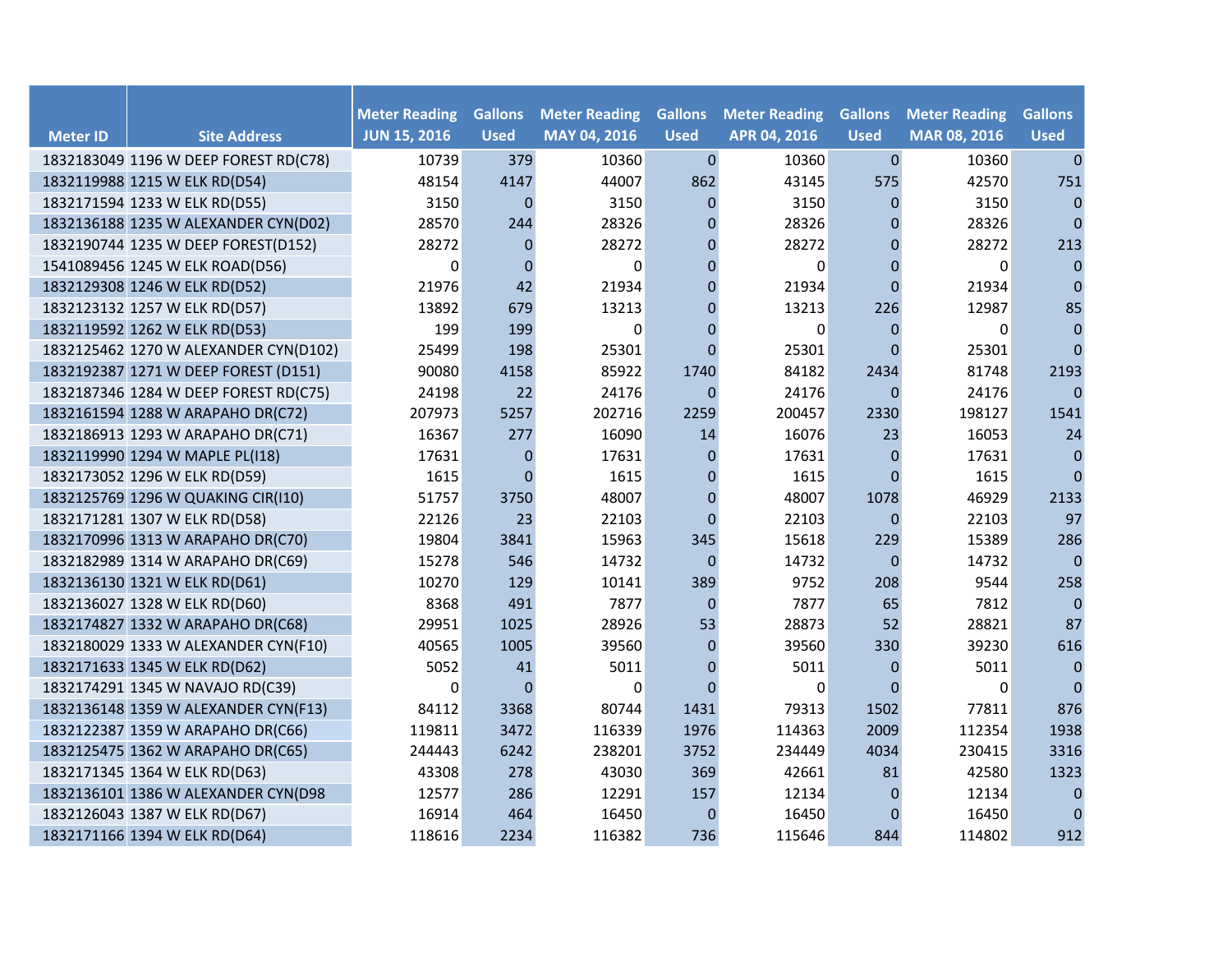|                 |                                       | <b>Meter Reading</b> | <b>Gallons</b>   | <b>Meter Reading</b> | <b>Gallons</b> | <b>Meter Reading</b> | <b>Gallons</b> | <b>Meter Reading</b> | <b>Gallons</b> |
|-----------------|---------------------------------------|----------------------|------------------|----------------------|----------------|----------------------|----------------|----------------------|----------------|
| <b>Meter ID</b> | <b>Site Address</b>                   | <b>JUN 15, 2016</b>  | <b>Used</b>      | MAY 04, 2016         | <b>Used</b>    | APR 04, 2016         | <b>Used</b>    | MAR 08, 2016         | <b>Used</b>    |
|                 | 1832173268 1395 W NAVAJO RD(C41)      | 4917                 | 277              | 4640                 | $\mathbf{0}$   | 4640                 | 5 <sub>5</sub> | 4635                 | 10             |
|                 | 1832173068 1396 W NAVAJO RD(C37)      | 146884               | 4191             | 142693               | 2284           | 140409               | 1985           | 138424               | 2103           |
|                 | 1832171919 1401 W NAVAJO RD(C55)      | 7046                 | 83               | 6963                 | $\Omega$       | 6963                 | $\mathbf{0}$   | 6963                 | $\Omega$       |
|                 | 1832173772 1404 W ARAPAHO DR(C64)     | 145248               | 4376             | 140872               | 2671           | 138201               | 2493           | 135708               | 2676           |
|                 | 1832172231 1414 W ELK RD(D65)         | 10665                | 1177             | 9488                 | $\theta$       | 9488                 | $\Omega$       | 9488                 | $\mathbf{0}$   |
|                 | 1832136103 1417 W ALEXANDER CYN(F14)  | 31282                | 1017             | 30265                | 1018           | 29247                | 209            | 29038                | 73             |
|                 | 1832136094 1418 W ALEXANDER CYN(D97)  | 46686                | 433              | 46253                | 441            | 45812                | 221            | 45591                | 314            |
|                 | 1832164037 1423 W ELK RD(D68)         | 32064                | $\overline{0}$   | 32064                | 104            | 31960                | $\mathbf{0}$   | 31960                | 2580           |
|                 | 1832187232 1424 W NAVAJO RD(C35)      | 32642                | 186              | 32456                | $\mathbf 0$    | 32456                | 312            | 32144                | 766            |
|                 | 1832184257 1440 W NAVAJO RD(C34)      | 1544                 | $\mathbf{0}$     | 1544                 | $\mathbf 0$    | 1544                 | $\mathbf{0}$   | 1544                 | $\mathbf 0$    |
|                 | 1832163009 1441 W NAVAJO RD(B39)      | 9435                 | 1454             | 7981                 | $\pmb{0}$      | 7981                 | 0              | 7981                 | $\mathbf{0}$   |
|                 | 1832163700 1448 W ELK RD(D66)         | 24287                | 991              | 23296                | $\pmb{0}$      | 23296                | 0              | 23296                | 324            |
|                 | 1832164038 1451 W ELK RD(D69)         | 1361                 | $\overline{0}$   | 1361                 | $\mathbf{0}$   | 1361                 | $\mathbf{0}$   | 1361                 | $\mathbf{0}$   |
|                 | 1832163666 1452 W NAVAJO RD(C33)      | 20306                | 62               | 20244                | $\mathbf{0}$   | 20244                | $\mathbf{0}$   | 20244                | $\mathbf{0}$   |
|                 | 1832163532 1456 W NAVAJO RD(C28)      | 65450                | 1167             | 64283                | 350            | 63933                | $\mathbf{0}$   | 63933                | $\mathbf{0}$   |
|                 | 1832179413 1464 W NAVAJO RD(B01)      | 68840                | 38779            | 30061                | 1193           | 28868                | 2358           | 26510                | 2219           |
|                 | 1832172456 1465 W NAVAJO RD(B38)      | 22151                | 1870             | 20281                | $\mathbf 0$    | 20281                | $\Omega$       | 20281                | $\mathbf{0}$   |
|                 | 1831992969 1465 W TOLLGATE CNY(SS1463 | 93696                | 752              | 92944                | $\pmb{0}$      | 92944                | 61455          | 31489                | 6733           |
|                 | 1832136168 1468 W ALEXANDER CYN(D96)  | 49578                | 2227             | 47351                | $\Omega$       | 47351                | 285            | 47066                | 253            |
|                 | 1832173109 1474 W ELK RD(D71)         | 49068                | 859              | 48209                | 1028           | 47181                | 385            | 46796                | $\mathbf{0}$   |
|                 | 1832125323 1475 W ALEXANDER CYN(F17)  | 57827                | 1389             | 56438                | 1452           | 54986                | 1981           | 53005                | 1984           |
|                 | 1832125772 1476 W ARAPAHO DR(E97)     | 2061                 | 94               | 1967                 | $\mathbf 0$    | 1967                 | 0              | 1967                 | 0              |
|                 | 1832175605 1480 W NAVAJO RD(B03)      | 11705                | $\overline{0}$   | 11705                | $\Omega$       | 11705                | $\mathbf{0}$   | 11705                | $\mathbf{0}$   |
|                 | 1832164034 1481 W ELK RD(D70)         | 166577               | 4093             | 162484               | 2713           | 159771               | 1520           | 158251               | 2004           |
|                 | 1832172220 1488 W NAVAJO RD(B04)      | 84787                | $\boldsymbol{0}$ | 84787                | $\mathbf{0}$   | 84787                | $\mathbf{0}$   | 84787                | $\mathbf{0}$   |
|                 | 1832174006 1496 W NAVAJO RD(B05)      | 117635               | 750              | 116885               | 42             | 116843               | 494            | 116349               | 273            |
|                 | 1832172676 150 W BEAR TOOTH R(B26)    | 9438                 | 531              | 8907                 | $\mathbf{0}$   | 8907                 | 0              | 8907                 | $\pmb{0}$      |
|                 | 1832162320 1509 W PINE RIDGE CIR(F07) | 32555                | 459              | 32096                | $\pmb{0}$      | 32096                | 0              | 32096                | $\pmb{0}$      |
|                 | 1832172924 1510 W ELK RD(D72)         | 47374                | 1234             | 46140                | $\Omega$       | 46140                | $\Omega$       | 46140                | $\mathbf{0}$   |
|                 | 1832174322 1518 W NAVAJO RD(B07)      | 214592               | 5663             | 208929               | 4415           | 204514               | 3410           | 201104               | 3462           |
|                 | 1832172395 1519 W PINE NEEDLE CR(F05) | 14178                | 643              | 13535                | $\mathbf 0$    | 13535                | $\mathbf{0}$   | 13535                | $\mathbf{0}$   |
|                 | 1832126190 1531 W ALEXANDER CYN(F21)  | 47394                | 1489             | 45905                | 99             | 45806                | 350            | 45456                | 145            |
|                 | 1832173270 1531 W NAVAJO RD(B35)      | 176912               | 1662             | 175250               | 1640           | 173610               | 1616           | 171994               | 1669           |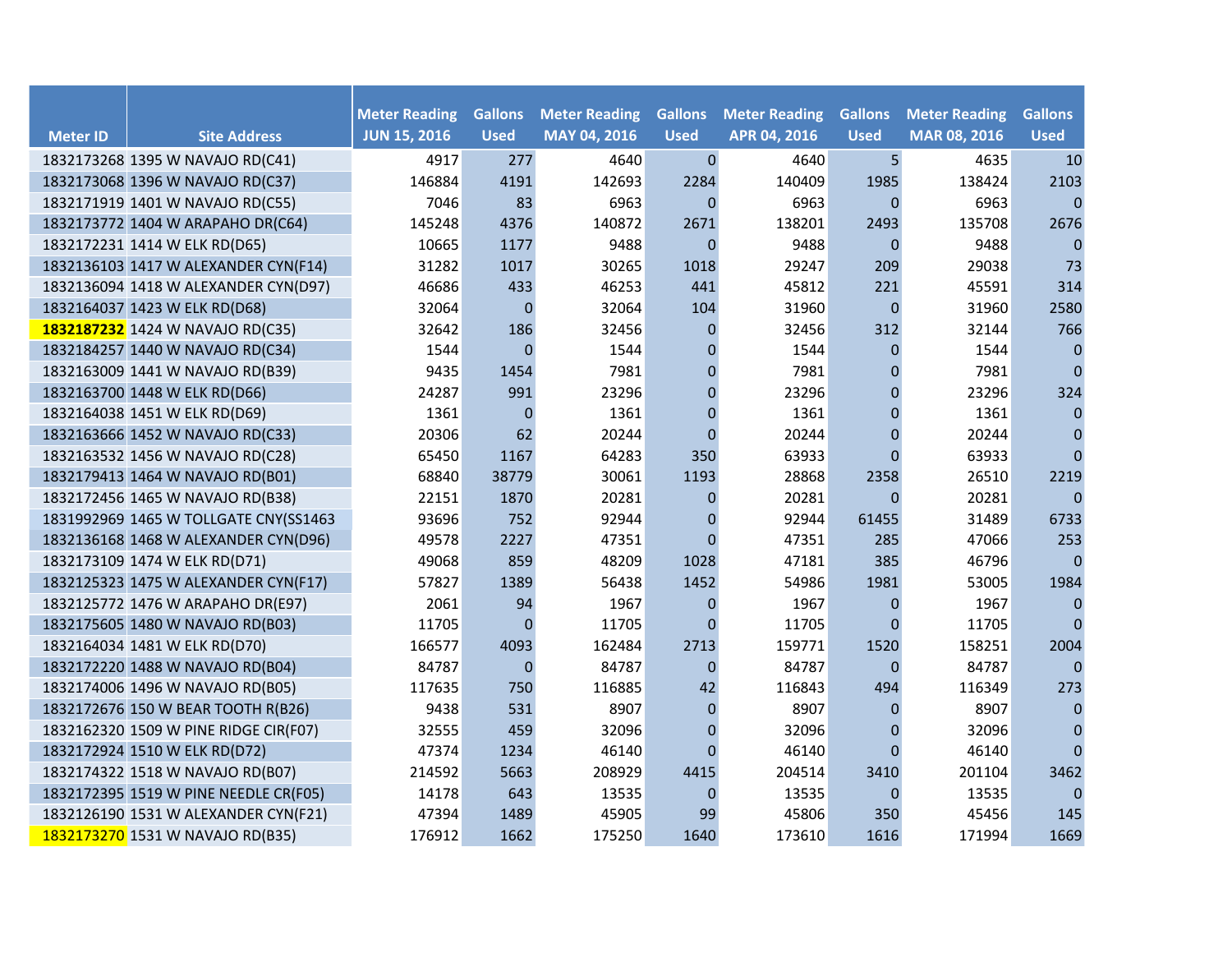|                 |                                       | <b>Meter Reading</b> | <b>Gallons</b> | <b>Meter Reading</b> | <b>Gallons</b>          | <b>Meter Reading</b> | <b>Gallons</b> | <b>Meter Reading</b> | <b>Gallons</b> |
|-----------------|---------------------------------------|----------------------|----------------|----------------------|-------------------------|----------------------|----------------|----------------------|----------------|
| <b>Meter ID</b> | <b>Site Address</b>                   | <b>JUN 15, 2016</b>  | <b>Used</b>    | MAY 04, 2016         | <b>Used</b>             | APR 04, 2016         | <b>Used</b>    | MAR 08, 2016         | <b>Used</b>    |
|                 | 1832182999 1536 W NAVAJO RD(B09)      | 3822                 | 177            | 3645                 | $\mathbf{0}$            | 3645                 | $\pmb{0}$      | 3645                 | $\mathbf{0}$   |
|                 | 1832171277 1541 W ELK RD(D74)         | 22400                | 852            | 21548                | $\mathbf 0$             | 21548                | 0              | 21548                | $\mathbf{0}$   |
|                 | 1832174629 1542 W PINE NEEDLE CR(F06) | 7191                 | 53             | 7138                 | $\mathbf{0}$            | 7138                 | $\mathbf 0$    | 7138                 | $\mathbf 0$    |
|                 | 1832183306 1545 W NAVAJO RD(B34)      | 123377               | 1353           | 122024               | 768                     | 121256               | 424            | 120832               | 353            |
|                 | 1832127394 1548 W ELK RD(D75)         | 23245                | 905            | 22340                | 634                     | 21706                | 547            | 21159                | 762            |
|                 | 1832190915 1556 W NAVAJO RD(B11)      | 0                    | $\mathbf{0}$   | 0                    | $\Omega$                | 0                    | $\Omega$       | $\Omega$             | $\mathbf{0}$   |
|                 | 1832125621 1563 W ALEXANDER CYN(F22)  | 34811                | 56             | 34755                | 428                     | 34327                | 717            | 33610                | 984            |
|                 | 1832163389 1564 W NAVAJO RD(B12)      | 643                  | $\Omega$       | 643                  | $\Omega$                | 643                  | $\Omega$       | 643                  | $\mathbf 0$    |
|                 | 1832125487 1568 W ARAPAHO DR(E94)     | 107116               | 10             | 107106               | 97                      | 107009               | $\overline{0}$ | 107009               | 64             |
|                 | 1832191961 1572 W NAVAJO RD(B13)      | 9963                 | 179            | 9784                 | $\mathbf{0}$            | 9784                 | $\mathbf 0$    | 9784                 | $\mathbf 0$    |
|                 | 1832125626 1598 W ARAPAHO DR(E93)     | 24198                | 128            | 24070                | 99                      | 23971                | $\mathbf 0$    | 23971                | 59             |
|                 | 1832125811 1598 W ELK RD(D76)         | 37860                | 899            | 36961                | $\overline{\mathbf{3}}$ | 36958                | $\mathbf 0$    | 36958                | 135            |
|                 | 1832175796 1601 W NAVAJO RD(B15)      | 142799               | 2028           | 140771               | $\mathbf{0}$            | 140771               | 487            | 140284               | 944            |
|                 | 1831910278 1601 W TOLLGATE CYN(A77)   | 51976                | 1243           | 50733                | 595                     | 50138                | 541            | 49597                | 625            |
|                 | 1832183624 1605 W NAVAJO RD(B16)      | 118792               | 190            | 118602               | 1097                    | 117505               | 636            | 116869               | 1043           |
|                 | 1832125828 1609 W NAVAJO RD(E64)      | 15126                | 4754           | 10372                | 678                     | 9694                 | 1427           | 8267                 | 889            |
|                 | 1832187078 1616 W NAVAJO RD(E63)      | 70082                | 3391           | 66691                | 463                     | 66228                | 371            | 65857                | $\mathbf{0}$   |
|                 | 1832125827 1624 W HEATHER LN(E80)     | 49414                | 1787           | 47627                | 32                      | 47595                | $\mathbf 0$    | 47595                | 176            |
|                 | 1832161657 1624 W PINE CONE CIR(F02)  | 51389                | $\mathbf{0}$   | 51389                | $\mathbf{0}$            | 51389                | $\mathbf{0}$   | 51389                | $\mathbf 0$    |
|                 | 1832136117 1626 W ARAPAHO DR(E92)     | 100206               | 554            | 99652                | 350                     | 99302                | 1085           | 98217                | $\mathbf{0}$   |
|                 | 1832125792 1626 W ELK RD(D79)         | 17655                | $\mathbf{0}$   | 17655                | $\mathbf{0}$            | 17655                | $\mathbf{0}$   | 17655                | $\mathbf 0$    |
|                 | 1832127753 1629 W ALEXANDER CYN(F24   | 8328                 | 55             | 8273                 | $\Omega$                | 8273                 | $\Omega$       | 8273                 | $\overline{0}$ |
|                 | 1832125622 1632 W ARAPAHO DR(E91)     | 99920                | 4604           | 95316                | 2218                    | 93098                | 1354           | 91744                | 2061           |
|                 | 1832171194 1633 W NAVAJO RD(E65)      | 1308                 | 305            | 1003                 | $\Omega$                | 1003                 | $\Omega$       | 1003                 | $\mathbf{0}$   |
|                 | 1831485982 1636 W NAVAJO RD(F78A)     | 55660                | 2323           | 53337                | 45                      | 53292                | 0              | 53292                | $\mathbf{0}$   |
|                 | 1832129408 1642 W ALEXANDER CYN(D93)  | 15423                | $\mathbf{0}$   | 15423                | $\mathbf{0}$            | 15423                | $\mathbf{0}$   | 15423                | $\mathbf{0}$   |
|                 | 1831846648 1644 W TOLLGATE CYN(A79)   | 36495                | 453            | 36042                | $\Omega$                | 36042                | 525            | 35517                | 341            |
|                 | 1832123144 1651 W ALEXANDER CYN(F25)  | 0                    | $\Omega$       | $\Omega$             | $\mathbf{0}$            | 0                    | $\Omega$       | 0                    | $\mathbf{0}$   |
|                 | 1832127535 1661 W ALEXANDER CYN(F26   | 10371                | $\Omega$       | 10371                | $\mathbf 0$             | 10371                | $\mathbf 0$    | 10371                | $\mathbf{0}$   |
|                 | 1832136030 1661 W HEATHER LN(E83)     | 43656                | 1171           | 42485                | $\mathbf 0$             | 42485                | $\overline{0}$ | 42485                | $\pmb{0}$      |
|                 | 1832038017 1677 PINE LOOP RD(F66)     | 7921                 | 275            | 7646                 | $\Omega$                | 7646                 | $\Omega$       | 7646                 | $\mathbf{0}$   |
|                 | 1832125550 1677 W EVERGREEN CIR(E70   | 109822               | 1625           | 108197               | 1274                    | 106923               | 1173           | 105750               | 1169           |
|                 | 1832171300 1686 W ARAPAHO DR(E90)     | 74959                | 14443          | 60516                | 2942                    | 57574                | 2869           | 54705                | 3587           |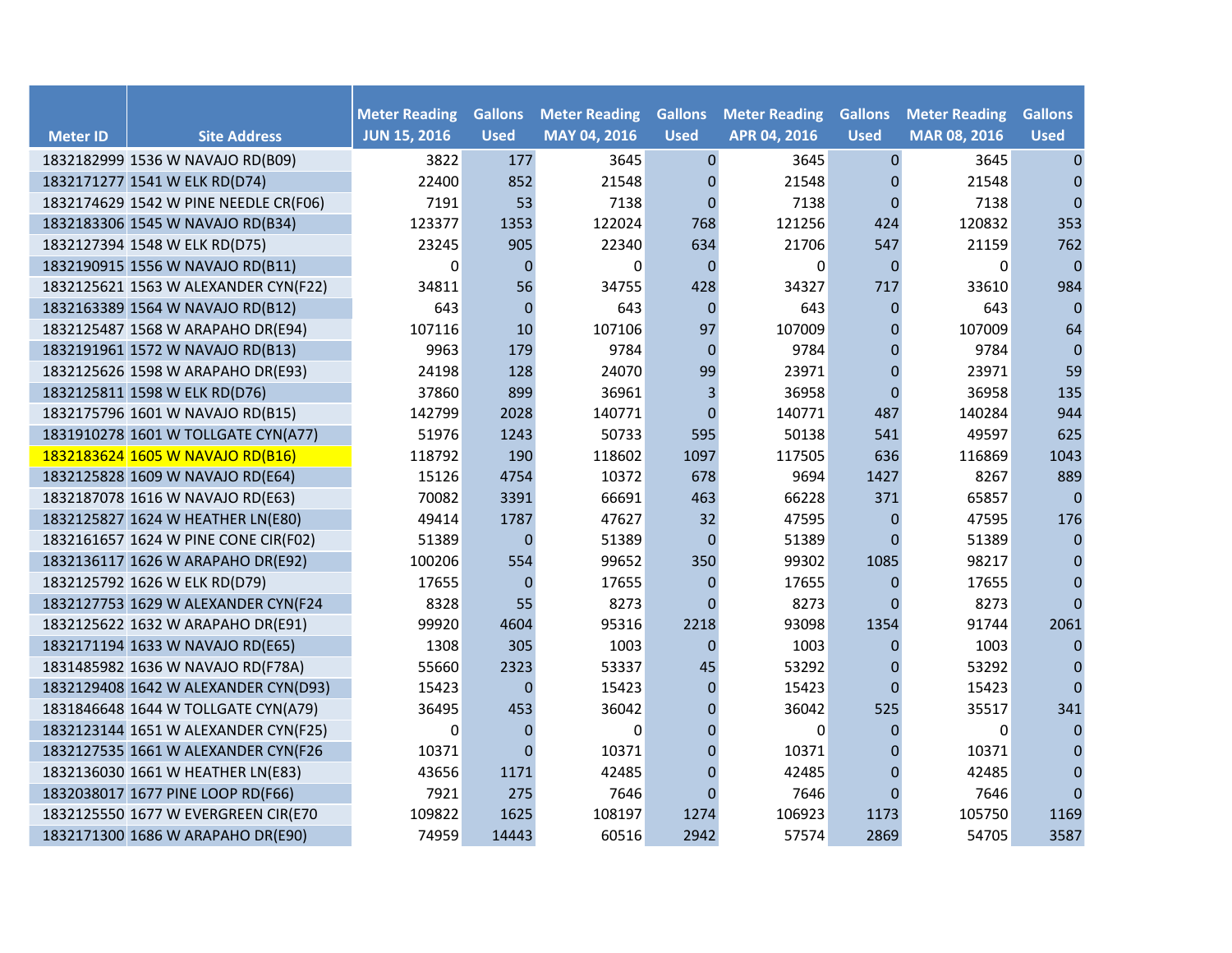|                 |                                     | <b>Meter Reading</b> | <b>Gallons</b> | <b>Meter Reading</b> | <b>Gallons</b>   | <b>Meter Reading</b> | <b>Gallons</b> | <b>Meter Reading</b> | <b>Gallons</b> |
|-----------------|-------------------------------------|----------------------|----------------|----------------------|------------------|----------------------|----------------|----------------------|----------------|
| <b>Meter ID</b> | <b>Site Address</b>                 | <b>JUN 15, 2016</b>  | <b>Used</b>    | MAY 04, 2016         | <b>Used</b>      | APR 04, 2016         | <b>Used</b>    | MAR 08, 2016         | <b>Used</b>    |
|                 | 1832125813 1687 W HEATHER LN(E84)   | 4529                 | $\mathbf 0$    | 4529                 | $\pmb{0}$        | 4529                 | $\mathbf 0$    | 4529                 | $\pmb{0}$      |
|                 | 1832171271 1688 W ELK RD(D82)       | 2164                 | $\Omega$       | 2164                 | $\Omega$         | 2164                 | $\Omega$       | 2164                 | $\mathbf{0}$   |
|                 | 1832173102 1691 W NAVAJO RD(E73)    | 34791                | 1399           | 33392                | 863              | 32529                | 946            | 31583                | 847            |
|                 | 1832136163 1693 W ALEXANDER CYN(F27 | 77292                | $\mathbf{0}$   | 77292                | 3530             | 73762                | $\Omega$       | 73762                | $\mathbf{0}$   |
|                 | 1832125314 1698 W NAVAJO RD(E56)    | 59751                | 630            | 59121                | $\theta$         | 59121                | 1071           | 58050                | 435            |
|                 | 1832125553 1700 W ARAPAHO DR(E89)   | 11234                | $\mathbf{0}$   | 11234                | $\Omega$         | 11234                | 0              | 11234                | $\mathbf{0}$   |
|                 | 1832174647 1705 W ELK RD(D83)       | 24218                | 180            | 24038                | 27               | 24011                | 0              | 24011                | $\mathbf{0}$   |
|                 | 1540815250 1709 W ELK RD (F68)      | 74                   | $\overline{0}$ | 74                   | $\Omega$         | 74                   | $\Omega$       | 74                   | 0              |
|                 | 1832125818 1710 W NAVAJO RD(E41)    | 19566                | 114            | 19452                | $\Omega$         | 19452                | $\Omega$       | 19452                | $\Omega$       |
|                 | 1832170934 1711 W HEATHER LN(E85)   | 91074                | 732            | 90342                | 1031             | 89311                | 1644           | 87667                | 2184           |
|                 | 1831855732 1720 W TOLLGATE CYN(C86) | 1006                 | 62             | 944                  | $\boldsymbol{0}$ | 944                  | $\overline{0}$ | 944                  | $\mathbf{0}$   |
|                 | 1832119916 1721 W ARAPAHO DR(E28)   | 113810               | 409            | 113401               | $\mathbf 0$      | 113401               | 409            | 112992               | 240            |
|                 | 1832119594 1732 W HEATHER LN(E76)   | 6430                 | 624            | 5806                 | 33               | 5773                 | 116            | 5657                 | $\mathbf{0}$   |
|                 | 1832161881 1733 W ELK RD(D85)       | 33060                | $\mathbf{0}$   | 33060                | $\mathbf{0}$     | 33060                | 0              | 33060                | 1422           |
|                 | 1832082688 1734 W TOLLGATE CYN(C85) | 763                  | $\mathbf{0}$   | 763                  | $\Omega$         | 763                  | $\Omega$       | 763                  | $\mathbf{0}$   |
|                 | 1832171428 1739 W HEATHER LN(E86)   | 139546               | 3808           | 135738               | 4626             | 131112               | 3331           | 127781               | 3970           |
|                 | 1832040139 1741 W TOLLGATE CYN(A72) | 12061                | 74             | 11987                | $\Omega$         | 11987                | 0              | 11987                | $\Omega$       |
|                 | 1832164022 1745 W EVERGREEN CIR(E71 | 190375               | 3561           | 186814               | 2114             | 184700               | 1934           | 182766               | 2103           |
|                 | 1832127529 1746 W EVERGREEN CIR(E66 | 20620                | 413            | 20207                | $\Omega$         | 20207                | $\overline{0}$ | 20207                | $\mathbf{0}$   |
|                 | 1832129314 1749 W ARAPAHO DR(E30)   | 0                    | $\Omega$       | 0                    | $\Omega$         | 0                    | 0              | 0                    | $\mathbf{0}$   |
|                 | 1832125465 1752 W ARAPAHO DR(E88)   | 0                    | 0              | 0                    | $\Omega$         | 0                    | $\Omega$       | $\Omega$             | $\Omega$       |
|                 | 1832120665 1758 W HEATHER LN(E75)   | 86200                | 1657           | 84543                | 1315             | 83228                | 1538           | 81690                | 1613           |
|                 | 1832173985 1760 PINE LOOP RD(F76)   | 10877                | 98             | 10779                | $\Omega$         | 10779                | $\Omega$       | 10779                | $\mathbf{0}$   |
|                 | 1832164028 1764 W ELK RD(D84)       | 34134                | 583            | 33551                | 160              | 33391                | 234            | 33157                | 185            |
|                 | 1541081916 1766 W ARAPAHO(E40)      | 1843                 | 1843           | 0                    | $\Omega$         | 0                    | $\Omega$       | 0                    | $\Omega$       |
|                 | 1832127369 1767 W ARAPAHO DR(E31)   | $\mathbf 0$          | $\Omega$       | $\Omega$             | $\Omega$         | 0                    | 0              | $\Omega$             | $\Omega$       |
|                 | 1832174116 1776 W ELK RD(D89)       | 31937                | 5382           | 26555                | $\Omega$         | 26555                | $\overline{0}$ | 26555                | $\Omega$       |
|                 | 1832183050 1781 W ELK RD(D87)       | 63608                | 836            | 62772                | $\Omega$         | 62772                | $\overline{0}$ | 62772                | $\mathbf{0}$   |
|                 | 1832174522 1782 PINE LOOP RD(F75)   | 102612               | $\mathbf{0}$   | 102612               | $\Omega$         | 102612               | $\Omega$       | 102612               | $\mathbf{0}$   |
|                 | 1832015176 1783 W TOLLGATE CYN(A71) | 48110                | 1918           | 46192                | 2002             | 44190                | 1196           | 42994                | 1605           |
|                 | 1540500446 1796 W ELK RD(D90)       | 19430                | 4190           | 15240                | $\Omega$         | 15240                | 1305           | 13935                | 2167           |
|                 | 1832057040 1796 W TOLLGATE CYN(C83) | 88770                | 753            | 88017                | 0                | 88017                | 412            | 87605                | 21             |
|                 | 1832172823 1805 W ELK RD(D88)       | 625                  | $\mathbf{1}$   | 624                  | $\Omega$         | 624                  | $\mathbf{0}$   | 624                  | $\mathbf 0$    |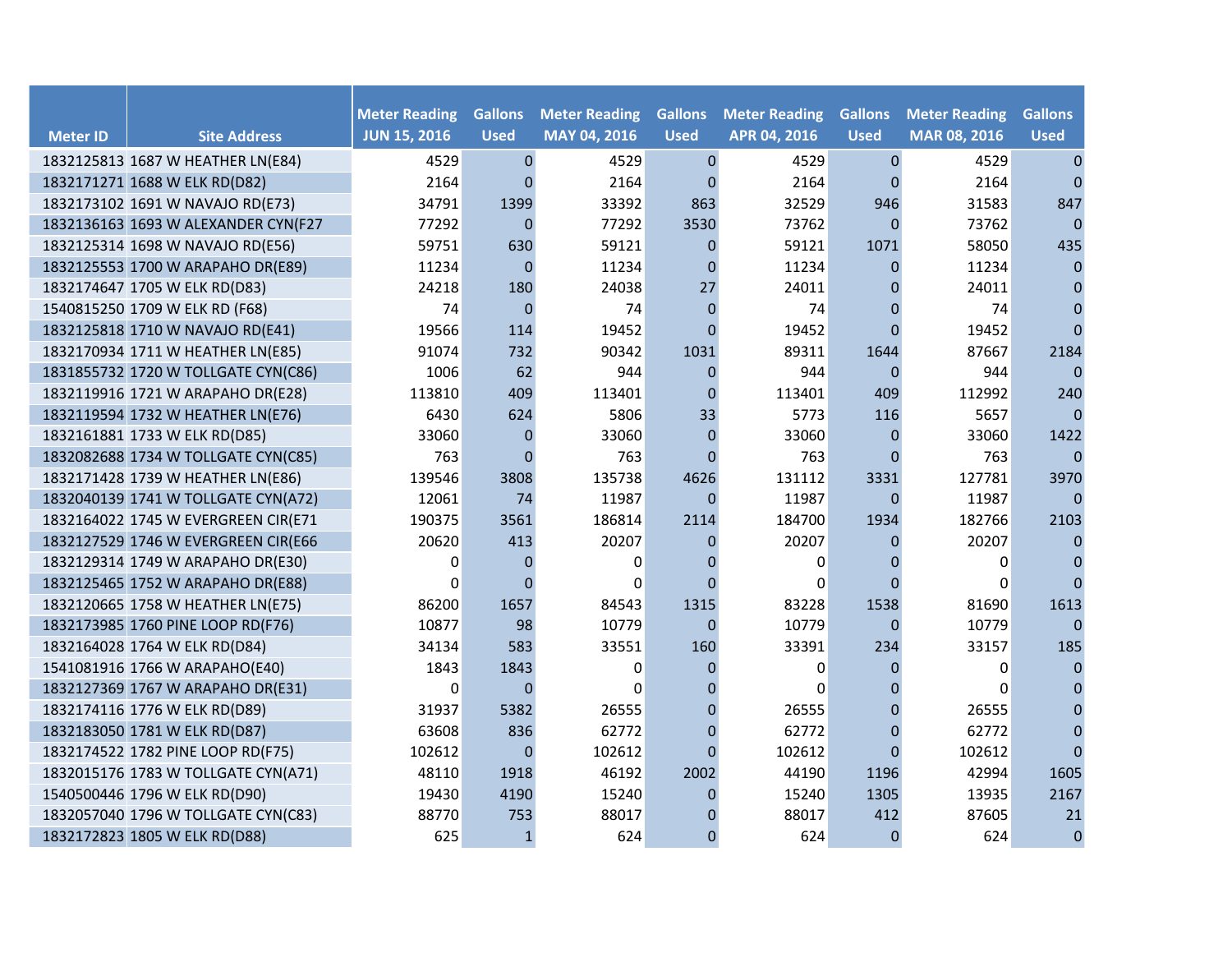|                 |                                       | <b>Meter Reading</b> | <b>Gallons</b> | <b>Meter Reading</b> | <b>Gallons</b> | <b>Meter Reading</b> | <b>Gallons</b> | <b>Meter Reading</b> | <b>Gallons</b> |
|-----------------|---------------------------------------|----------------------|----------------|----------------------|----------------|----------------------|----------------|----------------------|----------------|
| <b>Meter ID</b> | <b>Site Address</b>                   | <b>JUN 15, 2016</b>  | <b>Used</b>    | MAY 04, 2016         | <b>Used</b>    | APR 04, 2016         | <b>Used</b>    | MAR 08, 2016         | <b>Used</b>    |
|                 | 1832122520 1815 W APACHE CIR(A47)     | 68129                | 530            | 67599                | $\mathbf 0$    | 67599                | $\mathbf 0$    | 67599                | $\mathbf{0}$   |
|                 | 1832190922 1824 W ELK RD(G76)         | 59418                | $\mathbf{0}$   | 59418                | $\mathbf{0}$   | 59418                | $\mathbf{0}$   | 59418                | 1967           |
|                 | 1832172624 1825 PINE LOOP RD(F40)     | 0                    | $\Omega$       | $\Omega$             | $\Omega$       | 0                    | $\mathbf{0}$   | $\mathbf 0$          | $\mathbf{0}$   |
|                 | 1831473191 1835 W TOLLGATE CYN(A68A   | 82036                | 2269           | 79767                | $\Omega$       | 79767                | $\Omega$       | 79767                | $\mathbf{0}$   |
|                 | 1831505979 1843 W APACHE CIR(A46)     | 60885                | 1038           | 59847                | 119            | 59728                | 495            | 59233                | 1782           |
|                 | 1832174568 1853 PINE LOOP RD(F38)     | 73786                | 305            | 73481                | $\Omega$       | 73481                | $\overline{0}$ | 73481                | $\mathbf{0}$   |
|                 | 1832172196 1857 W ARAPAHO DR(E34)     | 446266               | 12923          | 433343               | 4233           | 429110               | 2874           | 426236               | 5952           |
|                 | 1832172467 1872 W ELK RD(G77)         | 29385                | 208            | 29177                | $\Omega$       | 29177                | $\Omega$       | 29177                | $\mathbf{0}$   |
|                 | 1831997060 1877 W TOLLGATE CYN(A67)   | 171646               | 6590           | 165056               | 3441           | 161615               | 3873           | 157742               | 3462           |
|                 | 1832174401 1878 PINE LOOP RD(F03)     | 78231                | 2731           | 75500                | $\mathbf{0}$   | 75500                | $\mathbf{0}$   | 75500                | 1469           |
|                 | 1832125566 1881 W ARAPAHO DR(E35)     | 410448               | 7424           | 403024               | 1794           | 401230               | 5482           | 395748               | 8340           |
|                 | 1832188073 1899 W ELK RD(G73)         | 14044                | 543            | 13501                | $\mathbf{0}$   | 13501                | 156            | 13345                | 234            |
|                 | 1831998280 1901 W SALTBOX CIR(E25)    | 13299                | 564            | 12735                | 53             | 12682                | 301            | 12381                | 341            |
|                 | 1832183623 1910 W ALEXANDER CYN(G68)  | 14107                | 150            | 13957                | $\Omega$       | 13957                | $\Omega$       | 13957                | $\mathbf{0}$   |
|                 | 1831996981 1925 W TOLLGATE CYN (A66)  | 23817                | 2232           | 21585                | 382            | 21203                | 1091           | 20112                | 1356           |
|                 | 1832125295 1927 W VALLEY VISTA(E45)   | 27452                | 711            | 26741                | $\mathbf{0}$   | 26741                | $\mathbf{0}$   | 26741                | $\mathbf{0}$   |
|                 | 1832175520 1933 W ELK RD(G72)         | 31005                | 1666           | 29339                | $\mathbf 0$    | 29339                | $\overline{0}$ | 29339                | $\mathbf{0}$   |
|                 | 1832136116 1934 W ALEXANDER CYN(G69   | 31044                | 169            | 30875                | $\mathbf{0}$   | 30875                | $\mathbf{0}$   | 30875                | $\mathbf{0}$   |
|                 | 1832173461 1959 PINE LOOP RD(F36)     | 16498                | 1087           | 15411                | $\Omega$       | 15411                | $\overline{0}$ | 15411                | $\mathbf{0}$   |
|                 | 1832125767 1961 W CHIPMUNK WAY(G16)   | 117188               | 2949           | 114239               | 2472           | 111767               | 2068           | 109699               | 1725           |
|                 | 1832125304 1968 S UINTAH VIEW(G92)    | 216                  | $\mathbf{0}$   | 216                  | $\Omega$       | 216                  | $\Omega$       | 216                  | $\mathbf{0}$   |
|                 | 1831997683 1973 W MODOC LOOP(A65)     | 109410               | 9044           | 100366               | 2840           | 97526                | 2159           | 95367                | 1515           |
|                 | 1832136244 1975 S UINTAH VIEW(G94)    | 84957                | 5692           | 79265                | 154            | 79111                | $\mathbf{0}$   | 79111                | $\mathbf{0}$   |
|                 | 1832170745 1978 W ELK RD(SS14013)     | 29249                | 1606           | 27643                | $\mathbf{0}$   | 27643                | 368            | 27275                | 417            |
|                 | 1832176624 1989 W ELK RD(G70)         | 94773                | 706            | 94067                | 12             | 94055                | 92             | 93963                | 1846           |
|                 | 1831997028 1990 W MODOC LOOP(A63)     | 0                    | $\Omega$       | 0                    | $\Omega$       | 0                    | $\Omega$       | 0                    | $\mathbf{0}$   |
|                 | 1832125547 1992 W CHIPMUNK WAY(G12)   | 108848               | 2924           | 105924               | 1958           | 103966               | 1765           | 102201               | 1730           |
|                 | 1832136025 1996 S UINTAH VIEW DR(G85) | 28652                | 486            | 28166                | $\Omega$       | 28166                | $\overline{0}$ | 28166                | $\mathbf{0}$   |
|                 | 1831996739 1997 W MODOC LOOP(A57)     | 3509                 | 272            | 3237                 | $\Omega$       | 3237                 | $\Omega$       | 3237                 | $\mathbf{0}$   |
|                 | 1832042314 1997 W TOLLGATE CYN(A62)   | 26836                | $\overline{2}$ | 26834                | 138            | 26696                | 1033           | 25663                | 226            |
|                 | 1832125820 1999 W CHIPMUNK WAY(G17)   | 0                    | $\Omega$       | $\Omega$             | $\Omega$       | 0                    | $\Omega$       | $\Omega$             | $\mathbf 0$    |
|                 | 1832125630 2000 W VALLEY VISTA(E52)   | 34706                | $\overline{2}$ | 34704                | 698            | 34006                | 504            | 33502                | $\overline{2}$ |
|                 | 1832125768 2004 RIVER BIRCH RD(I08)   | 15910                | 818            | 15092                | $\mathbf{0}$   | 15092                | $\Omega$       | 15092                | $\mathbf 0$    |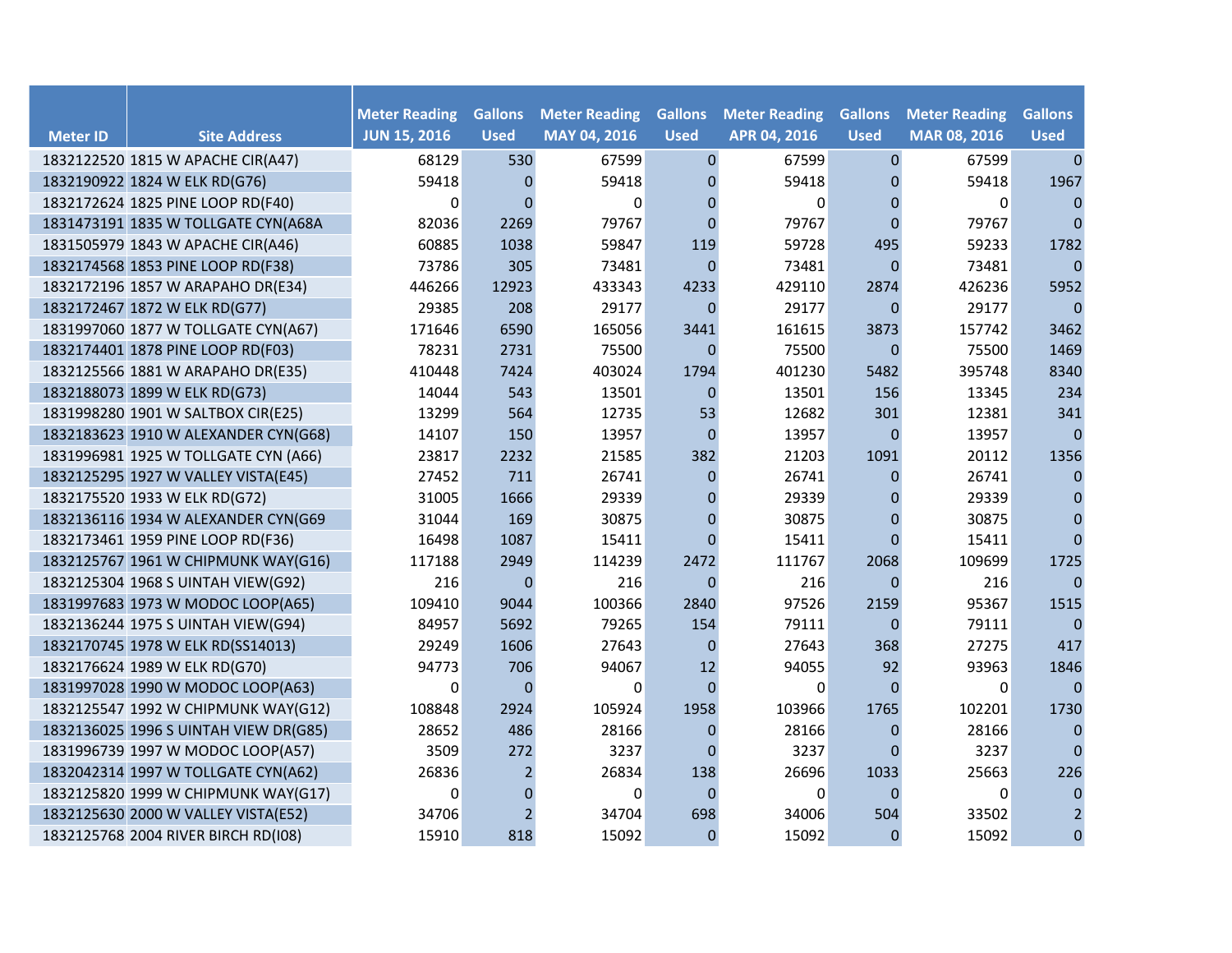|                 |                                       | <b>Meter Reading</b> | <b>Gallons</b> | <b>Meter Reading</b> | <b>Gallons</b>   | <b>Meter Reading</b> | <b>Gallons</b> | <b>Meter Reading</b> | <b>Gallons</b> |
|-----------------|---------------------------------------|----------------------|----------------|----------------------|------------------|----------------------|----------------|----------------------|----------------|
| <b>Meter ID</b> | <b>Site Address</b>                   | <b>JUN 15, 2016</b>  | <b>Used</b>    | MAY 04, 2016         | <b>Used</b>      | APR 04, 2016         | <b>Used</b>    | MAR 08, 2016         | <b>Used</b>    |
|                 | 1832125528 2008 RIVER BIRCH RD(I07)   | $\overline{0}$       | $\pmb{0}$      | $\mathbf 0$          | $\mathbf{0}$     | 0                    | $\pmb{0}$      | 0                    | $\mathbf 0$    |
|                 | 1832129412 2011 W ARAPAHO DR(E19)     | 154370               | 4395           | 149975               | 2354             | 147621               | 2348           | 145273               | 2306           |
|                 | 1832125681 2012 RIVER BIRCH RD(I06)   | 18179                | 313            | 17866                | $\Omega$         | 17866                | $\Omega$       | 17866                | 200            |
|                 | 1832125753 2015 RIVER BIRCH RD(I41)   | 0                    | $\Omega$       | $\Omega$             | $\Omega$         | 0                    | 0              | 0                    | $\mathbf{0}$   |
|                 | 1832173267 2016 RIVER BIRCH RD(I05)   | 0                    | $\Omega$       | $\Omega$             | $\Omega$         | 0                    | $\Omega$       | $\Omega$             | $\mathbf{0}$   |
|                 | 1832125766 2021 W VALLEY VISTA(E47)   | 30502                | 527            | 29975                | 601              | 29374                | 586            | 28788                | 590            |
|                 | 1832069331 2025 W MODOC LOOP(A58)     | 70325                | 2753           | 67572                | 1819             | 65753                | 1651           | 64102                | 1703           |
|                 | 1832040913 2029 W TOLLGATE CYN(A59)   | 95499                | 3341           | 92158                | 2309             | 89849                | 1134           | 88715                | 1674           |
|                 | 1832125715 2036 S PINE MDW DR(D45)    | 138458               | 3516           | 134942               | 2425             | 132517               | 1807           | 130710               | 2121           |
|                 | 1543342478 2036 W CHIPMUNK WAY(G11)   |                      |                |                      |                  |                      |                |                      |                |
|                 | 1832174639 2040 PINE LOOP RD(F32)     | 8967                 | 177            | 8790                 | $\mathbf{0}$     | 8790                 | 0              | 8790                 | $\mathbf{0}$   |
|                 | 1832125481 2042 W VALLEY VISTA(E51)   | 134137               | 3135           | 131002               | 3177             | 127825               | 1699           | 126126               | 2243           |
|                 | 1832125770 2044 S PINE MDW DR(D43)    | 3590                 | 75             | 3515                 | $\mathbf{0}$     | 3515                 | $\mathbf 0$    | 3515                 | $\mathbf{0}$   |
|                 | 1832040384 2045 W MODOC LOOP(A5)      | 128415               | 3726           | 124689               | 2911             | 121778               | 2353           | 119425               | 2410           |
|                 | 1832125552 2048 S PINE MDW DR(D42)    | 113988               | 3609           | 110379               | 2702             | 107677               | 1466           | 106211               | 2634           |
|                 | 1831891040 2050 W WILLOW CIR(E10)     | 30121                | 2213           | 27908                | 457              | 27451                | $\mathbf 0$    | 27451                | 212            |
|                 | 1832125756 2063 W VALLEY VISTA(E48)   | 21105                | 704            | 20401                | 359              | 20042                | 82             | 19960                | 710            |
|                 | 1832125757 2065 W CHIPMUNK WAY(G18)   | 59067                | 2313           | 56754                | 994              | 55760                | 912            | 54848                | 851            |
|                 | 1832125617 2066 W CHIPMUNK WAY(G10)   | 11475                | 711            | 10764                | $\mathbf 0$      | 10764                | $\mathbf 0$    | 10764                | 13             |
|                 | 1832173012 2081 S ASPEN RIDGE DR(G91) | 77195                | 1042           | 76153                | 208              | 75945                | 757            | 75188                | 1171           |
|                 | 1832129388 2085 S PINE MEADOW DR(D12) | 164769               | 238            | 164531               | 156              | 164375               | 11             | 164364               | 326            |
|                 | 1832182968 209 PORCUPINE LOOP(D175)   | 20546                | $\overline{2}$ | 20544                | $\mathbf 0$      | 20544                | 619            | 19925                | 380            |
|                 | 1832183247 2090 S PINE MEADOW DR(D17) | 9289                 | 1559           | 7730                 | $\mathbf 0$      | 7730                 | 528            | 7202                 | 196            |
|                 | 1832093353 2091 S PINE MEADOW DR(D10) | 33341                | 2598           | 30743                | 626              | 30117                | 841            | 29276                | 73             |
|                 | 1832125629 2092 W VALLEY VISTA(E50)   | 7898                 | 69             | 7829                 | $\Omega$         | 7829                 | 0              | 7829                 | $\mathbf{0}$   |
|                 | 1832136193 2094 S PINE MEADOW DR(D18) | 130986               | 3933           | 127053               | 2125             | 124928               | 1978           | 122950               | 1872           |
|                 | 1832127267 2096 S ASPEN RIDGE(G98)    | 12303                | $\mathbf{0}$   | 12303                | $\mathbf{0}$     | 12303                | 0              | 12303                | $\mathbf{0}$   |
|                 | 1832171354 2101 S ASPEN CIR(G100)     | 1911                 | 59             | 1852                 | $\boldsymbol{0}$ | 1852                 | $\overline{0}$ | 1852                 | $\mathbf{0}$   |
|                 | 1832172779 2101 S PINE CIR(F34)       | 10661                | 307            | 10354                | $\boldsymbol{0}$ | 10354                | $\Omega$       | 10354                | 0              |
|                 | 1832119982 2105 S ASPEN RIDGE DR(G89) | 96091                | 256            | 95835                | $\mathbf{0}$     | 95835                | 427            | 95408                | 0              |
|                 | 1832119987 2112 S PINE MDW DR(C01)    | 4503                 | 5              | 4498                 | $\overline{4}$   | 4494                 | $\mathbf{1}$   | 4493                 | $\overline{2}$ |
|                 | 1832128310 2115 S ASPEN RIDGE DR(G49) | 17526                | 532            | 16994                | $\boldsymbol{0}$ | 16994                | $\overline{0}$ | 16994                | $\overline{0}$ |
|                 | 1832125562 2119 W VALLEY VISTA DR(E8) | 100613               | 69             | 100544               | 20               | 100524               | 101            | 100423               | 782            |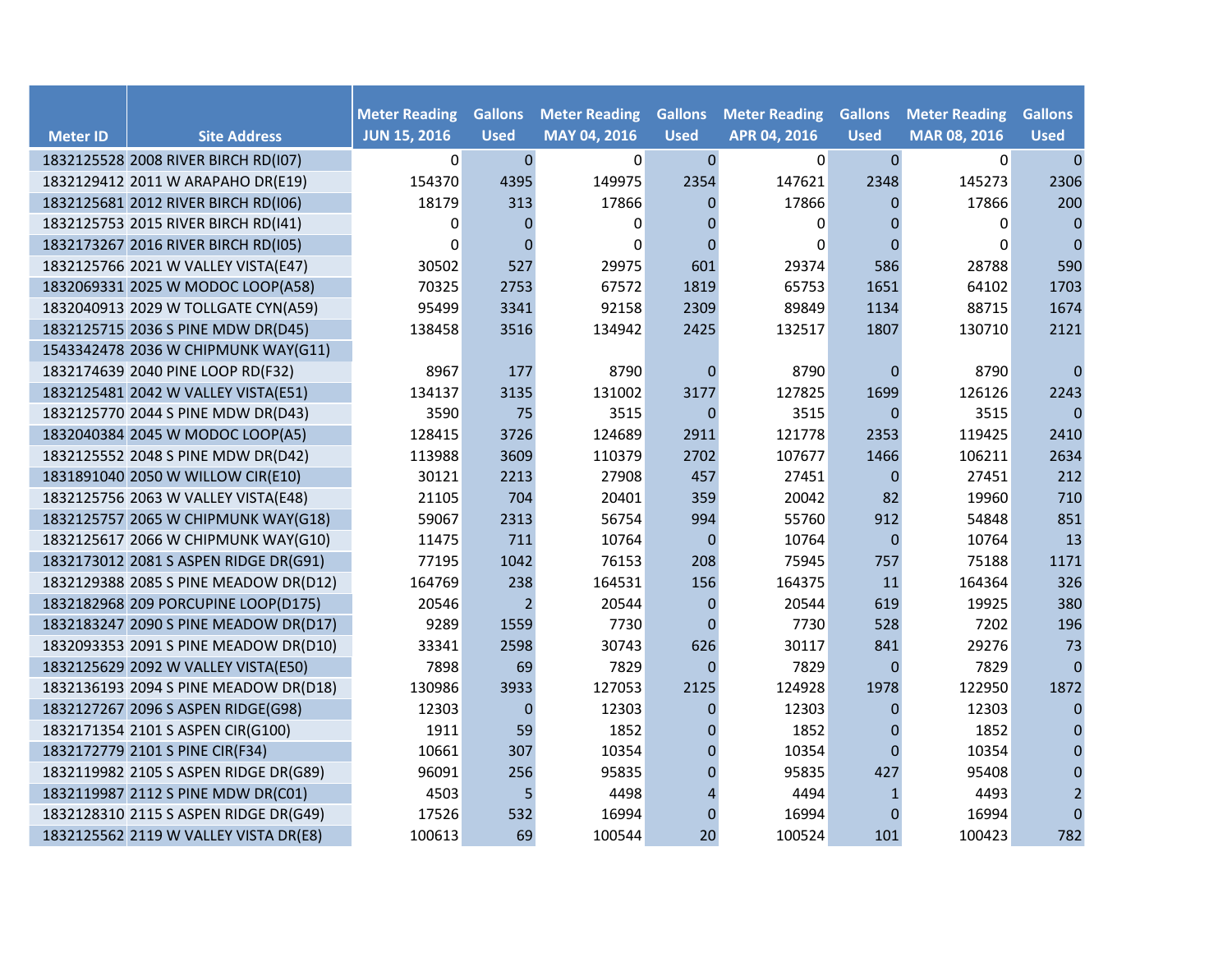|                 |                                       | <b>Meter Reading</b> | <b>Gallons</b>   | <b>Meter Reading</b> | <b>Gallons</b> | <b>Meter Reading</b> | <b>Gallons</b> | <b>Meter Reading</b> | <b>Gallons</b> |
|-----------------|---------------------------------------|----------------------|------------------|----------------------|----------------|----------------------|----------------|----------------------|----------------|
| <b>Meter ID</b> | <b>Site Address</b>                   | <b>JUN 15, 2016</b>  | <b>Used</b>      | MAY 04, 2016         | <b>Used</b>    | APR 04, 2016         | <b>Used</b>    | MAR 08, 2016         | <b>Used</b>    |
|                 | 1832125712 2140 S WOODCHUCK WY(G24)   | 203290               | 4429             | 198861               | 3217           | 195644               | 2650           | 192994               | 2790           |
|                 | 1832126728 2143 S ASPEN RIDGE DR(G53) | 124696               | 2995             | 121701               | 2164           | 119537               | 2010           | 117527               | 2192           |
|                 | 1832123300 2153 S FOREST MDW(SS138B   | 5103                 | $\mathbf{0}$     | 5103                 | $\Omega$       | 5103                 | $\mathbf{0}$   | 5103                 | $\mathbf{0}$   |
|                 | 1832126698 2160 S ASPEN RIDGE (G45)   | 4269                 | 157              | 4112                 | $\Omega$       | 4112                 | $\Omega$       | 4112                 | $\mathbf{0}$   |
|                 | 1832191995 2166 S RUNNING DEER C(C25) | 39074                | 177              | 38897                | 263            | 38634                | 233            | 38401                | 345            |
|                 | 1832183596 2167 S RUNNING DEER C(C24) | 73678                | 1936             | 71742                | 1347           | 70395                | 1398           | 68997                | 1210           |
|                 | 1832172436 2170 S RUNNING DEER C(C26) | 142                  | $\boldsymbol{0}$ | 142                  | $\mathbf{0}$   | 142                  | $\mathbf{0}$   | 142                  | $\mathbf{0}$   |
|                 | 1832187498 2171 S RUNNING DEER C(C23) | 74318                | 3614             | 70704                | 949            | 69755                | 763            | 68992                | 1347           |
|                 | 1832170754 2172 S PINE MDW DR(C02)    | 12748                | 534              | 12214                | $\mathbf{0}$   | 12214                | $\mathbf{0}$   | 12214                | $\mathbf{0}$   |
|                 | 1832170987 2180 S WOODCHUCK WY(G23)   | 52160                | 890              | 51270                | $\mathbf 0$    | 51270                | $\mathbf 0$    | 51270                | 0              |
|                 | 1832175849 2186 PINE LOOP RD(F61)     | 11697                | 128              | 11569                | $\mathbf 0$    | 11569                | $\Omega$       | 11569                | $\Omega$       |
|                 | 1832175133 2195 S WOODCHUCK WY(G02)   | 108633               | 3050             | 105583               | 1647           | 103936               | 1801           | 102135               | 1904           |
|                 | 1831330184 2197 W WILLOW WAY(E03)     | 21192                | 1620             | 19572                | $\mathbf 0$    | 19572                | 200            | 19372                | $\mathbf{0}$   |
|                 | 1832119387 2200 S PINE MDW DR(C07)    | 35252                | 0                | 35252                | 1029           | 34223                | $\mathbf 0$    | 34223                | 546            |
|                 | 1832192139 2203 S RUNNING DEER C(C20) | 104567               | 5394             | 99173                | $\mathbf{0}$   | 99173                | 4241           | 94932                | 3050           |
|                 | 1540402204 2209 S WOODCHUCK WAY(G3)   | 2956                 | 101              | 2855                 | $\Omega$       | 2855                 | 1085           | 1770                 | 231            |
|                 | 1832192882 2210 S RUNNING DEER C(C29) | 15342                | 1142             | 14200                | 1423           | 12777                | 39             | 12738                | 244            |
|                 | 1832179452 2212 PINE LOOP RD(F60)     | 523                  | $\mathbf{0}$     | 523                  | $\mathbf{0}$   | 523                  | 0              | 523                  | $\mathbf{0}$   |
|                 | 1832171371 2214 S ASPEN RIDGE DR(G44) | 3306                 | 51               | 3255                 | $\mathbf{0}$   | 3255                 | $\mathbf{0}$   | 3255                 | $\mathbf{0}$   |
|                 | 1832121264 2222 S ASPEN RIDGE DR(G40) | 2228                 | 73               | 2155                 | $\pmb{0}$      | 2155                 | $\mathbf 0$    | 2155                 | $\pmb{0}$      |
|                 | 1832119994 2225 S ASPEN RIDGE DR(G26) | 28639                | 546              | 28093                | $\Omega$       | 28093                | $\Omega$       | 28093                | 249            |
|                 | 1832184079 2226 S DEER LOOP(B40)      | 202948               | 3771             | 199177               | 3246           | 195931               | 3352           | 192579               | 3306           |
|                 | 1832163034 2226 S FOREST MDW RD(D123) | 2606                 | $\mathbf{0}$     | 2606                 | $\mathbf{0}$   | 2606                 | $\mathbf{0}$   | 2606                 | $\mathbf{0}$   |
|                 | 1832125484 2226 S UINTAH VIEW DR(F50) | 129596               | 2409             | 127187               | 1721           | 125466               | 1245           | 124221               | 1113           |
|                 | 1832183473 2229 S DEER LOOP(B48)      | 78106                | 84               | 78022                | 1386           | 76636                | 0              | 76636                | 1529           |
|                 | 1832163007 2230 S PORCUPINE C(D178A   | 349                  | $\mathbf{0}$     | 349                  | 0              | 349                  | 0              | 349                  | $\mathbf{0}$   |
|                 | 1540415382 2234 S ASPEN RIDGE DR(G3   | 484                  | 40               | 444                  | $\Omega$       | 444                  | $\Omega$       | 444                  | $\mathbf{0}$   |
|                 | 1832175711 2234 S PORCUPINE C(D178)   | 57078                | 2540             | 54538                | 1873           | 52665                | 1614           | 51051                | 1855           |
|                 | 1832161809 2234 S RUNNING DEER R(C31) | 194317               | 2749             | 191568               | 1989           | 189579               | 1726           | 187853               | 1757           |
|                 | 1832175009 2237 S FOREST MDW RD(D159) | 65095                | 59               | 65036                | 187            | 64849                | 320            | 64529                | $\mathbf 0$    |
|                 | 1832171643 2237 S WINDY RIDGE DR(G38) | 214539               | 5431             | 209108               | 2746           | 206362               | 3836           | 202526               | 2930           |
|                 | 1832119546 2239 S PINE MEADOW DR(C8)  | 47752                | 6936             | 40816                | $\mathbf 0$    | 40816                | 0              | 40816                | $\mathbf 0$    |
|                 | 1832172296 2242 S DEER LOOP(B41)      | 78206                | 1639             | 76567                | 755            | 75812                | 704            | 75108                | 1009           |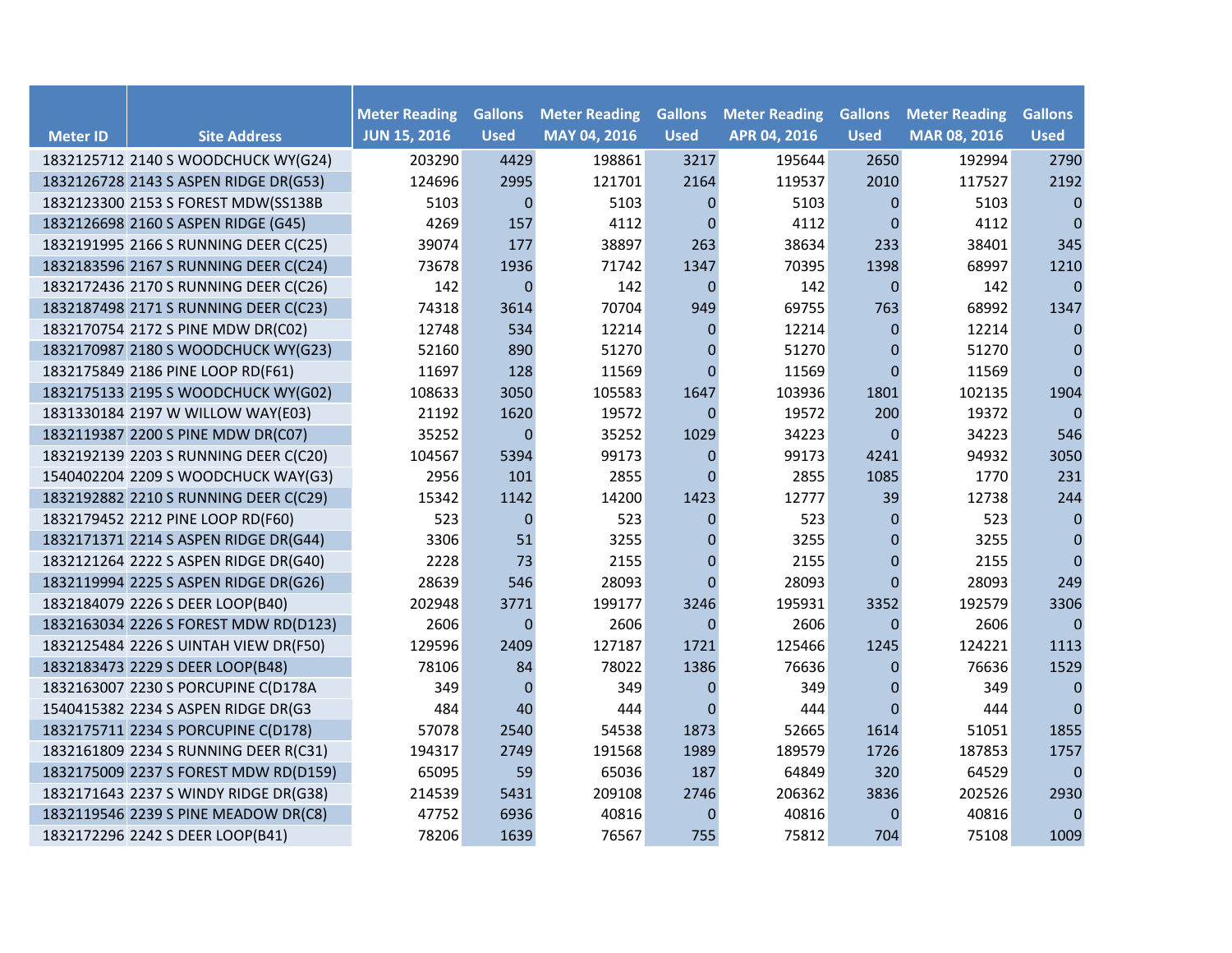|                 |                                       | <b>Meter Reading</b> | <b>Gallons</b>   | <b>Meter Reading</b> | <b>Gallons</b>   | <b>Meter Reading</b> | <b>Gallons</b> | <b>Meter Reading</b> | <b>Gallons</b> |
|-----------------|---------------------------------------|----------------------|------------------|----------------------|------------------|----------------------|----------------|----------------------|----------------|
| <b>Meter ID</b> | <b>Site Address</b>                   | <b>JUN 15, 2016</b>  | <b>Used</b>      | MAY 04, 2016         | <b>Used</b>      | APR 04, 2016         | <b>Used</b>    | MAR 08, 2016         | <b>Used</b>    |
|                 | 1832128991 2242 S PINE MDW DR(C12)    | 66365                | 3738             | 62627                | 1896             | 60731                | 2053           | 58678                | 2140           |
|                 | 1832170860 2242 W WINDY CIR(G34)      | 206672               | 4624             | 202048               | 3118             | 198930               | 3119           | 195811               | 3615           |
|                 | 1832176796 2245 S NAVAJO DR(B32)      | 5843                 | 424              | 5419                 | $\mathbf{0}$     | 5419                 | $\mathbf{0}$   | 5419                 | $\mathbf{0}$   |
|                 | 1832170978 2246 S ASPEN RIDGE DR(G35) | 26929                | 582              | 26347                | $\Omega$         | 26347                | $\Omega$       | 26347                | $\mathbf 0$    |
|                 | 1832190930 2248 S FOREST MDW RD(D122) | 62321                | 3844             | 58477                | 946              | 57531                | 479            | 57052                | 780            |
|                 | 1832170925 2250 S WOODCHUCK WY(G23)   | 9302                 | 94               | 9208                 | $\mathbf{0}$     | 9208                 | 0              | 9208                 | $\pmb{0}$      |
|                 | 1832187748 2251 S RUNNING DEER C(C17) | 15649                | 2264             | 13385                | 152              | 13233                | 0              | 13233                | $\pmb{0}$      |
|                 | 1832174398 2252 S DEER LOOP(B42)      | 12445                | 970              | 11475                | $\Omega$         | 11475                | $\Omega$       | 11475                | $\Omega$       |
|                 | 1832186490 2252 S UINTAH VIEW DR(F52) | 422592               | 2374             | 420218               | 2033             | 418185               | 5157           | 413028               | 6341           |
|                 | 1832171361 2253 S ASPEN RIDGE DR(G29  | 15624                | 139              | 15485                | 171              | 15314                | $\mathbf{0}$   | 15314                | 74             |
|                 | 1832174410 2253 S NAVAJO DR(B31)      | 3806                 | 142              | 3664                 | $\pmb{0}$        | 3664                 | 0              | 3664                 | $\mathbf{0}$   |
|                 | 1832129411 2256 S PINE MDW DR(C13)    | 48846                | $\mathbf{0}$     | 48846                | $\boldsymbol{0}$ | 48846                | $\mathbf{0}$   | 48846                | 0              |
|                 | 1832172214 2256 S RUNNING DEER C(C32) | $\mathbf 0$          | $\boldsymbol{0}$ | 0                    | $\mathbf{0}$     | 0                    | $\mathbf{0}$   | 0                    | $\pmb{0}$      |
|                 | 1832175285 2257 S DEER LOOP(B47)      | 22144                | 875              | 21269                | 274              | 20995                | 440            | 20555                | 148            |
|                 | 1832179035 2265 S WOODCHUCK WY(G06)   | 13341                | 188              | 13153                | $\mathbf{0}$     | 13153                | $\Omega$       | 13153                | $\mathbf{0}$   |
|                 | 1832171739 2267 S ASPEN RIDGE DR(G19) | 3700                 | 139              | 3561                 | $\mathbf{0}$     | 3561                 | $\mathbf{0}$   | 3561                 | $\mathbf{0}$   |
|                 | 1832171168 2269 S UINTAH VIEW DR(F59) | 18437                | 180              | 18257                | $\mathbf{0}$     | 18257                | 79             | 18178                | $\pmb{0}$      |
|                 | 1832187973 2271 S RUNNING DEER C(C16) | 32934                | 899              | 32035                | 450              | 31585                | 459            | 31126                | 387            |
|                 | 1832178325 2272 S DEER LOOP(B43)      | 47260                | 1029             | 46231                | $\Omega$         | 46231                | $\Omega$       | 46231                | 274            |
|                 | 1832173008 2274 S PINE MDW DR(C14)    | 117521               | 2085             | 115436               | 1504             | 113932               | 1225           | 112707               | 1600           |
|                 | 1832174395 2276 S DEER LOOP(B44)      | 2890                 | 241              | 2649                 | $\mathbf{0}$     | 2649                 | $\Omega$       | 2649                 | $\mathbf{0}$   |
|                 | 1832175277 2277 S DEER LOOP(B45)      | 17167                | 1862             | 15305                | $\mathbf{0}$     | 15305                | 0              | 15305                | $\mathbf{0}$   |
|                 | 1832172218 2281 S UINTAH VIEW DR(F58) | 16517                | 102              | 16415                | $\pmb{0}$        | 16415                | $\pmb{0}$      | 16415                | $\pmb{0}$      |
|                 | 1832123329 2283 S PINE MEADOW DR(C80  | 72537                | $\mathbf 0$      | 72537                | $\Omega$         | 72537                | $\mathbf 0$    | 72537                | $\mathbf{0}$   |
|                 | 1832163799 2284 S NAVAJO DR(B17)      | 180672               | 3608             | 177064               | 1344             | 175720               | 11             | 175709               | 2573           |
|                 | 1832173128 2285 S YELLOW MOON C(C54)  | 79272                | 821              | 78451                | $\Omega$         | 78451                | 282            | 78169                | 2759           |
|                 | 1832127553 2288 S UINTAH VIEW DR(F54) | 16821                | 185              | 16636                | 531              | 16105                | 96             | 16009                | 187            |
|                 | 1832040149 2293 PINE LOOP R(E61)      | 35505                | 220              | 35285                | $\Omega$         | 35285                | 191            | 35094                | 22             |
|                 | 1832179341 2293 S FOREST MDW RD(D158  | 18213                | 2472             | 15741                | 1443             | 14298                | 1414           | 12884                | 1143           |
|                 | 1832173712 2300 S NAVAJO DR(B19)      | 1872                 | $\mathbf 0$      | 1872                 | $\mathbf{0}$     | 1872                 | $\mathbf{0}$   | 1872                 | $\mathbf{0}$   |
|                 | 1832164387 2304 S YELLOW MOON C(C56   | 43827                | 631              | 43196                | $\boldsymbol{0}$ | 43196                | 0              | 43196                | 0              |
|                 | 1832183058 2305 S NAVAJO DR(B27)      | 14125                | 473              | 13652                | $\Omega$         | 13652                | 0              | 13652                | $\Omega$       |
|                 | 1832176255 2306 S UINTAH VIEW(E58)    | 186825               | 3755             | 183070               | 2144             | 180926               | 2031           | 178895               | 2281           |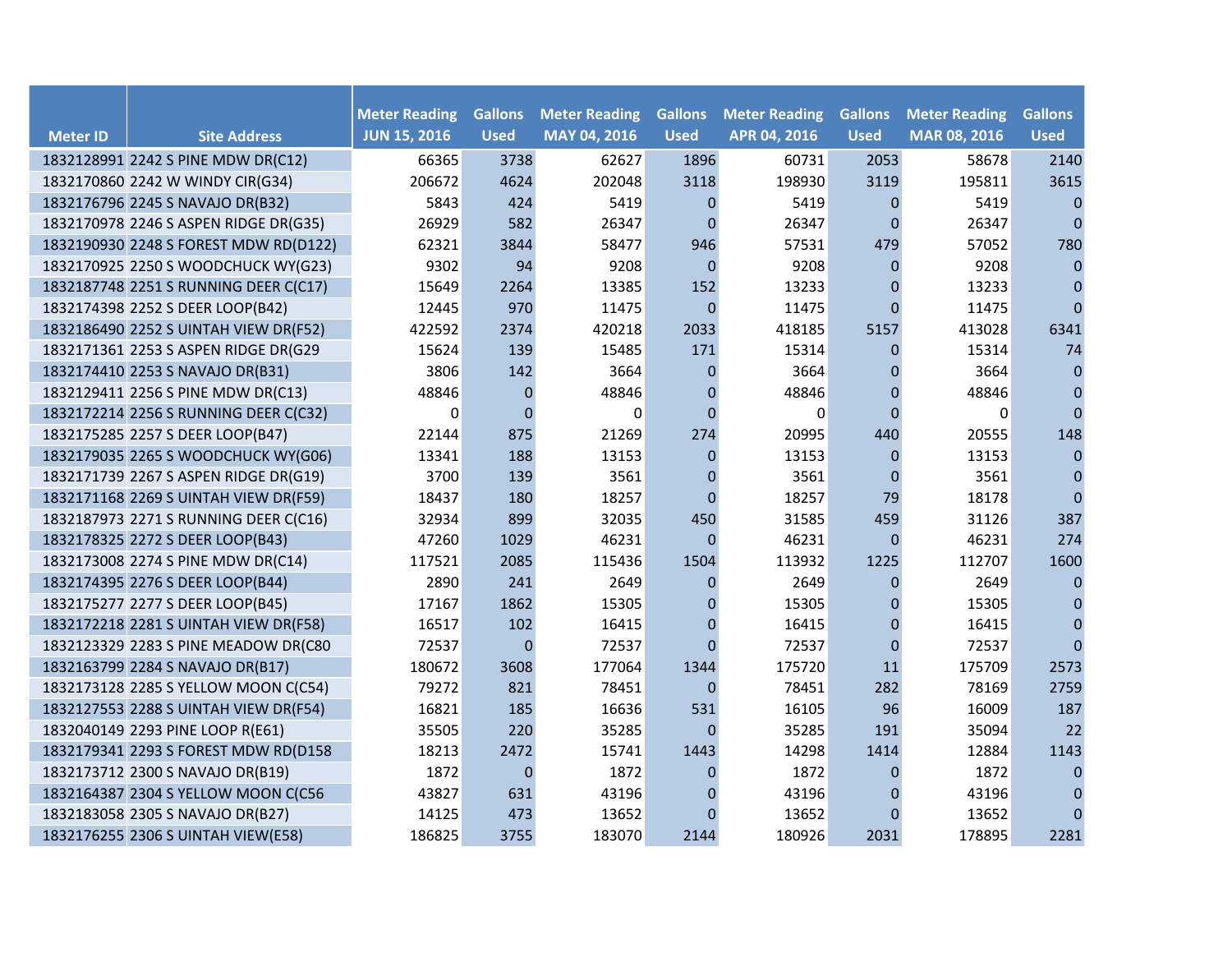|                 |                                        | <b>Meter Reading</b> | <b>Gallons</b> | <b>Meter Reading</b> | <b>Gallons</b>   | <b>Meter Reading</b> | <b>Gallons</b> | <b>Meter Reading</b> | <b>Gallons</b>   |
|-----------------|----------------------------------------|----------------------|----------------|----------------------|------------------|----------------------|----------------|----------------------|------------------|
| <b>Meter ID</b> | <b>Site Address</b>                    | <b>JUN 15, 2016</b>  | <b>Used</b>    | MAY 04, 2016         | <b>Used</b>      | APR 04, 2016         | <b>Used</b>    | MAR 08, 2016         | <b>Used</b>      |
|                 | 1832192846 2308 S NAVAJO DR(B20)       | 31532                | 1177           | 30355                | $\pmb{0}$        | 30355                | 0              | 30355                | $\pmb{0}$        |
|                 | 1832163654 2311 S UINTAH VIEW(E59)     | 0                    | $\Omega$       | $\Omega$             | $\Omega$         | 0                    | $\mathbf{0}$   | 0                    | $\mathbf{0}$     |
|                 | 1832175857 2315 S YELLOW MOON C(C52)   | 55217                | 287            | 54930                | 15               | 54915                | 8              | 54907                | 21               |
|                 | 1832163625 2317 S NAVAJO DR(B26)       | 67941                | 1042           | 66899                | 1030             | 65869                | 1182           | 64687                | 1976             |
|                 | 1832119910 2324 W PINE MDW DR(C42)     | 85624                | 2598           | 83026                | 1431             | 81595                | 1183           | 80412                | 1386             |
|                 | 1832188455 2327 S FOREST MDW (D177)    | 7945                 | 144            | 7801                 | $\mathbf{0}$     | 7801                 | 15             | 7786                 | 21               |
|                 | 1832183586 2327 S NAVAJO DR(B25)       | 26944                | 952            | 25992                | $\mathbf{0}$     | 25992                | 252            | 25740                | 140              |
|                 | 1832175612 2328 S NAVAJO DR(B22)       | 4500                 | 250            | 4250                 | $\mathbf 0$      | 4250                 | $\mathbf 0$    | 4250                 | $\pmb{0}$        |
|                 | 1832161776 2334 S FOREST MDW RD(D113A  | 1832                 | $\pmb{0}$      | 1832                 | $\mathbf{0}$     | 1832                 | $\mathbf 0$    | 1832                 | $\pmb{0}$        |
|                 | 1832125755 2334 W PINE MEADOW(C43)     | 26639                | 580            | 26059                | 50               | 26009                | 34             | 25975                | 134              |
|                 | 1832163655 2341 S UINTAH VIEW DR(E60)  | 22493                | 171            | 22322                | 457              | 21865                | 31             | 21834                | 170              |
|                 | 1832187383 2348 S BULL MOOSE DR(D108)  | 102284               | $\pmb{0}$      | 102284               | 838              | 101446               | 683            | 100763               | 184              |
|                 | 1832182933 2352 S NAVAJO DR(E99)       | 27671                | 813            | 26858                | 197              | 26661                | 24             | 26637                | 171              |
|                 | 1832182970 2366 S BULL MOOSE D(D107    | 1585                 | 91             | 1494                 | $\mathbf{0}$     | 1494                 | $\mathbf{0}$   | 1494                 | $\mathbf{0}$     |
|                 | 1832162026 2372 S PINE MEADOW(C45A)    | 3824                 | 53             | 3771                 | 154              | 3617                 | 125            | 3492                 | $\mathbf{0}$     |
|                 | 1832174893 2401 S BULL MOOSE(SS144C    | 158629               | 7610           | 151019               | $\mathbf{0}$     | 151019               | 2812           | 148207               | 2701             |
|                 | 1832173242 2417 S FOREST MDW RD(D105)  | 245652               | 9359           | 236293               | 8042             | 228251               | 8668           | 219583               | 6694             |
|                 | 1832163707 2420 S BULL MOOSE DR(D100A) | 0                    | $\overline{0}$ | $\Omega$             | $\Omega$         | 0                    | $\overline{0}$ | 0                    | $\Omega$         |
|                 | 1832183097 2421 S NAVAJO DR(C50)       | 146753               | 3563           | 143190               | 3250             | 139940               | 2192           | 137748               | 1896             |
|                 | 1832123503 2422 S FOREST MDW RD(D125A) | 46437                | 402            | 46035                | $\mathbf 0$      | 46035                | 727            | 45308                | $\mathbf{0}$     |
|                 | 1832127521 2422 S VALLEY VW CIR(D135)  | 14795                | 1185           | 13610                | $\boldsymbol{0}$ | 13610                | 0              | 13610                | $\mathbf{0}$     |
|                 | 1832129462 2430 S FOREST MDW(D125)     | 4                    | $\Omega$       | 4                    | $\mathbf{0}$     | 4                    | 0              | 4                    | $\Omega$         |
|                 | 1832126186 2433 S FOREST MDW RD(D103)  | 87453                | 1925           | 85528                | $\boldsymbol{0}$ | 85528                | $\overline{0}$ | 85528                | $\mathbf{0}$     |
|                 | 1832175522 2440 S BULL MOOSE DR(C45)   | 0                    | $\mathbf{0}$   | $\Omega$             | $\mathbf 0$      | 0                    | $\mathbf 0$    | $\mathbf 0$          | $\mathbf 0$      |
|                 | 1832170823 2440 S VALLEY VW CIR(D136)  | 6889                 | 55             | 6834                 | $\Omega$         | 6834                 | $\overline{0}$ | 6834                 | 3992             |
|                 | 1832179505 2446 S FOREST MDW RD(D126A) | 88443                | 2607           | 85836                | 1079             | 84757                | 943            | 83814                | 1397             |
|                 | 1832171698 2450 S VALLEY VW CIR(D137)  | 100967               | 3396           | 97571                | 2185             | 95386                | 1324           | 94062                | 1640             |
|                 | 1832178692 2451 S FOREST MDW RD(D104)  | 36158                | 1053           | 35105                | $\mathbf 0$      | 35105                | $\mathbf 0$    | 35105                | $\mathbf{0}$     |
|                 | 1832182940 2458 S FOREST MDW RD(D126)  | 64567                | 1035           | 63532                | $\mathbf{0}$     | 63532                | 82             | 63450                | 103              |
|                 | 1832127550 2463 S BULL MOOSE(SS144A    | 105630               | 3921           | 101709               | $\Omega$         | 101709               | 1699           | 100010               | 1378             |
|                 | 1832173888 2464 S VALLEY VW CIR(D138)  | 110795               | 1958           | 108837               | 1992             | 106845               | 1639           | 105206               | 1747             |
|                 | 1832174739 2469 S BULL MOOSE(SS144H    | 80328                | 482            | 79846                | $\mathbf 0$      | 79846                | $\Omega$       | 79846                | $\mathbf{0}$     |
|                 | 1831992379 2474 S GRAND VIEW LN(D92)   | 15424                | 590            | 14834                | $\overline{0}$   | 14834                | $\overline{0}$ | 14834                | $\boldsymbol{0}$ |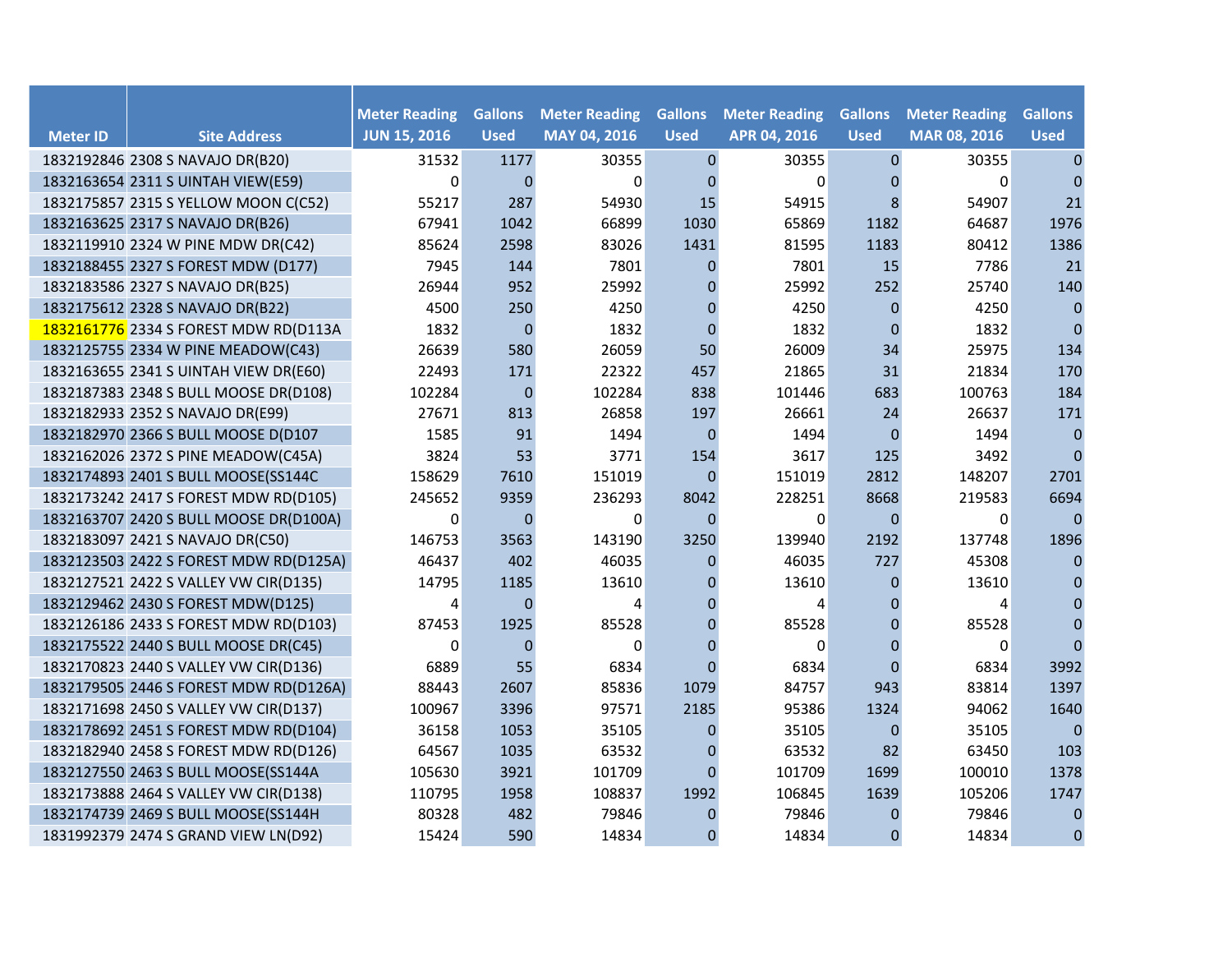|                 |                                       | <b>Meter Reading</b> | <b>Gallons</b>   | <b>Meter Reading</b> | <b>Gallons</b> | <b>Meter Reading</b> | <b>Gallons</b> | <b>Meter Reading</b> | <b>Gallons</b> |
|-----------------|---------------------------------------|----------------------|------------------|----------------------|----------------|----------------------|----------------|----------------------|----------------|
| <b>Meter ID</b> | <b>Site Address</b>                   | <b>JUN 15, 2016</b>  | <b>Used</b>      | MAY 04, 2016         | <b>Used</b>    | APR 04, 2016         | <b>Used</b>    | MAR 08, 2016         | <b>Used</b>    |
|                 | 1832187625 2475 S GRAND VIEW LN(C69)  | 38724                | 539              | 38185                | $\mathbf{0}$   | 38185                | $\overline{0}$ | 38185                | $\mathbf{0}$   |
|                 | 1832173828 2479 S FOREST CIR(B22)     | 123674               | 2936             | 120738               | 2389           | 118349               | 2050           | 116299               | 1836           |
|                 | 1832179149 2480 S HI DRI CIR(A01)     | 542                  | $\mathbf{0}$     | 542                  | $\Omega$       | 542                  | $\Omega$       | 542                  | $\mathbf{0}$   |
|                 | 1832174473 2488 S GRAND VIEW LN(D128) | 1993                 | $\Omega$         | 1993                 | $\Omega$       | 1993                 | $\Omega$       | 1993                 | $\mathbf{0}$   |
|                 | 1832039121 2494 S HI DRI CIR(A02)     | 198739               | 3674             | 195065               | 2801           | 192264               | 1961           | 190303               | 3040           |
|                 | 1832125752 2498 S VALLEY VIEW C(D131) | 120421               | 2857             | 117564               | 8924           | 108640               | 0              | 108640               | $\mathbf{0}$   |
|                 | 1832174358 2500 S FOREST CIR(B30)     | 29187                | 185              | 29002                | $\mathbf 0$    | 29002                | 0              | 29002                | $\pmb{0}$      |
|                 | 1832184262 2501 S VALLEY VW CIR(D129) | 4427                 | $\overline{0}$   | 4427                 | $\Omega$       | 4427                 | $\Omega$       | 4427                 | $\Omega$       |
|                 | 1832173303 2506 S BULL MOOSE DR(C47)  | 98490                | 1782             | 96708                | 1318           | 95390                | 903            | 94487                | 1120           |
|                 | 1832125371 2509 S VALLEY VW CIR(D130) | 68594                | $\boldsymbol{0}$ | 68594                | $\mathbf 0$    | 68594                | $\mathbf{0}$   | 68594                | 311            |
|                 | 1832163631 2510 S BULL MOOSE DR(C49)  | 2480                 | 53               | 2427                 | $\mathbf 0$    | 2427                 | $\overline{0}$ | 2427                 | $\pmb{0}$      |
|                 | 1832041499 2510 S HI DRI CIR(A06)     | 280                  | $\mathbf{0}$     | 280                  | $\mathbf{0}$   | 280                  | $\mathbf{0}$   | 280                  | $\mathbf{0}$   |
|                 | 1832182934 2511 S BULL MOOSE DR(B23)  | 127932               | 3986             | 123946               | 2129           | 121817               | 2025           | 119792               | 1621           |
|                 | 1832080344 2518 S HI DRI CIR(A07)     | 556                  | $\Omega$         | 556                  | $\Omega$       | 556                  | $\Omega$       | 556                  | $\pmb{0}$      |
|                 | 1832176109 2520 S FOREST CIR(B29)     | 48979                | 1825             | 47154                | 2276           | 44878                | 1412           | 43466                | 2400           |
|                 | 1832182993 2520 S FOREST MDW RD(C69)  | 25375                | 1225             | 24150                | 93             | 24057                | $\mathbf{0}$   | 24057                | 453            |
|                 | 1832177010 2522 S BULL MOOSE DR(C50)  | 81290                | 5020             | 76270                | 683            | 75587                | 0              | 75587                | 205            |
|                 | 1832174570 2523 S FOREST CIR(B18)     | 0                    | $\mathbf{0}$     | 0                    | $\Omega$       | 0                    | $\Omega$       | 0                    | $\Omega$       |
|                 | 1832172424 2523 S GRAND VIEW LN(C70)  | 128974               | 3201             | 125773               | 2202           | 123571               | 2222           | 121349               | 1376           |
|                 | 1831899069 2528 S HI DRI CIR(A8)      | 16125                | $\mathbf{0}$     | 16125                | $\mathbf{0}$   | 16125                | $\mathbf{0}$   | 16125                | $\pmb{0}$      |
|                 | 1831902579 2540 S CANYON RD(SSBDY16   | 26887                | 238              | 26649                | $\Omega$       | 26649                | $\Omega$       | 26649                | $\Omega$       |
|                 | 1832163660 2547 S FOREST MDW RD(D94   | 174731               | 2352             | 172379               | 1376           | 171003               | 1219           | 169784               | 686            |
|                 | 1832183468 2555 S BULL MOOSE DR(B35   | 2397                 | $\mathbf{0}$     | 2397                 | $\mathbf{0}$   | 2397                 | $\mathbf{0}$   | 2397                 | $\pmb{0}$      |
|                 | 1832175054 2565 S FOREST CIR(A01)     | 183748               | 4199             | 179549               | 12122          | 167427               | $\mathbf{0}$   | 167427               | $\mathbf{0}$   |
|                 | 1832183474 2569 S BULL MOOSE (B36A)   | 164918               | 4181             | 160737               | 3182           | 157555               | 4540           | 153015               | 5828           |
|                 | 1832183043 2573 S BULL MOOSE DR(B36)  | 15584                | 1244             | 14340                | 3              | 14337                | 0              | 14337                | $\mathbf{0}$   |
|                 | 1832179793 2575 S VALLEY VIEW RD(C71) | 61081                | 3134             | 57947                | 4197           | 53750                | 3842           | 49908                | 3682           |
|                 | 1831919621 2576 S CROW LOOP(A12)      | 28828                | $\overline{0}$   | 28828                | $\Omega$       | 28828                | 0              | 28828                | 290            |
|                 | 1832170721 2578 S CANYON RD(A11)      | 48745                | 278              | 48467                | 356            | 48111                | $\Omega$       | 48111                | $\mathbf{0}$   |
|                 | 1832129309 2583 S CANYON RD(A10)      | 56959                | 3412             | 53547                | 2415           | 51132                | 1558           | 49574                | 1486           |
|                 | 1540654476 2590 S CROW LOOP(A17)      | 10666                | 3222             | 7444                 | $\mathbf 0$    | 7444                 | 1155           | 6289                 | 1321           |
|                 | 1832119399 2591 S CANYON RD(A55)      | 94651                | 1229             | 93422                | 192            | 93230                | 226            | 93004                | 554            |
|                 | 1831993759 2593 S CROW LOOP(A16)      | 118201               | 4097             | 114104               | 2408           | 111696               | 2404           | 109292               | 2106           |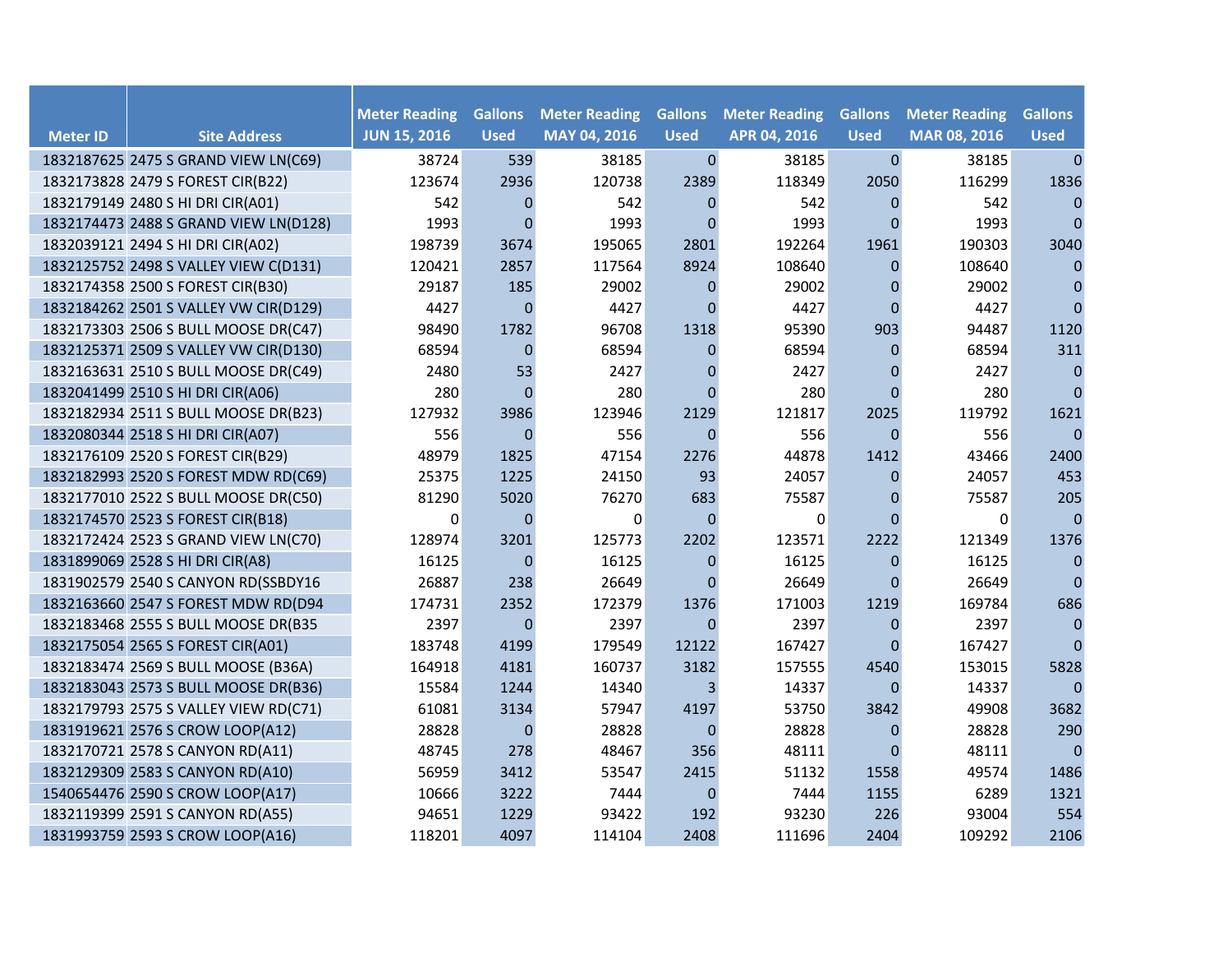|                 |                                      | <b>Meter Reading</b> | <b>Gallons</b>   | <b>Meter Reading</b> | <b>Gallons</b> | <b>Meter Reading</b> | <b>Gallons</b> | <b>Meter Reading</b> | <b>Gallons</b> |
|-----------------|--------------------------------------|----------------------|------------------|----------------------|----------------|----------------------|----------------|----------------------|----------------|
| <b>Meter ID</b> | <b>Site Address</b>                  | <b>JUN 15, 2016</b>  | <b>Used</b>      | MAY 04, 2016         | <b>Used</b>    | APR 04, 2016         | <b>Used</b>    | MAR 08, 2016         | <b>Used</b>    |
|                 | 1831854086 2598 S CROW LOOP(A18)     | 2553                 | 275              | 2278                 | $\mathbf 0$    | 2278                 | $\mathbf{0}$   | 2278                 | $\mathbf{0}$   |
|                 | 1832172719 2599 S FOREST MDW RD(C83) | 119264               | 2656             | 116608               | 2345           | 114263               | 2241           | 112022               | 2290           |
|                 | 1831324631 2601 S CROW LOOP(A19)     | 6666                 | 944              | 5722                 | 204            | 5518                 | $\mathbf{0}$   | 5518                 | $\mathbf{0}$   |
|                 | 1832039958 2604 S CROW LOOP(A23)     | 168523               | 2329             | 166194               | 3256           | 162938               | 2533           | 160405               | 2571           |
|                 | 1831323781 2606 S CROW LOOP(A23A)    | 85215                | 151              | 85064                | $\Omega$       | 85064                | $\Omega$       | 85064                | 528            |
|                 | 1831323383 2610 S CROW LOOP(A24)     | 9221                 | 20               | 9201                 | $\Omega$       | 9201                 | 0              | 9201                 | $\mathbf{0}$   |
|                 | 1832039966 2611 S CROW LOOP(A26)     | 10922                | 1086             | 9836                 | $\mathbf 0$    | 9836                 | $\mathbf 0$    | 9836                 | $\mathbf{0}$   |
|                 | 1831323687 2614 S CROW LOOP(A25)     | 167136               | 4292             | 162844               | 2797           | 160047               | 2806           | 157241               | 2040           |
|                 | 1831329998 2620 S CROW LOOP(A27)     | 195993               | 2183             | 193810               | 903            | 192907               | 2070           | 190837               | 680            |
|                 | 1832038892 2624 S CROW LOOP(A28)     | 11781                | 210              | 11571                | $\overline{0}$ | 11571                | $\mathbf 0$    | 11571                | $\pmb{0}$      |
|                 | 1832039524 2630 S CROW LOOP(A29)     | 94625                | 2444             | 92181                | 1264           | 90917                | 789            | 90128                | 823            |
|                 | 1832039597 2631 S CROW LOOP(A21)     | 155340               | 2952             | 152388               | 1899           | 150489               | 2130           | 148359               | 1936           |
|                 | 1832172996 2635 S IROQUOIS LOOP(A53) | 1518                 | 29               | 1489                 | $\mathbf 0$    | 1489                 | $\mathbf 0$    | 1489                 | $\mathbf 0$    |
|                 | 1832172275 2636 S JUNCTION CT(A11)   | 27779                | $\boldsymbol{0}$ | 27779                | $\mathbf 0$    | 27779                | $\mathbf 0$    | 27779                | $\mathbf 0$    |
|                 | 1832178322 2637 S JUNCTION CT(A12)   | 18098                | 234              | 17864                | 239            | 17625                | 230            | 17395                | 119            |
|                 | 1832171303 2638 S IROQUOIS LOOP(A37) | 8756                 | 310              | 8446                 | $\Omega$       | 8446                 | $\Omega$       | 8446                 | $\mathbf{0}$   |
|                 | 1832136153 2639 S IROQUOIS LOOP(A52) | 99097                | 1963             | 97134                | 1190           | 95944                | 1138           | 94806                | 971            |
|                 | 1832192620 2640 S FOREST MDW RD(C81) | 32435                | 426              | 32009                | 329            | 31680                | $\overline{0}$ | 31680                | 49             |
|                 | 1832178976 2641 S FOREST MDW RD(C85) | 11938                | 557              | 11381                | $\Omega$       | 11381                | $\Omega$       | 11381                | $\mathbf{0}$   |
|                 | 1831329713 2645 S CROW LOOP(A20)     | 125284               | 6326             | 118958               | 2653           | 116305               | 2878           | 113427               | 1757           |
|                 | 1832119992 2645 S IROQUOIS LOOP(A51) | 1                    | 0                | 1                    | $\mathbf 0$    | 1                    | 0              | 1                    | $\mathbf{0}$   |
|                 | 1832161823 2647 S VALLEY VIEW RD(C7  | $\Omega$             | 0                | $\Omega$             | 0              | $\mathbf{0}$         | 0              | $\Omega$             | $\mathbf{0}$   |
|                 | 1832136102 2651 S CANYON RD(A36)     | 28828                | $\overline{0}$   | 28828                | $\overline{0}$ | 28828                | $\Omega$       | 28828                | $\mathbf{0}$   |
|                 | 1832039982 2654 S IROQUOIS LOOP(A40) | 0                    | $\Omega$         | 0                    | $\Omega$       | 0                    | $\Omega$       | 0                    | $\mathbf{0}$   |
|                 | 1832178321 2655 S BULL MOOSE DR(A06) | 139546               | 1908             | 137638               | 2624           | 135014               | 4317           | 130697               | 4895           |
|                 | 1832121265 2655 S IROQUOIS LOOP(A50) | 3186                 | 78               | 3108                 | $\mathbf{0}$   | 3108                 | $\overline{0}$ | 3108                 | $\mathbf{0}$   |
|                 | 1832041623 2659 S CANYON RD(A34)     | 68960                | 113              | 68847                | 89             | 68758                | 218            | 68540                | 1456           |
|                 | 1832123964 2661 S IROQUOIS LOOP(A45) | 111489               | 604              | 110885               | 263            | 110622               | 79             | 110543               | 541            |
|                 | 1832172380 2663 S JUNCTION CT(A14)   | 2274                 | $\mathbf 0$      | 2274                 | $\mathbf 0$    | 2274                 | $\overline{0}$ | 2274                 | $\mathbf{0}$   |
|                 | 1831505535 2665 S IROQUOIS LOOP(A44) | 77669                | 1665             | 76004                | 983            | 75021                | 1526           | 73495                | 2413           |
|                 | 1832063892 2670 S IROQUOIS LOOP(A42) | 82256                | 3388             | 78868                | 2590           | 76278                | 2793           | 73485                | 2146           |
|                 | 1831993868 2676 S IROQUOIS LOOP(A33) | 4778                 | 288              | 4490                 | $\mathbf 0$    | 4490                 | 0              | 4490                 | $\mathbf{0}$   |
|                 | 1831505271 2677 S IROQUOIS LOOP(A32) | 4229                 | 77               | 4152                 | 69             | 4083                 | $\mathbf{0}$   | 4083                 | $\mathbf 0$    |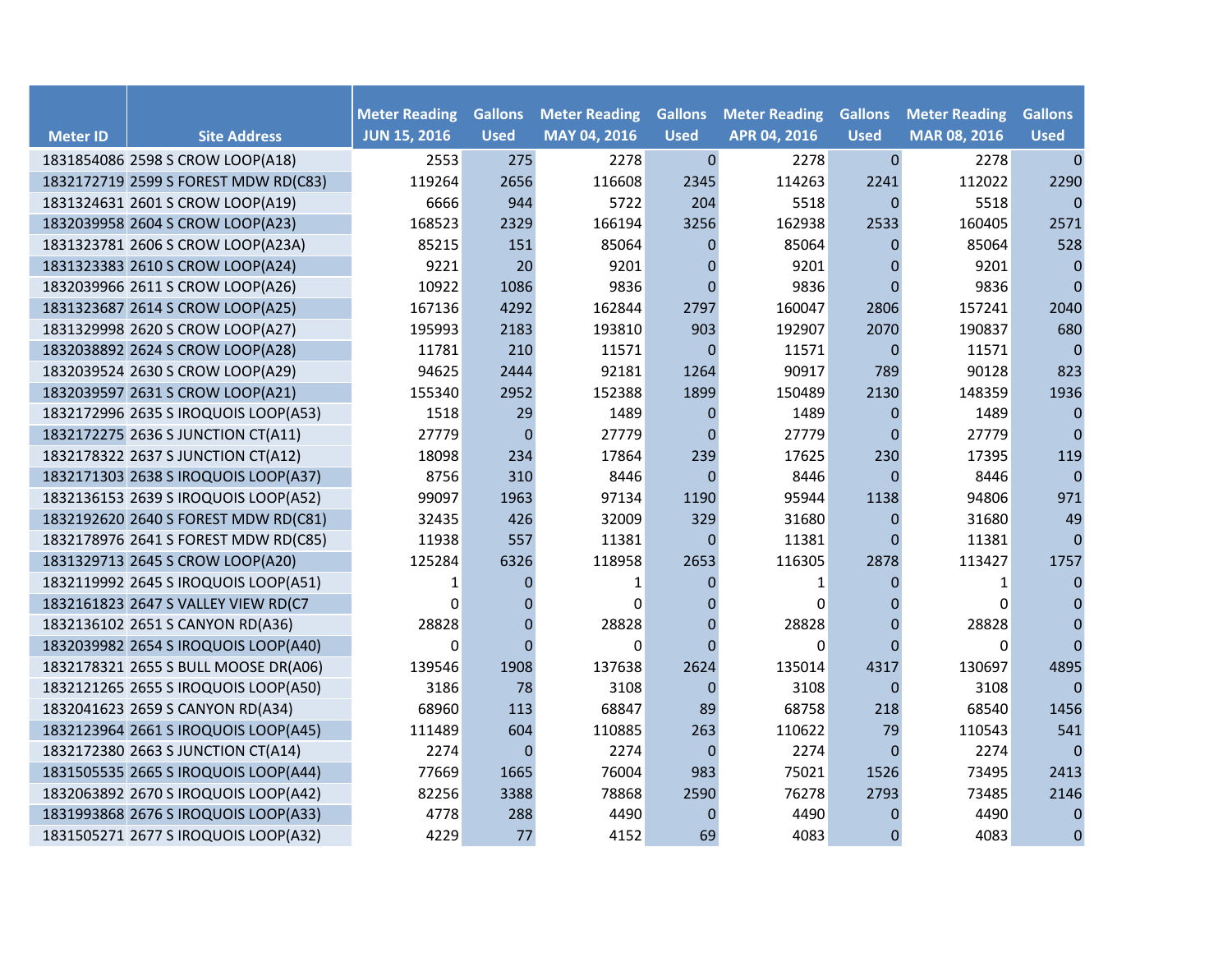|                 |                                       | <b>Meter Reading</b> | <b>Gallons</b> | <b>Meter Reading</b> | <b>Gallons</b>   | <b>Meter Reading</b> | <b>Gallons</b> | <b>Meter Reading</b> | <b>Gallons</b> |
|-----------------|---------------------------------------|----------------------|----------------|----------------------|------------------|----------------------|----------------|----------------------|----------------|
| <b>Meter ID</b> | <b>Site Address</b>                   | <b>JUN 15, 2016</b>  | <b>Used</b>    | MAY 04, 2016         | <b>Used</b>      | APR 04, 2016         | <b>Used</b>    | MAR 08, 2016         | <b>Used</b>    |
|                 | 1832174483 2678 S BULL MOOSE DR(A14A) | 75739                | 1487           | 74252                | 122              | 74130                | 895            | 73235                | 2050           |
|                 | 1831500188 2688 S CANYON RD(A31)      | 103433               | 3827           | 99606                | 3924             | 95682                | 2682           | 93000                | 3382           |
|                 | 1832175734 2695 S VALLEY VIEW RD(C75) | $\Omega$             | $\Omega$       | $\Omega$             | $\Omega$         | $\pmb{0}$            | $\Omega$       | $\Omega$             | $\Omega$       |
|                 | 1832175862 2727 S VALLEY VIEW RD(C76) | 28254                | 595            | 27659                | $\Omega$         | 27659                | $\Omega$       | 27659                | $\Omega$       |
|                 | 1832162261 2879 S FOREST MDW R(A09A   | 686                  | 57             | 629                  | $\Omega$         | 629                  | $\Omega$       | 629                  | $\Omega$       |
|                 | 1832179217 2887 S FOREST MDW R(A09A)  | 381                  | $\mathbf 0$    | 381                  | $\Omega$         | 381                  | $\Omega$       | 381                  | $\mathbf{0}$   |
|                 | 1832174296 289 PORCUPINE LOOP(D171)   | 19176                | 681            | 18495                | $\Omega$         | 18495                | $\Omega$       | 18495                | $\Omega$       |
|                 | 1832182985 2903 S FOREST MDW RD(A07)  | 226257               | 3740           | 222517               | 3321             | 219196               | 3284           | 215912               | 3067           |
|                 | 1832173790 2967 S FOREST MDW(SS145K   | 71386                | 1394           | 69992                | $\Omega$         | 69992                | $\overline{0}$ | 69992                | $\mathbf 0$    |
|                 | 1832175252 353 PORCUPINE LOOP(D170)   | 16241                | 385            | 15856                | 521              | 15335                | $\overline{0}$ | 15335                | 114            |
|                 | 1832173577 409 PORCUPINE LOOP(D169)   | 97372                | 11389          | 85983                | $\mathbf{0}$     | 85983                | 4392           | 81591                | 4493           |
|                 | 1832161971 489 W FORGOTTEN LN(D87B)   | 99246                | 1721           | 97525                | 2440             | 95085                | 1605           | 93480                | 2998           |
|                 | 1832192235 494 W FORGOTTEN LN(C41)    | 124671               | 2030           | 122641               | $\mathbf{0}$     | 122641               | 4034           | 118607               | 112            |
|                 | 1832183307 519 W FORGOTTEN LN(D87A)   | 6516                 | 113            | 6403                 | $\mathbf{0}$     | 6403                 | 0              | 6403                 | $\mathbf 0$    |
|                 | 1832163374 530 W FORGOTTEN LN(C42)    | 0                    | $\overline{0}$ | $\Omega$             | $\mathbf{0}$     | 0                    | 0              | 0                    | $\mathbf{0}$   |
|                 | 1832175513 539 W FORGOTTEN LN(D87)    | 25913                | 1053           | 24860                | $\Omega$         | 24860                | $\Omega$       | 24860                | $\Omega$       |
|                 | 1832183092 556 W ARTIST POINT DR(C51) | 122522               | 2942           | 119580               | 1547             | 118033               | 1203           | 116830               | 2629           |
|                 | 1832178680 563 PORCUPINE LOOP(D166)   | 19139                | 1498           | 17641                | $\mathbf{0}$     | 17641                | $\mathbf{0}$   | 17641                | $\mathbf{0}$   |
|                 | 1832162430 591 W ARTIST POINT DR(C54) | 1381                 | 49             | 1332                 | $\Omega$         | 1332                 | $\Omega$       | 1332                 | $\mathbf{0}$   |
|                 | 1832159298 631 PORCUPINE LOOP(D165)   | 49716                | 617            | 49099                | 575              | 48524                | 314            | 48210                | 548            |
|                 | 1832183308 659 PORCUPINE LOOP(D164)   | 33359                | 521            | 32838                | 30               | 32808                | 197            | 32611                | 0              |
|                 | 1832178319 664 W FORGOTTEN LN(D101)   | 10916                | 792            | 10124                | $\mathbf{0}$     | 10124                | $\overline{0}$ | 10124                | $\Omega$       |
|                 | 1832183602 669 W FORGOTTEN LN(D98)    | 2022                 | $\mathbf{0}$   | 2022                 | $\boldsymbol{0}$ | 2022                 | $\overline{0}$ | 2022                 | $\pmb{0}$      |
|                 | 1832183018 670 W SHADY LN(C66)        | 3851                 | 331            | 3520                 | $\mathbf{0}$     | 3520                 | 0              | 3520                 | $\mathbf{0}$   |
|                 | 1832186861 677 PORCUPINE LOOP(D163)   | 12043                | 19             | 12024                | 33               | 11991                | $\Omega$       | 11991                | 452            |
|                 | 1832183309 695 W FORGOTTEN LN(D97)    | 9613                 | $\Omega$       | 9613                 | $\Omega$         | 9613                 | $\Omega$       | 9613                 | $\mathbf{0}$   |
|                 | 1832163013 696 PORCUPINE LOOP(SS144   | 19638                | 499            | 19139                | $\Omega$         | 19139                | $\Omega$       | 19139                | 45             |
|                 | 1832163016 699 W SHADY LN(C56)        | 202682               | 3918           | 198764               | 3636             | 195128               | 1838           | 193290               | 1452           |
|                 | 1832172354 739 PORCUPINE LOOP(D161)   | 33701                | 1433           | 32268                | $\mathbf{0}$     | 32268                | $\Omega$       | 32268                | $\mathbf{0}$   |
|                 | 1832183015 742 W SHADY LN(C65)        | 89501                | 11401          | 78100                | $\mathbf 0$      | 78100                | 2304           | 75796                | 2984           |
|                 | 1832171178 749 W ARAPAHO DR(D112)     | 6769                 | 159            | 6610                 | $\mathbf{0}$     | 6610                 | $\overline{0}$ | 6610                 | $\mathbf 0$    |
|                 | 1832175505 759 W SHADY LN(C57)        | 165452               | 4433           | 161019               | 3808             | 157211               | 4624           | 152587               | 3057           |
|                 | 1832127572 764 W FORGOTTEN LN(D102)   | 22028                | $\mathbf{0}$   | 22028                | $\Omega$         | 22028                | $\Omega$       | 22028                | $\mathbf{0}$   |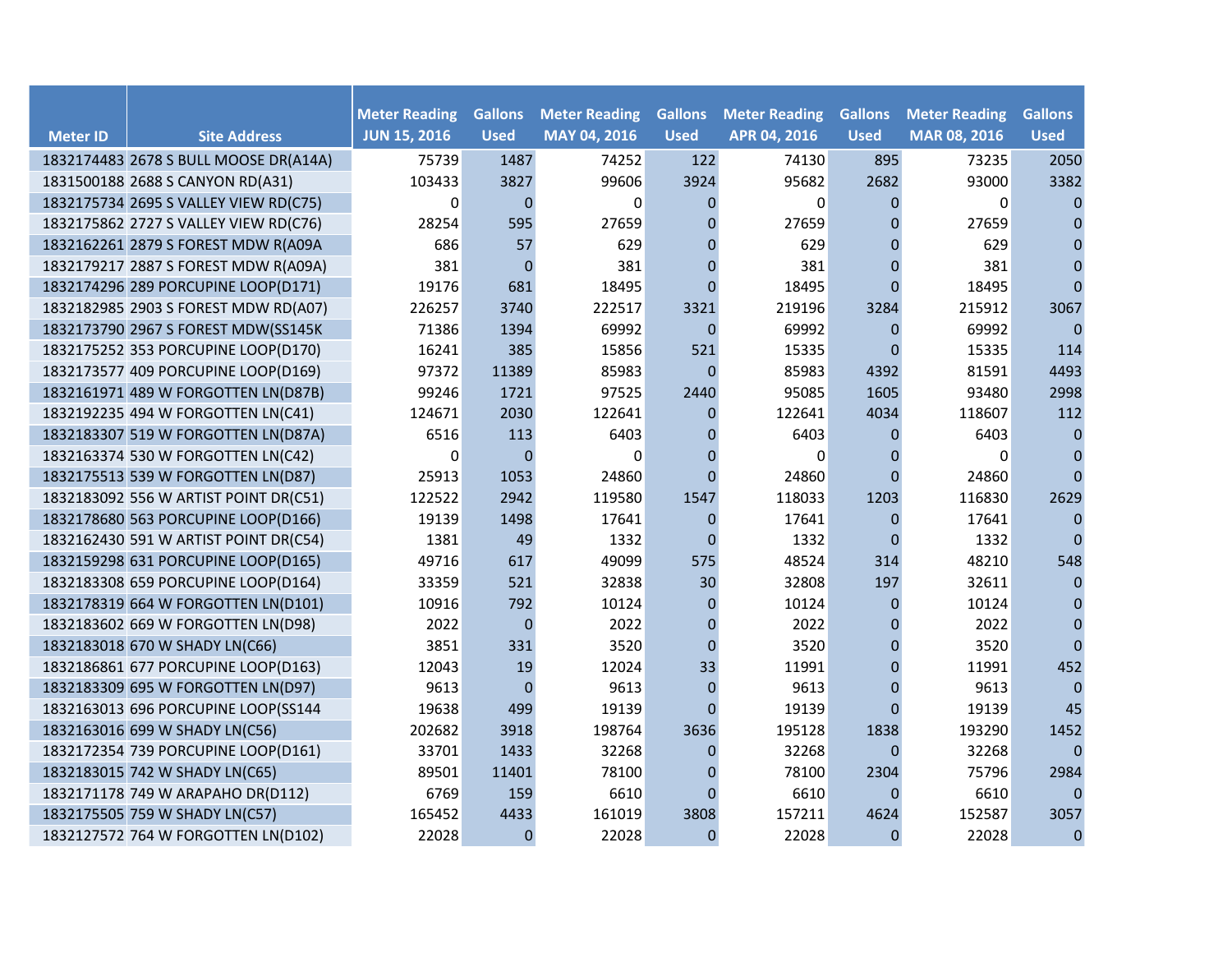|                 |                                       | <b>Meter Reading</b> | <b>Gallons</b> | <b>Meter Reading</b> | <b>Gallons</b> | <b>Meter Reading</b> | <b>Gallons</b> | <b>Meter Reading</b> | <b>Gallons</b> |
|-----------------|---------------------------------------|----------------------|----------------|----------------------|----------------|----------------------|----------------|----------------------|----------------|
| <b>Meter ID</b> | <b>Site Address</b>                   | <b>JUN 15, 2016</b>  | <b>Used</b>    | <b>MAY 04, 2016</b>  | <b>Used</b>    | APR 04, 2016         | <b>Used</b>    | <b>MAR 08, 2016</b>  | <b>Used</b>    |
|                 | 1832174631 771 PORCUPINE LOOP(D160)   | 0                    |                | $\Omega$             |                | 0                    |                | $\Omega$             |                |
|                 | 1832172295 785 W ARTIST POINT DR(C67) | 157630               | 1533           | 156097               | 1048           | 155049               | 878            | 154171               | 883            |
|                 | 1832183003 792 W ARAPAHO DR(D113A)    | 23400                | 492            | 22908                |                | 22908                |                | 22908                |                |
|                 | 1832173701 797 W SHADY LN(C58)        | 40153                | 1286           | 38867                |                | 38867                | 413            | 38454                |                |
|                 | 1832162146 818 W ARAPAHO DR(D115)     | 64863                | 3788           | 61075                | 1279           | 59796                | 1391           | 58405                | 107            |
|                 | 1832183073 830 W SHADY LN(C63)        | 41393                |                | 41393                |                | 41393                |                | 41393                |                |
|                 | 1832183595 833 W ARAPAHO DR(D146)     | 38872                | 784            | 38088                | 278            | 37810                | 143            | 37667                | 244            |
|                 | 1832187658 855 W ARAPAHO DR(D145)     | 26585                | 547            | 26038                | $\Omega$       | 26038                | 500            | 25538                |                |
|                 | 1832161476 884 W SHADY LN(C62)        | 128378               | 2916           | 125462               | 2012           | 123450               | 1808           | 121642               | 1752           |
|                 | 1852418154 899 W SHADY LN(FMC59)      | 37340                | 6887           | 30453                |                | 30453                | 4227           | 26226                | 3204           |
|                 | 1832190740 900 W DEEP FOREST RD(D18)  | 513                  | 61             | 452                  |                | 452                  |                | 452                  |                |
|                 | 1832162019 921 W ARAPAHO DR(D144)     | 16195                |                | 16195                |                | 16195                |                | 16195                |                |
|                 | 1832190236 926 W HIDDEN CIR(D121)     | 11049                |                | 11049                |                | 11049                |                | 11049                |                |
|                 | 1832187831 932 W SHADY LN(C61)        | 46073                | 491            | 45582                | 84             | 45498                | 379            | 45119                | 118            |
|                 | 1832182910 933 W SHADY LN(C60)        | 7697                 |                | 7697                 | $\Omega$       | 7697                 |                | 7697                 |                |
|                 | 1832184137 945 W HIDDEN CIR(D118)     | 49636                | 657            | 48979                |                | 48979                |                | 48979                |                |
|                 | 1832196821 NO SITE ADDR(SS1435)       | 0                    |                |                      |                |                      |                |                      |                |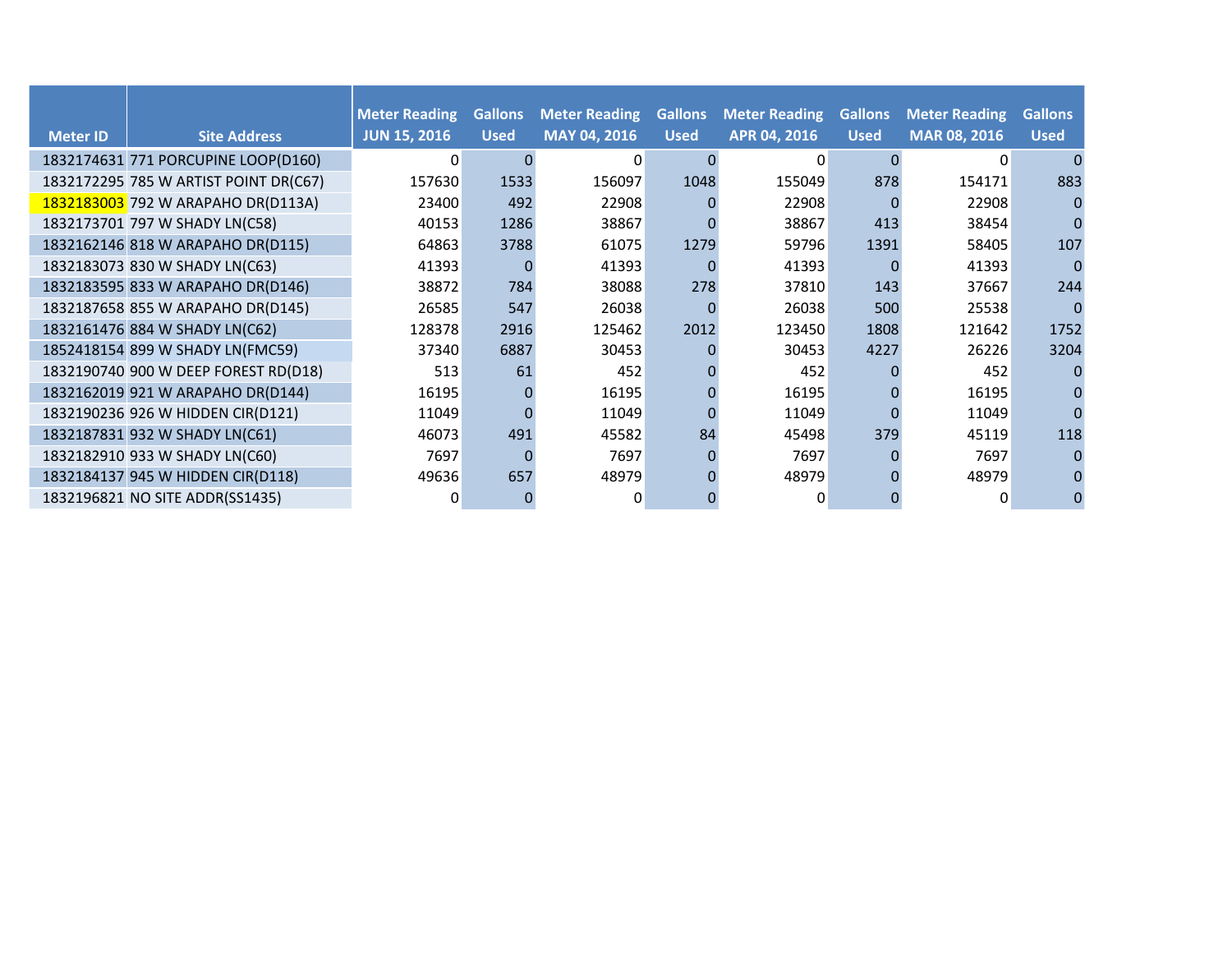| <b>Meter ID</b> | <b>Site Address</b>                   | <b>Meter Reading</b><br>FEB 10, 2016 | <b>Gallons</b><br><b>Used</b> | <b>Meter Reading</b><br><b>JAN 13, 2016</b> | <b>Gallons</b><br><b>Used</b> | <b>Meter Reading</b><br><b>DEC 16, 2015</b> | <b>Gallons</b><br><b>Used</b> | <b>Meter Reading Gallons Used</b><br>Oct 19, 2015 | <b>Total</b>   |
|-----------------|---------------------------------------|--------------------------------------|-------------------------------|---------------------------------------------|-------------------------------|---------------------------------------------|-------------------------------|---------------------------------------------------|----------------|
|                 | 1832125749 1005 W OAK RD(I01)         | 1477                                 | $\mathbf{0}$                  | 1477                                        | $\mathbf{0}$                  | 1477                                        | $\bf 8$                       | 1469                                              | 148            |
|                 | 1832187690 1015 S FOREST MDW RD(C86)  | 119837                               | $\overline{7}$                | 119830                                      | 482                           | 119348                                      | 189                           | 119159                                            | 1435           |
|                 | 1832119390 1017 W ELK RD(D34)         | 6822                                 | $\mathbf{0}$                  | 6822                                        | $\mathbf{0}$                  | 6822                                        | 175                           | 6647                                              | 4415           |
|                 | 1832125746 1017 W OAK RD(I02)         | 37198                                | 2226                          | 34972                                       | 2208                          | 32764                                       | 2967                          | 29797                                             | 26745          |
|                 | 1832183379 1025 W DEEP FOREST(D154)   | 154524                               | 179                           | 154345                                      | $\mathbf{0}$                  | 154345                                      | 1613                          | 152732                                            | 10704          |
|                 | 1832119908 1026 W BEAVER CIR(D33)     | 153276                               | 2601                          | 150675                                      | 2495                          | 148180                                      | 6056                          | 142124                                            | 29975          |
|                 | 1832182987 1040 W ARAPAHO DR(D149)    | 7770                                 | $\overline{0}$                | 7770                                        | $\mathbf{0}$                  | 7770                                        | $\overline{0}$                | 7770                                              | 1718           |
|                 | 1832120007 1043 W BEAVER CIR(D15)     | 10922                                | $\mathbf 0$                   | 10922                                       | $\mathbf{0}$                  | 10922                                       | $\overline{0}$                | 10922                                             | 339            |
|                 | 1832125305 1061 W MAPLE PL(I28)       | 10664                                | 0                             | 10664                                       | 204                           | 10460                                       | 342                           | 10118                                             | 1973           |
|                 | 1832187341 1063 W ARAPAHO DR(D141)    | 4860                                 | $\mathbf{0}$                  | 4860                                        | $\mathbf{0}$                  | 4860                                        | $\overline{0}$                | 4860                                              | 1120           |
|                 | 1832120013 1075 W MAPLE PL(I29)       | 65544                                | $\mathbf{0}$                  | 65544                                       | $\mathbf{0}$                  | 65544                                       | 240                           | 65304                                             | 2931           |
|                 | 1832119912 1076 W MAPLE PL(I25)       | 11043                                | 0                             | 11043                                       | $\mathbf{0}$                  | 11043                                       | $\mathbf{0}$                  | 11043                                             | 1990           |
|                 | 1832120005 1078 W BEAVER CIR(D31)     | $\Omega$                             | $\mathbf{0}$                  | $\Omega$                                    | $\mathbf{0}$                  | $\Omega$                                    | $\mathbf 0$                   | 0                                                 | $\overline{0}$ |
|                 | 1832161547 1081 W DEEP FOREST(D150)   | 3483                                 | $\overline{0}$                | 3483                                        | $\mathbf{0}$                  | 3483                                        | $\mathbf{0}$                  | 3483                                              | 904            |
|                 | 1832125738 1081 W OAK RD(I03)         | 25791                                | $\mathbf{0}$                  | 25791                                       | $\mathbf{0}$                  | 25791                                       | $\overline{4}$                | 25787                                             | 1528           |
|                 | 1832125635 1088 W ELK RD(D46)         | 41223                                | $\mathbf{0}$                  | 41223                                       | $\Omega$                      | 41223                                       | 1271                          | 39952                                             | 4106           |
|                 | 1832119838 1091 W BEAVER CIRCLE(D19)  | 125185                               | 2727                          | 122458                                      | 2379                          | 120079                                      | 5486                          | 114593                                            | 40995          |
|                 | 1832122530 1100 W ALEXANDER CYN(D21)  | 99624                                | 2627                          | 96997                                       | 1789                          | 95208                                       | 3830                          | 91378                                             | 35933          |
|                 | 1832125760 1101 W ELK RD(D37)         | 19143                                | $\mathbf 0$                   | 19143                                       | $\mathbf{0}$                  | 19143                                       | $\theta$                      | 19143                                             | 3406           |
|                 | 1832129449 1106 W MAPLE PL(I24)       | 18204                                | $\Omega$                      | 18204                                       | $\Omega$                      | 18204                                       | 10756                         | 7448                                              | 13052          |
|                 | 1832129349 1118 W BEAVER CIR(D30)     | 71197                                | 2393                          | 68804                                       | 2240                          | 66564                                       | 5521                          | 61043                                             | 29045          |
|                 | 1832119972 1134 W BEAVER CIR(D29)     | 68171                                | 1065                          | 67106                                       | 915                           | 66191                                       | 1252                          | 64939                                             | 17212          |
|                 | 1832136052 1135 W ALEXANDER CYN(D05)  | 136486                               | 1942                          | 134544                                      | 2238                          | 132306                                      | 4808                          | 127498                                            | 25829          |
|                 | 1540446678 1139 W BEAVER CIR (D27)    | 16                                   | 16                            | $\Omega$                                    | $\mathbf{0}$                  | $\mathbf 0$                                 | $\Omega$                      | 0                                                 | 5980           |
|                 | 1832125549 1139 W ELK RD(D39)         | 75775                                | 1051                          | 74724                                       | 1904                          | 72820                                       | 3234                          | 69586                                             | 18468          |
|                 | 1832119601 1147 W MAPLE PL(I31)       | 4352                                 | $\mathbf 0$                   | 4352                                        | $\Omega$                      | 4352                                        | 9                             | 4343                                              | 679            |
|                 | 1832187579 1157 W ARAPAHO DR(D140)    | 25822                                | 597                           | 25225                                       | 2050                          | 23175                                       | 3738                          | 19437                                             | 22577          |
|                 | 1832125628 1158 W ELK RD(D49)         | 1279                                 | 0                             | 1279                                        | $\mathbf 0$                   | 1279                                        | 58                            | 1221                                              | 291            |
|                 | 1832119883 1172 W MAPLE PL(I22)       | $\Omega$                             | $\Omega$                      | $\Omega$                                    | $\mathbf{0}$                  | $\Omega$                                    | $\Omega$                      | 0                                                 | $\mathbf 0$    |
|                 | 1832125892 1180 W OAK RD(I33)         | 20592                                | $\overline{0}$                | 20592                                       | $\mathbf{0}$                  | 20592                                       | 146                           | 20446                                             | 4396           |
|                 | 1832188010 1184 W DEEP FOREST RD(C63) | 18346                                | 0                             | 18346                                       | 403                           | 17943                                       | $\mathbf 0$                   | 17943                                             | 2547           |
|                 | 1832183052 1185 W DEEP FOREST(D153)   | 112231                               | 5                             | 112226                                      | 343                           | 111883                                      | 221                           | 111662                                            | 5040           |
|                 | 1832119560 1185 W ELK RD(D41)         | 56542                                | 1444                          | 55098                                       | 2401                          | 52697                                       | 3446                          | 49251                                             | 22422          |
|                 | 1832127314 1185 W OAK RD(I13)         | 19621                                | $\Omega$                      | 19621                                       | $\mathbf{0}$                  | 19621                                       | $\mathbf 0$                   | 19621                                             | 6109           |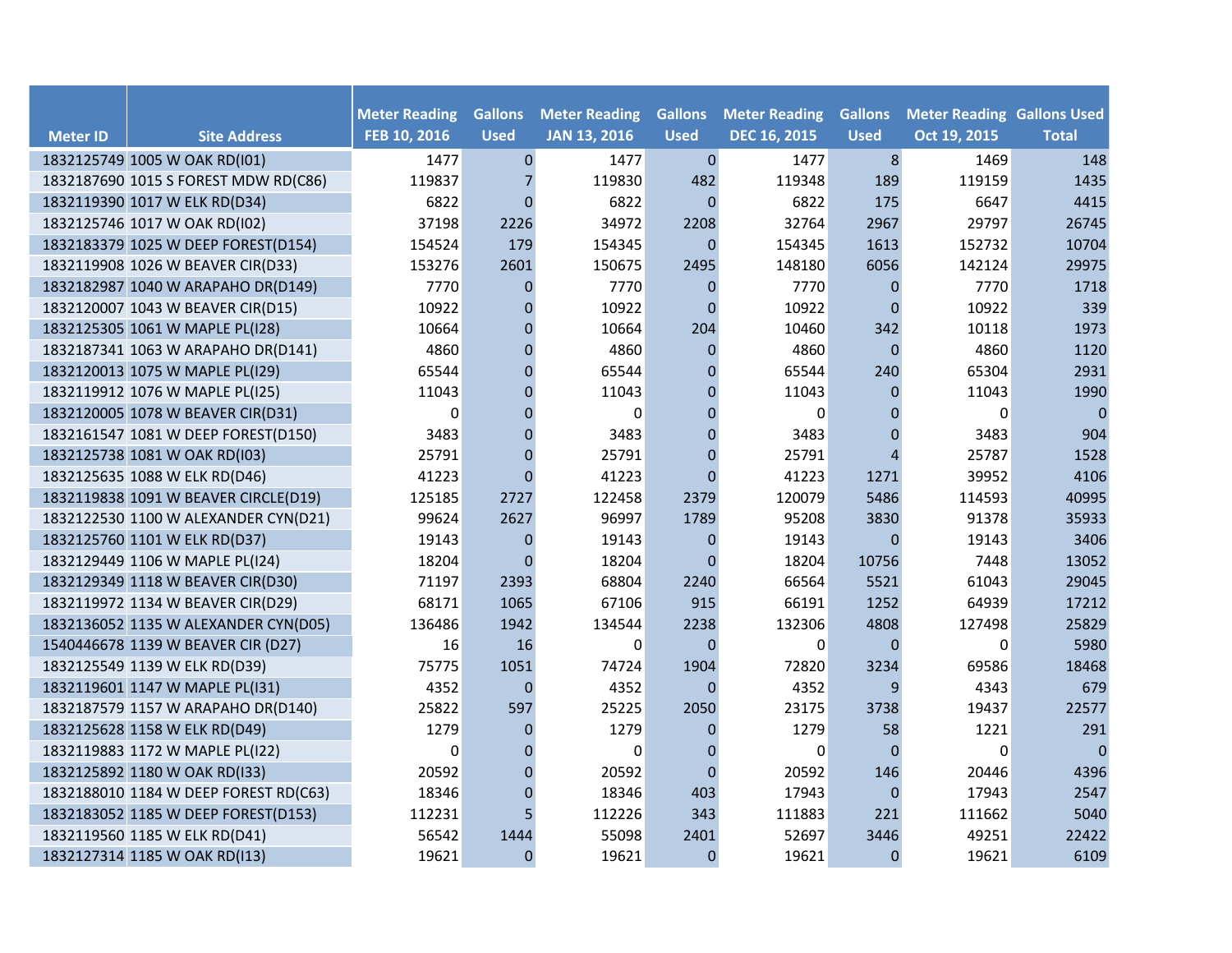|                 |                                       | <b>Meter Reading</b> | <b>Gallons</b> | <b>Meter Reading</b> | <b>Gallons</b> | <b>Meter Reading</b> | <b>Gallons</b>   | <b>Meter Reading Gallons Used</b> |                |
|-----------------|---------------------------------------|----------------------|----------------|----------------------|----------------|----------------------|------------------|-----------------------------------|----------------|
| <b>Meter ID</b> | <b>Site Address</b>                   | FEB 10, 2016         | <b>Used</b>    | <b>JAN 13, 2016</b>  | <b>Used</b>    | <b>DEC 16, 2015</b>  | <b>Used</b>      | Oct 19, 2015                      | <b>Total</b>   |
|                 | 1832183049 1196 W DEEP FOREST RD(C78) | 10360                | $\mathbf 0$    | 10360                | $\pmb{0}$      | 10360                | 510              | 9850                              | 2953           |
|                 | 1832119988 1215 W ELK RD(D54)         | 41819                | 728            | 41091                | 455            | 40636                | 1301             | 39335                             | 12659          |
|                 | 1832171594 1233 W ELK RD(D55)         | 3150                 | $\mathbf{0}$   | 3150                 | $\mathbf{0}$   | 3150                 | 10               | 3140                              | 455            |
|                 | 1832136188 1235 W ALEXANDER CYN(D02)  | 28326                | $\overline{0}$ | 28326                | $\Omega$       | 28326                | $\overline{0}$   | 28326                             | 1409           |
|                 | 1832190744 1235 W DEEP FOREST(D152)   | 28059                | 377            | 27682                | 1474           | 26208                | 412              | 25796                             | 2949           |
|                 | 1541089456 1245 W ELK ROAD(D56)       | $\Omega$             | $\Omega$       | $\Omega$             | $\Omega$       | $\Omega$             | $\Omega$         | 0                                 | 63             |
|                 | 1832129308 1246 W ELK RD(D52)         | 21934                | $\mathbf 0$    | 21934                | $\mathbf{0}$   | 21934                | $\overline{0}$   | 21934                             | 6833           |
|                 | 1832123132 1257 W ELK RD(D57)         | 12902                | 275            | 12627                | $\mathbf 0$    | 12627                | 74               | 12553                             | 6637           |
|                 | 1832119592 1262 W ELK RD(D53)         | $\Omega$             | $\mathbf{0}$   | $\Omega$             | $\mathbf{0}$   | 0                    | $\theta$         | 0                                 | 199            |
|                 | 1832125462 1270 W ALEXANDER CYN(D102) | 25301                | $\Omega$       | 25301                | $\Omega$       | 25301                | 952              | 24349                             | 3540           |
|                 | 1832192387 1271 W DEEP FOREST (D151)  | 79555                | 1872           | 77683                | 1974           | 75709                | 4129             | 71580                             | 27685          |
|                 | 1832187346 1284 W DEEP FOREST RD(C75) | 24176                | $\mathbf 0$    | 24176                | $\mathbf 0$    | 24176                | $\boldsymbol{0}$ | 24176                             | 4096           |
|                 | 1832161594 1288 W ARAPAHO DR(C72)     | 196586               | 1840           | 194746               | 2542           | 192204               | 6163             | 186041                            | 43354          |
|                 | 1832186913 1293 W ARAPAHO DR(C71)     | 16029                | 19             | 16010                | 6              | 16004                | 55               | 15949                             | 4392           |
|                 | 1832119990 1294 W MAPLE PL(I18)       | 17631                | $\overline{0}$ | 17631                | $\mathbf{0}$   | 17631                | $\mathbf 0$      | 17631                             | 613            |
|                 | 1832173052 1296 W ELK RD(D59)         | 1615                 | $\Omega$       | 1615                 | $\Omega$       | 1615                 | $\Omega$         | 1615                              | 2496           |
|                 | 1832125769 1296 W QUAKING CIR(I10)    | 44796                | $\mathbf{0}$   | 44796                | 670            | 44126                | 339              | 43787                             | 27850          |
|                 | 1832171281 1307 W ELK RD(D58)         | 22006                | $\mathbf 0$    | 22006                | 1991           | 20015                | $\overline{0}$   | 20015                             | 4941           |
|                 | 1832170996 1313 W ARAPAHO DR(C70)     | 15103                | 415            | 14688                | 636            | 14052                | 461              | 13591                             | 15780          |
|                 | 1832182989 1314 W ARAPAHO DR(C69)     | 14732                | $\Omega$       | 14732                | $\mathbf{0}$   | 14732                | $\overline{0}$   | 14732                             | 3376           |
|                 | 1832136130 1321 W ELK RD(D61)         | 9286                 | 124            | 9162                 | $\mathbf{0}$   | 9162                 | 126              | 9036                              | 1965           |
|                 | 1832136027 1328 W ELK RD(D60)         | 7812                 | $\mathbf{0}$   | 7812                 | 77             | 7735                 | 57               | 7678                              | 1824           |
|                 | 1832174827 1332 W ARAPAHO DR(C68)     | 28734                | $\overline{0}$ | 28734                | $\mathbf{0}$   | 28734                | 9                | 28725                             | 4324           |
|                 | 1832180029 1333 W ALEXANDER CYN(F10)  | 38614                | $\mathbf{0}$   | 38614                | 1016           | 37598                | 4                | 37594                             | 10662          |
|                 | 1832171633 1345 W ELK RD(D62)         | 5011                 | $\mathbf{0}$   | 5011                 | $\Omega$       | 5011                 | $\mathbf{0}$     | 5011                              | 528            |
|                 | 1832174291 1345 W NAVAJO RD(C39)      | $\Omega$             | $\Omega$       | $\Omega$             | $\Omega$       | $\Omega$             | $\Omega$         | 0                                 | $\overline{0}$ |
|                 | 1832136148 1359 W ALEXANDER CYN(F13)  | 76935                | 1402           | 75533                | 3210           | 72323                | 6697             | 65626                             | 28924          |
|                 | 1832122387 1359 W ARAPAHO DR(C66)     | 110416               | 2547           | 107869               | 2503           | 105366               | 4258             | 101108                            | 23062          |
|                 | 1832125475 1362 W ARAPAHO DR(C65)     | 227099               | 4636           | 222463               | 3813           | 218650               | 8222             | 210428                            | 52476          |
|                 | 1832171345 1364 W ELK RD(D63)         | 41257                | 467            | 40790                | 2252           | 38538                | $\mathbf{0}$     | 38538                             | 14546          |
|                 | 1832136101 1386 W ALEXANDER CYN(D98   | 12134                | 0              | 12134                | $\mathbf{0}$   | 12134                | 480              | 11654                             | 2486           |
|                 | 1832126043 1387 W ELK RD(D67)         | 16450                | $\Omega$       | 16450                | $\mathbf 0$    | 16450                | $\Omega$         | 16450                             | 5092           |
|                 | 1832171166 1394 W ELK RD(D64)         | 113890               | 1143           | 112747               | 991            | 111756               | 2843             | 108913                            | 14179          |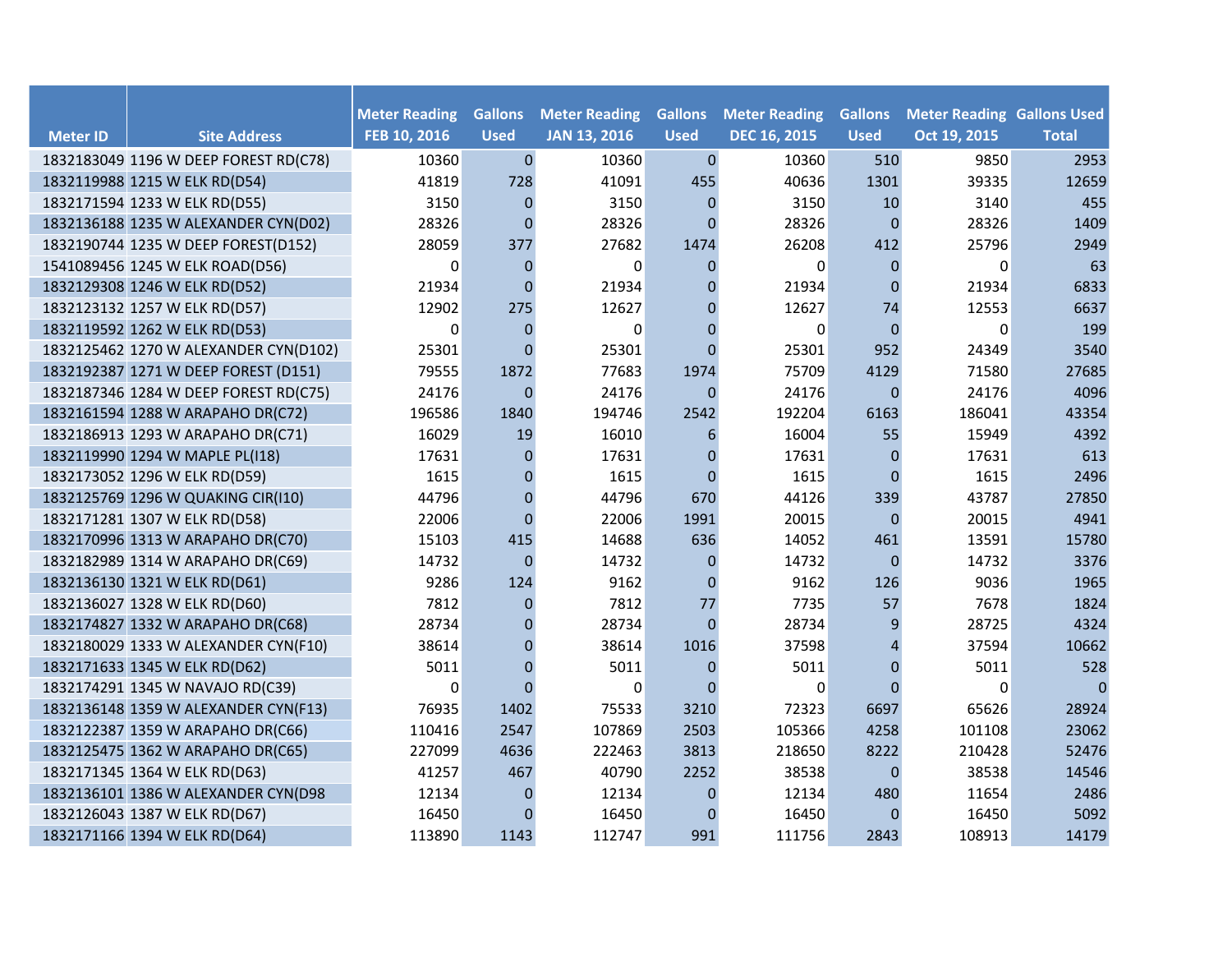|                 |                                       |                                      | <b>Gallons</b> |                                             | <b>Gallons</b> |                                             |                               |                                                   |                |
|-----------------|---------------------------------------|--------------------------------------|----------------|---------------------------------------------|----------------|---------------------------------------------|-------------------------------|---------------------------------------------------|----------------|
| <b>Meter ID</b> | <b>Site Address</b>                   | <b>Meter Reading</b><br>FEB 10, 2016 | <b>Used</b>    | <b>Meter Reading</b><br><b>JAN 13, 2016</b> | <b>Used</b>    | <b>Meter Reading</b><br><b>DEC 16, 2015</b> | <b>Gallons</b><br><b>Used</b> | <b>Meter Reading Gallons Used</b><br>Oct 19, 2015 | <b>Total</b>   |
|                 | 1832173268 1395 W NAVAJO RD(C41)      | 4625                                 | 5              | 4620                                        | $\mathbf 0$    | 4620                                        | $\mathbf{0}$                  | 4620                                              | 1556           |
|                 | 1832173068 1396 W NAVAJO RD(C37)      | 136321                               | 2224           | 134097                                      | 2081           | 132016                                      | 4844                          | 127172                                            | 33677          |
|                 | 1832171919 1401 W NAVAJO RD(C55)      | 6963                                 | $\Omega$       | 6963                                        | $\Omega$       | 6963                                        | $\Omega$                      | 6963                                              | 1400           |
|                 | 1832173772 1404 W ARAPAHO DR(C64)     | 133032                               | 2478           | 130554                                      | 4987           | 125567                                      | 5227                          | 120340                                            | 35785          |
|                 | 1832172231 1414 W ELK RD(D65)         | 9488                                 | $\mathbf 0$    | 9488                                        | $\mathbf{0}$   | 9488                                        | 115                           | 9373                                              | 3527           |
|                 | 1832136103 1417 W ALEXANDER CYN(F14)  | 28965                                | 344            | 28621                                       | 439            | 28182                                       | 683                           | 27499                                             | 9062           |
|                 | 1832136094 1418 W ALEXANDER CYN(D97)  | 45277                                | 489            | 44788                                       | 506            | 44282                                       | 1348                          | 42934                                             | 6749           |
|                 | 1832164037 1423 W ELK RD(D68)         | 29380                                | $\mathbf{0}$   | 29380                                       | 1486           | 27894                                       | 401                           | 27493                                             | 4799           |
|                 | 1832187232 1424 W NAVAJO RD(C35)      | 31378                                | 560            | 30818                                       | 2195           | 28623                                       | 705                           | 27918                                             | 5761           |
|                 | 1832184257 1440 W NAVAJO RD(C34)      | 1544                                 | 0              | 1544                                        | $\mathbf{0}$   | 1544                                        | $\mathbf{0}$                  | 1544                                              | 559            |
|                 | 1832163009 1441 W NAVAJO RD(B39)      | 7981                                 | 0              | 7981                                        | 67             | 7914                                        | 70                            | 7844                                              | 7151           |
|                 | 1832163700 1448 W ELK RD(D66)         | 22972                                | 0              | 22972                                       | 1631           | 21341                                       | $\mathbf{0}$                  | 21341                                             | 4116           |
|                 | 1832164038 1451 W ELK RD(D69)         | 1361                                 | $\mathbf{0}$   | 1361                                        | $\mathbf 0$    | 1361                                        | $\mathbf 0$                   | 1361                                              | $\mathbf{1}$   |
|                 | 1832163666 1452 W NAVAJO RD(C33)      | 20244                                | $\mathbf 0$    | 20244                                       | $\mathbf{0}$   | 20244                                       | $\overline{0}$                | 20244                                             | 1503           |
|                 | 1832163532 1456 W NAVAJO RD(C28)      | 63933                                | $\Omega$       | 63933                                       | $\Omega$       | 63933                                       | 468                           | 63465                                             | 9050           |
|                 | 1832179413 1464 W NAVAJO RD(B01)      | 24291                                | 1640           | 22651                                       | 2466           | 20185                                       | 2587                          | 17598                                             | 61308          |
|                 | 1832172456 1465 W NAVAJO RD(B38)      | 20281                                | $\mathbf 0$    | 20281                                       | $\mathbf 0$    | 20281                                       | 1232                          | 19049                                             | 17668          |
|                 | 1831992969 1465 W TOLLGATE CNY(SS1463 | 24756                                | 237            | 24519                                       | 654            | 23865                                       | 238                           | 23627                                             | 71070          |
|                 | 1832136168 1468 W ALEXANDER CYN(D96)  | 46813                                | 368            | 46445                                       | 1008           | 45437                                       | 2120                          | 43317                                             | 11313          |
|                 | 1832173109 1474 W ELK RD(D71)         | 46796                                | 837            | 45959                                       | $\Omega$       | 45959                                       | $\Omega$                      | 45959                                             | 4972           |
|                 | 1832125323 1475 W ALEXANDER CYN(F17)  | 51021                                | 1383           | 49638                                       | 1941           | 47697                                       | 2445                          | 45252                                             | 19227          |
|                 | 1832125772 1476 W ARAPAHO DR(E97)     | 1967                                 | 0              | 1967                                        | $\mathbf 0$    | 1967                                        | $\boldsymbol{0}$              | 1967                                              | 139            |
|                 | 1832175605 1480 W NAVAJO RD(B03)      | 11705                                | $\Omega$       | 11705                                       | $\Omega$       | 11705                                       | $\Omega$                      | 11705                                             | 8601           |
|                 | 1832164034 1481 W ELK RD(D70)         | 156247                               | 2393           | 153854                                      | 2762           | 151092                                      | 4263                          | 146829                                            | 31502          |
|                 | 1832172220 1488 W NAVAJO RD(B04)      | 84787                                | $\Omega$       | 84787                                       | $\Omega$       | 84787                                       | $\Omega$                      | 84787                                             | $\overline{0}$ |
|                 | 1832174006 1496 W NAVAJO RD(B05)      | 116076                               | 732            | 115344                                      | 1070           | 114274                                      | 1846                          | 112428                                            | 8349           |
|                 | 1832172676 150 W BEAR TOOTH R(B26)    | 8907                                 | $\mathbf{0}$   | 8907                                        | $\mathbf{0}$   | 8907                                        | $\mathbf{0}$                  | 8907                                              | 2144           |
|                 | 1832162320 1509 W PINE RIDGE CIR(F07) | 32096                                | $\mathbf 0$    | 32096                                       | $\mathbf 0$    | 32096                                       | 88                            | 32008                                             | 4510           |
|                 | 1832172924 1510 W ELK RD(D72)         | 46140                                | $\Omega$       | 46140                                       | $\Omega$       | 46140                                       | 12                            | 46128                                             | 4901           |
|                 | 1832174322 1518 W NAVAJO RD(B07)      | 197642                               | 3608           | 194034                                      | 4363           | 189671                                      | 8188                          | 181483                                            | 51124          |
|                 | 1832172395 1519 W PINE NEEDLE CR(F05) | 13535                                | $\mathbf{0}$   | 13535                                       | $\mathbf 0$    | 13535                                       | $\mathbf 0$                   | 13535                                             | 2669           |
|                 | 1832126190 1531 W ALEXANDER CYN(F21)  | 45311                                | 330            | 44981                                       | 249            | 44732                                       | 537                           | 44195                                             | 6812           |
|                 | 1832173270 1531 W NAVAJO RD(B35)      | 170325                               | 1825           | 168500                                      | 1787           | 166713                                      | 3597                          | 163116                                            | 13796          |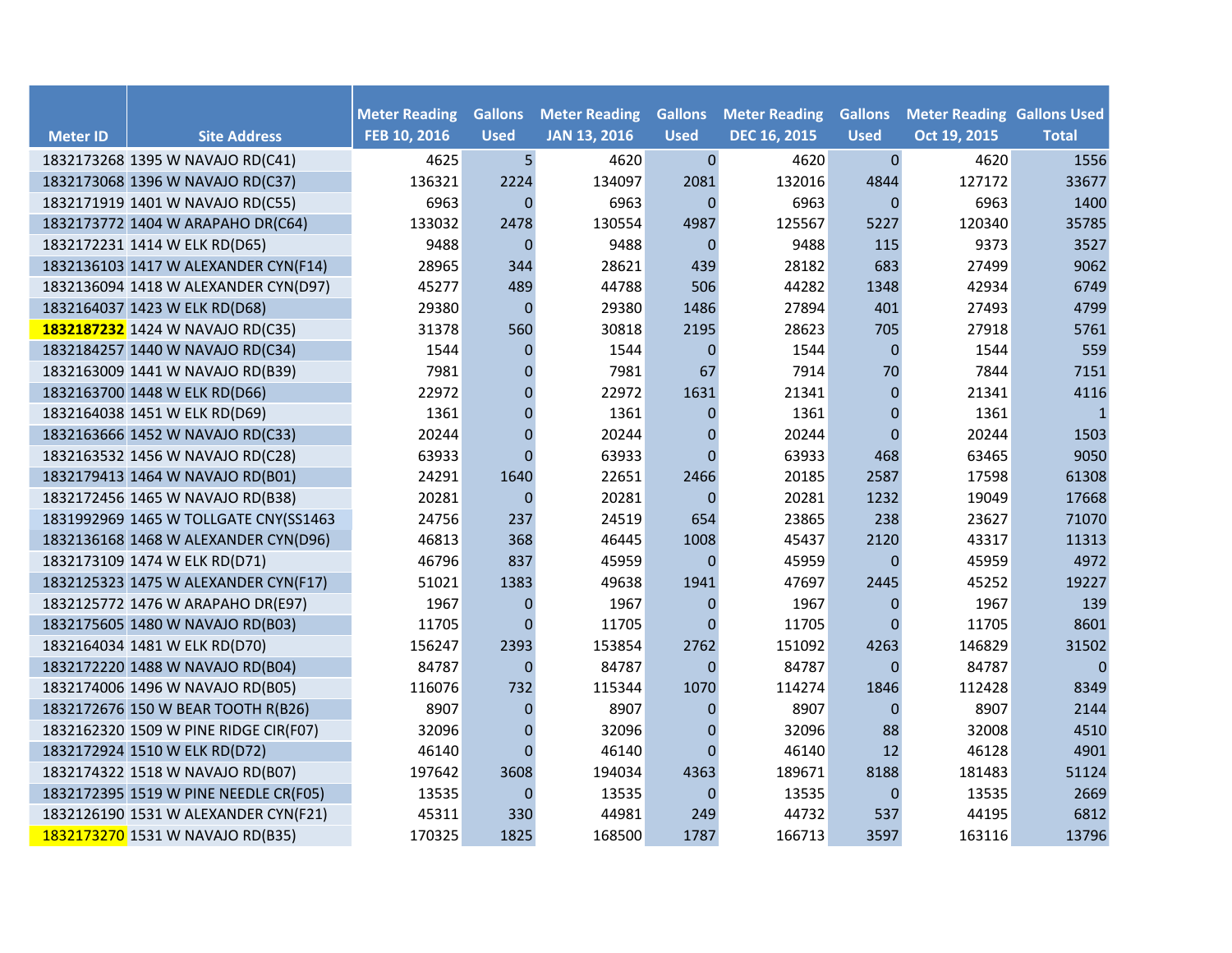|                 |                                       |                                      | <b>Gallons</b>   | <b>Meter Reading</b> | <b>Gallons</b> | <b>Meter Reading</b> | <b>Gallons</b> |                                                   |                |
|-----------------|---------------------------------------|--------------------------------------|------------------|----------------------|----------------|----------------------|----------------|---------------------------------------------------|----------------|
| <b>Meter ID</b> | <b>Site Address</b>                   | <b>Meter Reading</b><br>FEB 10, 2016 | <b>Used</b>      | <b>JAN 13, 2016</b>  | <b>Used</b>    | <b>DEC 16, 2015</b>  | <b>Used</b>    | <b>Meter Reading Gallons Used</b><br>Oct 19, 2015 | <b>Total</b>   |
|                 | 1832182999 1536 W NAVAJO RD(B09)      | 3645                                 | $\pmb{0}$        | 3645                 | $\mathbf 0$    | 3645                 | $\mathbf 0$    | 3645                                              | 1008           |
|                 | 1832171277 1541 W ELK RD(D74)         | 21548                                | $\mathbf{0}$     | 21548                | $\mathbf{0}$   | 21548                | 448            | 21100                                             | 9279           |
|                 | 1832174629 1542 W PINE NEEDLE CR(F06) | 7138                                 | 256              | 6882                 | 1027           | 5855                 | 356            | 5499                                              | 4313           |
|                 | 1832183306 1545 W NAVAJO RD(B34)      | 120479                               | 40               | 120439               | 634            | 119805               | 4833           | 114972                                            | 12205          |
|                 | 1832127394 1548 W ELK RD(D75)         | 20397                                | 821              | 19576                | 668            | 18908                | 1268           | 17640                                             | 8361           |
|                 | 1832190915 1556 W NAVAJO RD(B11)      | $\Omega$                             | $\mathbf 0$      | $\Omega$             | $\mathbf{0}$   | $\Omega$             | $\Omega$       | 0                                                 | $\mathbf 0$    |
|                 | 1832125621 1563 W ALEXANDER CYN(F22)  | 32626                                | 870              | 31756                | 1082           | 30674                | 1731           | 28943                                             | 8443           |
|                 | 1832163389 1564 W NAVAJO RD(B12)      | 643                                  | $\mathbf 0$      | 643                  | $\mathbf{0}$   | 643                  | $\mathbf 0$    | 643                                               | 0              |
|                 | 1832125487 1568 W ARAPAHO DR(E94)     | 106945                               | $\mathbf{0}$     | 106945               | 2              | 106943               | 269            | 106674                                            | 681            |
|                 | 1832191961 1572 W NAVAJO RD(B13)      | 9784                                 | $\Omega$         | 9784                 | $\Omega$       | 9784                 | $\mathbf{0}$   | 9784                                              | 2890           |
|                 | 1832125626 1598 W ARAPAHO DR(E93)     | 23912                                | 24               | 23888                | 678            | 23210                | 320            | 22890                                             | 1750           |
|                 | 1832125811 1598 W ELK RD(D76)         | 36823                                | 312              | 36511                | 1228           | 35283                | 1346           | 33937                                             | 7636           |
|                 | 1832175796 1601 W NAVAJO RD(B15)      | 139340                               | 461              | 138879               | 3197           | 135682               | 698            | 134984                                            | 16111          |
|                 | 1831910278 1601 W TOLLGATE CYN(A77)   | 48972                                | 589              | 48383                | 640            | 47743                | 1302           | 46441                                             | 7986           |
|                 | 1832183624 1605 W NAVAJO RD(B16)      | 115826                               | 1012             | 114814               | 716            | 114098               | 1679           | 112419                                            | 9863           |
|                 | 1832125828 1609 W NAVAJO RD(E64)      | 7378                                 | 2381             | 4997                 | 2002           | 2995                 | 1995           | 1000                                              | 24457          |
|                 | 1832187078 1616 W NAVAJO RD(E63)      | 65857                                | 0                | 65857                | $\mathbf{0}$   | 65857                | 387            | 65470                                             | 11069          |
|                 | 1832125827 1624 W HEATHER LN(E80)     | 47419                                | $\overline{0}$   | 47419                | $\mathbf{0}$   | 47419                | 297            | 47122                                             | 8312           |
|                 | 1832161657 1624 W PINE CONE CIR(F02)  | 51389                                | $\Omega$         | 51389                | $\Omega$       | 51389                | $\overline{0}$ | 51389                                             | $\overline{0}$ |
|                 | 1832136117 1626 W ARAPAHO DR(E92)     | 98217                                | 528              | 97689                | 291            | 97398                | 471            | 96927                                             | 7047           |
|                 | 1832125792 1626 W ELK RD(D79)         | 17655                                | $\mathbf{0}$     | 17655                | $\mathbf{0}$   | 17655                | 260            | 17395                                             | 260            |
|                 | 1832127753 1629 W ALEXANDER CYN(F24   | 8273                                 | $\Omega$         | 8273                 | $\Omega$       | 8273                 | $\mathbf{0}$   | 8273                                              | 2030           |
|                 | 1832125622 1632 W ARAPAHO DR(E91)     | 89683                                | 1934             | 87749                | 2293           | 85456                | 6368           | 79088                                             | 27522          |
|                 | 1832171194 1633 W NAVAJO RD(E65)      | 1003                                 | $\mathbf{0}$     | 1003                 | $\mathbf{0}$   | 1003                 | 10             | 993                                               | 1139           |
|                 | 1831485982 1636 W NAVAJO RD(F78A)     | 53292                                | $\boldsymbol{0}$ | 53292                | $\mathbf{0}$   | 53292                | $\mathbf 0$    | 53292                                             | 8938           |
|                 | 1832129408 1642 W ALEXANDER CYN(D93)  | 15423                                | $\Omega$         | 15423                | $\Omega$       | 15423                | $\theta$       | 15423                                             | $\Omega$       |
|                 | 1831846648 1644 W TOLLGATE CYN(A79)   | 35176                                | 240              | 34936                | 556            | 34380                | 843            | 33537                                             | 5049           |
|                 | 1832123144 1651 W ALEXANDER CYN(F25)  | $\Omega$                             | $\Omega$         | $\Omega$             | $\Omega$       | 0                    | $\Omega$       | 0                                                 | $\overline{0}$ |
|                 | 1832127535 1661 W ALEXANDER CYN(F26   | 10371                                | $\mathbf{0}$     | 10371                | $\mathbf 0$    | 10371                | $\theta$       | 10371                                             | $\Omega$       |
|                 | 1832136030 1661 W HEATHER LN(E83)     | 42485                                | $\mathbf{0}$     | 42485                | $\mathbf{0}$   | 42485                | 88             | 42397                                             | 5910           |
|                 | 1832038017 1677 PINE LOOP RD(F66)     | 7646                                 | $\Omega$         | 7646                 | $\mathbf{0}$   | 7646                 | $\mathbf 0$    | 7646                                              | 1420           |
|                 | 1832125550 1677 W EVERGREEN CIR(E70   | 104581                               | 1194             | 103387               | 1123           | 102264               | 2647           | 99617                                             | 14782          |
|                 | 1832171300 1686 W ARAPAHO DR(E90)     | 51118                                | 3165             | 47953                | 21233          | 26720                | 16107          | 10613                                             | 88834          |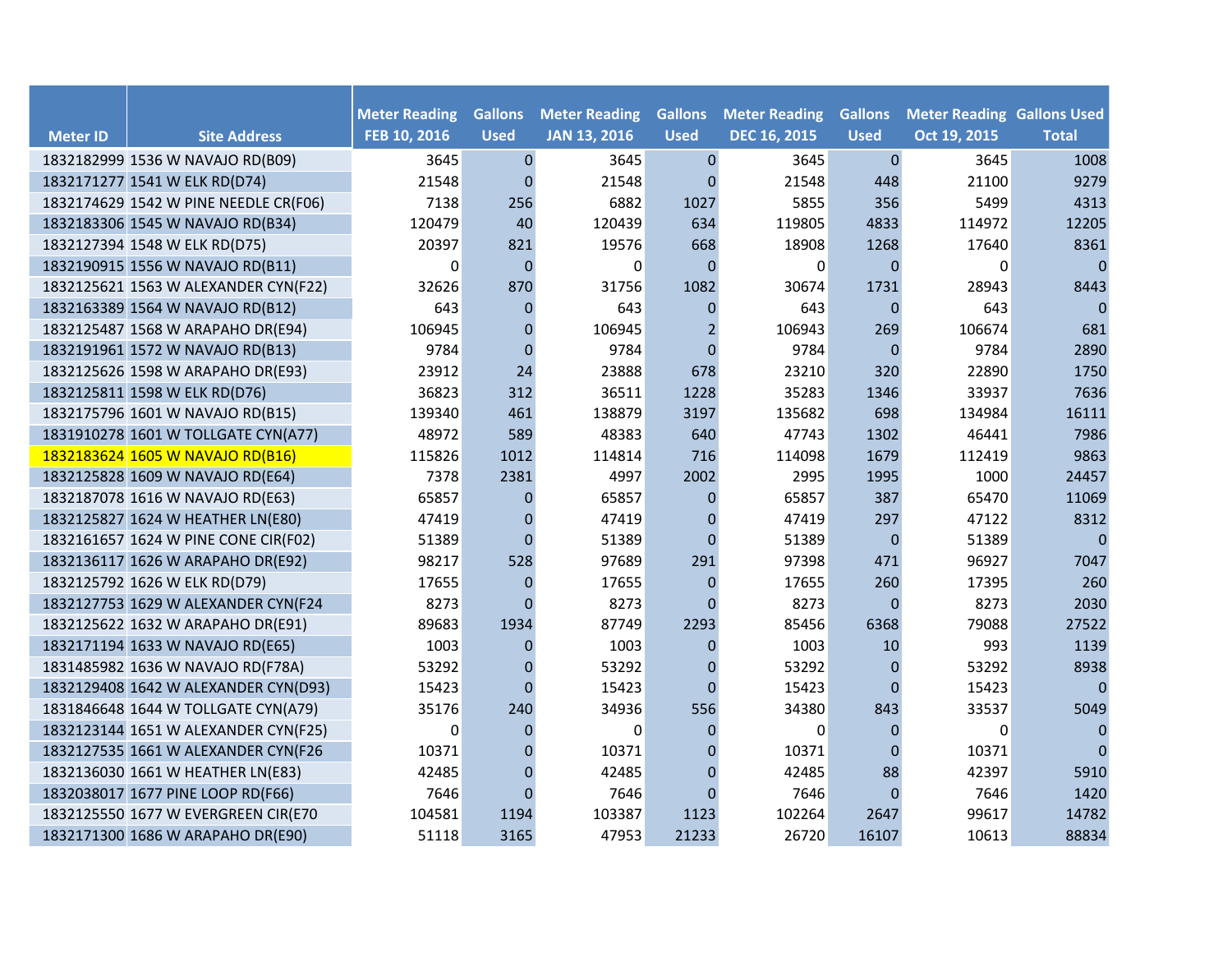|                 |                                     |                                      | <b>Gallons</b> |                                             |                               |                                             |                               |                                                   |              |
|-----------------|-------------------------------------|--------------------------------------|----------------|---------------------------------------------|-------------------------------|---------------------------------------------|-------------------------------|---------------------------------------------------|--------------|
| <b>Meter ID</b> | <b>Site Address</b>                 | <b>Meter Reading</b><br>FEB 10, 2016 | <b>Used</b>    | <b>Meter Reading</b><br><b>JAN 13, 2016</b> | <b>Gallons</b><br><b>Used</b> | <b>Meter Reading</b><br><b>DEC 16, 2015</b> | <b>Gallons</b><br><b>Used</b> | <b>Meter Reading Gallons Used</b><br>Oct 19, 2015 | <b>Total</b> |
|                 | 1832125813 1687 W HEATHER LN(E84)   | 4529                                 | $\mathbf 0$    | 4529                                        | $\pmb{0}$                     | 4529                                        | 304                           | 4225                                              | 304          |
|                 | 1832171271 1688 W ELK RD(D82)       | 2164                                 | $\mathbf{0}$   | 2164                                        | $\Omega$                      | 2164                                        | $\overline{0}$                | 2164                                              | 829          |
|                 | 1832173102 1691 W NAVAJO RD(E73)    | 30736                                | 871            | 29865                                       | 955                           | 28910                                       | 1817                          | 27093                                             | 12194        |
|                 | 1832136163 1693 W ALEXANDER CYN(F27 | 73762                                | 3736           | 70026                                       | $\Omega$                      | 70026                                       | 794                           | 69232                                             | 8060         |
|                 | 1832125314 1698 W NAVAJO RD(E56)    | 57615                                | 153            | 57462                                       | 2200                          | 55262                                       | 381                           | 54881                                             | 11121        |
|                 | 1832125553 1700 W ARAPAHO DR(E89)   | 11234                                | $\Omega$       | 11234                                       | $\Omega$                      | 11234                                       | 531                           | 10703                                             | 2617         |
|                 | 1832174647 1705 W ELK RD(D83)       | 24011                                | $\overline{0}$ | 24011                                       | $\mathbf 0$                   | 24011                                       | 5                             | 24006                                             | 4174         |
|                 | 1540815250 1709 W ELK RD (F68)      | 74                                   | $\Omega$       | 74                                          | $\Omega$                      | 74                                          | 74                            | 0                                                 | 309          |
|                 | 1832125818 1710 W NAVAJO RD(E41)    | 19452                                | $\Omega$       | 19452                                       | $\Omega$                      | 19452                                       | 84                            | 19368                                             | 2467         |
|                 | 1832170934 1711 W HEATHER LN(E85)   | 85483                                | 2022           | 83461                                       | 714                           | 82747                                       | $\mathbf{0}$                  | 82747                                             | 18354        |
|                 | 1831855732 1720 W TOLLGATE CYN(C86) | 944                                  | $\mathbf{0}$   | 944                                         | $\mathbf{0}$                  | 944                                         | 19                            | 925                                               | 175          |
|                 | 1832119916 1721 W ARAPAHO DR(E28)   | 112752                               | 475            | 112277                                      | 381                           | 111896                                      | 844                           | 111052                                            | 21641        |
|                 | 1832119594 1732 W HEATHER LN(E76)   | 5657                                 | $\mathbf{0}$   | 5657                                        | $\mathbf{0}$                  | 5657                                        | 207                           | 5450                                              | 4559         |
|                 | 1832161881 1733 W ELK RD(D85)       | 31638                                | 842            | 30796                                       | 1216                          | 29580                                       | 379                           | 29201                                             | 7443         |
|                 | 1832082688 1734 W TOLLGATE CYN(C85) | 763                                  | $\Omega$       | 763                                         | $\theta$                      | 763                                         | $\mathbf{0}$                  | 763                                               | $\Omega$     |
|                 | 1832171428 1739 W HEATHER LN(E86)   | 123811                               | 3365           | 120446                                      | 4246                          | 116200                                      | 8155                          | 108045                                            | 34473        |
|                 | 1832040139 1741 W TOLLGATE CYN(A72) | 11987                                | $\overline{0}$ | 11987                                       | $\mathbf{0}$                  | 11987                                       | $\mathbf{1}$                  | 11986                                             | 2069         |
|                 | 1832164022 1745 W EVERGREEN CIR(E71 | 180663                               | 2412           | 178251                                      | 2139                          | 176112                                      | 4611                          | 171501                                            | 40483        |
|                 | 1832127529 1746 W EVERGREEN CIR(E66 | 20207                                | $\mathbf{0}$   | 20207                                       | $\mathbf{0}$                  | 20207                                       | $\Omega$                      | 20207                                             | 4108         |
|                 | 1832129314 1749 W ARAPAHO DR(E30)   | $\Omega$                             | $\overline{0}$ | $\Omega$                                    | $\mathbf{0}$                  | $\Omega$                                    | $\mathbf 0$                   | 0                                                 | $\Omega$     |
|                 | 1832125465 1752 W ARAPAHO DR(E88)   | $\Omega$                             | $\Omega$       | $\Omega$                                    | $\Omega$                      | $\Omega$                                    | $\Omega$                      | 0                                                 | n            |
|                 | 1832120665 1758 W HEATHER LN(E75)   | 80077                                | 1645           | 78432                                       | 1856                          | 76576                                       | 3347                          | 73229                                             | 18177        |
|                 | 1832173985 1760 PINE LOOP RD(F76)   | 10779                                | 19             | 10760                                       | $\mathbf{0}$                  | 10760                                       | 157                           | 10603                                             | 1641         |
|                 | 1832164028 1764 W ELK RD(D84)       | 32972                                | 234            | 32738                                       | 119                           | 32619                                       | 826                           | 31793                                             | 6096         |
|                 | 1541081916 1766 W ARAPAHO(E40)      | $\Omega$                             | $\Omega$       | $\Omega$                                    | $\mathbf{0}$                  | $\Omega$                                    | $\Omega$                      | 0                                                 | 9422         |
|                 | 1832127369 1767 W ARAPAHO DR(E31)   | $\Omega$                             | $\Omega$       | $\Omega$                                    | $\theta$                      | 0                                           | $\Omega$                      | 0                                                 | $\Omega$     |
|                 | 1832174116 1776 W ELK RD(D89)       | 26555                                | $\overline{0}$ | 26555                                       | $\mathbf{0}$                  | 26555                                       | 2445                          | 24110                                             | 47964        |
|                 | 1832183050 1781 W ELK RD(D87)       | 62772                                | $\mathbf{0}$   | 62772                                       | $\Omega$                      | 62772                                       | 2109                          | 60663                                             | 11102        |
|                 | 1832174522 1782 PINE LOOP RD(F75)   | 102612                               | $\overline{0}$ | 102612                                      | $\Omega$                      | 102612                                      | $\mathbf{0}$                  | 102612                                            | 157148       |
|                 | 1832015176 1783 W TOLLGATE CYN(A71) | 41389                                | 1460           | 39929                                       | 1327                          | 38602                                       | 2458                          | 36144                                             | 17922        |
|                 | 1540500446 1796 W ELK RD(D90)       | 11768                                | 2513           | 9255                                        | 1363                          | 7892                                        | 5657                          | 2235                                              | 25217        |
|                 | 1832057040 1796 W TOLLGATE CYN(C83) | 87584                                | 78             | 87506                                       | 575                           | 86931                                       | 2551                          | 84380                                             | 10119        |
|                 | 1832172823 1805 W ELK RD(D88)       | 624                                  | $\mathbf{0}$   | 624                                         | $\mathbf{0}$                  | 624                                         | $\mathbf 0$                   | 624                                               | 29           |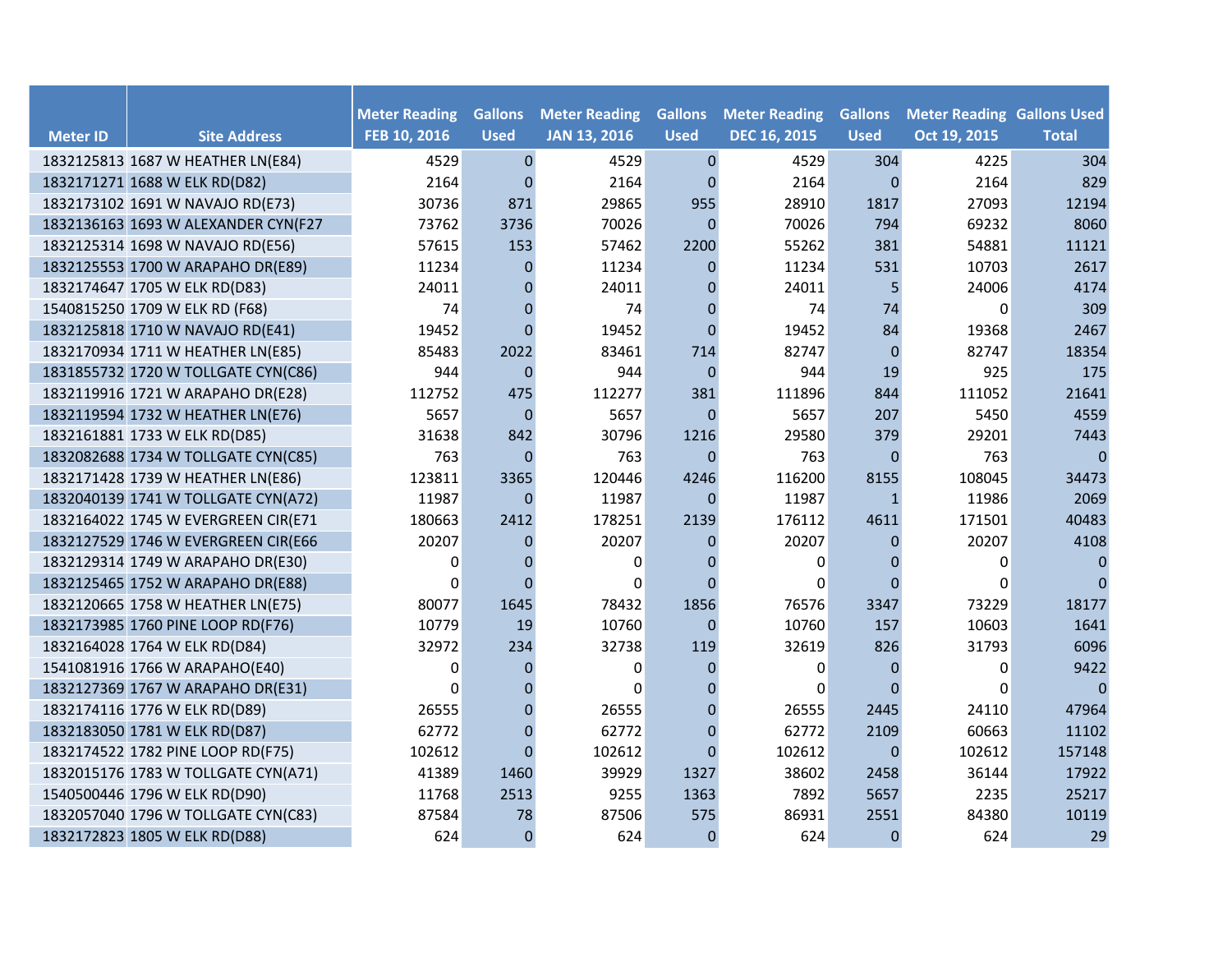|                 |                                       |                                      | <b>Gallons</b> |                                             |                               |                                             |                               | <b>Meter Reading Gallons Used</b> |              |
|-----------------|---------------------------------------|--------------------------------------|----------------|---------------------------------------------|-------------------------------|---------------------------------------------|-------------------------------|-----------------------------------|--------------|
| <b>Meter ID</b> | <b>Site Address</b>                   | <b>Meter Reading</b><br>FEB 10, 2016 | <b>Used</b>    | <b>Meter Reading</b><br><b>JAN 13, 2016</b> | <b>Gallons</b><br><b>Used</b> | <b>Meter Reading</b><br><b>DEC 16, 2015</b> | <b>Gallons</b><br><b>Used</b> | Oct 19, 2015                      | <b>Total</b> |
|                 | 1832122520 1815 W APACHE CIR(A47)     | 67599                                | $\mathbf{0}$   | 67599                                       | $\pmb{0}$                     | 67599                                       | $\mathbf 0$                   | 67599                             | 2534         |
|                 | 1832190922 1824 W ELK RD(G76)         | 57451                                | 1877           | 55574                                       | 1749                          | 53825                                       | 3913                          | 49912                             | 29950        |
|                 | 1832172624 1825 PINE LOOP RD(F40)     | $\Omega$                             | $\Omega$       | $\Omega$                                    | $\mathbf{0}$                  | $\Omega$                                    | $\Omega$                      | $\Omega$                          | 84           |
|                 | 1831473191 1835 W TOLLGATE CYN(A68A   | 79767                                | $\mathbf 0$    | 79767                                       | $\Omega$                      | 79767                                       | 1271                          | 78496                             | 16866        |
|                 | 1831505979 1843 W APACHE CIR(A46)     | 57451                                | 639            | 56812                                       | 109                           | 56703                                       | 902                           | 55801                             | 20739        |
|                 | 1832174568 1853 PINE LOOP RD(F38)     | 73481                                | 448            | 73033                                       | $\Omega$                      | 73033                                       | 716                           | 72317                             | 17306        |
|                 | 1832172196 1857 W ARAPAHO DR(E34)     | 420284                               | 1941           | 418343                                      | 6806                          | 411537                                      | 7457                          | 404080                            | 98465        |
|                 | 1832172467 1872 W ELK RD(G77)         | 29177                                | $\overline{0}$ | 29177                                       | $\mathbf{0}$                  | 29177                                       | 151                           | 29026                             | 2957         |
|                 | 1831997060 1877 W TOLLGATE CYN(A67)   | 154280                               | 4149           | 150131                                      | 3531                          | 146600                                      | 5962                          | 140638                            | 50418        |
|                 | 1832174401 1878 PINE LOOP RD(F03)     | 74031                                | 148            | 73883                                       | 53                            | 73830                                       | 1636                          | 72194                             | 24567        |
|                 | 1832125566 1881 W ARAPAHO DR(E35)     | 387408                               | 7635           | 379773                                      | 5294                          | 374479                                      | 9459                          | 365020                            | 85525        |
|                 | 1832188073 1899 W ELK RD(G73)         | 13111                                | 0              | 13111                                       | 388                           | 12723                                       | 409                           | 12314                             | 4809         |
|                 | 1831998280 1901 W SALTBOX CIR(E25)    | 12040                                | $\mathbf 0$    | 12040                                       | 602                           | 11438                                       | 60                            | 11378                             | 3153         |
|                 | 1832183623 1910 W ALEXANDER CYN(G68)  | 13957                                | 0              | 13957                                       | 343                           | 13614                                       | $\mathbf 0$                   | 13614                             | 9742         |
|                 | 1831996981 1925 W TOLLGATE CYN (A66)  | 18756                                | $\overline{2}$ | 18754                                       | $\overline{2}$                | 18752                                       | 307                           | 18445                             | 6942         |
|                 | 1832125295 1927 W VALLEY VISTA(E45)   | 26741                                | $\mathbf{0}$   | 26741                                       | $\mathbf{0}$                  | 26741                                       | 246                           | 26495                             | 3538         |
|                 | 1832175520 1933 W ELK RD(G72)         | 29339                                | $\Omega$       | 29339                                       | 434                           | 28905                                       | 34                            | 28871                             | 6006         |
|                 | 1832136116 1934 W ALEXANDER CYN(G69   | 30875                                | $\mathbf{0}$   | 30875                                       | $\mathbf{0}$                  | 30875                                       | 24                            | 30851                             | 3557         |
|                 | 1832173461 1959 PINE LOOP RD(F36)     | 15411                                | $\Omega$       | 15411                                       | $\Omega$                      | 15411                                       | $\overline{0}$                | 15411                             | 2989         |
|                 | 1832125767 1961 W CHIPMUNK WAY(G16)   | 107974                               | 1719           | 106255                                      | 1937                          | 104318                                      | 3886                          | 100432                            | 25605        |
|                 | 1832125304 1968 S UINTAH VIEW(G92)    | 216                                  | $\Omega$       | 216                                         | $\Omega$                      | 216                                         | $\theta$                      | 216                               | 44           |
|                 | 1831997683 1973 W MODOC LOOP(A65)     | 93852                                | 3519           | 90333                                       | 2702                          | 87631                                       | 5879                          | 81752                             | 40944        |
|                 | 1832136244 1975 S UINTAH VIEW(G94)    | 79111                                | 1041           | 78070                                       | $\mathbf{0}$                  | 78070                                       | $\overline{0}$                | 78070                             | 11291        |
|                 | 1832170745 1978 W ELK RD(SS14013)     | 26858                                | 188            | 26670                                       | 315                           | 26355                                       | 2235                          | 24120                             | 6351         |
|                 | 1832176624 1989 W ELK RD(G70)         | 92117                                | $\overline{0}$ | 92117                                       | 1029                          | 91088                                       | 5696                          | 85392                             | 27250        |
|                 | 1831997028 1990 W MODOC LOOP(A63)     | $\Omega$                             | $\Omega$       | $\Omega$                                    | $\Omega$                      | $\Omega$                                    | $\Omega$                      | 0                                 | $\Omega$     |
|                 | 1832125547 1992 W CHIPMUNK WAY(G12)   | 100471                               | 1983           | 98488                                       | 2030                          | 96458                                       | 4304                          | 92154                             | 25067        |
|                 | 1832136025 1996 S UINTAH VIEW DR(G85) | 28166                                | $\overline{0}$ | 28166                                       | $\mathbf{0}$                  | 28166                                       | $\Omega$                      | 28166                             | 2323         |
|                 | 1831996739 1997 W MODOC LOOP(A57)     | 3237                                 | $\Omega$       | 3237                                        | $\theta$                      | 3237                                        | $\Omega$                      | 3237                              | 2002         |
|                 | 1832042314 1997 W TOLLGATE CYN(A62)   | 25437                                | $\overline{0}$ | 25437                                       | $\mathbf{0}$                  | 25437                                       | $\mathbf 0$                   | 25437                             | 2615         |
|                 | 1832125820 1999 W CHIPMUNK WAY(G17)   | $\Omega$                             | $\Omega$       | 0                                           | $\Omega$                      | $\mathbf 0$                                 | $\Omega$                      | 0                                 | 0            |
|                 | 1832125630 2000 W VALLEY VISTA(E52)   | 33500                                | 454            | 33046                                       | 1742                          | 31304                                       | 4564                          | 26740                             | 10704        |
|                 | 1832125768 2004 RIVER BIRCH RD(I08)   | 15092                                | $\Omega$       | 15092                                       | $\mathbf{0}$                  | 15092                                       | 82                            | 15010                             | 4380         |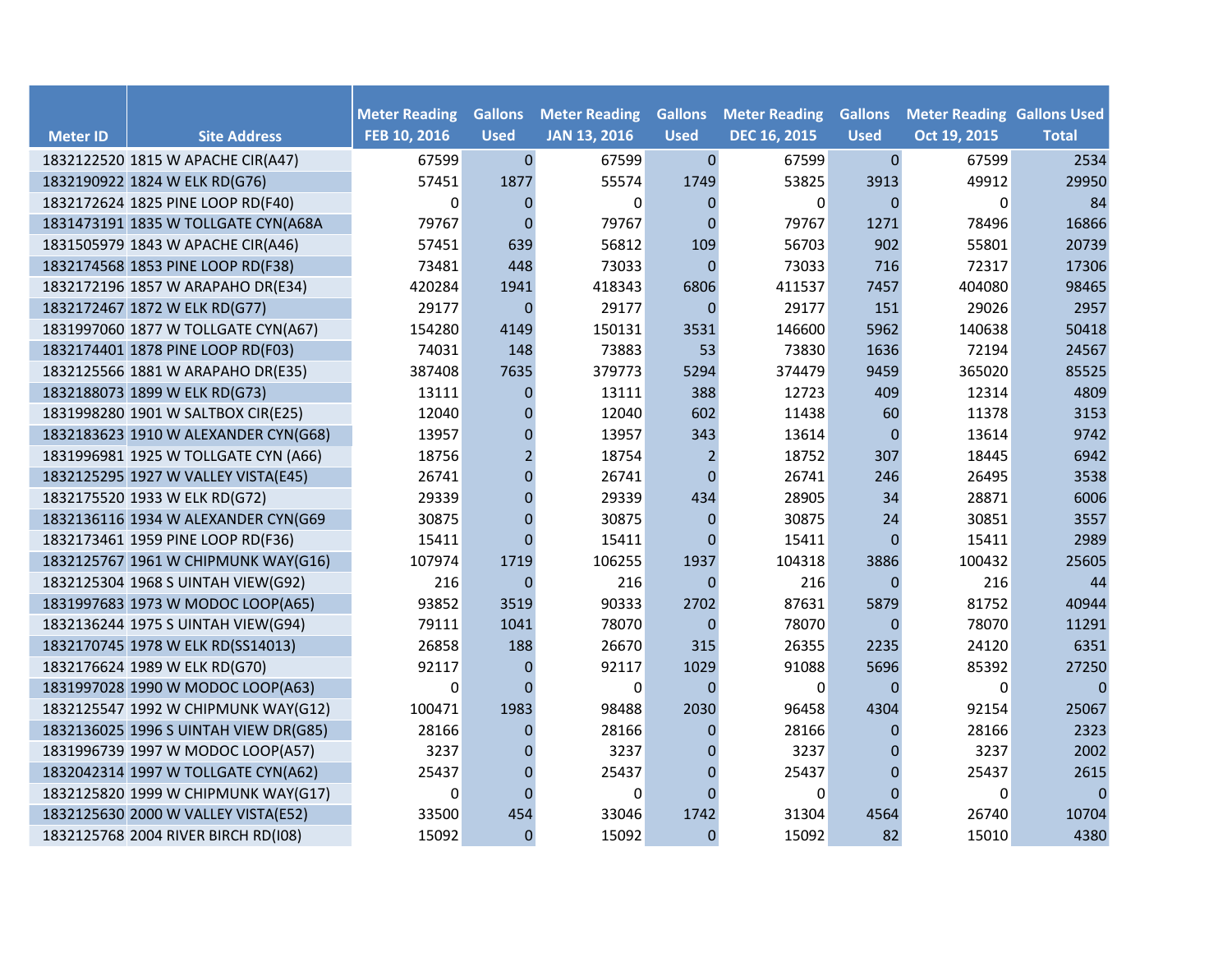|                 |                                       | <b>Meter Reading</b> | <b>Gallons</b> | <b>Meter Reading</b> | <b>Gallons</b> | <b>Meter Reading</b> | <b>Gallons</b> | <b>Meter Reading Gallons Used</b> |                |
|-----------------|---------------------------------------|----------------------|----------------|----------------------|----------------|----------------------|----------------|-----------------------------------|----------------|
| <b>Meter ID</b> | <b>Site Address</b>                   | FEB 10, 2016         | <b>Used</b>    | <b>JAN 13, 2016</b>  | <b>Used</b>    | <b>DEC 16, 2015</b>  | <b>Used</b>    | Oct 19, 2015                      | <b>Total</b>   |
|                 | 1832125528 2008 RIVER BIRCH RD(I07)   | $\mathbf 0$          | $\mathbf 0$    | 0                    | $\pmb{0}$      | $\mathbf 0$          | $\mathbf 0$    | $\mathbf 0$                       | $\overline{0}$ |
|                 | 1832129412 2011 W ARAPAHO DR(E19)     | 142967               | 2599           | 140368               | 2556           | 137812               | 5341           | 132471                            | 31123          |
|                 | 1832125681 2012 RIVER BIRCH RD(I06)   | 17666                | $\Omega$       | 17666                | $\mathbf{0}$   | 17666                | $\mathbf{0}$   | 17666                             | 3448           |
|                 | 1832125753 2015 RIVER BIRCH RD(I41)   | 0                    | $\Omega$       | $\Omega$             | $\mathbf 0$    | 0                    | 0              | 0                                 | 0              |
|                 | 1832173267 2016 RIVER BIRCH RD(I05)   | $\Omega$             | $\Omega$       | $\Omega$             | $\Omega$       | $\Omega$             | $\Omega$       | 0                                 | $\overline{0}$ |
|                 | 1832125766 2021 W VALLEY VISTA(E47)   | 28198                | 659            | 27539                | 287            | 27252                | 899            | 26353                             | 5199           |
|                 | 1832069331 2025 W MODOC LOOP(A58)     | 62399                | 1630           | 60769                | 1617           | 59152                | 3561           | 55591                             | 24770          |
|                 | 1832040913 2029 W TOLLGATE CYN(A59)   | 87041                | 1468           | 85573                | 2493           | 83080                | 3556           | 79524                             | 25198          |
|                 | 1832125715 2036 S PINE MDW DR(D45)    | 128589               | 1940           | 126649               | 2073           | 124576               | 4114           | 120462                            | 27567          |
|                 | 1543342478 2036 W CHIPMUNK WAY(G11)   |                      |                |                      |                |                      |                |                                   |                |
|                 | 1832174639 2040 PINE LOOP RD(F32)     | 8790                 | $\Omega$       | 8790                 | $\mathbf{0}$   | 8790                 | $\mathbf 0$    | 8790                              | 599            |
|                 | 1832125481 2042 W VALLEY VISTA(E51)   | 123883               | 2352           | 121531               | 3163           | 118368               | 5118           | 113250                            | 29899          |
|                 | 1832125770 2044 S PINE MDW DR(D43)    | 3515                 | $\mathbf{0}$   | 3515                 | $\mathbf{0}$   | 3515                 | $\mathbf{0}$   | 3515                              | 584            |
|                 | 1832040384 2045 W MODOC LOOP(A5)      | 117015               | 2419           | 114596               | 1972           | 112624               | 5245           | 107379                            | 29670          |
|                 | 1832125552 2048 S PINE MDW DR(D42)    | 103577               | 2730           | 100847               | 3054           | 97793                | 5458           | 92335                             | 30966          |
|                 | 1831891040 2050 W WILLOW CIR(E10)     | 27239                | $\mathbf 0$    | 27239                | 2296           | 24943                | 28             | 24915                             | 6518           |
|                 | 1832125756 2063 W VALLEY VISTA(E48)   | 19250                | 995            | 18255                | 198            | 18057                | 306            | 17751                             | 6992           |
|                 | 1832125757 2065 W CHIPMUNK WAY(G18)   | 53997                | 864            | 53133                | 812            | 52321                | 1732           | 50589                             | 13605          |
|                 | 1832125617 2066 W CHIPMUNK WAY(G10)   | 10751                | $\mathbf 0$    | 10751                | 13             | 10738                | 171            | 10567                             | 3013           |
|                 | 1832173012 2081 S ASPEN RIDGE DR(G91) | 74017                | 733            | 73284                | 2494           | 70790                | 1465           | 69325                             | 14608          |
|                 | 1832129388 2085 S PINE MEADOW DR(D12) | 164038               | 62             | 163976               | 813            | 163163               | 232            | 162931                            | 87017          |
|                 | 1832182968 209 PORCUPINE LOOP(D175)   | 19545                | 118            | 19427                | 300            | 19127                | $\mathbf 0$    | 19127                             | 4737           |
|                 | 1832183247 2090 S PINE MEADOW DR(D17) | 7006                 | 128            | 6878                 | 393            | 6485                 | 848            | 5637                              | 7488           |
|                 | 1832093353 2091 S PINE MEADOW DR(D10) | 29203                | 331            | 28872                | 332            | 28540                | 1220           | 27320                             | 12667          |
|                 | 1832125629 2092 W VALLEY VISTA(E50)   | 7829                 | $\Omega$       | 7829                 | $\theta$       | 7829                 | $\theta$       | 7829                              | 1958           |
|                 | 1832136193 2094 S PINE MEADOW DR(D18) | 121078               | 1860           | 119218               | 2150           | 117068               | 3999           | 113069                            | 22674          |
|                 | 1832127267 2096 S ASPEN RIDGE(G98)    | 12303                | $\Omega$       | 12303                | $\mathbf{0}$   | 12303                | 9              | 12294                             | 1317           |
|                 | 1832171354 2101 S ASPEN CIR(G100)     | 1852                 | $\mathbf 0$    | 1852                 | $\mathbf{0}$   | 1852                 | $\mathbf 0$    | 1852                              | 1337           |
|                 | 1832172779 2101 S PINE CIR(F34)       | 10354                | $\Omega$       | 10354                | $\mathbf{0}$   | 10354                | $\Omega$       | 10354                             | 2422           |
|                 | 1832119982 2105 S ASPEN RIDGE DR(G89) | 95408                | 1337           | 94071                | $\mathbf 0$    | 94071                | 75             | 93996                             | 11997          |
|                 | 1832119987 2112 S PINE MDW DR(C01)    | 4491                 | 4              | 4487                 | 5              | 4482                 | 14             | 4468                              | 1425           |
|                 | 1832128310 2115 S ASPEN RIDGE DR(G49) | 16994                | $\Omega$       | 16994                | $\mathbf 0$    | 16994                | $\mathbf{0}$   | 16994                             | 2213           |
|                 | 1832125562 2119 W VALLEY VISTA DR(E8) | 99641                | 62             | 99579                | 80             | 99499                | 67             | 99432                             | 3309           |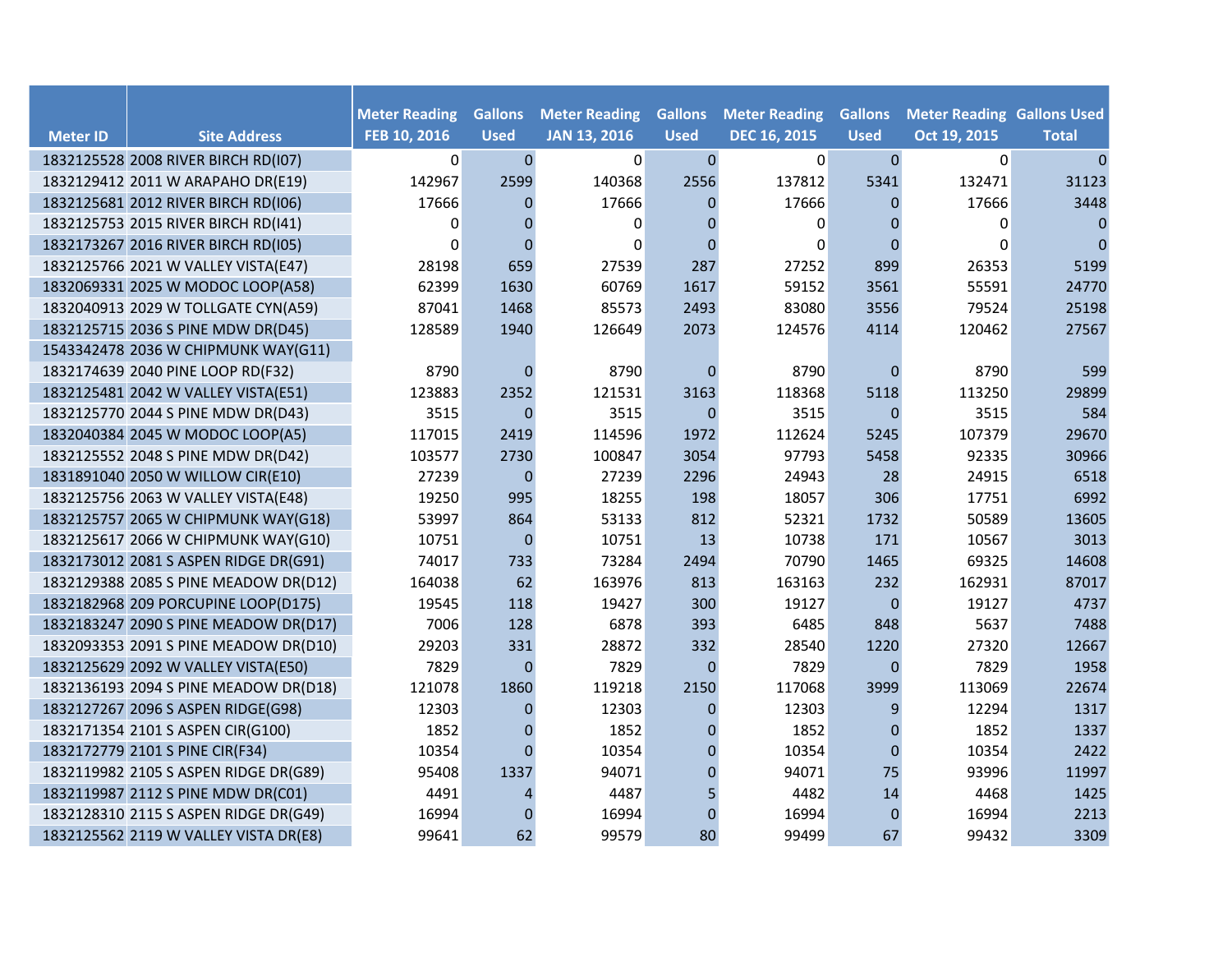| <b>Meter ID</b> | <b>Site Address</b>                   | <b>Meter Reading</b><br>FEB 10, 2016 | <b>Gallons</b><br><b>Used</b> | <b>Meter Reading</b><br><b>JAN 13, 2016</b> | <b>Gallons</b><br><b>Used</b> | <b>Meter Reading</b><br><b>DEC 16, 2015</b> | <b>Gallons</b><br><b>Used</b> | <b>Meter Reading Gallons Used</b><br>Oct 19, 2015 | <b>Total</b> |
|-----------------|---------------------------------------|--------------------------------------|-------------------------------|---------------------------------------------|-------------------------------|---------------------------------------------|-------------------------------|---------------------------------------------------|--------------|
|                 | 1832125712 2140 S WOODCHUCK WY(G24)   | 190204                               | 2973                          | 187231                                      | 2928                          | 184303                                      | 6539                          | 177764                                            | 41350        |
|                 | 1832126728 2143 S ASPEN RIDGE DR(G53) | 115335                               | 2305                          | 113030                                      | 6073                          | 106957                                      | $\mathbf{0}$                  | 106957                                            | 26397        |
|                 | 1832123300 2153 S FOREST MDW(SS138B   | 5103                                 | $\Omega$                      | 5103                                        | $\mathbf{0}$                  | 5103                                        | 178                           | 4925                                              | 136956       |
|                 | 1832126698 2160 S ASPEN RIDGE (G45)   | 4112                                 | $\mathbf 0$                   | 4112                                        | $\mathbf{0}$                  | 4112                                        | $\mathbf{0}$                  | 4112                                              | 1187         |
|                 | 1832191995 2166 S RUNNING DEER C(C25) | 38056                                | 158                           | 37898                                       | 45                            | 37853                                       | 508                           | 37345                                             | 1729         |
|                 | 1832183596 2167 S RUNNING DEER C(C24) | 67787                                | 1061                          | 66726                                       | 1314                          | 65412                                       | 3256                          | 62156                                             | 22179        |
|                 | 1832172436 2170 S RUNNING DEER C(C26) | 142                                  | $\mathbf 0$                   | 142                                         | $\mathbf{0}$                  | 142                                         | $\mathbf 0$                   | 142                                               | 9            |
|                 | 1832187498 2171 S RUNNING DEER C(C23) | 67645                                | 1712                          | 65933                                       | 1758                          | 64175                                       | 3012                          | 61163                                             | 21935        |
|                 | 1832170754 2172 S PINE MDW DR(C02)    | 12214                                | $\mathbf{0}$                  | 12214                                       | $\mathbf{0}$                  | 12214                                       | $\theta$                      | 12214                                             | 3345         |
|                 | 1832170987 2180 S WOODCHUCK WY(G23)   | 51270                                | $\mathbf 0$                   | 51270                                       | $\mathbf{0}$                  | 51270                                       | $\overline{0}$                | 51270                                             | 11741        |
|                 | 1832175849 2186 PINE LOOP RD(F61)     | 11569                                | $\Omega$                      | 11569                                       | $\mathbf{0}$                  | 11569                                       | 48                            | 11521                                             | 1355         |
|                 | 1832175133 2195 S WOODCHUCK WY(G02)   | 100231                               | 1981                          | 98250                                       | 2574                          | 95676                                       | 4953                          | 90723                                             | 27837        |
|                 | 1831330184 2197 W WILLOW WAY(E03)     | 19372                                | $\pmb{0}$                     | 19372                                       | 332                           | 19040                                       | 69                            | 18971                                             | 3380         |
|                 | 1832119387 2200 S PINE MDW DR(C07)    | 33677                                | 877                           | 32800                                       | $\mathbf 0$                   | 32800                                       | 1430                          | 31370                                             | 4890         |
|                 | 1832192139 2203 S RUNNING DEER C(C20) | 91882                                | 3348                          | 88534                                       | 16299                         | 72235                                       | 45121                         | 27114                                             | 84406        |
|                 | 1540402204 2209 S WOODCHUCK WAY(G3)   | 1539                                 | 492                           | 1047                                        | 681                           | 366                                         | 50                            | 316                                               | 5537         |
|                 | 1832192882 2210 S RUNNING DEER C(C29) | 12494                                | 638                           | 11856                                       | 784                           | 11072                                       | 438                           | 10634                                             | 8249         |
|                 | 1832179452 2212 PINE LOOP RD(F60)     | 523                                  | $\overline{0}$                | 523                                         | $\mathbf{0}$                  | 523                                         | $\mathbf{0}$                  | 523                                               | 340          |
|                 | 1832171371 2214 S ASPEN RIDGE DR(G44) | 3255                                 | $\mathbf{0}$                  | 3255                                        | $\mathbf 0$                   | 3255                                        |                               | 3248                                              | 371          |
|                 | 1832121264 2222 S ASPEN RIDGE DR(G40) | 2155                                 | $\mathbf{0}$                  | 2155                                        | $\Omega$                      | 2155                                        | $\overline{0}$                | 2155                                              | 380          |
|                 | 1832119994 2225 S ASPEN RIDGE DR(G26) | 27844                                | $\Omega$                      | 27844                                       | 318                           | 27526                                       | 208                           | 27318                                             | 5147         |
|                 | 1832184079 2226 S DEER LOOP(B40)      | 189273                               | 3008                          | 186265                                      | 2879                          | 183386                                      | 6087                          | 177299                                            | 38597        |
|                 | 1832163034 2226 S FOREST MDW RD(D123) | 2606                                 | $\Omega$                      | 2606                                        | $\mathbf{0}$                  | 2606                                        | $\overline{0}$                | 2606                                              | 465          |
|                 | 1832125484 2226 S UINTAH VIEW DR(F50) | 123108                               | 1501                          | 121607                                      | 1232                          | 120375                                      | 3834                          | 116541                                            | 22239        |
|                 | 1832183473 2229 S DEER LOOP(B48)      | 75107                                | $\overline{0}$                | 75107                                       | 741                           | 74366                                       | 877                           | 73489                                             | 7914         |
|                 | 1832163007 2230 S PORCUPINE C(D178A   | 349                                  | $\Omega$                      | 349                                         | $\mathbf{0}$                  | 349                                         | $\Omega$                      | 349                                               | $\Omega$     |
|                 | 1540415382 2234 S ASPEN RIDGE DR(G3   | 444                                  | $\Omega$                      | 444                                         | $\theta$                      | 444                                         | 31                            | 413                                               | 688          |
|                 | 1832175711 2234 S PORCUPINE C(D178)   | 49196                                | 2081                          | 47115                                       | 1833                          | 45282                                       | 12808                         | 32474                                             | 31500        |
|                 | 1832161809 2234 S RUNNING DEER R(C31) | 186096                               | 1869                          | 184227                                      | 2346                          | 181881                                      | 4175                          | 177706                                            | 24313        |
|                 | 1832175009 2237 S FOREST MDW RD(D159) | 64529                                | $\mathbf{0}$                  | 64529                                       | 310                           | 64219                                       | 172                           | 64047                                             | 3500         |
|                 | 1832171643 2237 S WINDY RIDGE DR(G38) | 199596                               | 2453                          | 197143                                      | 11365                         | 185778                                      | $\mathbf 0$                   | 185778                                            | 39734        |
|                 | 1832119546 2239 S PINE MEADOW DR(C8)  | 40816                                | 0                             | 40816                                       | $\mathbf{0}$                  | 40816                                       | $\Omega$                      | 40816                                             | 13610        |
|                 | 1832172296 2242 S DEER LOOP(B41)      | 74099                                | 1283                          | 72816                                       | 876                           | 71940                                       | 1578                          | 70362                                             | 12487        |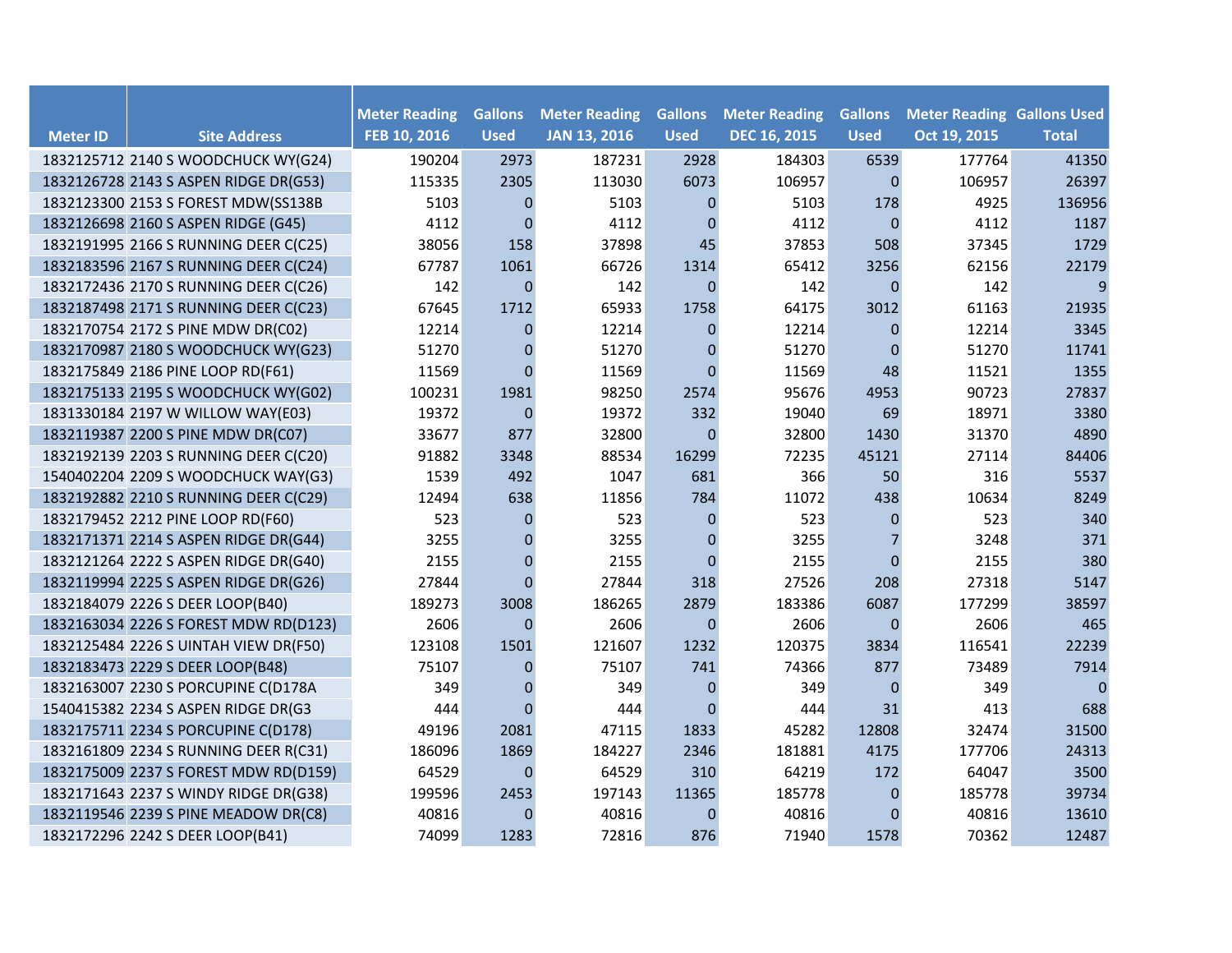|                 |                                       |                                      | <b>Gallons</b> | <b>Meter Reading</b> | <b>Gallons</b>   | <b>Meter Reading</b> |                               |                                                   |              |
|-----------------|---------------------------------------|--------------------------------------|----------------|----------------------|------------------|----------------------|-------------------------------|---------------------------------------------------|--------------|
| <b>Meter ID</b> | <b>Site Address</b>                   | <b>Meter Reading</b><br>FEB 10, 2016 | <b>Used</b>    | <b>JAN 13, 2016</b>  | <b>Used</b>      | <b>DEC 16, 2015</b>  | <b>Gallons</b><br><b>Used</b> | <b>Meter Reading Gallons Used</b><br>Oct 19, 2015 | <b>Total</b> |
|                 | 1832128991 2242 S PINE MDW DR(C12)    | 56538                                | 2021           | 54517                | 2674             | 51843                | 3661                          | 48182                                             | 27675        |
|                 | 1832170860 2242 W WINDY CIR(G34)      | 192196                               | 3452           | 188744               | 3437             | 185307               | 8352                          | 176955                                            | 43593        |
|                 | 1832176796 2245 S NAVAJO DR(B32)      | 5419                                 | $\Omega$       | 5419                 | $\mathbf{0}$     | 5419                 | $\mathbf{0}$                  | 5419                                              | 1117         |
|                 | 1832170978 2246 S ASPEN RIDGE DR(G35) | 26347                                | $\Omega$       | 26347                | $\Omega$         | 26347                | $\Omega$                      | 26347                                             | 5535         |
|                 | 1832190930 2248 S FOREST MDW RD(D122) | 56272                                | 1553           | 54719                | 2186             | 52533                | 3115                          | 49418                                             | 21787        |
|                 | 1832170925 2250 S WOODCHUCK WY(G23)   | 9208                                 | $\Omega$       | 9208                 | $\Omega$         | 9208                 | $\theta$                      | 9208                                              | 3777         |
|                 | 1832187748 2251 S RUNNING DEER C(C17) | 13233                                | $\overline{0}$ | 13233                | 145              | 13088                | 346                           | 12742                                             | 8148         |
|                 | 1832174398 2252 S DEER LOOP(B42)      | 11475                                | $\Omega$       | 11475                | $\mathbf{0}$     | 11475                | $\overline{0}$                | 11475                                             | 3849         |
|                 | 1832186490 2252 S UINTAH VIEW DR(F52) | 406687                               | 6378           | 400309               | 4697             | 395612               | 8672                          | 386940                                            | 74464        |
|                 | 1832171361 2253 S ASPEN RIDGE DR(G29  | 15240                                | 0              | 15240                | 4990             | 10250                | 67                            | 10183                                             | 6710         |
|                 | 1832174410 2253 S NAVAJO DR(B31)      | 3664                                 | 0              | 3664                 | $\boldsymbol{0}$ | 3664                 | $\mathbf 0$                   | 3664                                              | 1400         |
|                 | 1832129411 2256 S PINE MDW DR(C13)    | 48846                                | $\overline{0}$ | 48846                | $\mathbf 0$      | 48846                | $\mathbf 0$                   | 48846                                             | 1422         |
|                 | 1832172214 2256 S RUNNING DEER C(C32) | 0                                    | $\mathbf{0}$   | $\Omega$             | $\mathbf 0$      | $\Omega$             | $\mathbf 0$                   | 0                                                 | 0            |
|                 | 1832175285 2257 S DEER LOOP(B47)      | 20407                                | $\overline{0}$ | 20407                | $\mathbf{0}$     | 20407                | 335                           | 20072                                             | 4292         |
|                 | 1832179035 2265 S WOODCHUCK WY(G06)   | 13153                                | $\Omega$       | 13153                | $\mathbf{0}$     | 13153                | 6                             | 13147                                             | 4595         |
|                 | 1832171739 2267 S ASPEN RIDGE DR(G19) | 3561                                 | $\mathbf{0}$   | 3561                 | $\mathbf{0}$     | 3561                 | $\mathbf{0}$                  | 3561                                              | 1435         |
|                 | 1832171168 2269 S UINTAH VIEW DR(F59) | 18178                                | 92             | 18086                | 211              | 17875                | 101                           | 17774                                             | 1052         |
|                 | 1832187973 2271 S RUNNING DEER C(C16) | 30739                                | 532            | 30207                | 403              | 29804                | 1160                          | 28644                                             | 7828         |
|                 | 1832178325 2272 S DEER LOOP(B43)      | 45957                                | $\mathbf{0}$   | 45957                | $\Omega$         | 45957                | 572                           | 45385                                             | 2610         |
|                 | 1832173008 2274 S PINE MDW DR(C14)    | 111107                               | 1689           | 109418               | 2238             | 107180               | 3065                          | 104115                                            | 18696        |
|                 | 1832174395 2276 S DEER LOOP(B44)      | 2649                                 | $\Omega$       | 2649                 | $\mathbf{0}$     | 2649                 | $\mathbf 0$                   | 2649                                              | 778          |
|                 | 1832175277 2277 S DEER LOOP(B45)      | 15305                                | $\overline{0}$ | 15305                | $\boldsymbol{0}$ | 15305                | 88                            | 15217                                             | 4199         |
|                 | 1832172218 2281 S UINTAH VIEW DR(F58) | 16415                                | $\mathbf 0$    | 16415                | $\mathbf{0}$     | 16415                | $\mathbf{0}$                  | 16415                                             | 4427         |
|                 | 1832123329 2283 S PINE MEADOW DR(C80  | 72537                                | $\Omega$       | 72537                | $\Omega$         | 72537                | $\Omega$                      | 72537                                             | $\Omega$     |
|                 | 1832163799 2284 S NAVAJO DR(B17)      | 173136                               | 2191           | 170945               | 7198             | 163747               | 1812                          | 161935                                            | 43495        |
|                 | 1832173128 2285 S YELLOW MOON C(C54)  | 75410                                | 902            | 74508                | 1800             | 72708                | 632                           | 72076                                             | 11142        |
|                 | 1832127553 2288 S UINTAH VIEW DR(F54) | 15822                                | 25             | 15797                | 181              | 15616                | 331                           | 15285                                             | 3230         |
|                 | 1832040149 2293 PINE LOOP R(E61)      | 35072                                | 102            | 34970                | 12               | 34958                | 387                           | 34571                                             | 2608         |
|                 | 1832179341 2293 S FOREST MDW RD(D158  | 11741                                | 1219           | 10522                | 1140             | 9382                 | 2881                          | 6501                                              | 19079        |
|                 | 1832173712 2300 S NAVAJO DR(B19)      | 1872                                 | $\mathbf{0}$   | 1872                 | $\mathbf{0}$     | 1872                 | $\mathbf{0}$                  | 1872                                              | 0            |
|                 | 1832164387 2304 S YELLOW MOON C(C56   | 43196                                | $\overline{0}$ | 43196                | 896              | 42300                | 403                           | 41897                                             | 9227         |
|                 | 1832183058 2305 S NAVAJO DR(B27)      | 13652                                | $\Omega$       | 13652                | $\mathbf{0}$     | 13652                | 576                           | 13076                                             | 3605         |
|                 | 1832176255 2306 S UINTAH VIEW(E58)    | 176614                               | 3167           | 173447               | 2308             | 171139               | 6508                          | 164631                                            | 30268        |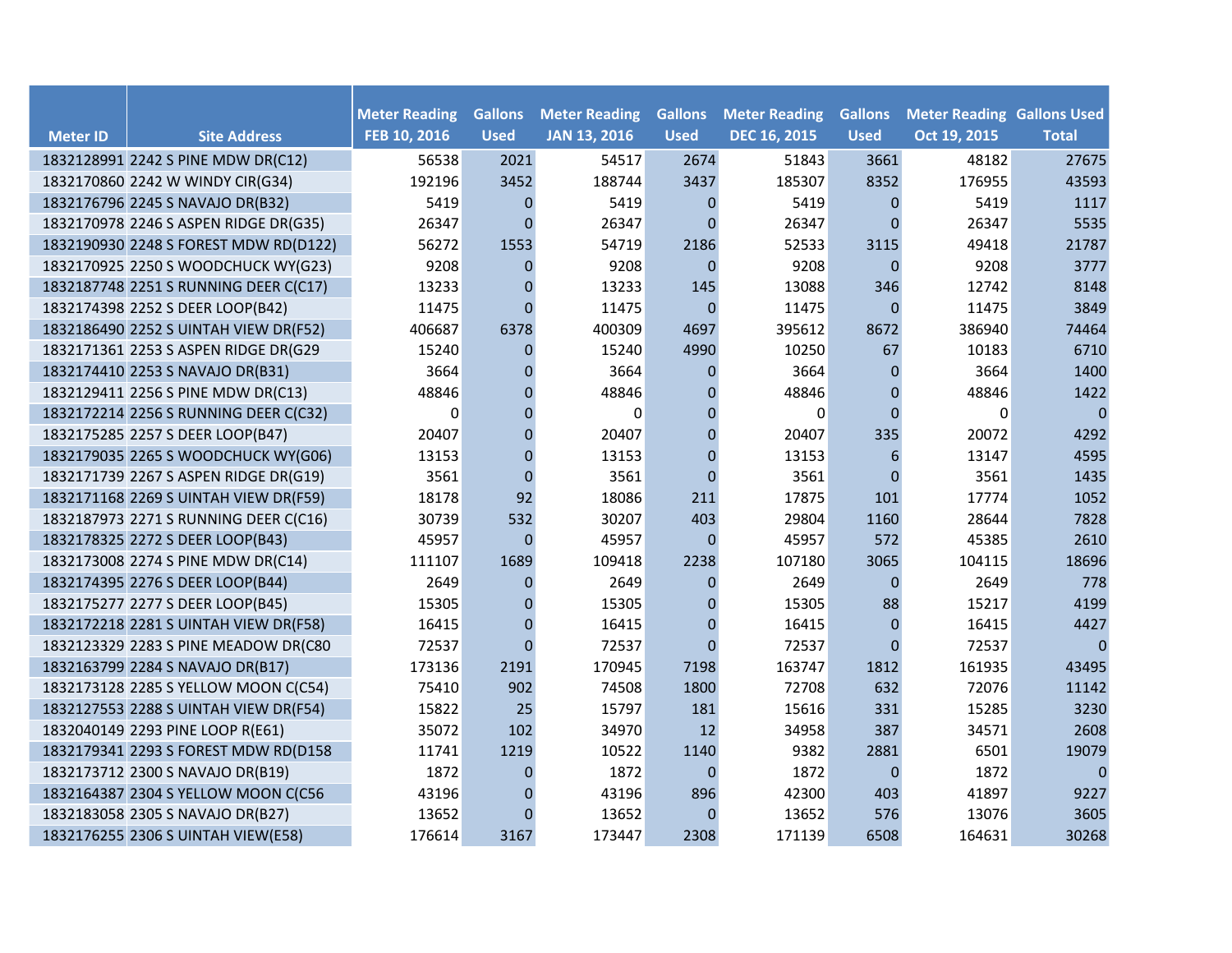|                 |                                        | <b>Meter Reading</b> | <b>Gallons</b> |                                             | <b>Gallons</b> |                                             | <b>Gallons</b> |                                                   |                |
|-----------------|----------------------------------------|----------------------|----------------|---------------------------------------------|----------------|---------------------------------------------|----------------|---------------------------------------------------|----------------|
| <b>Meter ID</b> | <b>Site Address</b>                    | FEB 10, 2016         | <b>Used</b>    | <b>Meter Reading</b><br><b>JAN 13, 2016</b> | <b>Used</b>    | <b>Meter Reading</b><br><b>DEC 16, 2015</b> | <b>Used</b>    | <b>Meter Reading Gallons Used</b><br>Oct 19, 2015 | <b>Total</b>   |
|                 | 1832192846 2308 S NAVAJO DR(B20)       | 30355                | $\pmb{0}$      | 30355                                       | $\mathbf 0$    | 30355                                       | 21             | 30334                                             | 7352           |
|                 | 1832163654 2311 S UINTAH VIEW(E59)     | $\Omega$             | $\mathbf 0$    | $\Omega$                                    | $\mathbf{0}$   | $\Omega$                                    | $\mathbf{0}$   | 0                                                 | $\overline{0}$ |
|                 | 1832175857 2315 S YELLOW MOON C(C52)   | 54886                | 5              | 54881                                       | 747            | 54134                                       | 5229           | 48905                                             | 10849          |
|                 | 1832163625 2317 S NAVAJO DR(B26)       | 62711                | 2464           | 60247                                       | 2155           | 58092                                       | 3731           | 54361                                             | 16817          |
|                 | 1832119910 2324 W PINE MDW DR(C42)     | 79026                | 1495           | 77531                                       | 1318           | 76213                                       | 3117           | 73096                                             | 20399          |
|                 | 1832188455 2327 S FOREST MDW (D177)    | 7765                 | 21             | 7744                                        | 68             | 7676                                        | 5.             | 7671                                              | 1609           |
|                 | 1832183586 2327 S NAVAJO DR(B25)       | 25600                | 263            | 25337                                       | $\mathbf{0}$   | 25337                                       | 380            | 24957                                             | 4349           |
|                 | 1832175612 2328 S NAVAJO DR(B22)       | 4250                 | $\mathbf{0}$   | 4250                                        | $\mathbf 0$    | 4250                                        | $\mathbf 0$    | 4250                                              | 1046           |
|                 | 1832161776 2334 S FOREST MDW RD(D113A  | 1832                 | $\mathbf{0}$   | 1832                                        | $\mathbf{0}$   | 1832                                        | $\Omega$       | 1832                                              | 0              |
|                 | 1832125755 2334 W PINE MEADOW(C43)     | 25841                | 186            | 25655                                       | 600            | 25055                                       | 3187           | 21868                                             | 8891           |
|                 | 1832163655 2341 S UINTAH VIEW DR(E60)  | 21664                | 423            | 21241                                       | 240            | 21001                                       | 407            | 20594                                             | 2700           |
|                 | 1832187383 2348 S BULL MOOSE DR(D108)  | 100579               | $\mathbf 0$    | 100579                                      | 1057           | 99522                                       | 1356           | 98166                                             | 11132          |
|                 | 1832182933 2352 S NAVAJO DR(E99)       | 26466                | $\Omega$       | 26466                                       | 212            | 26254                                       | 173            | 26081                                             | 6805           |
|                 | 1832182970 2366 S BULL MOOSE D(D107    | 1494                 | $\mathbf{0}$   | 1494                                        | $\mathbf{0}$   | 1494                                        | $\mathbf{0}$   | 1494                                              | 138            |
|                 | 1832162026 2372 S PINE MEADOW(C45A)    | 3492                 | $\mathbf 0$    | 3492                                        | $\mathbf{0}$   | 3492                                        | 78             | 3414                                              | 1317           |
|                 | 1832174893 2401 S BULL MOOSE(SS144C    | 145506               | 3345           | 142161                                      | 3159           | 139002                                      | 5579           | 133423                                            | 38909          |
|                 | 1832173242 2417 S FOREST MDW RD(D105)  | 212889               | 7033           | 205856                                      | 7003           | 198853                                      | 14219          | 184634                                            | 89855          |
|                 | 1832163707 2420 S BULL MOOSE DR(D100A) | 0                    | $\overline{0}$ | 0                                           | $\mathbf 0$    | 0                                           | $\mathbf 0$    | 0                                                 | $\overline{0}$ |
|                 | 1832183097 2421 S NAVAJO DR(C50)       | 135852               | 2328           | 133524                                      | 2322           | 131202                                      | 4530           | 126672                                            | 29742          |
|                 | 1832123503 2422 S FOREST MDW RD(D125A) | 45308                | 207            | 45101                                       | $\mathbf{0}$   | 45101                                       | 1499           | 43602                                             | 6980           |
|                 | 1832127521 2422 S VALLEY VW CIR(D135)  | 13610                | 0              | 13610                                       | $\mathbf{0}$   | 13610                                       | $\mathbf 0$    | 13610                                             | 9729           |
|                 | 1832129462 2430 S FOREST MDW(D125)     | 4                    | $\Omega$       | 4                                           | $\Omega$       | 4                                           | $\Omega$       | 4                                                 | $\Omega$       |
|                 | 1832126186 2433 S FOREST MDW RD(D103)  | 85528                | $\mathbf{0}$   | 85528                                       | 84             | 85444                                       | 515            | 84929                                             | 7296           |
|                 | 1832175522 2440 S BULL MOOSE DR(C45)   | $\Omega$             | $\mathbf{0}$   | $\Omega$                                    | $\mathbf{0}$   | $\Omega$                                    | $\mathbf{0}$   | 0                                                 | $\mathbf{0}$   |
|                 | 1832170823 2440 S VALLEY VW CIR(D136)  | 2842                 | $\Omega$       | 2842                                        | $\Omega$       | 2842                                        | 10             | 2832                                              | 4329           |
|                 | 1832179505 2446 S FOREST MDW RD(D126A) | 82417                | 2103           | 80314                                       | 2446           | 77868                                       | 5450           | 72418                                             | 18911          |
|                 | 1832171698 2450 S VALLEY VW CIR(D137)  | 92422                | 1586           | 90836                                       | 2193           | 88643                                       | 3547           | 85096                                             | 33888          |
|                 | 1832178692 2451 S FOREST MDW RD(D104)  | 35105                | $\mathbf 0$    | 35105                                       | $\mathbf 0$    | 35105                                       | 171            | 34934                                             | 8272           |
|                 | 1832182940 2458 S FOREST MDW RD(D126)  | 63347                | $\Omega$       | 63347                                       | 26             | 63321                                       | 2547           | 60774                                             | 16543          |
|                 | 1832127550 2463 S BULL MOOSE(SS144A    | 98632                | 1687           | 96945                                       | 2692           | 94253                                       | 3530           | 90723                                             | 20784          |
|                 | 1832173888 2464 S VALLEY VW CIR(D138)  | 103459               | 1381           | 102078                                      | 1750           | 100328                                      | 3844           | 96484                                             | 23023          |
|                 | 1832174739 2469 S BULL MOOSE(SS144H    | 79846                | 0              | 79846                                       | $\mathbf 0$    | 79846                                       | 49             | 79797                                             | 3902           |
|                 | 1831992379 2474 S GRAND VIEW LN(D92)   | 14834                | $\mathbf{0}$   | 14834                                       | $\mathbf{0}$   | 14834                                       | $\mathbf 0$    | 14834                                             | 6011           |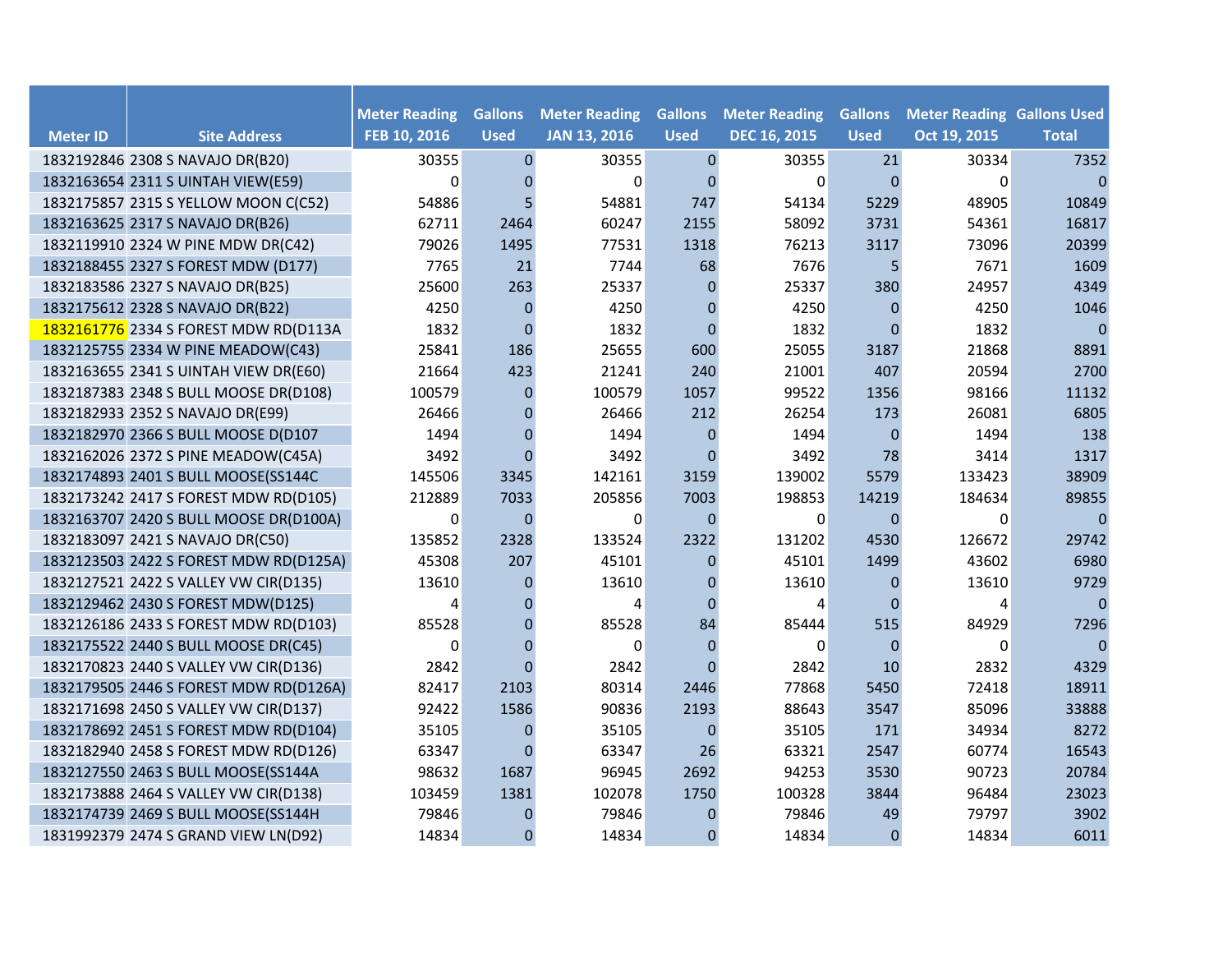|                 |                                       | <b>Meter Reading</b> | <b>Gallons</b>   | <b>Meter Reading</b> | <b>Gallons</b>   | <b>Meter Reading</b> | <b>Gallons</b> | <b>Meter Reading Gallons Used</b> |                |
|-----------------|---------------------------------------|----------------------|------------------|----------------------|------------------|----------------------|----------------|-----------------------------------|----------------|
| <b>Meter ID</b> | <b>Site Address</b>                   | FEB 10, 2016         | <b>Used</b>      | <b>JAN 13, 2016</b>  | <b>Used</b>      | <b>DEC 16, 2015</b>  | <b>Used</b>    | Oct 19, 2015                      | <b>Total</b>   |
|                 | 1832187625 2475 S GRAND VIEW LN(C69)  | 38185                | $\mathbf 0$      | 38185                | $\boldsymbol{0}$ | 38185                | 270            | 37915                             | 2081           |
|                 | 1832173828 2479 S FOREST CIR(B22)     | 114463               | 2182             | 112281               | 2305             | 109976               | 3386           | 106590                            | 26551          |
|                 | 1832179149 2480 S HI DRI CIR(A01)     | 542                  | $\mathbf{0}$     | 542                  | $\mathbf{0}$     | 542                  | $\mathbf{0}$   | 542                               | 0              |
|                 | 1832174473 2488 S GRAND VIEW LN(D128) | 1993                 | $\mathbf{0}$     | 1993                 | $\mathbf 0$      | 1993                 | $\Omega$       | 1993                              | 215            |
|                 | 1832039121 2494 S HI DRI CIR(A02)     | 187263               | 2931             | 184332               | 3881             | 180451               | 6606           | 173845                            | 34177          |
|                 | 1832125752 2498 S VALLEY VIEW C(D131) | 108640               | $\mathbf{0}$     | 108640               | $\Omega$         | 108640               | $\theta$       | 108640                            | 16276          |
|                 | 1832174358 2500 S FOREST CIR(B30)     | 29002                | 2225             | 26777                | $\mathbf{0}$     | 26777                | 286            | 26491                             | 4844           |
|                 | 1832184262 2501 S VALLEY VW CIR(D129) | 4427                 | $\mathbf{0}$     | 4427                 | 423              | 4004                 | $\Omega$       | 4004                              | 1255           |
|                 | 1832173303 2506 S BULL MOOSE DR(C47)  | 93367                | 1015             | 92352                | 1010             | 91342                | 2297           | 89045                             | 14597          |
|                 | 1832125371 2509 S VALLEY VW CIR(D130) | 68283                | 24               | 68259                | 652              | 67607                | 1670           | 65937                             | 9279           |
|                 | 1832163631 2510 S BULL MOOSE DR(C49)  | 2427                 | $\mathbf 0$      | 2427                 | $\mathbf 0$      | 2427                 | $\mathbf 0$    | 2427                              | 1163           |
|                 | 1832041499 2510 S HI DRI CIR(A06)     | 280                  | $\mathbf{0}$     | 280                  | $\mathbf 0$      | 280                  | $\overline{0}$ | 280                               | 197            |
|                 | 1832182934 2511 S BULL MOOSE DR(B23)  | 118171               | 2382             | 115789               | 2404             | 113385               | 3381           | 110004                            | 27313          |
|                 | 1832080344 2518 S HI DRI CIR(A07)     | 556                  | $\mathbf{0}$     | 556                  | $\mathbf{0}$     | 556                  | $\mathbf{0}$   | 556                               | $\overline{0}$ |
|                 | 1832176109 2520 S FOREST CIR(B29)     | 41066                | 1956             | 39110                | 2414             | 36696                | 4906           | 31790                             | 23214          |
|                 | 1832182993 2520 S FOREST MDW RD(C69)  | 23604                | 728              | 22876                | 3983             | 18893                | 304            | 18589                             | 12686          |
|                 | 1832177010 2522 S BULL MOOSE DR(C50)  | 75382                | $\mathbf 0$      | 75382                | 432              | 74950                |                | 74943                             | 16714          |
|                 | 1832174570 2523 S FOREST CIR(B18)     | 0                    | $\mathbf{0}$     | 0                    | $\mathbf{0}$     | $\Omega$             | $\mathbf{0}$   | 0                                 | $\Omega$       |
|                 | 1832172424 2523 S GRAND VIEW LN(C70)  | 119973               | 1897             | 118076               | 1610             | 116466               | 4657           | 111809                            | 24454          |
|                 | 1831899069 2528 S HI DRI CIR(A8)      | 16125                | $\mathbf{0}$     | 16125                | $\mathbf 0$      | 16125                | $\mathbf{0}$   | 16125                             | $\overline{0}$ |
|                 | 1831902579 2540 S CANYON RD(SSBDY16   | 26649                | 41               | 26608                | 34               | 26574                | 47             | 26527                             | 1426           |
|                 | 1832163660 2547 S FOREST MDW RD(D94   | 169098               | 3904             | 165194               | 3714             | 161480               | 4407           | 157073                            | 26686          |
|                 | 1832183468 2555 S BULL MOOSE DR(B35   | 2397                 | $\boldsymbol{0}$ | 2397                 | $\pmb{0}$        | 2397                 | 213            | 2184                              | 689            |
|                 | 1832175054 2565 S FOREST CIR(A01)     | 167427               | $\Omega$         | 167427               | 2929             | 164498               | 4857           | 159641                            | 36913          |
|                 | 1832183474 2569 S BULL MOOSE (B36A)   | 147187               | 5863             | 141324               | 6462             | 134862               | 10912          | 123950                            | 50016          |
|                 | 1832183043 2573 S BULL MOOSE DR(B36)  | 14337                | $\overline{0}$   | 14337                | $\mathbf{0}$     | 14337                | $\mathbf{0}$   | 14337                             | 2663           |
|                 | 1832179793 2575 S VALLEY VIEW RD(C71) | 46226                | 3626             | 42600                | 3014             | 39586                | 4689           | 34897                             | 32019          |
|                 | 1831919621 2576 S CROW LOOP(A12)      | 28538                | 347              | 28191                | 1022             | 27169                | 78             | 27091                             | 4768           |
|                 | 1832170721 2578 S CANYON RD(A11)      | 48111                | $\Omega$         | 48111                | 140              | 47971                | 1346           | 46625                             | 6446           |
|                 | 1832129309 2583 S CANYON RD(A10)      | 48088                | 1673             | 46415                | 1524             | 44891                | 3303           | 41588                             | 25228          |
|                 | 1540654476 2590 S CROW LOOP(A17)      | 4968                 | 1319             | 3649                 | 2022             | 1627                 | 1627           | 0                                 | 15967          |
|                 | 1832119399 2591 S CANYON RD(A55)      | 92450                | 491              | 91959                | 1145             | 90814                | 2087           | 88727                             | 12475          |
|                 | 1831993759 2593 S CROW LOOP(A16)      | 107186               | 2785             | 104401               | 2313             | 102088               | 5197           | 96891                             | 31182          |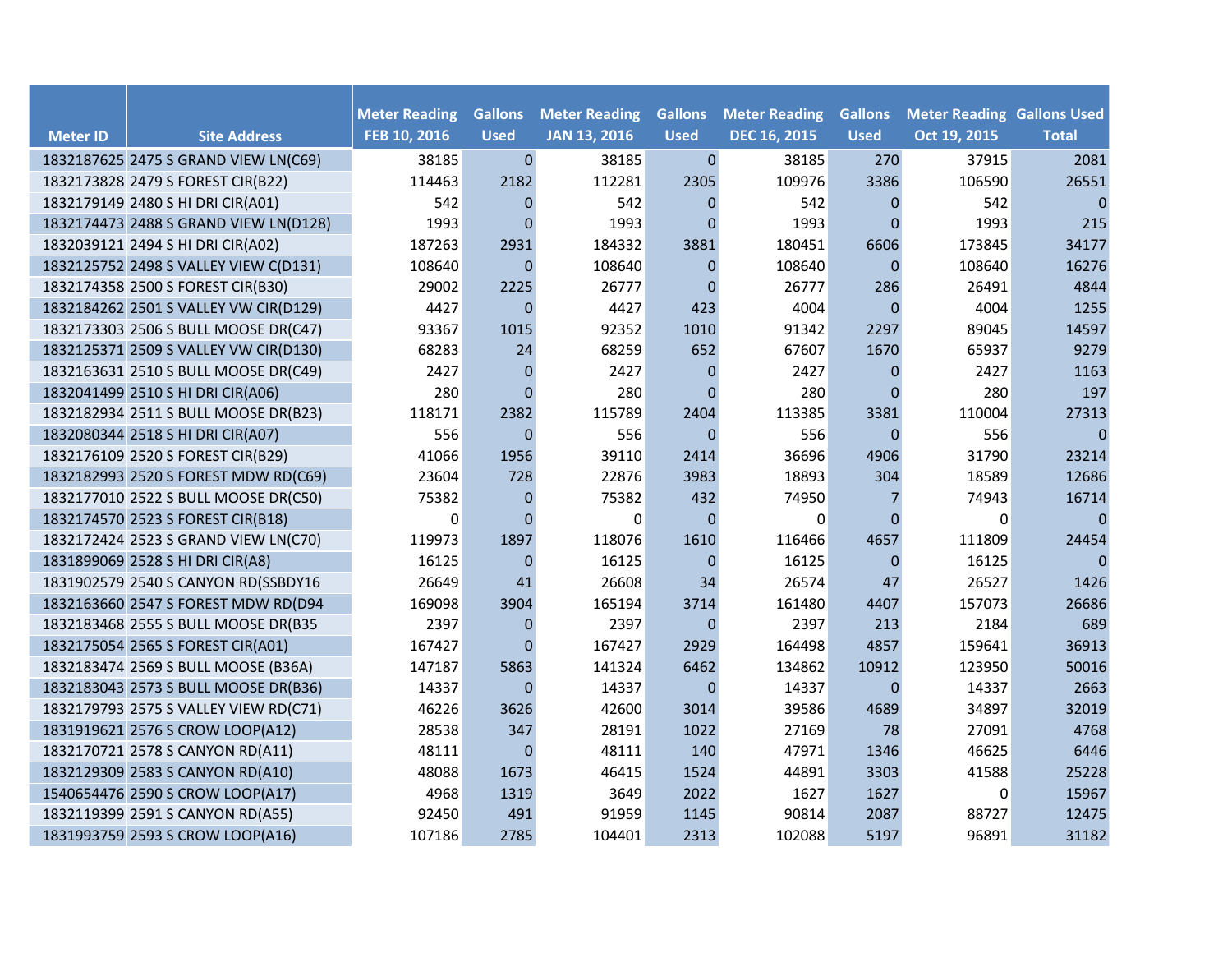|                 |                                      | <b>Meter Reading</b> | <b>Gallons</b>   | <b>Meter Reading</b> | <b>Gallons</b> | <b>Meter Reading</b> | <b>Gallons</b>   | <b>Meter Reading Gallons Used</b> |              |
|-----------------|--------------------------------------|----------------------|------------------|----------------------|----------------|----------------------|------------------|-----------------------------------|--------------|
| <b>Meter ID</b> | <b>Site Address</b>                  | FEB 10, 2016         | <b>Used</b>      | <b>JAN 13, 2016</b>  | <b>Used</b>    | <b>DEC 16, 2015</b>  | <b>Used</b>      | Oct 19, 2015                      | <b>Total</b> |
|                 | 1831854086 2598 S CROW LOOP(A18)     | 2278                 | $\overline{7}$   | 2271                 | $\pmb{0}$      | 2271                 | $2 \overline{ }$ | 2269                              | 345          |
|                 | 1832172719 2599 S FOREST MDW RD(C83) | 109732               | 2300             | 107432               | 2261           | 105171               | 5945             | 99226                             | 30430        |
|                 | 1831324631 2601 S CROW LOOP(A19)     | 5518                 | $\mathbf 0$      | 5518                 | 211            | 5307                 | 29               | 5278                              | 3399         |
|                 | 1832039958 2604 S CROW LOOP(A23)     | 157834               | 2910             | 154924               | 2683           | 152241               | 5900             | 146341                            | 29253        |
|                 | 1831323781 2606 S CROW LOOP(A23A)    | 84536                | $\mathbf{0}$     | 84536                | 274            | 84262                | 688              | 83574                             | 5420         |
|                 | 1831323383 2610 S CROW LOOP(A24)     | 9201                 | $\boldsymbol{0}$ | 9201                 | $\mathbf 0$    | 9201                 |                  | 9194                              | 476          |
|                 | 1832039966 2611 S CROW LOOP(A26)     | 9836                 | $\Omega$         | 9836                 | $\Omega$       | 9836                 | $\Omega$         | 9836                              | 1881         |
|                 | 1831323687 2614 S CROW LOOP(A25)     | 155201               | 2470             | 152731               | 2005           | 150726               | 5091             | 145635                            | 36365        |
|                 | 1831329998 2620 S CROW LOOP(A27)     | 190157               | 161              | 189996               | 2522           | 187474               | 5290             | 182184                            | 23673        |
|                 | 1832038892 2624 S CROW LOOP(A28)     | 11571                | $\boldsymbol{0}$ | 11571                | $\mathbf{0}$   | 11571                | $\Omega$         | 11571                             | 2247         |
|                 | 1832039524 2630 S CROW LOOP(A29)     | 89305                | 1124             | 88181                | 985            | 87196                | 2397             | 84799                             | 14614        |
|                 | 1832039597 2631 S CROW LOOP(A21)     | 146423               | 2436             | 143987               | 2382           | 141605               | 5469             | 136136                            | 28330        |
|                 | 1832172996 2635 S IROQUOIS LOOP(A53) | 1489                 | $\pmb{0}$        | 1489                 | $\pmb{0}$      | 1489                 | 94               | 1395                              | 285          |
|                 | 1832172275 2636 S JUNCTION CT(A11)   | 27779                | $\mathbf{0}$     | 27779                | $\mathbf{0}$   | 27779                | $\mathbf{0}$     | 27779                             | 655          |
|                 | 1832178322 2637 S JUNCTION CT(A12)   | 17276                | 223              | 17053                | 165            | 16888                | 419              | 16469                             | 2589         |
|                 | 1832171303 2638 S IROQUOIS LOOP(A37) | 8446                 | $\mathbf 0$      | 8446                 | $\mathbf 0$    | 8446                 | 323              | 8123                              | 1052         |
|                 | 1832136153 2639 S IROQUOIS LOOP(A52) | 93835                | 3754             | 90081                | 1457           | 88624                | 2508             | 86116                             | 17418        |
|                 | 1832192620 2640 S FOREST MDW RD(C81) | 31631                | 104              | 31527                | $\mathbf 0$    | 31527                | 863              | 30664                             | 7922         |
|                 | 1832178976 2641 S FOREST MDW RD(C85) | 11381                | $\mathbf 0$      | 11381                | $\mathbf{0}$   | 11381                | 357              | 11024                             | 3095         |
|                 | 1831329713 2645 S CROW LOOP(A20)     | 111670               | 2754             | 108916               | 1642           | 107274               | 4705             | 102569                            | 41632        |
|                 | 1832119992 2645 S IROQUOIS LOOP(A51) | 1                    | $\mathbf{0}$     | 1                    | $\mathbf 0$    | 1                    | $\Omega$         | 1                                 | 0            |
|                 | 1832161823 2647 S VALLEY VIEW RD(C7  | $\Omega$             | $\mathbf 0$      | 0                    | $\Omega$       | $\Omega$             | 0                | 0                                 | 0            |
|                 | 1832136102 2651 S CANYON RD(A36)     | 28828                | 104              | 28724                | 261            | 28463                | $\overline{2}$   | 28461                             | 2021         |
|                 | 1832039982 2654 S IROQUOIS LOOP(A40) | $\mathbf 0$          | $\mathbf 0$      | $\Omega$             | $\Omega$       | $\Omega$             | $\Omega$         | $\Omega$                          | 0            |
|                 | 1832178321 2655 S BULL MOOSE DR(A06) | 125802               | 6022             | 119780               | 4592           | 115188               | 6022             | 109166                            | 39265        |
|                 | 1832121265 2655 S IROQUOIS LOOP(A50) | 3108                 | $\boldsymbol{0}$ | 3108                 | $\Omega$       | 3108                 | $\mathbf{0}$     | 3108                              | 598          |
|                 | 1832041623 2659 S CANYON RD(A34)     | 67084                | 132              | 66952                | 1934           | 65018                | 341              | 64677                             | 7119         |
|                 | 1832123964 2661 S IROQUOIS LOOP(A45) | 110002               | 160              | 109842               | 405            | 109437               | 484              | 108953                            | 8168         |
|                 | 1832172380 2663 S JUNCTION CT(A14)   | 2274                 | $\mathbf 0$      | 2274                 | $\mathbf{0}$   | 2274                 | $\mathbf 0$      | 2274                              | 0            |
|                 | 1831505535 2665 S IROQUOIS LOOP(A44) | 71082                | 1807             | 69275                | 1757           | 67518                | 2552             | 64966                             | 16022        |
|                 | 1832063892 2670 S IROQUOIS LOOP(A42) | 71339                | 1895             | 69444                | 2044           | 67400                | 4249             | 63151                             | 34440        |
|                 | 1831993868 2676 S IROQUOIS LOOP(A33) | 4490                 | $\mathbf 0$      | 4490                 | $\mathbf 0$    | 4490                 | 0                | 4490                              | 1005         |
|                 | 1831505271 2677 S IROQUOIS LOOP(A32) | 4083                 | $\mathbf 0$      | 4083                 | $\mathbf{0}$   | 4083                 | $\mathbf{0}$     | 4083                              | 20196        |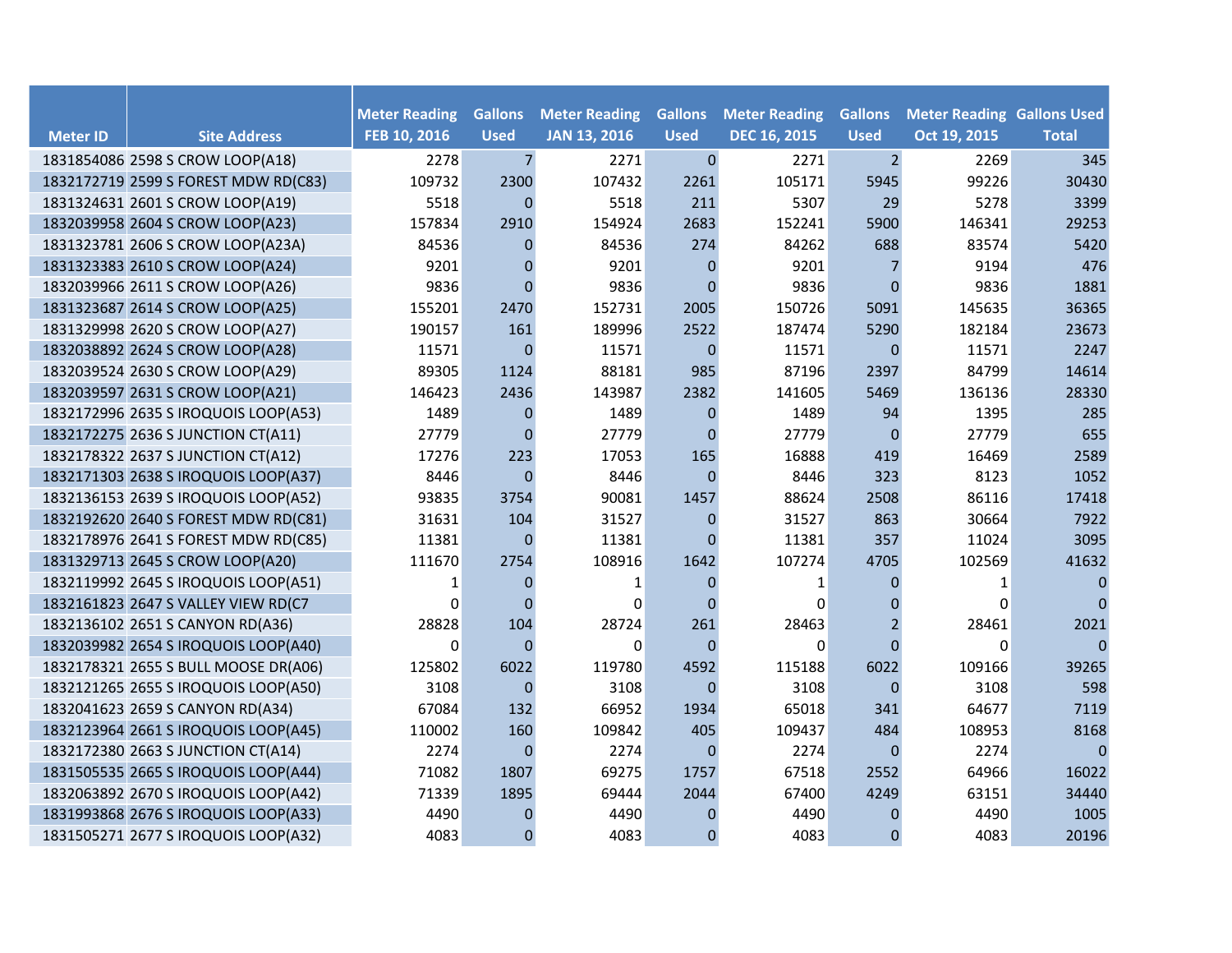|                 |                                       |                                      | <b>Gallons</b> | <b>Meter Reading</b> | <b>Gallons</b> | <b>Meter Reading</b> | <b>Gallons</b> |                                                   |                |
|-----------------|---------------------------------------|--------------------------------------|----------------|----------------------|----------------|----------------------|----------------|---------------------------------------------------|----------------|
| <b>Meter ID</b> | <b>Site Address</b>                   | <b>Meter Reading</b><br>FEB 10, 2016 | <b>Used</b>    | <b>JAN 13, 2016</b>  | <b>Used</b>    | <b>DEC 16, 2015</b>  | <b>Used</b>    | <b>Meter Reading Gallons Used</b><br>Oct 19, 2015 | <b>Total</b>   |
|                 | 1832174483 2678 S BULL MOOSE DR(A14A) | 71185                                | 2128           | 69057                | 2258           | 66799                | 926            | 65873                                             | 14402          |
|                 | 1831500188 2688 S CANYON RD(A31)      | 89618                                | 2861           | 86757                | 2711           | 84046                | 6533           | 77513                                             | 38972          |
|                 | 1832175734 2695 S VALLEY VIEW RD(C75) | $\Omega$                             | $\Omega$       | $\Omega$             | $\Omega$       | $\Omega$             | $\Omega$       | $\Omega$                                          | $\overline{0}$ |
|                 | 1832175862 2727 S VALLEY VIEW RD(C76) | 27659                                | $\Omega$       | 27659                | $\Omega$       | 27659                | 28             | 27631                                             | 3384           |
|                 | 1832162261 2879 S FOREST MDW R(A09A   | 629                                  | $\Omega$       | 629                  | $\theta$       | 629                  | $\Omega$       | 629                                               | 553            |
|                 | 1832179217 2887 S FOREST MDW R(A09A)  | 381                                  | $\mathbf 0$    | 381                  | $\mathbf{0}$   | 381                  | $\Omega$       | 381                                               | $\overline{0}$ |
|                 | 1832174296 289 PORCUPINE LOOP(D171)   | 18495                                | $\Omega$       | 18495                | $\Omega$       | 18495                | 35             | 18460                                             | 2537           |
|                 | 1832182985 2903 S FOREST MDW RD(A07)  | 212845                               | 5828           | 207017               | $\Omega$       | 207017               | 5735           | 201282                                            | 34476          |
|                 | 1832173790 2967 S FOREST MDW(SS145K   | 69992                                | 893            | 69099                | 1795           | 67304                | 3267           | 64037                                             | 18091          |
|                 | 1832175252 353 PORCUPINE LOOP(D170)   | 15221                                | $\mathbf{0}$   | 15221                | 547            | 14674                | 463            | 14211                                             | 3474           |
|                 | 1832173577 409 PORCUPINE LOOP(D169)   | 77098                                | 5189           | 71909                | 6415           | 65494                | 8408           | 57086                                             | 64440          |
|                 | 1832161971 489 W FORGOTTEN LN(D87B)   | 90482                                | 2731           | 87751                | 3086           | 84665                | 7095           | 77570                                             | 30703          |
|                 | 1832192235 494 W FORGOTTEN LN(C41)    | 118495                               | 693            | 117802               | 675            | 117127               | 1489           | 115638                                            | 31704          |
|                 | 1832183307 519 W FORGOTTEN LN(D87A)   | 6403                                 | 0              | 6403                 | $\mathbf{0}$   | 6403                 | 0              | 6403                                              | 900            |
|                 | 1832163374 530 W FORGOTTEN LN(C42)    | $\Omega$                             | $\mathbf{0}$   | $\Omega$             | $\mathbf{0}$   | 0                    | $\mathbf 0$    | 0                                                 | $\overline{0}$ |
|                 | 1832175513 539 W FORGOTTEN LN(D87)    | 24860                                | $\Omega$       | 24860                | $\Omega$       | 24860                | 3              | 24857                                             | 5222           |
|                 | 1832183092 556 W ARTIST POINT DR(C51) | 114201                               | $\Omega$       | 114201               | 5029           | 109172               | 2958           | 106214                                            | 26272          |
|                 | 1832178680 563 PORCUPINE LOOP(D166)   | 17641                                | $\mathbf 0$    | 17641                | $\mathbf{0}$   | 17641                | $\overline{0}$ | 17641                                             | 4536           |
|                 | 1832162430 591 W ARTIST POINT DR(C54) | 1332                                 | $\Omega$       | 1332                 | $\mathbf{0}$   | 1332                 | 10             | 1322                                              | 192            |
|                 | 1832159298 631 PORCUPINE LOOP(D165)   | 47662                                | $\Omega$       | 47662                | 955            | 46707                | 931            | 45776                                             | 7823           |
|                 | 1832183308 659 PORCUPINE LOOP(D164)   | 32611                                | 1091           | 31520                | 2178           | 29342                | 366            | 28976                                             | 7638           |
|                 | 1832178319 664 W FORGOTTEN LN(D101)   | 10124                                | $\Omega$       | 10124                | $\mathbf{0}$   | 10124                | $\mathbf{0}$   | 10124                                             | 1753           |
|                 | 1832183602 669 W FORGOTTEN LN(D98)    | 2022                                 | $\overline{0}$ | 2022                 | $\mathbf{0}$   | 2022                 | $\mathbf 0$    | 2022                                              | 1138           |
|                 | 1832183018 670 W SHADY LN(C66)        | 3520                                 | $\overline{0}$ | 3520                 | $\Omega$       | 3520                 | $\overline{0}$ | 3520                                              | 1692           |
|                 | 1832186861 677 PORCUPINE LOOP(D163)   | 11539                                | $\Omega$       | 11539                | 480            | 11059                | 571            | 10488                                             | 4268           |
|                 | 1832183309 695 W FORGOTTEN LN(D97)    | 9613                                 | $\Omega$       | 9613                 | $\mathbf{0}$   | 9613                 | $\theta$       | 9613                                              | 2346           |
|                 | 1832163013 696 PORCUPINE LOOP(SS144   | 19094                                | $\Omega$       | 19094                | $\Omega$       | 19094                | 194            | 18900                                             | 2738           |
|                 | 1832163016 699 W SHADY LN(C56)        | 191838                               | 1745           | 190093               | 2489           | 187604               | 5509           | 182095                                            | 33326          |
|                 | 1832172354 739 PORCUPINE LOOP(D161)   | 32268                                | $\mathbf 0$    | 32268                | $\mathbf{0}$   | 32268                | 37             | 32231                                             | 14729          |
|                 | 1832183015 742 W SHADY LN(C65)        | 72812                                | 785            | 72027                | 1814           | 70213                | 3060           | 67153                                             | 32683          |
|                 | 1832171178 749 W ARAPAHO DR(D112)     | 6610                                 | $\overline{0}$ | 6610                 | $\mathbf{0}$   | 6610                 | $\mathbf 0$    | 6610                                              | 2427           |
|                 | 1832175505 759 W SHADY LN(C57)        | 149530                               | 2977           | 146553               | 3490           | 143063               | 6672           | 136391                                            | 43193          |
|                 | 1832127572 764 W FORGOTTEN LN(D102)   | 22028                                | $\mathbf 0$    | 22028                | $\mathbf{0}$   | 22028                | $\mathbf 0$    | 22028                                             | 559            |